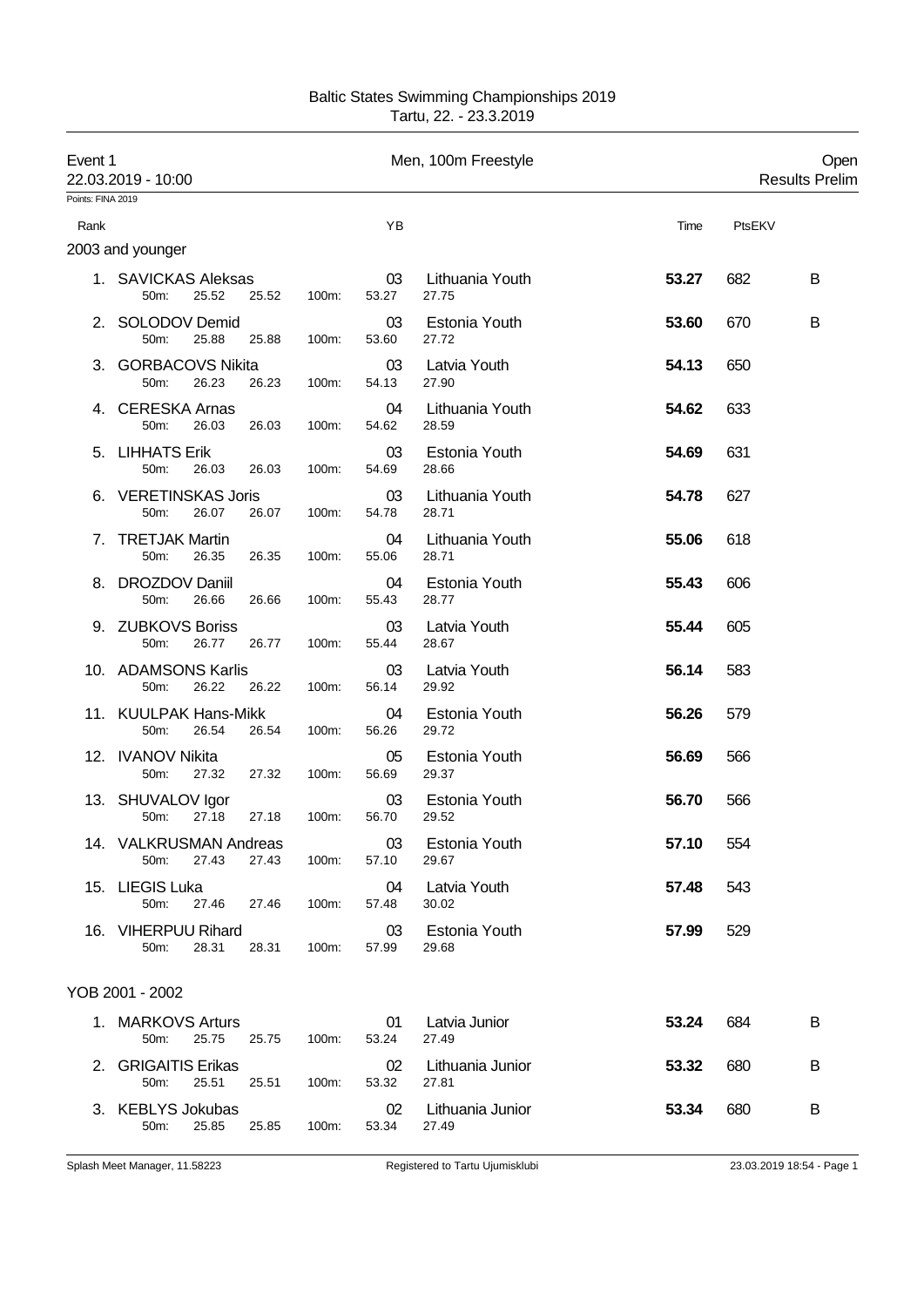|      | Event 1, Boys, 100m Freestyle, Prelim, YOB 2001 - 2002 |       |             |                           |       |        |   |
|------|--------------------------------------------------------|-------|-------------|---------------------------|-------|--------|---|
| Rank |                                                        |       | YB          |                           | Time  | PtsEKV |   |
|      | 4. AHTIAINEN Alex<br>50m:<br>26.12<br>26.12            | 100m: | 01<br>53.43 | Estonia Junior<br>27.31   | 53.43 | 676    | B |
|      | 5. SMAILYS Titas<br>50m:<br>25.97<br>25.97             | 100m: | 01<br>53.63 | Lithuania Junior<br>27.66 | 53.63 | 669    | R |
|      | 6. NAUMOV Kirill<br>50m:<br>25.44<br>25.44             | 100m: | 02<br>53.65 | Latvia Junior<br>28.21    | 53.65 | 668    | R |
|      | 7. LOOKENE Rain Rasmus<br>50m:<br>25.67<br>25.67       | 100m: | 01<br>54.35 | Estonia Junior<br>28.68   | 54.35 | 642    |   |
|      | 8. HELDE Kaspar<br>50m:<br>26.79<br>26.79              | 100m: | 02<br>54.72 | Estonia Junior<br>27.93   | 54.72 | 630    |   |
|      | 9. VOLKOV Sergei<br>26.00<br>50m:<br>26.00             | 100m: | 01<br>54.77 | Estonia Junior<br>28.77   | 54.77 | 628    |   |
|      | 10. KAMPUS Aleksander<br>26.11<br>26.11<br>50m:        | 100m: | 01<br>54.94 | Estonia Junior<br>28.83   | 54.94 | 622    |   |
|      | 11. KONSTANTINOV Paulius<br>50m:<br>26.70<br>26.70     | 100m: | 01<br>55.01 | Lithuania Junior<br>28.31 | 55.01 | 620    |   |
|      | 12. ASMUS Erik<br>50m:<br>26.25<br>26.25               | 100m: | 02<br>55.27 | Estonia Junior<br>29.02   | 55.27 | 611    |   |
|      | 13. VISNAPUU Karl-Johannes<br>50m:<br>26.87<br>26.87   | 100m: | 02<br>55.74 | Estonia Junior<br>28.87   | 55.74 | 596    |   |
|      | 14. VARES Kaarup<br>50m:<br>26.89<br>26.89             | 100m: | 01<br>55.88 | Estonia Junior<br>28.99   | 55.88 | 591    |   |
|      | 15. KAZLOVAS Dominykas<br>27.17<br>27.17<br>50m:       | 100m: | 02<br>56.89 | Lithuania Junior<br>29.72 | 56.89 | 560    |   |
|      | 16. PILLE Sken-Sander<br>50m:<br>27.40<br>27.40        | 100m: | 02<br>57.42 | Estonia Junior<br>30.02   | 57.42 | 545    |   |
|      | 17. KOEOEK Mark<br>50m:<br>28.01<br>28.01              | 100m: | 01<br>57.60 | Estonia Junior<br>29.59   | 57.60 | 540    |   |
|      | 18. TRETJAKOV Mark<br>27.43<br>$50m$ :<br>27.43        | 100m: | 01<br>57.90 | Estonia Junior<br>30.47   | 57.90 | 531    |   |
|      | 19. KUZMIN Sergei<br>27.36<br>50m:<br>27.36            | 100m: | 02<br>58.07 | Estonia Junior<br>30.71   | 58.07 | 527    |   |
|      | 20. ANDREEV Ruslan<br>27.93<br>50m:<br>27.93           | 100m: | 01<br>58.94 | Estonia Junior<br>31.01   | 58.94 | 504    |   |
|      | DSQ TALERCIKS Andrejs<br>GJ - Swimmer made use of aids |       | 01          | Latvia Junior             |       |        |   |
| Open |                                                        |       |             |                           |       |        |   |
| 1.   | <b>ZAITSEV Daniel</b><br>50m:<br>24.02<br>24.02        | 100m: | 97<br>50.95 | Estonia<br>26.93          | 50.95 | 780    | A |
| 2.   | <b>STRAZDAS Povilas</b><br>50m:<br>25.09<br>25.09      | 100m: | 96<br>51.44 | Lithuania<br>26.35        | 51.44 | 758    | Α |
|      | 3. LANGEL Marko- Matteus<br>50m:<br>25.14<br>25.14     | 100m: | 99<br>51.84 | Estonia<br>26.70          | 51.84 | 740    | A |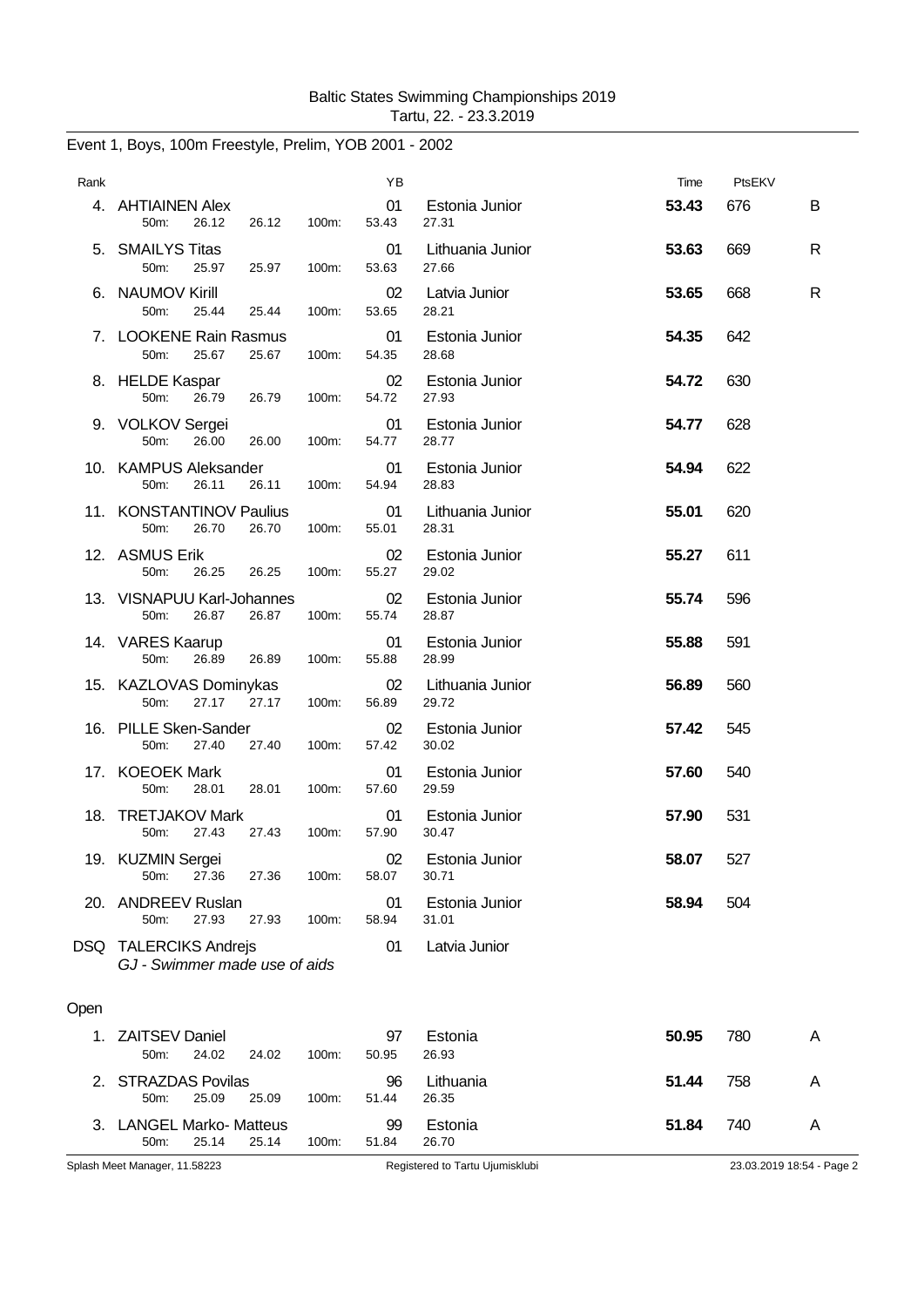| Rank |                                                             |       | YB          |                           | Time  | PtsEKV |   |
|------|-------------------------------------------------------------|-------|-------------|---------------------------|-------|--------|---|
|      | 4. AEDMA Andri<br>50m:<br>25.41<br>25.41                    | 100m: | 95<br>52.47 | Estonia<br>27.06          | 52.47 | 714    | A |
|      | 5. BACKULIS Julius<br>50m:<br>25.11<br>25.11                | 100m: | 00<br>52.65 | Lithuania<br>27.54        | 52.65 | 707    | A |
|      | 6. UETT Hendrik<br>50m:<br>25.59<br>25.59                   | 100m: | 98<br>53.00 | Estonia<br>27.41          | 53.00 | 693    | A |
|      | 7. BOICOVS Jevgenijs<br>50m:<br>25.50<br>25.50              | 100m: | 97<br>53.09 | Latvia<br>27.59           | 53.09 | 689    | A |
|      | 8. GUMENJUK Maksim<br>50m:<br>25.60<br>25.60                | 100m: | 00<br>53.12 | Estonia<br>27.52          | 53.12 | 688    | A |
|      | 9. MARKOVS Arturs<br>50m:<br>25.75<br>25.75                 | 100m: | 01<br>53.24 | Latvia Junior<br>27.49    | 53.24 | 684    | B |
|      | 10. MILIUS Eimantas<br>50m:<br>25.76<br>25.76               | 100m: | 96<br>53.26 | Lithuania<br>27.50        | 53.26 | 683    | B |
|      | 11. SAVICKAS Aleksas<br>25.52<br>25.52<br>50 <sub>m</sub> : | 100m: | 03<br>53.27 | Lithuania Youth<br>27.75  | 53.27 | 682    | В |
|      | 12. GRIGAITIS Erikas<br>50m:<br>25.51<br>25.51              | 100m: | 02<br>53.32 | Lithuania Junior<br>27.81 | 53.32 | 680    | B |
|      | 13. KEBLYS Jokubas<br>50m:<br>25.85<br>25.85                | 100m: | 02<br>53.34 | Lithuania Junior<br>27.49 | 53.34 | 680    | B |
|      | 14. AHTIAINEN Alex<br>26.12<br>26.12<br>50m:                | 100m: | 01<br>53.43 | Estonia Junior<br>27.31   | 53.43 | 676    | B |
| 15.  | SOLODOV Demid<br>50m:<br>25.88<br>25.88                     | 100m: | 03<br>53.60 | Estonia Youth<br>27.72    | 53.60 | 670    | B |
|      | <b>SUUN Janter</b><br>50m:<br>25.20<br>25.20                | 100m: | 00<br>53.60 | Estonia<br>28.40          | 53.60 | 670    | B |
|      | 17. SMAILYS Titas<br>25.97<br>25.97<br>50m:                 | 100m: | 01<br>53.63 | Lithuania Junior<br>27.66 | 53.63 | 669    | R |
|      | 18. NAUMOV Kirill<br>50m:<br>25.44<br>25.44                 | 100m: | 02<br>53.65 | Latvia Junior<br>28.21    | 53.65 | 668    | R |
|      | 19. TURU Vladimir<br>25.60<br>50m:<br>25.60                 | 100m: | 99<br>53.91 | Estonia<br>28.31          | 53.91 | 658    |   |
|      | 20. KAPELIN Aleksandr<br>50m:<br>25.78<br>25.78             | 100m: | 99<br>54.00 | Estonia<br>28.22          | 54.00 | 655    |   |
|      | 21. GORBACOVS Nikita<br>26.23<br>26.23<br>50m:              | 100m: | 03<br>54.13 | Latvia Youth<br>27.90     | 54.13 | 650    |   |
|      | 22. LOOKENE Rain Rasmus<br>50m:<br>25.67<br>25.67           | 100m: | 01<br>54.35 | Estonia Junior<br>28.68   | 54.35 | 642    |   |
|      | 23. DUMINS Emils<br>50m:<br>26.09<br>26.09                  | 100m: | 99<br>54.62 | Latvia<br>28.53           | 54.62 | 633    |   |
|      | <b>CERESKA Arnas</b><br>26.03<br>50m:<br>26.03              | 100m: | 04<br>54.62 | Lithuania Youth<br>28.59  | 54.62 | 633    |   |
|      | 25. LIHHATS Erik<br>50m:<br>26.03<br>26.03                  | 100m: | 03<br>54.69 | Estonia Youth<br>28.66    | 54.69 | 631    |   |

## Event 1, Men, 100m Freestyle, Prelim, Open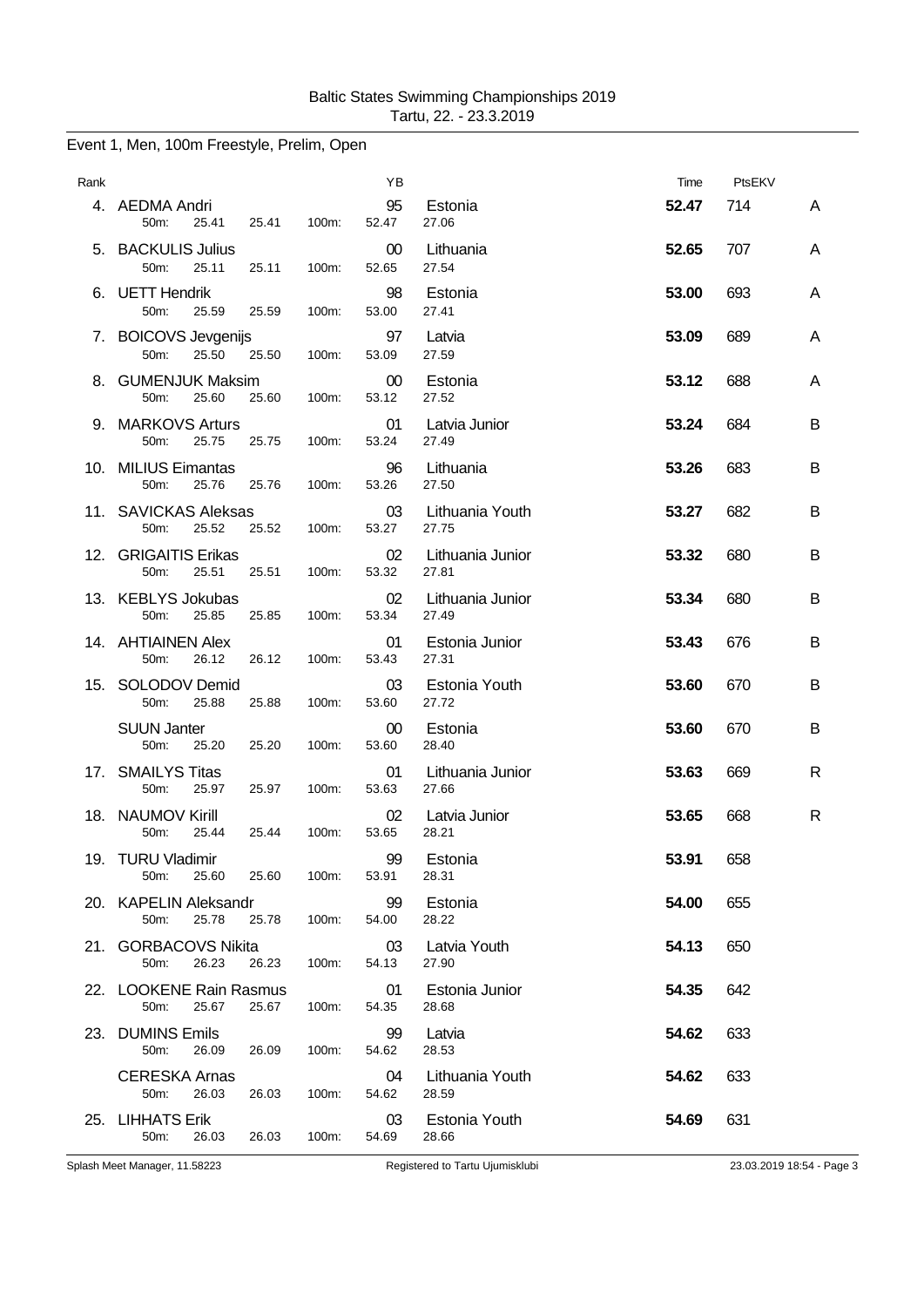| Rank |                                                      |       | YB          |                           | Time  | PtsEKV |
|------|------------------------------------------------------|-------|-------------|---------------------------|-------|--------|
|      | 26. HELDE Kaspar<br>50m:<br>26.79<br>26.79           | 100m: | 02<br>54.72 | Estonia Junior<br>27.93   | 54.72 | 630    |
|      | 27. VOLKOV Sergei<br>50m:<br>26.00<br>26.00          | 100m: | 01<br>54.77 | Estonia Junior<br>28.77   | 54.77 | 628    |
|      | 28. VERETINSKAS Joris<br>50m:<br>26.07<br>26.07      | 100m: | 03<br>54.78 | Lithuania Youth<br>28.71  | 54.78 | 627    |
|      | 29. VAINIKK Rando<br>50m:<br>26.01<br>26.01          | 100m: | 00<br>54.83 | Estonia<br>28.82          | 54.83 | 626    |
|      | 30. BACEVICIUS Rimas<br>50m:<br>26.68<br>26.68       | 100m: | 99<br>54.84 | Lithuania<br>28.16        | 54.84 | 625    |
|      | 31. KAMPUS Aleksander<br>50m:<br>26.11<br>26.11      | 100m: | 01<br>54.94 | Estonia Junior<br>28.83   | 54.94 | 622    |
|      | 32. KONSTANTINOV Paulius<br>50m:<br>26.70<br>26.70   | 100m: | 01<br>55.01 | Lithuania Junior<br>28.31 | 55.01 | 620    |
| 33.  | <b>TRETJAK Martin</b><br>26.35<br>26.35<br>50m:      | 100m: | 04<br>55.06 | Lithuania Youth<br>28.71  | 55.06 | 618    |
|      | 34. ASMUS Erik<br>50m:<br>26.25<br>26.25             | 100m: | 02<br>55.27 | Estonia Junior<br>29.02   | 55.27 | 611    |
| 35.  | <b>DROZDOV Daniil</b><br>50m:<br>26.66<br>26.66      | 100m: | 04<br>55.43 | Estonia Youth<br>28.77    | 55.43 | 606    |
| 36.  | <b>ZUBKOVS Boriss</b><br>26.77<br>26.77<br>50m:      | 100m: | 03<br>55.44 | Latvia Youth<br>28.67     | 55.44 | 605    |
|      | 37. VISNAPUU Karl-Johannes<br>50m:<br>26.87<br>26.87 | 100m: | 02<br>55.74 | Estonia Junior<br>28.87   | 55.74 | 596    |
|      | 38. VARES Kaarup<br>50m:<br>26.89<br>26.89           | 100m: | 01<br>55.88 | Estonia Junior<br>28.99   | 55.88 | 591    |
|      | 39. ADAMSONS Karlis<br>26.22<br>26.22<br>50m:        | 100m: | 03<br>56.14 | Latvia Youth<br>29.92     | 56.14 | 583    |
|      | 40. KUULPAK Hans-Mikk<br>50m:<br>26.54<br>26.54      | 100m: | 04<br>56.26 | Estonia Youth<br>29.72    | 56.26 | 579    |
|      | 41. IVANOV Nikita<br>27.32<br>50m:<br>27.32          | 100m: | 05<br>56.69 | Estonia Youth<br>29.37    | 56.69 | 566    |
|      | 42. SHUVALOV Igor<br>50m:<br>27.18<br>27.18          | 100m: | 03<br>56.70 | Estonia Youth<br>29.52    | 56.70 | 566    |
|      | 43. KAZLOVAS Dominykas<br>50m:<br>27.17<br>27.17     | 100m: | 02<br>56.89 | Lithuania Junior<br>29.72 | 56.89 | 560    |
|      | 44. VALKRUSMAN Andreas<br>50m:<br>27.43<br>27.43     | 100m: | 03<br>57.10 | Estonia Youth<br>29.67    | 57.10 | 554    |
|      | 45. PILLE Sken-Sander<br>27.40<br>27.40<br>50m:      | 100m: | 02<br>57.42 | Estonia Junior<br>30.02   | 57.42 | 545    |
|      | 46. LIEGIS Luka<br>50m:<br>27.46<br>27.46            | 100m: | 04<br>57.48 | Latvia Youth<br>30.02     | 57.48 | 543    |
|      | 47. KOEOEK Mark<br>50m:<br>28.01<br>28.01            | 100m: | 01<br>57.60 | Estonia Junior<br>29.59   | 57.60 | 540    |

# Event 1, Men, 100m Freestyle, Prelim, Open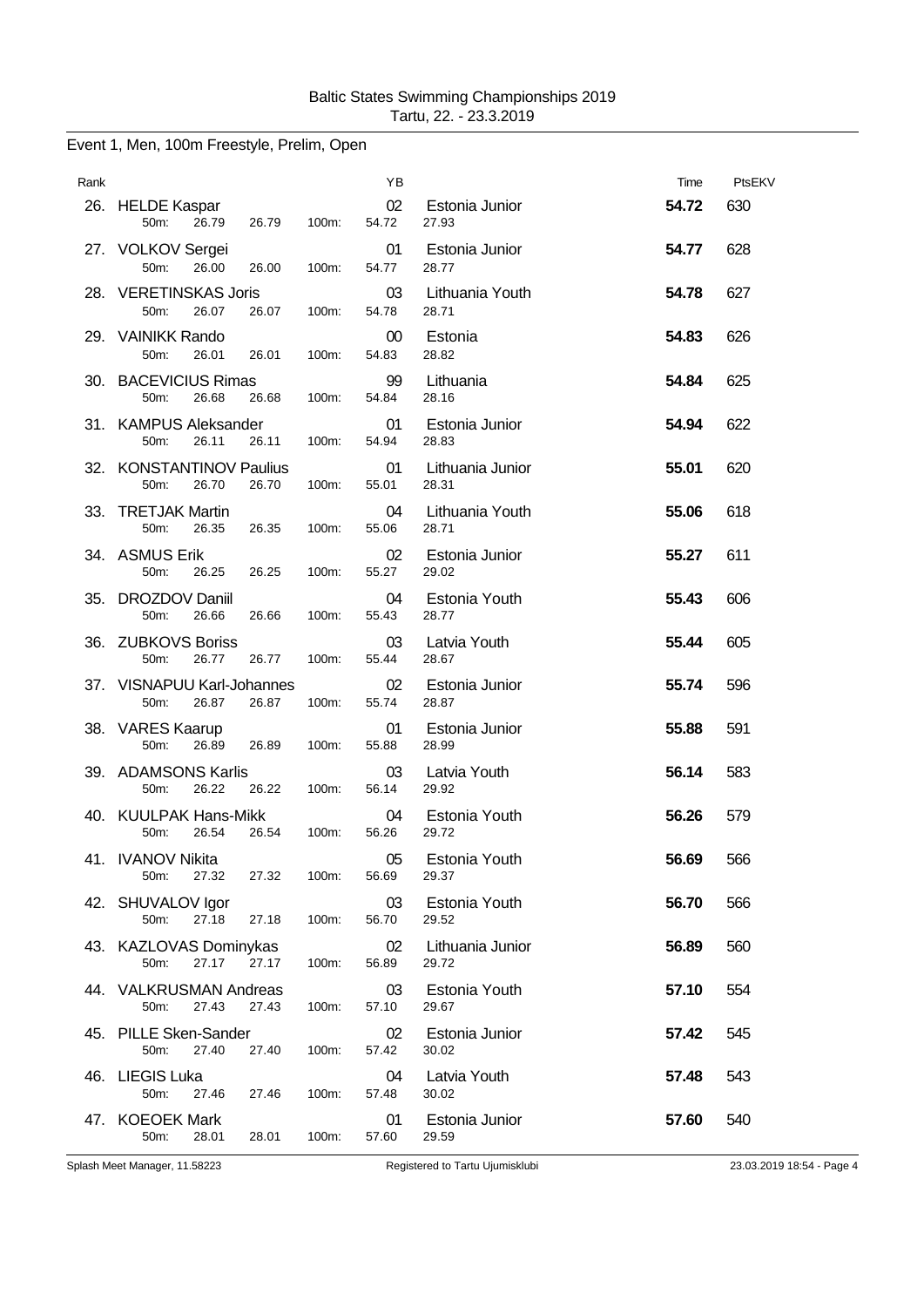Event 1, Men, 100m Freestyle, Prelim, Open

| Rank |                                                           |       |       |          | ΥB          |                         | Time  | PtsEKV |
|------|-----------------------------------------------------------|-------|-------|----------|-------------|-------------------------|-------|--------|
| 48.  | <b>TRETJAKOV Mark</b><br>$50m$ :                          | 27.43 | 27.43 | 100m:    | 01<br>57.90 | Estonia Junior<br>30.47 | 57.90 | 531    |
| 49.  | <b>VIHERPUU Rihard</b><br>$50m$ :                         | 28.31 | 28.31 | $100m$ : | 03<br>57.99 | Estonia Youth<br>29.68  | 57.99 | 529    |
|      | 50. KUZMIN Sergei<br>$50m$ :                              | 27.36 | 27.36 | $100m$ : | 02<br>58.07 | Estonia Junior<br>30.71 | 58.07 | 527    |
|      | 51. ANDREEV Ruslan<br>$50m$ :                             | 27.93 | 27.93 | $100m$ : | 01<br>58.94 | Estonia Junior<br>31.01 | 58.94 | 504    |
| 52.  | <b>KAESPER Janek</b><br>$50m$ :                           | 27.77 | 27.77 | $100m$ : | 99<br>59.00 | Estonia<br>31.23        | 59.00 | 502    |
| DSQ. | <b>TALERCIKS Andrejs</b><br>GJ - Swimmer made use of aids |       |       |          | 01          | Latvia Junior           |       |        |

| Women, 200m Freestyle<br>Event 2<br>22.03.2019 - 10:13 |                                                  |                           |                            |                                                                |                                 | Open<br><b>Results Prelim</b> |
|--------------------------------------------------------|--------------------------------------------------|---------------------------|----------------------------|----------------------------------------------------------------|---------------------------------|-------------------------------|
| Points: FINA 2019                                      |                                                  |                           |                            |                                                                |                                 |                               |
| Rank                                                   |                                                  |                           | YB                         |                                                                | Time                            | PtsEKV                        |
|                                                        | 2004 and younger                                 |                           |                            |                                                                |                                 |                               |
|                                                        | 1. ZIRK Heleri<br>50m:<br>30.33                  | 30.33                     | 04<br>100m: 1:04.30        | Estonia Youth <b>Example</b><br>33.97 150m: 1:39.56<br>35.26   | 2:13.20<br>610<br>200m: 2:13.20 | Q<br>33.64                    |
|                                                        | 2. POGODINA Jekaterina<br>50m:<br>30.87          | 30.87  100m: 1:05.13      | 04                         | Estonia Youth<br>34.26<br>150m: 1:40.71<br>35.58               | 2:13.89<br>600<br>200m: 2:13.89 | Q<br>33.18                    |
|                                                        | 3. VIIDING Elisabeth<br>31.25<br>50m:            | 31.25                     | 04<br>100m: 1:05.94        | Estonia Youth<br>34.69<br>150m: 1:41.47<br>35.53               | 2:16.30<br>569<br>200m: 2:16.30 | 34.83                         |
|                                                        | 4. AABRAMS Evalotta Victoria 65<br>50m:<br>31.19 | 31.19                     | 100m: 1:06.28              | Estonia Youth<br>35.09<br>150m: 1:42.55<br>36.27               | 2:17.25<br>557<br>200m: 2:17.25 | 34.70                         |
|                                                        | 5. ZVIGURE Patricija<br>50m:                     | 32.26 32.26 100m: 1:07.13 | 04                         | Latvia Youth<br>34.87<br>150m: 1:42.63<br>35.50                | 2:17.39<br>556<br>200m: 2:17.39 | 34.76                         |
|                                                        | 6. CHAFIZOVA Anastasija<br>31.25<br>50m:         | 31.25                     | 05<br>100m: 1:05.71        | Lithuania Youth <b>Example</b><br>34.46 150m: 1:41.83<br>36.12 | 2:17.50<br>554<br>200m: 2:17.50 | 35.67                         |
|                                                        | 7. ZIGMANTAITE Urte<br>50m:<br>30.98             | 30.98                     | 04<br>100m: 1:06.17        | Lithuania Youth<br>35.19<br>150m: 1:41.98<br>35.81             | 2:18.08<br>547<br>200m: 2:18.08 | 36.10                         |
|                                                        | 8. KUEBAR Kirke<br>50m:<br>30.43                 | 30.43                     | 05<br>100m: 1:05.37        | Estonia Youth<br>34.94 150m: 1:42.01<br>36.64                  | 2:18.49<br>542<br>200m: 2:18.49 | 36.48                         |
|                                                        | 9. SMIRNOVA Jekaterina<br>30.25<br>50m:          | 30.25                     | 05<br>100m: 1:04.26        | Latvia Youth<br>34.01  150m: 1:41.90<br>37.64                  | 2:18.90<br>538<br>200m: 2:18.90 | 37.00                         |
|                                                        | 10. KONDRASKAITE Patricija<br>50m:<br>32.20      | 32.20                     | 06<br>100m: 1:07.07        | Lithuania Youth<br>34.87<br>150m: 1:43.40<br>36.33             | 2:19.01<br>536<br>200m: 2:19.01 | 35.61                         |
|                                                        | 11. GAIDAMANOVA Jekaterina<br>50m:<br>32.52      | 32.52                     | $\sim$ 04<br>100m: 1:07.91 | Latvia Youth<br>35.39 150m: 1:45.09<br>37.18                   | 2:21.02<br>514<br>200m: 2:21.02 | 35.93                         |
|                                                        | 12. TOKOVENKO Lisett<br>50m:<br>31.12            | 31.12                     | 05<br>100m: 1:06.69        | Estonia Youth<br>35.57<br>150m: 1:44.32<br>37.63               | 2:21.75<br>506<br>200m: 2:21.75 | 37.43                         |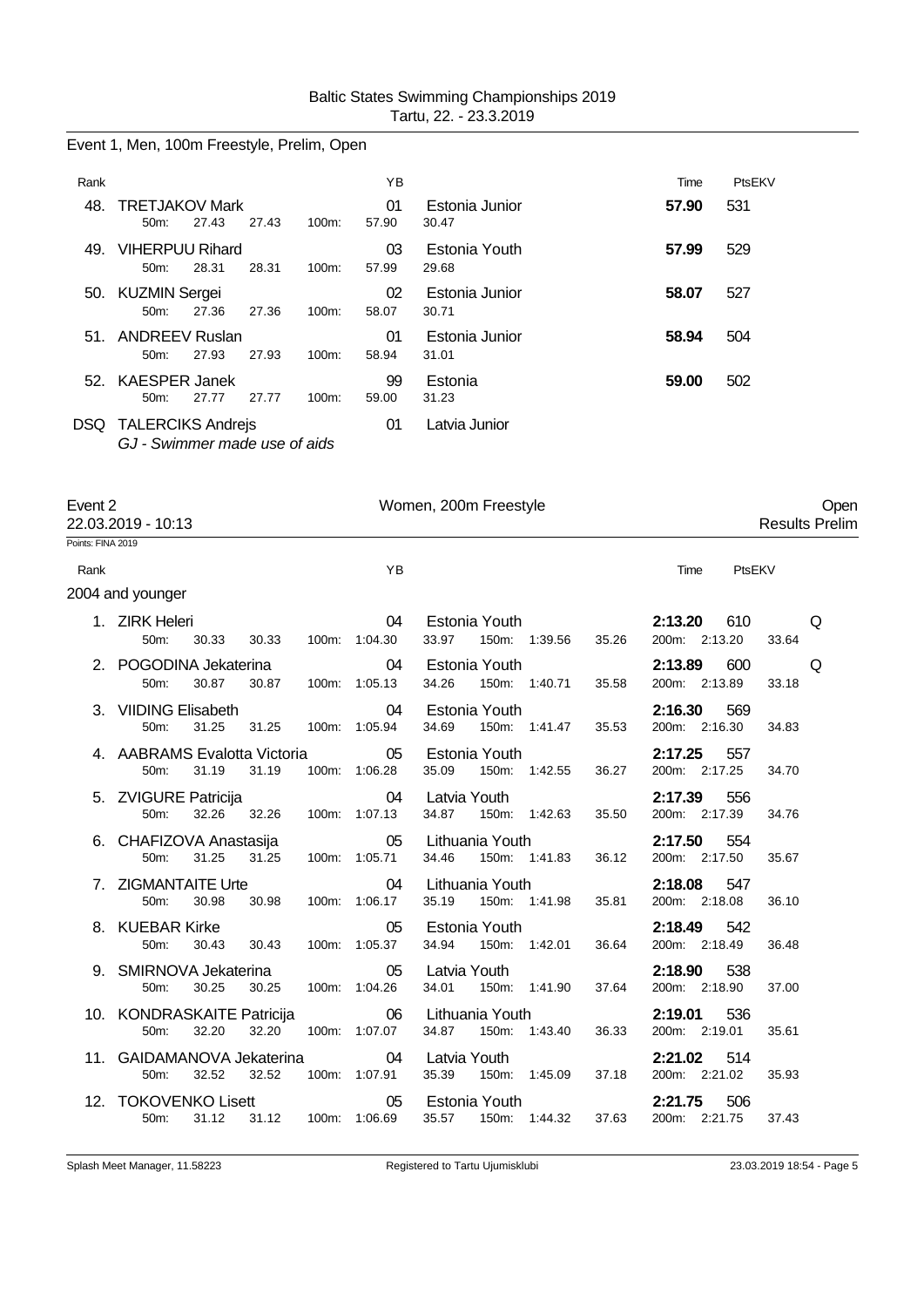| Rank |                                                         | YB                  |                                                     | PtsEKV<br>Time                  |                       |
|------|---------------------------------------------------------|---------------------|-----------------------------------------------------|---------------------------------|-----------------------|
|      | 13. ROMANOVSKAJA Marija<br>33.14<br>33.14<br>50m:       | 06<br>100m: 1:09.65 | Lithuania Youth<br>36.51<br>150m: 1:47.53<br>37.88  | 2:24.18<br>481<br>200m: 2:24.18 | 36.65                 |
|      | YOB 2002 - 2003                                         |                     |                                                     |                                 |                       |
|      | 1. LINT Laurika<br>50m:<br>29.40<br>29.40               | 02<br>100m: 1:01.55 | Estonia Junior<br>150m: 1:35.17<br>32.15<br>33.62   | 2:08.32<br>682<br>200m: 2:08.32 | Q<br>33.15            |
|      | 2. HEINLO Helena<br>29.97<br>29.97<br>50 <sub>m</sub> : | 03<br>100m: 1:03.14 | Estonia Junior<br>33.17<br>150m: 1:36.82<br>33.68   | 2:09.32<br>666<br>200m: 2:09.32 | Q<br>32.50            |
|      | 3. PRIIDEL Melissa<br>50m:<br>30.47<br>30.47            | 02<br>100m: 1:04.82 | Estonia Junior<br>34.35<br>150m: 1:39.51<br>34.69   | 2:12.92<br>614<br>200m: 2:12.92 | Q<br>33.41            |
|      | 4. LESSING Getriin Marii<br>50m:<br>30.50<br>30.50      | 03<br>100m: 1:04.67 | Estonia Junior<br>34.17<br>150m: 1:39.62<br>34.95   | 596<br>2:14.23<br>200m: 2:14.23 | Q<br>34.61            |
|      | 5. GOBERGA Marija<br>50m:<br>31.95<br>31.95             | 02<br>100m: 1:06.54 | Latvia Junior<br>34.59<br>150m: 1:41.34<br>34.80    | 2:14.49<br>592<br>200m: 2:14.49 | Q<br>33.15            |
|      | <b>GUZAITE Ema</b><br>50m:<br>31.40<br>31.40            | 02<br>100m: 1:06.44 | Lithuania Junior<br>35.04<br>150m: 1:41.94<br>35.50 | 2:15.79<br>575<br>200m: 2:15.79 | $\mathsf{R}$<br>33.85 |
|      | 7. SARAP Isabel<br>50m:<br>31.47<br>31.47               | 03<br>100m: 1:06.03 | Estonia Junior<br>35.50<br>34.56<br>150m: 1:41.53   | 2:15.98<br>573<br>200m: 2:15.98 | 34.45                 |
|      | 8. KUCAITE Kamile<br>31.11<br>50m:<br>31.11             | 02<br>100m: 1:05.76 | Lithuania Junior<br>34.65<br>150m: 1:41.82<br>36.06 | 2:17.98<br>548<br>200m: 2:17.98 | 36.16                 |
|      | 9. MALMANE Zelma<br>50m:<br>32.13<br>32.13              | 03<br>100m: 1:06.98 | Latvia Junior<br>34.85<br>150m:<br>1:43.15<br>36.17 | 2:18.55<br>542<br>200m: 2:18.55 | 35.40                 |
|      | 10. KALJUVALD Tiina-Britt<br>50m:<br>32.33<br>32.33     | 03<br>100m: 1:08.10 | Estonia Junior<br>35.77<br>150m: 1:44.56<br>36.46   | 2:18.68<br>540<br>200m: 2:18.68 | 34.12                 |
|      | 11. STACKEVICIUTE leva<br>31.97<br>31.97<br>50m:        | 02<br>100m: 1:06.39 | Lithuania Junior<br>150m: 1:42.71<br>36.32<br>34.42 | 2:18.81<br>539<br>200m: 2:18.81 | 36.10                 |
|      | 12. GIRSTAUTAITE Rugile<br>50m:<br>32.10<br>32.10       | 03<br>100m: 1:07.51 | Lithuania Junior<br>35.41<br>150m: 1:44.64<br>37.13 | 2:20.12<br>524<br>200m: 2:20.12 | 35.48                 |
|      | 13. KAPELINA Anna<br>50m:<br>31.81<br>31.81             | 03<br>100m: 1:08.14 | Estonia Junior<br>36.33<br>150m: 1:45.21<br>37.07   | 2:20.60<br>518<br>200m: 2:20.60 | 35.39                 |
|      | 14. POCEVICIUTE Meda<br>50m:<br>32.46<br>32.46          | 02<br>100m: 1:07.45 | Lithuania Junior<br>34.99<br>150m: 1:44.00<br>36.55 | 2:21.28<br>511<br>200m: 2:21.28 | 37.28                 |
|      |                                                         |                     |                                                     |                                 |                       |

# Event 2, Girls, 200m Freestyle, Prelim, 2004 and younger

# Open

|    | LINT Laurika<br>$50m$ :       | 29.40 | 29.40 | 100m | 02<br>1:01.55 | 32.15 | Estonia Junior<br>150m: | 1:35.17 | 33.62 | 2:08.32<br>200m: | 682<br>2:08.32 | 33.15 | O |
|----|-------------------------------|-------|-------|------|---------------|-------|-------------------------|---------|-------|------------------|----------------|-------|---|
|    | 2. HEINLO Helena<br>$50m$ :   | 29.97 | 29.97 | 100m | 03<br>1:03.14 | 33.17 | Estonia Junior<br>150m: | 1:36.82 | 33.68 | 2:09.32<br>200m: | 666<br>2:09.32 | 32.50 | O |
|    | 3. PRIIDEL Melissa<br>$50m$ : | 30.47 | 30.47 | 100m | 02<br>1:04.82 | 34.35 | Estonia Junior<br>150m: | 1:39.51 | 34.69 | 2:12.92<br>200m: | 614<br>2:12.92 | 33.41 | O |
| 4. | ZIRK Heleri<br>50m            | 30.33 | 30.33 | 100m | 04<br>1:04.30 | 33.97 | Estonia Youth<br>150m:  | 1:39.56 | 35.26 | 2:13.20<br>200m: | 610<br>2:13.20 | 33.64 | O |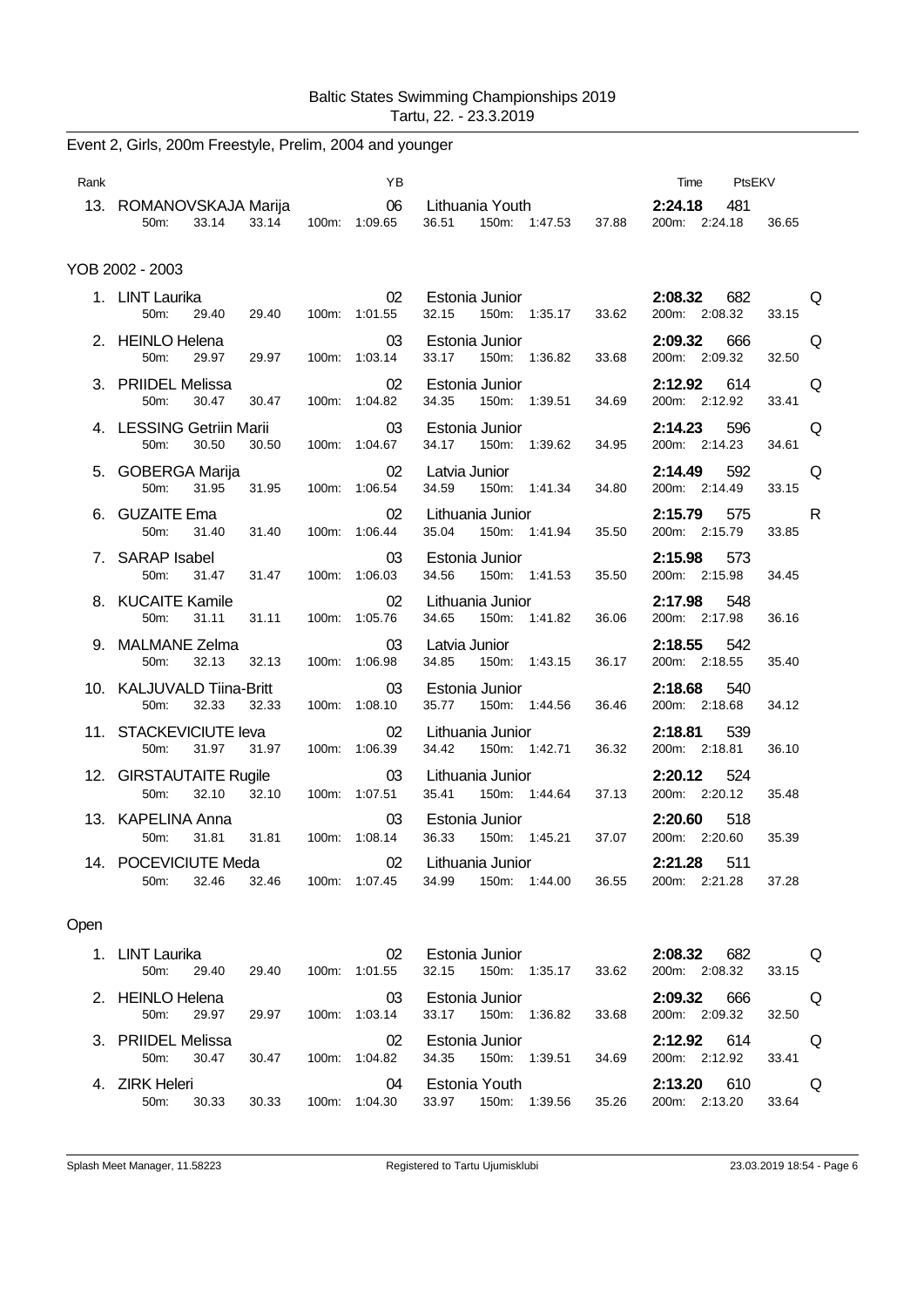# Event 2, Women, 200m Freestyle, Prelim, Open

| Rank |                                                                         | YB.                              |                                                           |       | Time PtsEKV                                                                                                                                                                                                                                                             |
|------|-------------------------------------------------------------------------|----------------------------------|-----------------------------------------------------------|-------|-------------------------------------------------------------------------------------------------------------------------------------------------------------------------------------------------------------------------------------------------------------------------|
|      | 5. POGODINA Jekaterina 04<br>30.87<br>30.87<br>50m:                     | 100m: 1:05.13                    | Estonia Youth <b>Example</b><br>34.26 150m: 1:40.71       | 35.58 | 2:13.89 600<br>in a consequence a consequence a consequence a consequence a consequence a consequence a consequence a consequence a consequence a consequence a consequence a consequence a consequence a consequence a consequence a consequ<br>200m: 2:13.89<br>33.18 |
|      | 6. LESSING Getriin Marii<br>50m:<br>30.50<br>30.50                      | 03<br>100m: 1:04.67              | Estonia Junior<br>34.17 150m: 1:39.62                     | 34.95 | $2:14.23$ 596<br>Q<br>200m: 2:14.23<br>34.61                                                                                                                                                                                                                            |
|      | 7. SAAR Meribel<br>50m: 30.96<br>30.96                                  | 00 <sub>o</sub><br>100m: 1:04.81 | Estonia<br>33.85 150m: 1:39.65                            | 34.84 | 2:14.39<br>594<br>Q<br>200m: 2:14.39<br>34.74                                                                                                                                                                                                                           |
|      | 8. GOBERGA Marija<br>50m:<br>31.95<br>31.95                             | $\sim$ 02<br>100m: 1:06.54       | Latvia Junior<br>34.59 150m: 1:41.34                      | 34.80 | $2:14.49$ 592<br>Q<br>33.15<br>200m: 2:14.49                                                                                                                                                                                                                            |
|      | 9. POVILAIKAITE Aine<br>50m:<br>30.84<br>30.84                          | 01<br>100m: 1:05.38              | Lithuania<br>34.54<br>150m: 1:39.89                       | 34.51 | 2:15.00<br>586<br>R<br>200m: 2:15.00<br>35.11                                                                                                                                                                                                                           |
|      | 10. GUZAITE Ema<br>50m: 31.40 31.40                                     | 02<br>100m: 1:06.44              | Lithuania Junior<br>35.04 150m: 1:41.94                   | 35.50 | 2:15.79 575<br>R<br>200m: 2:15.79<br>33.85                                                                                                                                                                                                                              |
|      | 11. MAELL Katariina<br>30.50<br>50m:<br>30.50                           | 00<br>100m: 1:05.17              | Estonia<br>34.67 150m: 1:41.07                            | 35.90 | 2:15.88 574<br>200m: 2:15.88<br>34.81                                                                                                                                                                                                                                   |
|      | 12. SARAP Isabel<br>31.47 31.47<br>50m:                                 | 03<br>100m: 1:06.03              | Estonia Junior<br>34.56<br>150m: 1:41.53                  | 35.50 | 2:15.98<br>573<br>200m: 2:15.98<br>34.45                                                                                                                                                                                                                                |
|      | 13. VIIDING Elisabeth 04<br>50m: 31.25 31.25 100m: 1:05.94              |                                  | Estonia Youth <b>Example</b><br>34.69 150m: 1:41.47       | 35.53 | 2:16.30 569<br>200m: 2:16.30<br>34.83                                                                                                                                                                                                                                   |
|      | 14. AABRAMS Evalotta Victoria 65<br>31.19 31.19<br>50m:                 | 100m: 1:06.28                    | Estonia Youth<br>35.09 150m: 1:42.55                      | 36.27 | 2:17.25 557<br>200m: 2:17.25<br>34.70                                                                                                                                                                                                                                   |
|      | 15. ZVIGURE Patricija<br>32.26 32.26 100m: 1:07.13<br>50 <sub>m</sub> : | 04                               | Latvia Youth<br>34.87<br>150m: 1:42.63                    | 35.50 | 2:17.39<br>556<br>34.76<br>200m: 2:17.39                                                                                                                                                                                                                                |
|      | 16. CHAFIZOVA Anastasija<br>31.25 31.25<br>50m:                         | $\sim$ 05<br>100m: 1:05.71       | Lithuania Youth <b>Example</b><br>34.46 150m: 1:41.83     | 36.12 | 2:17.50 554<br>200m: 2:17.50<br>35.67                                                                                                                                                                                                                                   |
|      | 17. KUCAITE Kamile<br>31.11<br>50m:<br>31.11                            | 02<br>100m: 1:05.76              | Lithuania Junior<br>34.65 150m: 1:41.82                   | 36.06 | 2:17.98 548<br>200m: 2:17.98<br>36.16                                                                                                                                                                                                                                   |
|      | 18. ZIGMANTAITE Urte<br>30.98<br>30.98<br>50m:                          | 04<br>100m: 1:06.17              | Lithuania Youth <b>Example 20</b><br>35.19  150m: 1:41.98 | 35.81 | 2:18.08<br>547<br>36.10<br>200m: 2:18.08                                                                                                                                                                                                                                |
|      | 19. KUEBAR Kirke 65<br>50m:<br>30.43<br>30.43                           | 100m: 1:05.37                    | Estonia Youth <b>Example</b><br>34.94 150m: 1:42.01       | 36.64 | <b>2:18.49</b> 542<br>200m: 2:18.49<br>36.48                                                                                                                                                                                                                            |
|      | 20. MALMANE Zelma<br>32.13 32.13<br>50m:                                | 100m: 1:06.98                    | 03 Latvia Junior<br>34.85<br>150m: 1:43.15                | 36.17 | 2:18.55 542<br>200m: 2:18.55<br>35.40                                                                                                                                                                                                                                   |
|      | 21. KALJUVALD Tiina-Britt<br>50m:<br>32.33<br>32.33                     | 03<br>100m: 1:08.10              | Estonia Junior<br>35.77<br>150m: 1:44.56                  | 36.46 | <b>2:18.68</b> 540<br>200m: 2:18.68<br>34.12                                                                                                                                                                                                                            |
|      | 22. STACKEVICIUTE leva<br>31.97<br>31.97<br>50m:                        | 02<br>100m: 1:06.39              | Lithuania Junior<br>34.42<br>150m: 1:42.71                | 36.32 | 2:18.81 539<br>200m: 2:18.81<br>36.10                                                                                                                                                                                                                                   |
|      | 23. SMIRNOVA Jekaterina<br>50m:<br>30.25<br>30.25                       | 05<br>100m: 1:04.26              | Latvia Youth<br>34.01  150m: 1:41.90                      | 37.64 | 2:18.90<br>538<br>200m: 2:18.90<br>37.00                                                                                                                                                                                                                                |
|      | 24. KONDRASKAITE Patricija<br>50m:<br>32.20<br>32.20                    | 06<br>100m: 1:07.07              | Lithuania Youth<br>34.87 150m: 1:43.40                    | 36.33 | 2:19.01<br>536<br>35.61<br>200m: 2:19.01                                                                                                                                                                                                                                |
|      | 25. GIRSTAUTAITE Rugile<br>50m:<br>32.10<br>32.10                       | 03<br>100m: 1:07.51              | Lithuania Junior<br>35.41<br>150m: 1:44.64                | 37.13 | 2:20.12 524<br>200m: 2:20.12<br>35.48                                                                                                                                                                                                                                   |
|      | 26. KAPELINA Anna<br>50m:<br>31.81                                      | 03<br>31.81  100m: 1:08.14       | Estonia Junior<br>36.33 150m: 1:45.21                     | 37.07 | 2:20.60<br>518<br>35.39<br>200m: 2:20.60                                                                                                                                                                                                                                |
|      | Splash Meet Manager, 11.58223                                           |                                  | Registered to Tartu Ujumisklubi                           |       | 23.03.2019 18:54 - Page 7                                                                                                                                                                                                                                               |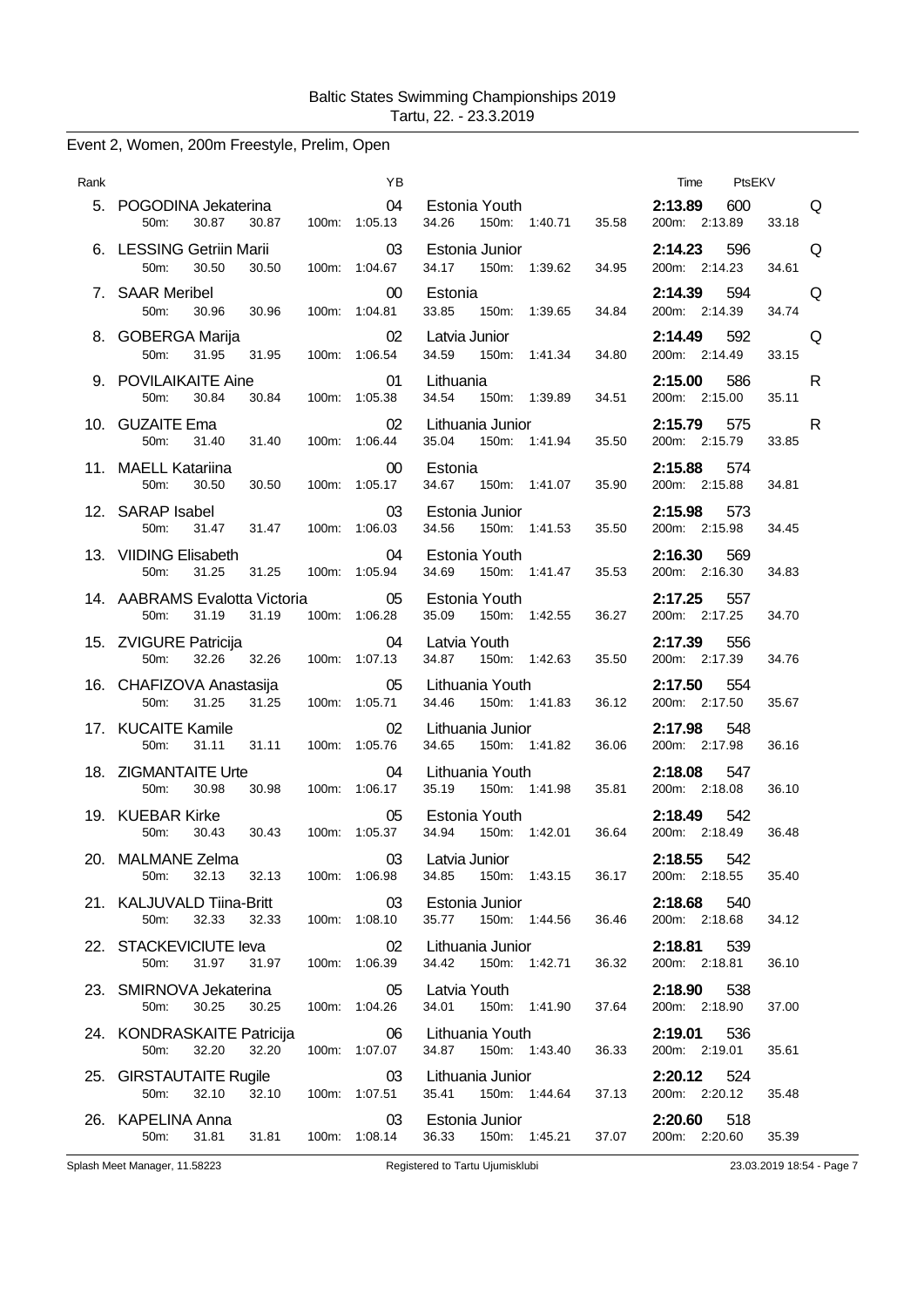|                   | Event 2, Women, 200m Freestyle, Prelim, Open              |                     |                                                                    |       |                                                   |
|-------------------|-----------------------------------------------------------|---------------------|--------------------------------------------------------------------|-------|---------------------------------------------------|
| Rank              |                                                           | ΥB                  |                                                                    |       | PtsEKV<br>Time                                    |
| 27.               | GAIDAMANOVA Jekaterina<br>32.52<br>32.52<br>50m:          | 04<br>100m: 1:07.91 | Latvia Youth<br>35.39<br>150m: 1:45.09                             | 37.18 | 2:21.02<br>514<br>200m: 2:21.02<br>35.93          |
|                   | 28. POCEVICIUTE Meda<br>32.46<br>32.46<br>50m:            | 02<br>100m: 1:07.45 | Lithuania Junior<br>34.99<br>150m: 1:44.00                         | 36.55 | 2:21.28<br>511<br>200m: 2:21.28<br>37.28          |
| 29.               | <b>TOKOVENKO Lisett</b><br>31.12<br>50m:<br>31.12         | 05<br>100m: 1:06.69 | Estonia Youth<br>35.57<br>150m: 1:44.32                            | 37.63 | 2:21.75<br>506<br>200m: 2:21.75<br>37.43          |
|                   | 30. ROMANOVSKAJA Marija<br>33.14<br>33.14<br>50m:         | 06<br>100m: 1:09.65 | Lithuania Youth<br>36.51<br>150m: 1:47.53                          | 37.88 | 2:24.18<br>481<br>200m: 2:24.18<br>36.65          |
| Event 3           | 22.03.2019 - 10:31                                        |                     | Men, 200m Breaststroke                                             |       | Open<br><b>Results Prelim</b>                     |
| Points: FINA 2019 |                                                           |                     |                                                                    |       |                                                   |
| Rank              |                                                           | YB                  |                                                                    |       | Time<br>PtsEKV                                    |
|                   | 2003 and younger                                          |                     |                                                                    |       |                                                   |
|                   | 1. PALVADRE Christopher<br>32.98<br>32.98<br>50m:         | 03<br>100m: 1:10.98 | Estonia Youth<br>150m: 1:50.31<br>38.00                            | 39.33 | 2:29.68<br>606<br>200m: 2:29.68<br>39.37          |
|                   | 2. GOLCVARTS Germans<br>35.34<br>35.34<br>50m:            | 03<br>100m: 1:15.05 | Latvia Youth<br>39.71<br>150m: 1:54.45                             | 39.40 | 2:31.63<br>582<br>200m: 2:31.63<br>37.18          |
|                   | 3. SAVICKAS Aleksas<br>50m:<br>34.39<br>34.39             | 03<br>100m: 1:13.26 | Lithuania Youth<br>38.87<br>150m: 1:52.92                          | 39.66 | 2:31.79<br>581<br>200m: 2:31.79<br>38.87          |
|                   | <b>GRITSOK Alan</b><br>34.28<br>50m:<br>34.28             | 03<br>100m: 1:12.66 | Estonia Youth<br>38.38<br>150m: 1:52.20                            | 39.54 | 2:33.08<br>566<br>200m: 2:33.08<br>40.88          |
| 5.                | <b>MARRAN Mihkel Melker</b><br>33.44<br>33.44<br>50m:     | 03<br>100m: 1:11.70 | Estonia Youth<br>38.26<br>150m: 1:51.34                            | 39.64 | 2:33.53<br>561<br>200m: 2:33.53<br>42.19          |
|                   | 6. KAKTINS Matiss<br>35.54<br>35.54<br>50 <sub>m</sub>    | 05<br>100m: 1:15.71 | Latvia Youth<br>40.17<br>150m: 1:55.68                             | 39.97 | 2:34.27<br>553<br>200m: 2:34.27<br>38.59          |
| 7.                | <b>MILK Karl Mattias</b><br>35.24<br>50m:<br>35.24        | 04<br>100m: 1:14.66 | Estonia Youth<br>39.42<br>150m: 1:55.17                            | 40.51 | 2:35.06<br>545<br>200m: 2:35.06<br>39.89          |
|                   | YOB 2001 - 2002                                           |                     |                                                                    |       |                                                   |
|                   | 1. PISARENKO Nikita<br>50m: 31.09 31.09 100m: 1:07.00     | 02                  | Estonia Junior <b>Example 19</b><br>35.91  150m: 1:43.59           | 36.59 | <b>2:20.54</b> 732<br>Q<br>200m: 2:20.54<br>36.95 |
|                   | 2. PRIEDNIEKS Marko<br>50m: 33.53 33.53 100m: 1:10.70     | 01                  | Latvia Junior <b>Exercise State</b><br>37.17 150m: 1:46.94         | 36.24 | <b>2:23.71</b> 684<br>Q<br>200m: 2:23.71<br>36.77 |
|                   | 3. KLIMAS Pijus<br>33.31 33.31 100m: 1:11.50<br>50m:      | 01                  | Lithuania Junior <b>Exercise Structure</b><br>38.19  150m: 1:49.28 | 37.78 | 2:27.02 639 Q<br>200m: 2:27.02<br>37.74           |
|                   | 4. BUSKUS Augustinas 02<br>50m: 34.06 34.06 100m: 1:11.93 |                     | Lithuania Junior<br>37.87 150m: 1:49.65                            | 37.72 | 2:27.09 638 R<br>200m: 2:27.09<br>37.44           |
|                   | 5. KAHANOVICS Rihards<br>50m: 34.01 34.01 100m: 1:12.46   | 02                  | Latvia Junior <b>Exercise State</b><br>38.45 150m: 1:50.11         | 37.65 | 2:27.59 632 R<br>200m: 2:27.59<br>37.48           |
|                   | 6. ROZENKOV IIja<br>33.44 33.44 100m: 1:11.04<br>50m:     | 02                  | Estonia Junior <b>Example 19</b><br>37.60  150m: 1:49.63           | 38.59 | <b>2:29.33</b> 610<br>200m: 2:29.33<br>39.70      |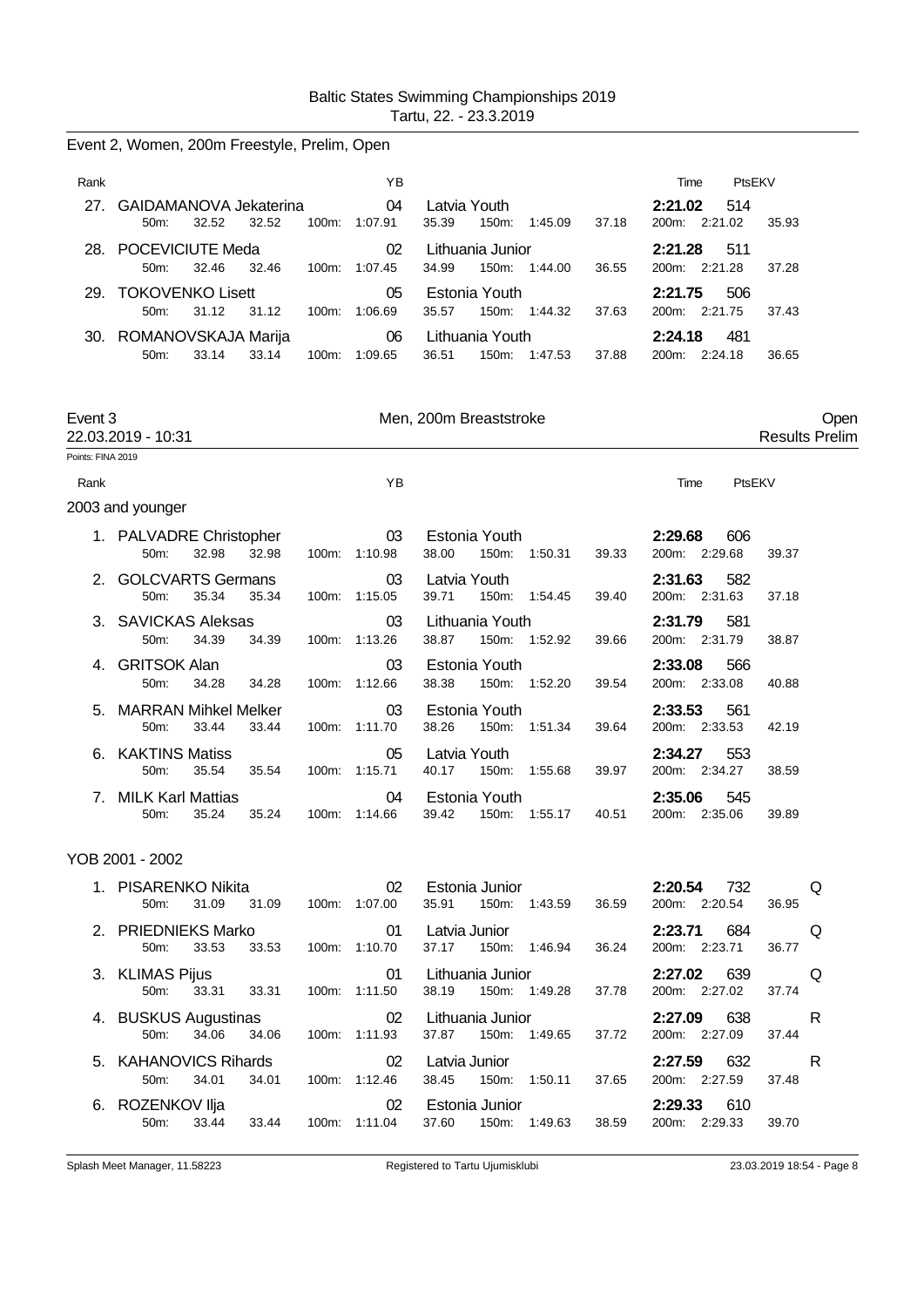| Rank |                                                               | YB.                         |                                                                                           | Time PtsEKV                                          |
|------|---------------------------------------------------------------|-----------------------------|-------------------------------------------------------------------------------------------|------------------------------------------------------|
|      | 7. KASK Gregory<br>50m: 33.50 33.50 100m: 1:12.28             | 02                          |                                                                                           | 2:32.44<br>573<br>200m: 2:32.44<br>39.91             |
|      | 8. ROOSIMAA Aleksander<br>34.74<br>34.74<br>50m:              | $\sim$ 01<br>100m: 1:15.03  | Estonia Junior <b>Executive Structure</b><br>40.29 150m: 1:55.08 40.05                    | 2:34.90 546<br>200m: 2:34.90<br>39.82                |
|      | 9. JANKAUSKAS Justas<br>35.31<br>50m:                         | 01<br>35.31  100m: 1:15.50  | Lithuania Junior<br>40.19  150m: 1:56.77  41.27                                           | 2:36.66<br>528<br>200m: 2:36.66<br>39.89             |
| Open |                                                               |                             |                                                                                           |                                                      |
|      | 1. SILINS Janis Vitauts<br>50m:<br>30.91                      | 00<br>30.91   100m: 1:05.90 | Latvia<br>34.99  150m: 1:41.77  35.87                                                     | <b>2:18.34</b> 767<br>Q<br>200m: 2:18.34<br>36.57    |
|      | 2. PISARENKO Nikita<br>31.09 31.09 100m: 1:07.00<br>50m:      | 02                          | Estonia Junior<br>36.59<br>35.91  150m: 1:43.59                                           | 2:20.54 732<br>Q<br>200m: 2:20.54<br>36.95           |
|      | 3. ALLIKVEE Martin<br>50m:<br>34.56 34.56                     | 95<br>100m: 1:11.00         | Estonia<br>36.44 150m: 1:47.00<br>36.00                                                   | <b>2:21.71</b> 714<br>Q<br>200m: 2:21.71<br>34.71    |
|      | 4. LISAUSKAS Mantas<br>50m:<br>32.50<br>32.50                 | $00\,$<br>100m: 1:09.08     | Lithuania<br>36.58<br>150m: 1:45.87<br>36.79                                              | 2:21.86<br>711 — 711<br>Q<br>200m: 2:21.86<br>35.99  |
|      | 5. PRIEDNIEKS Marko 61<br>50m: 33.53 33.53                    | 100m: 1:10.70               | Latvia Junior <b>Exercise State</b><br>37.17 150m: 1:46.94<br>36.24                       | 2:23.71 684<br>Q<br>200m: 2:23.71<br>36.77           |
|      | 6. HEIN Silver<br>50m:<br>32.57 32.57                         | 97<br>100m: 1:08.89         | Estonia<br>36.32 150m: 1:46.23<br>37.34                                                   | 2:23.88 682<br>Q<br>200m: 2:23.88<br>37.65           |
|      | 7. BOBROVS Daniils<br>50m: 34.45 34.45                        | 97<br>100m: 1:10.49         | Latvia<br>36.04 150m: 1:48.88<br>38.39                                                    | 2:24.46<br>674 — 10<br>Q<br>200m: 2:24.46<br>35.58   |
|      | 8. KLIMAS Pijus<br>50m: 33.31 33.31                           | 01<br>100m: 1:11.50         | Lithuania Junior <b>Exercise State</b><br>38.19 150m: 1:49.28<br>37.78                    | <b>2:27.02</b> 639<br>Q<br>200m: 2:27.02<br>37.74    |
|      | 9. BUSKUS Augustinas<br>50m: 34.06<br>34.06                   | 02<br>100m: 1:11.93         | Lithuania Junior<br>37.87 150m: 1:49.65<br>37.72                                          | 2:27.09<br>638<br>R<br>200m: 2:27.09<br>37.44        |
|      | 10. KAHANOVICS Rihards<br>50m:<br>34.01  34.01  100m: 1:12.46 | 02                          | Latvia Junior <b>Exercise State</b><br>38.45 150m: 1.50.11 37.65                          | 2:27.59<br>632<br><b>R</b><br>200m: 2:27.59<br>37.48 |
|      | 11. NIINE Joonas<br>33.11<br>33.11<br>50m:                    | 00<br>100m: 1:12.18         | Estonia<br>39.07 150m: 1:50.11<br>37.93                                                   | <b>2:27.90</b> 628<br>200m: 2:27.90<br>37.79         |
|      | 33.44<br>33.44<br>50m:                                        | 100m: 1:11.04               | 12. ROZENKOV IIja 1990. U 1990. U 1990. Estonia Junior<br>37.60<br>150m: 1:49.63<br>38.59 | 2:29.33 610<br>200m: 2:29.33<br>39.70                |
|      | 13. PALVADRE Christopher<br>32.98<br>32.98<br>50m:            | 03<br>100m: 1:10.98         | Estonia Youth<br>38.00<br>150m: 1:50.31<br>39.33                                          | 2:29.68<br>606<br>200m: 2:29.68<br>39.37             |
|      | 14. PIUS Rinel<br>50m:<br>34.09<br>34.09                      | 99<br>100m: 1:12.04         | Estonia<br>37.95<br>150m: 1:51.27<br>39.23                                                | 2:30.61<br>594<br>200m: 2:30.61<br>39.34             |
|      | 15. GOLCVARTS Germans<br>35.34<br>35.34<br>50m:               | 03<br>100m: 1:15.05         | Latvia Youth<br>39.71 150m: 1:54.45<br>39.40                                              | 2:31.63<br>582<br>200m: 2:31.63<br>37.18             |
|      | 16. SAVICKAS Aleksas<br>34.39<br>34.39<br>50m:                | 03<br>100m: 1:13.26         | Lithuania Youth<br>38.87<br>150m: 1:52.92<br>39.66                                        | 2:31.79<br>581<br>200m: 2:31.79<br>38.87             |
|      | 17. KASK Gregory<br>50m:<br>33.50<br>33.50                    | 02<br>100m: 1:12.28         | Estonia Junior<br>38.78<br>150m: 1:52.53<br>40.25                                         | 2:32.44<br>573<br>200m: 2:32.44<br>39.91             |
|      | 18. GRITSOK Alan<br>34.28<br>50m:<br>34.28                    | 03<br>100m: 1:12.66         | Estonia Youth<br>38.38<br>150m: 1:52.20<br>39.54                                          | 2:33.08<br>566<br>200m: 2:33.08<br>40.88             |
|      | Splash Meet Manager, 11.58223                                 |                             | Registered to Tartu Ujumisklubi                                                           | 23.03.2019 18:54 - Page 9                            |

Event 3, Boys, 200m Breaststroke, Prelim, YOB 2001 - 2002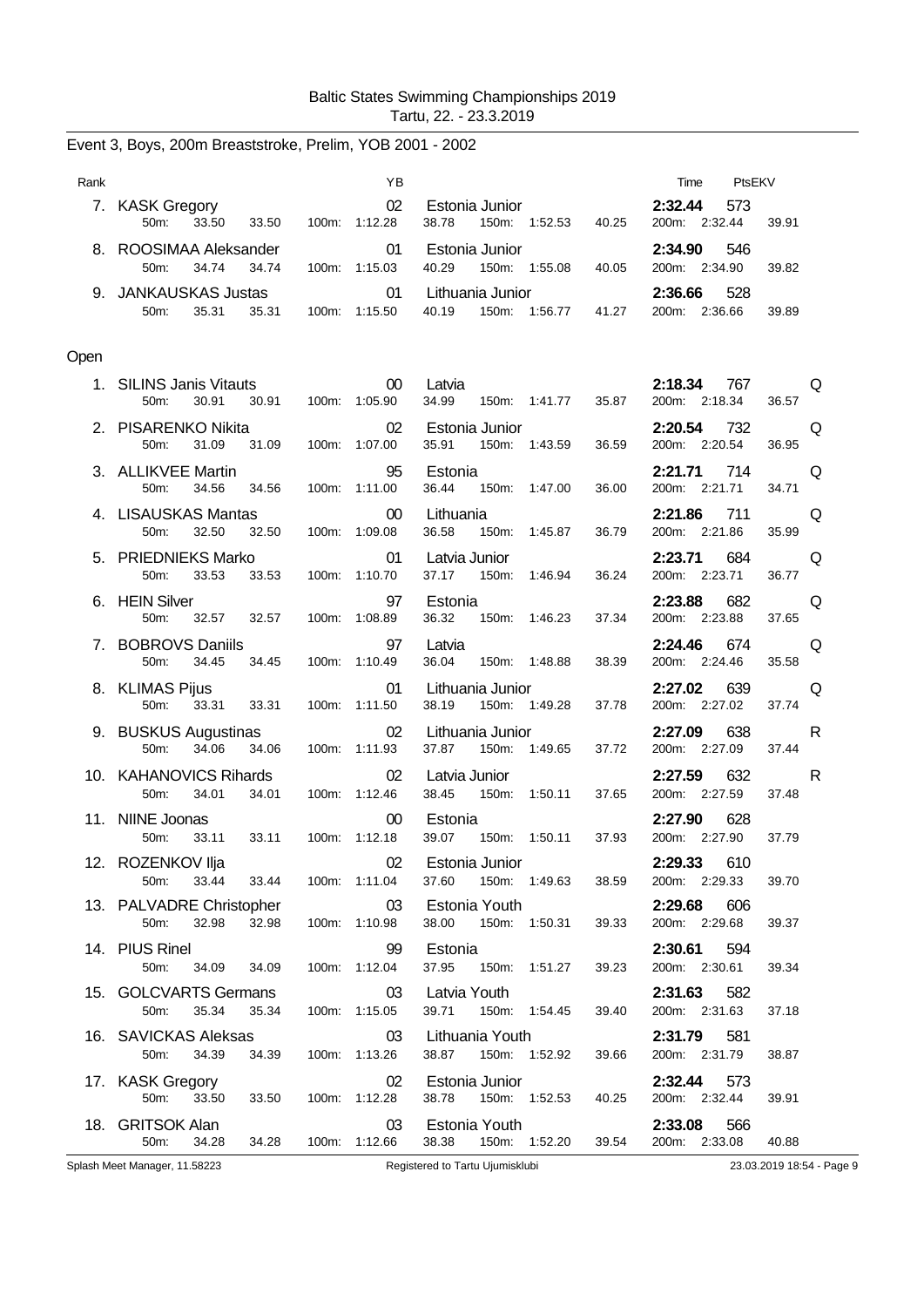|  |  |  | Event 3, Men, 200m Breaststroke, Prelim, Open |  |  |
|--|--|--|-----------------------------------------------|--|--|
|--|--|--|-----------------------------------------------|--|--|

| Rank |                                    |       |       |          | YB               |              |                           |         |       | Time                          | PtsEKV         |       |
|------|------------------------------------|-------|-------|----------|------------------|--------------|---------------------------|---------|-------|-------------------------------|----------------|-------|
| 19.  | <b>MARRAN Mihkel Melker</b><br>50m | 33.44 | 33.44 | $100m$ : | 03<br>1:11.70    | 38.26        | Estonia Youth<br>$150m$ : | 1:51.34 | 39.64 | 2:33.53<br>200 <sub>m</sub> : | 561<br>2:33.53 | 42.19 |
|      | 20. KAKTINS Matiss                 |       |       |          | 05               | Latvia Youth |                           |         |       | 2:34.27                       | 553            |       |
|      | $50m$ :                            | 35.54 | 35.54 | 100m:    | 1:15.71          | 40.17        | 150m:                     | 1:55.68 | 39.97 | 200m:                         | 2:34.27        | 38.59 |
| 21.  | ROOSIMAA Aleksander                |       |       |          | 01               |              | Estonia Junior            |         |       | 2:34.90                       | 546            |       |
|      | $50m$ :                            | 34.74 | 34.74 | 100m:    | 1:15.03          | 40.29        | 150m:                     | 1:55.08 | 40.05 | 200m:                         | 2:34.90        | 39.82 |
|      | 22. MILK Karl Mattias              |       |       |          | 04               |              | Estonia Youth             |         |       | 2:35.06                       | 545            |       |
|      | $50m$ :                            | 35.24 | 35.24 |          | $100m$ : 1:14.66 | 39.42        | 150m:                     | 1:55.17 | 40.51 |                               | 200m: 2:35.06  | 39.89 |
|      | 23. JANKAUSKAS Justas              |       |       |          | 01               |              | Lithuania Junior          |         |       | 2:36.66                       | 528            |       |
|      | $50m$ :                            | 35.31 | 35.31 | $100m$ : | 1:15.50          | 40.19        | 150m:                     | 1:56.77 | 41.27 | 200m:                         | 2:36.66        | 39.89 |
|      | 24 AKAVANTSEV Maksim               |       |       |          | 98               | Estonia      |                           |         |       | 2:39.76                       | 498            |       |
|      | 50 <sub>m</sub>                    | 33.54 | 33.54 | $100m$ : | 1:13.25          | 39.71        | 150m:                     | 1:56.00 | 42.75 | 200 <sub>m</sub> :            | 2.39.76        | 43.76 |

| Event 4           | 22.03.2019 - 10:45                 |       |       | Women, 100m Breaststroke |                          | Open<br><b>Results Prelim</b> |        |   |
|-------------------|------------------------------------|-------|-------|--------------------------|--------------------------|-------------------------------|--------|---|
| Points: FINA 2019 |                                    |       |       |                          |                          |                               |        |   |
| Rank              |                                    |       |       | YB                       |                          | Time                          | PtsEKV |   |
|                   | 2004 and younger                   |       |       |                          |                          |                               |        |   |
|                   | 1. JEFIMOVA Eneli<br>50m:          | 36.01 | 36.01 | 06<br>100m: 1:13.76      | Estonia Youth<br>37.75   | 1:13.76                       | 657    | A |
|                   | 2. MOTIEJAITYTE Mija<br>50m:       | 34.76 | 34.76 | 04<br>100m: 1:14.30      | Lithuania Youth<br>39.54 | 1:14.30                       | 643    | A |
|                   | 3. NAUJOKAITE Austeja<br>50m:      | 36.87 | 36.87 | 04<br>100m: 1:18.24      | Lithuania Youth<br>41.37 | 1:18.24                       | 550    | В |
|                   | 4. RASMANN Simona<br>50m:          | 37.08 | 37.08 | 04<br>100m: 1:18.58      | Estonia Youth<br>41.50   | 1:18.58                       | 543    | B |
|                   | 5. VORONTSOVA Jekaterina<br>50m:   | 36.39 | 36.39 | 05<br>100m: 1:18.94      | Estonia Youth<br>42.55   | 1:18.94                       | 536    | B |
| 6.                | <b>GRJUNBERGA Gertrude</b><br>50m: | 36.00 | 36.00 | 05<br>100m: 1:20.15      | Latvia Youth<br>44.15    | 1:20.15                       | 512    | В |
| 7.                | <b>GUDOVSKAJA Anita</b><br>50m:    | 38.04 | 38.04 | 05<br>100m: 1:21.51      | Estonia Youth<br>43.47   | 1:21.51                       | 487    | В |
| 8.                | <b>BABINA Marija</b><br>50m:       | 39.55 | 39.55 | 04<br>100m: 1:22.22      | Latvia Youth<br>42.67    | 1:22.22                       | 474    | R |
|                   | YOB 2002 - 2003                    |       |       |                          |                          |                               |        |   |
|                   | 1. SISOJEVA Arina<br>50m:          | 35.39 | 35.39 | 02<br>100m: 1:13.90      | Latvia Junior<br>38.51   | 1:13.90                       | 653    | A |
|                   | 2. LAGZDINA Eliza<br>50m:          | 37.01 | 37.01 | 03<br>100m: 1:15.36      | Latvia Junior<br>38.35   | 1:15.36                       | 616    | A |
|                   | 3. GRIBOKA Ksenija<br>50m:         | 35.59 | 35.59 | 03<br>100m: 1:16.48      | Latvia Junior<br>40.89   | 1:16.48                       | 589    | A |
|                   |                                    |       |       |                          |                          |                               |        |   |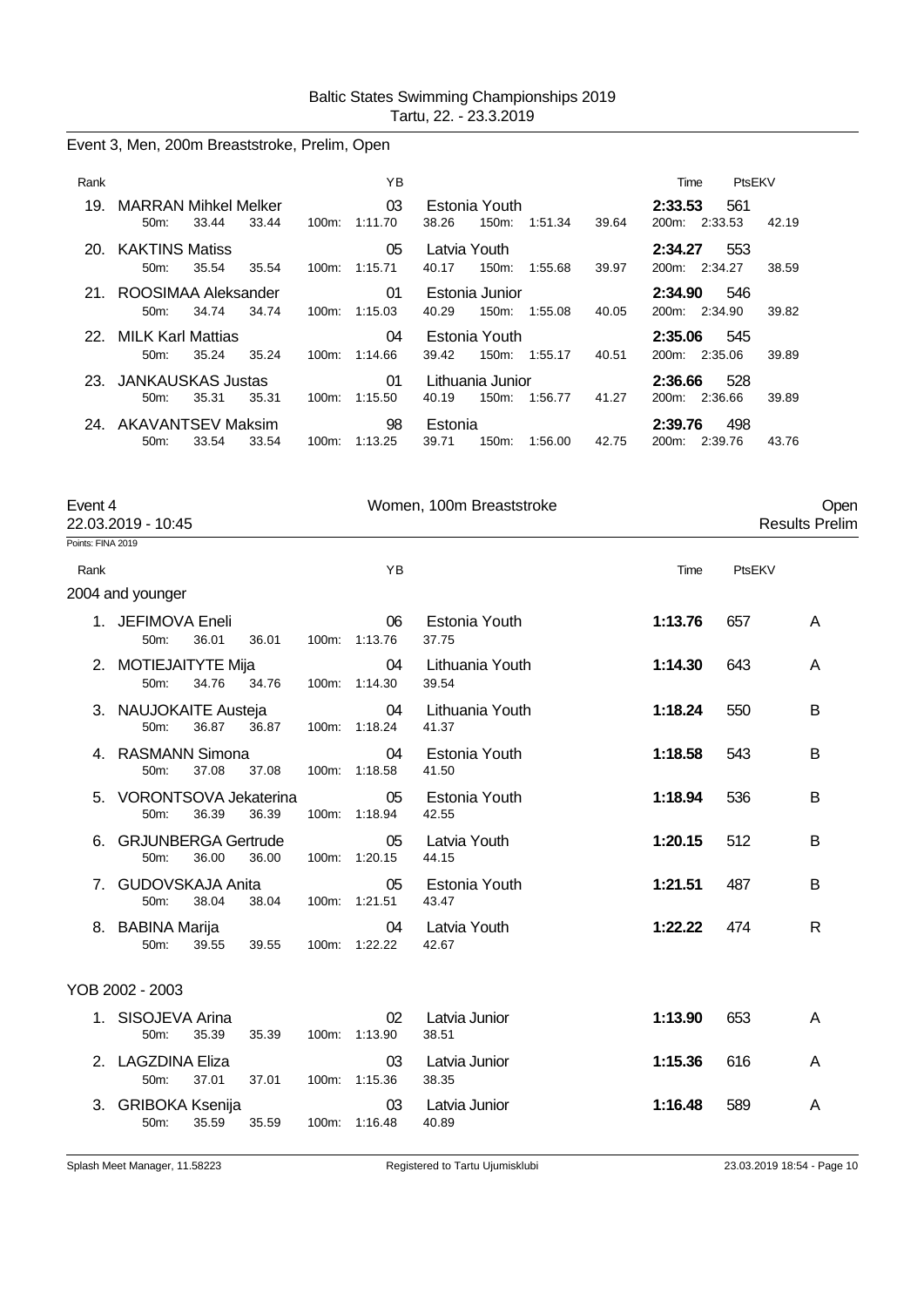| Rank |                                                     |       | YB                  |                           | Time    | PtsEKV |   |
|------|-----------------------------------------------------|-------|---------------------|---------------------------|---------|--------|---|
| 4.   | <b>PRIIDEL Melissa</b><br>36.59<br>50m:<br>36.59    | 100m: | 02<br>1:18.89       | Estonia Junior<br>42.30   | 1:18.89 | 537    | B |
|      | 5. BIELSKUTE Elze<br>50m:<br>36.99<br>36.99         |       | 02<br>100m: 1:19.13 | Lithuania Junior<br>42.14 | 1:19.13 | 532    | B |
|      | 6. RAPSEVICIUTE Marija<br>50m:<br>37.82<br>37.82    |       | 03<br>100m: 1:19.72 | Lithuania Junior<br>41.90 | 1:19.72 | 520    | В |
| Open |                                                     |       |                     |                           |         |        |   |
| 1.   | ROMANJUK Maria<br>50m:<br>36.21<br>36.21            |       | 96<br>100m: 1:11.96 | Estonia<br>35.75          | 1:11.96 | 707    | A |
|      | 2. SELEIKAITE Agne<br>33.82<br>50m:<br>33.82        |       | 00<br>100m: 1:12.34 | Lithuania<br>38.52        | 1:12.34 | 696    | A |
|      | 3. JEFIMOVA Eneli<br>50m:<br>36.01<br>36.01         | 100m: | 06<br>1:13.76       | Estonia Youth<br>37.75    | 1:13.76 | 657    | A |
| 4.   | SISOJEVA Arina<br>50m:<br>35.39<br>35.39            |       | 02<br>100m: 1:13.90 | Latvia Junior<br>38.51    | 1:13.90 | 653    | A |
|      | 5. MOTIEJAITYTE Mija<br>50m:<br>34.76<br>34.76      | 100m: | 04<br>1:14.30       | Lithuania Youth<br>39.54  | 1:14.30 | 643    | A |
|      | 6. LAGZDINA Eliza<br>50m:<br>37.01<br>37.01         | 100m: | 03<br>1:15.36       | Latvia Junior<br>38.35    | 1:15.36 | 616    | A |
| 7.   | DOBRJANSKA Jana<br>50m:<br>35.73<br>35.73           |       | 01<br>100m: 1:15.77 | Latvia<br>40.04           | 1:15.77 | 606    | A |
|      | 8. GRIBOKA Ksenija<br>35.59<br>50m:<br>35.59        |       | 03<br>100m: 1:16.48 | Latvia Junior<br>40.89    | 1:16.48 | 589    | A |
|      | 9. NAUJOKAITE Austeja<br>36.87<br>50m:<br>36.87     |       | 04<br>100m: 1:18.24 | Lithuania Youth<br>41.37  | 1:18.24 | 550    | В |
|      | 10. RASMANN Simona<br>50m:<br>37.08<br>37.08        |       | 04<br>100m: 1:18.58 | Estonia Youth<br>41.50    | 1:18.58 | 543    | В |
|      | 11. PRIIDEL Melissa<br>50m:<br>36.59<br>36.59       |       | 02<br>100m: 1:18.89 | Estonia Junior<br>42.30   | 1:18.89 | 537    | В |
|      | 12. VORONTSOVA Jekaterina<br>50m:<br>36.39<br>36.39 |       | 05<br>100m: 1:18.94 | Estonia Youth<br>42.55    | 1:18.94 | 536    | В |
|      | 13. BIELSKUTE Elze<br>50m:<br>36.99<br>36.99        |       | 02<br>100m: 1:19.13 | Lithuania Junior<br>42.14 | 1:19.13 | 532    | В |
|      | 14. RAPSEVICIUTE Marija<br>50m:<br>37.82<br>37.82   |       | 03<br>100m: 1:19.72 | Lithuania Junior<br>41.90 | 1:19.72 | 520    | В |
|      | 15. GRJUNBERGA Gertrude<br>50m:<br>36.00<br>36.00   |       | 05<br>100m: 1:20.15 | Latvia Youth<br>44.15     | 1:20.15 | 512    | В |
|      | 16. GUDOVSKAJA Anita<br>50m:<br>38.04<br>38.04      |       | 05<br>100m: 1:21.51 | Estonia Youth<br>43.47    | 1:21.51 | 487    | В |
|      | 17. BABINA Marija<br>50m: 39.55<br>39.55            |       | 04<br>100m: 1:22.22 | Latvia Youth<br>42.67     | 1:22.22 | 474    | R |

Event 4, Women, 100m Breaststroke, Prelim, YOB 2002 - 2003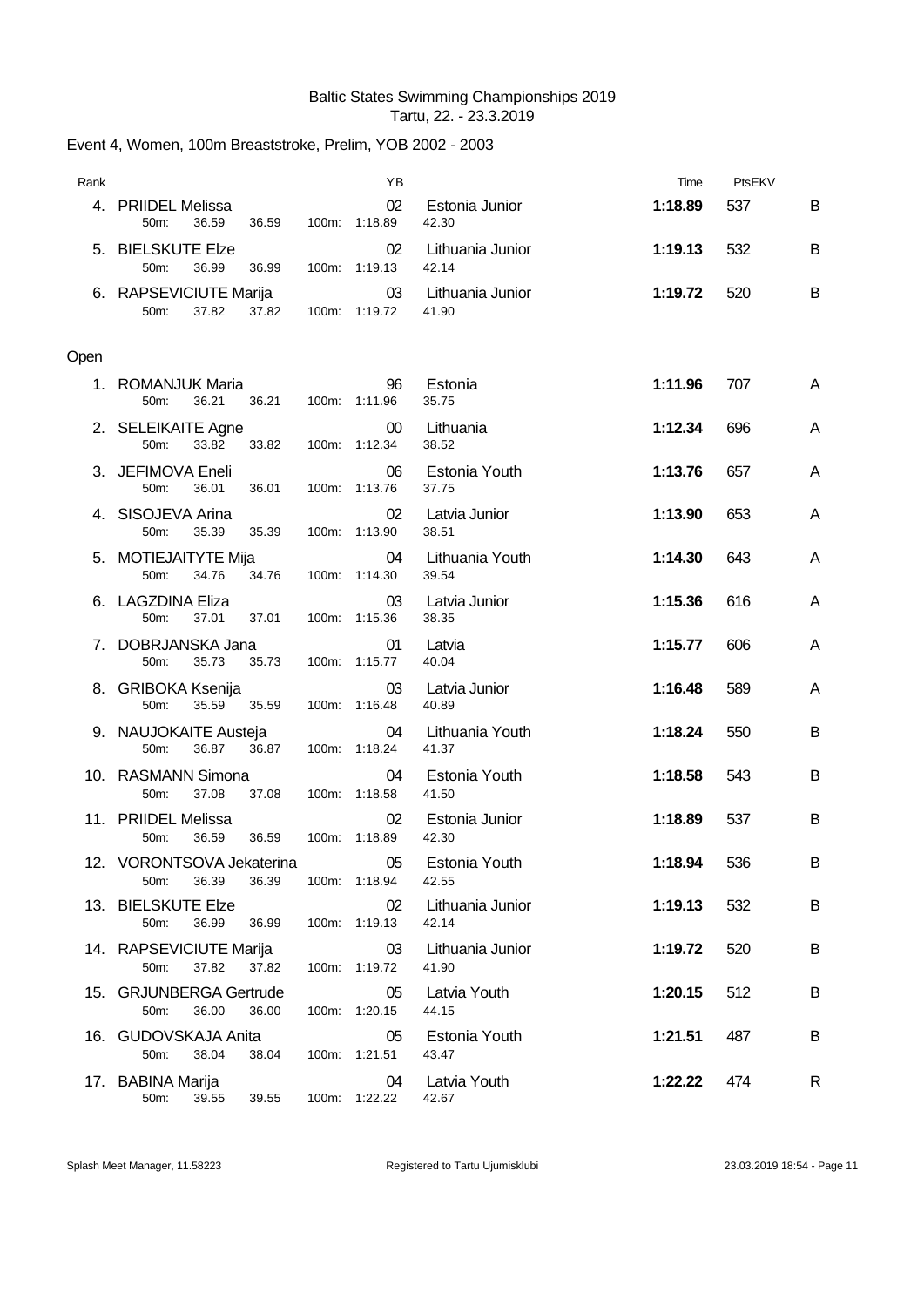| Baltic States Swimming Championships 2019 |
|-------------------------------------------|
| Tartu, 22. - 23.3.2019                    |

| Event 5           | 22.03.2019 - 10:56                                           |       | Men, 100m Backstroke |                           |         | Open<br><b>Results Prelim</b> |   |
|-------------------|--------------------------------------------------------------|-------|----------------------|---------------------------|---------|-------------------------------|---|
| Points: FINA 2019 |                                                              |       |                      |                           |         |                               |   |
| Rank              |                                                              |       | ΥB                   |                           | Time    | PtsEKV                        |   |
|                   | 2003 and younger                                             |       |                      |                           |         |                               |   |
|                   | 1. NAVIKONIS Tomas<br>29.27<br>50m:<br>29.27                 |       | 03<br>100m: 1:00.56  | Lithuania Youth<br>31.29  | 1:00.56 | 627                           | A |
| 2.                | <b>JAASKA Ronald</b><br>50m:<br>30.38<br>30.38               |       | 03<br>100m: 1:01.42  | Estonia Youth<br>31.04    | 1:01.42 | 601                           | В |
|                   | 3. PANFJOROVS Kirils<br>30.05<br>30.05<br>50m:               |       | 04<br>100m: 1:01.50  | Latvia Youth<br>31.45     | 1:01.50 | 599                           | В |
|                   | 4. PRANIAUSKAS Tadas<br>29.32<br>50m:<br>29.32               |       | 03<br>100m: 1:01.83  | Lithuania Youth<br>32.51  | 1:01.83 | 589                           | В |
| 5.                | <b>MINAJEV Maksim</b><br>50m:<br>29.39<br>29.39              |       | 03<br>100m: 1:01.90  | Estonia Youth<br>32.51    | 1:01.90 | 587                           | В |
|                   | <b>TIJUNONIS Jokubas</b><br>50m:<br>30.13<br>30.13           |       | 03<br>100m: 1:02.16  | Lithuania Youth<br>32.03  | 1:02.16 | 580                           | В |
|                   | YOB 2001 - 2002                                              |       |                      |                           |         |                               |   |
|                   | 1. GRIGAITIS Erikas<br>50m:<br>29.09<br>29.09                | 100m: | 02<br>58.59          | Lithuania Junior<br>29.50 | 58.59   | 693                           | A |
|                   | 2. BUDRYS Benediktas<br>50m:<br>29.23<br>29.23               |       | 01<br>100m: 1:00.82  | Lithuania Junior<br>31.59 | 1:00.82 | 619                           | A |
|                   | 3. VEINBERGS Toms<br>50m:<br>29.73<br>29.73                  |       | 02<br>100m: 1:01.02  | Latvia Junior<br>31.29    | 1:01.02 | 613                           | в |
|                   | 4. VIIRPUU Jan Joonas<br>50 <sub>m</sub> :<br>29.65<br>29.65 |       | 02<br>100m: 1:01.22  | Estonia Junior<br>31.57   | 1:01.22 | 607                           | В |
| 5.                | <b>NIINE Jannes</b><br>50m:<br>29.90<br>29.90                |       | 02<br>100m: 1:02.15  | Estonia Junior<br>32.25   | 1:02.15 | 580                           | В |
| 6.                | <b>ARM Markus</b><br>50m:<br>30.39<br>30.39                  |       | 01<br>100m: 1:02.52  | Estonia Junior<br>32.13   | 1:02.52 | 570                           | R |
|                   | 7. GUSTAITIS Dovydas<br>30.76<br>50m:<br>30.76               |       | 02<br>100m: 1:02.76  | Lithuania Junior<br>32.00 | 1:02.76 | 563                           | R |
|                   | 8. ASMUS Erik<br>50m:<br>29.94<br>29.94                      |       | 02<br>100m: 1:03.95  | Estonia Junior<br>34.01   | 1:03.95 | 532                           |   |
|                   | 9. MAERTMAA Alex Artur<br>30.77<br>50m:<br>30.77             |       | 02<br>100m: 1:04.37  | Estonia Junior<br>33.60   | 1:04.37 | 522                           |   |
| Open              |                                                              |       |                      |                           |         |                               |   |
|                   | 1. FELDBERGS Girts<br>50m:<br>28.07<br>28.07                 | 100m: | 93<br>57.05          | Latvia<br>28.98           | 57.05   | 750                           | A |
|                   | 2. GRIGAITIS Erikas<br>29.09<br>50m:<br>29.09                | 100m: | 02<br>58.59          | Lithuania Junior<br>29.50 | 58.59   | 693                           | A |
|                   | 3. JUOZELSKIS Rokas<br>50m:<br>28.88<br>28.88                | 100m: | 99<br>58.84          | Lithuania<br>29.96        | 58.84   | 684                           | A |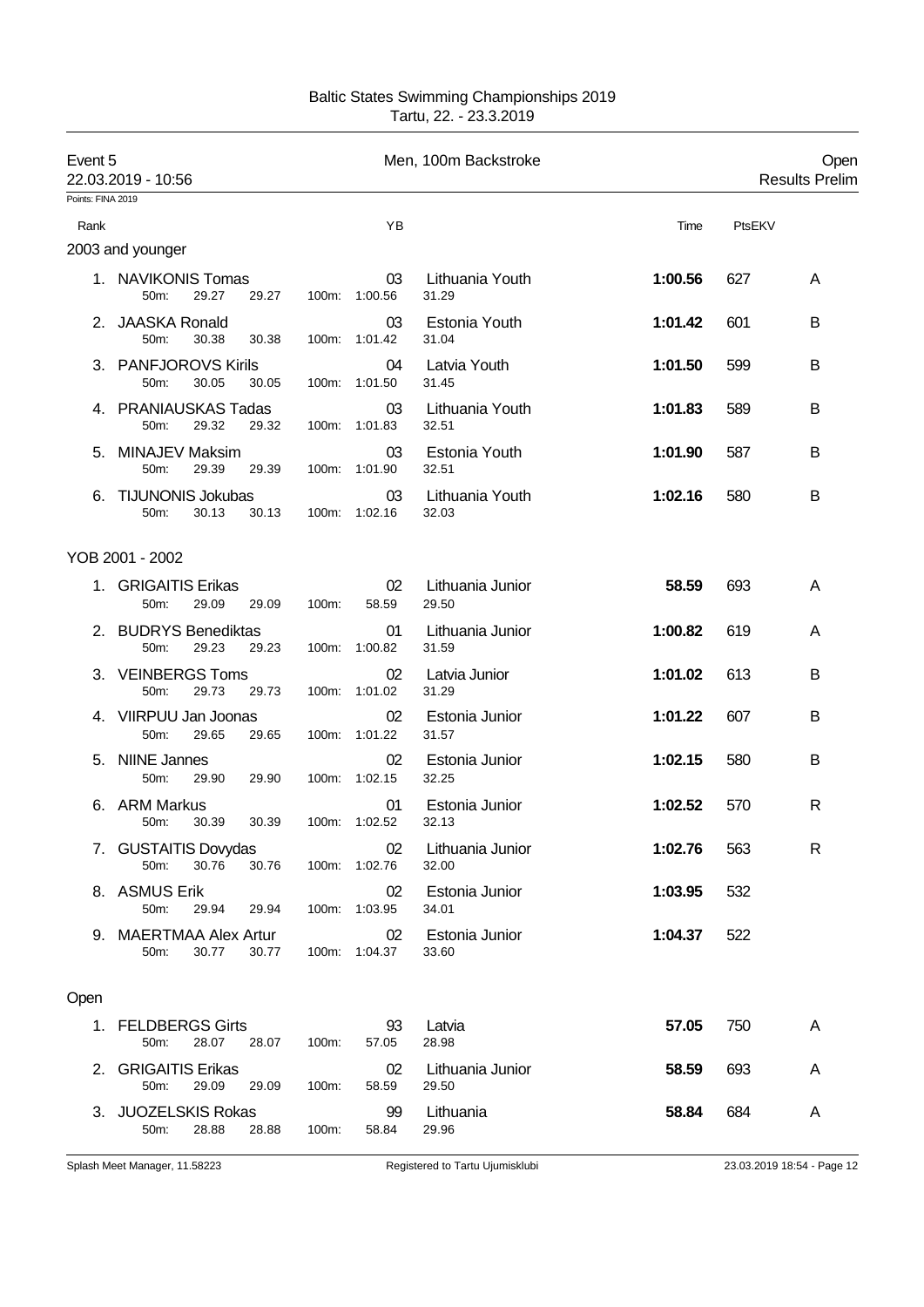# Rank YB Time PtsEKV 4. TAUTKUS Alanas 00 Lithuania **58.91** 681 A 50m: 28.92 28.92 100m: 5. LELLE Armin Evert 99 Estonia **59.71** 654 A 50m: 29.04 29.04 100m: 59.71 30.67 6. SLISANS Davis 00 Latvia **1:00.41** 632 A 50m: 29.65 29.65 100m: 1:00.41 30.76 7. NAVIKONIS Tomas 03 Lithuania Youth **1:00.56** 627 A 50m: 29.27 29.27 100m: 1:00.56 31.29 8. BUDRYS Benediktas 01 Lithuania Junior **1:00.82** 619 A 50m: 29.23 29.23 100m: 1:00.82 9. VEINBERGS Toms 02 Latvia Junior **1:01.02** 613 B 50m: 29.73 29.73 100m: 1:01.02 10. VIIRPUU Jan Joonas 02 Estonia Junior **1:01.22** 607 B 50m: 29.65 29.65 100m: 1:01.22 31.57 11. JAASKA Ronald 03 Estonia Youth **1:01.42** 601 B 50m: 30.38 30.38 100m: 1:01.42 31.04 12. PANFJOROVS Kirils 04 Latvia Youth **1:01.50** 599 B 100m: 1:01.50 13. PRANIAUSKAS Tadas 03 Lithuania Youth **1:01.83** 589 B 50m: 29.32 29.32 100m: 1:01.83 32.51 14. MINAJEV Maksim 03 Estonia Youth **1:01.90** 587 B 50m: 29.39 29.39 100m: 1:01.90 32.51 15. NIINE Jannes 02 Estonia Junior **1:02.15** 580 B 1:02.15 16. TIJUNONIS Jokubas 03 Lithuania Youth **1:02.16** 580 B 50m: 30.13 30.13 100m: 1:02.16 32.03 17. ARM Markus 01 Estonia Junior **1:02.52** 570 R 50m: 30.39 30.39 100m: 1:02.52 32.13 18. GUSTAITIS Dovydas 02 Lithuania Junior **1:02.76** 563 R 50m: 30.76 30.76 100m: 1:02.76 19. ASMUS Erik 02 Estonia Junior **1:03.95** 532 50m: 29.94 29.94 100m: 1:03.95 34.01 20. MAERTMAA Alex Artur 02 Estonia Junior **1:04.37** 522 50m: 30.77 30.77 100m: 1:04.37 33.60

#### Event 5, Men, 100m Backstroke, Prelim, Open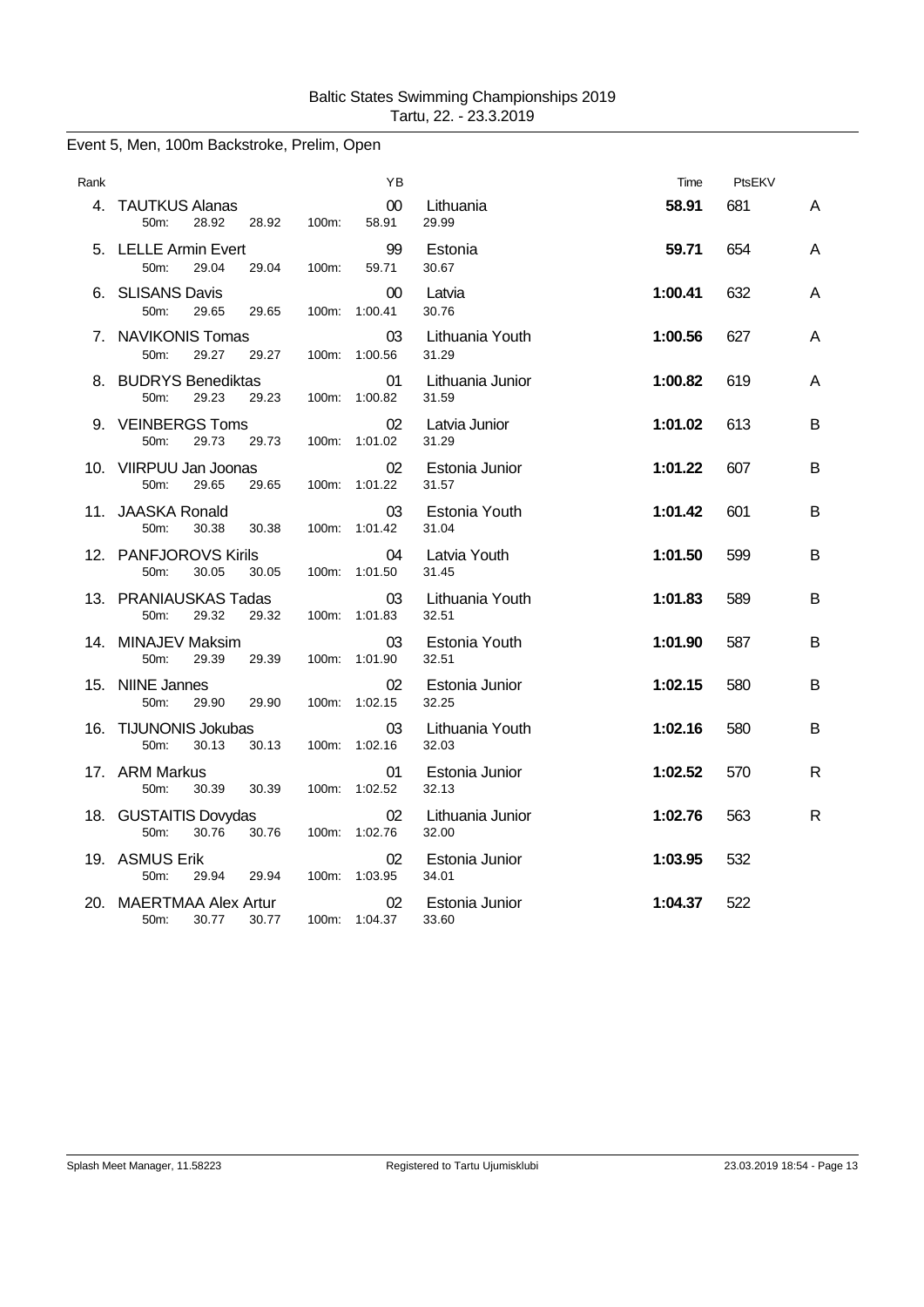| Event 6           | 22.03.2019 - 11:03                                             |                           | Women, 200m Backstroke                                                                                                                                                          | Open<br><b>Results Prelim</b>                 |
|-------------------|----------------------------------------------------------------|---------------------------|---------------------------------------------------------------------------------------------------------------------------------------------------------------------------------|-----------------------------------------------|
| Points: FINA 2019 |                                                                |                           |                                                                                                                                                                                 |                                               |
| Rank              |                                                                | YB                        |                                                                                                                                                                                 | Time<br>PtsEKV                                |
|                   | 2004 and younger                                               |                           |                                                                                                                                                                                 |                                               |
|                   | 1. VALDMAA Laura-Liis<br>32.20<br>32.20<br>50m:                | 04<br>100m: 1:08.60       | Estonia Youth <b>Example</b><br>36.40<br>150m: 1:46.20<br>37.60                                                                                                                 | 2:23.08<br>651<br>Q<br>200m: 2:23.08<br>36.88 |
|                   | 2. VITSUT Laura<br>50 <sub>m</sub><br>34.95<br>34.95           | 04<br>100m: 1:12.88       | Estonia Youth<br>37.93<br>150m: 1:51.69<br>38.81                                                                                                                                | 2:28.56<br>582<br>Q<br>200m: 2:28.56<br>36.87 |
|                   | 3. OZOLA Elizabete Paula<br>50m:<br>34.87<br>34.87             | 04<br>100m: 1:12.50       | Latvia Youth<br>37.63<br>150m: 1:52.08<br>39.58                                                                                                                                 | 2:29.53<br>571<br>Q<br>200m: 2:29.53<br>37.45 |
|                   | 4. LETUKAITE Liveta<br>35.28<br>50m:<br>35.28                  | 04<br>100m: 1:13.36       | Lithuania Youth <b>Example</b><br>38.08 150m: 1:52.82<br>39.46                                                                                                                  | 2:30.00<br>565<br>Q<br>200m: 2:30.00<br>37.18 |
|                   | 5. TREIAL Elis<br>50m:<br>36.05 36.05                          | 04<br>100m: 1:14.57       | Estonia Youth<br>38.52<br>150m: 1:53.45<br>38.88                                                                                                                                | 2:30.69<br>558<br>Q<br>200m: 2:30.69<br>37.24 |
|                   | 6. BUDRYTE Kamile<br>37.72 37.72 100m: 1:18.83<br>50m:         | 04                        | Lithuania Youth<br>42.17<br>41.11 150m: 2:01.00                                                                                                                                 | 456<br>2:41.16<br>200m: 2:41.16 40.16         |
|                   | <b>DSQ BUROKAITE Gabriele</b><br>GJ - Swimmer made use of aids | $\sim$ 04                 | Lithuania Youth                                                                                                                                                                 |                                               |
|                   | YOB 2002 - 2003                                                |                           |                                                                                                                                                                                 |                                               |
|                   | 1. KRIVORUKOVA Sofja<br>33.90<br>33.90<br>$50m$ :              | 02<br>100m: 1:09.85       | Estonia Junior<br>35.95<br>150m: 1:46.17<br>36.32                                                                                                                               | 2:22.46<br>660<br>Q<br>200m: 2:22.46<br>36.29 |
|                   | 2. HANSALU Katriin<br>50m:<br>34.07<br>34.07                   | 03<br>100m: 1:11.64       | Estonia Junior<br>37.57 150m: 1:48.33<br>36.69                                                                                                                                  | 2:25.18<br>623<br>Q<br>200m: 2:25.18<br>36.85 |
|                   | 3. MANKAUSKAITE Gabija<br>37.55<br>50m:<br>37.55               | 02<br>100m: 1:16.82       | Lithuania Junior<br>150m: 1:56.55<br>39.27<br>39.73                                                                                                                             | 2:33.48<br>528<br>Q<br>200m: 2:33.48<br>36.93 |
|                   | 4. KURMELEVA Polina<br>34.84<br>50m:                           | 02<br>34.84 100m: 1:13.06 | Latvia Junior<br>38.22 150m: 1:53.86<br>40.80                                                                                                                                   | 2:33.69<br>525<br>R<br>200m: 2:33.69<br>39.83 |
|                   | 5. VAITKUTE Auguste Morta<br>50m: 35.64<br>35.64               | 03<br>100m: 1:13.91       | Lithuania Junior<br>38.27<br>150m: 1:53.75<br>39.84                                                                                                                             | 522<br>2:34.05<br>R<br>200m: 2:34.05<br>40.30 |
| Open              |                                                                |                           |                                                                                                                                                                                 |                                               |
|                   | 50m: 33.90 33.90 100m: 1:09.85                                 |                           | 1. KRIVORUKOVA Sofja                             02   Estonia Junior                         2:22.46       660           Q<br>35.95  150m: 1:46.17  36.32  200m: 2:22.46  36.29 |                                               |
|                   |                                                                |                           |                                                                                                                                                                                 |                                               |
|                   | 50m: 34.07 34.07                                               | 100m: 1:11.64             | 3. HANSALU Katriin <b>COMPOSE</b> 03 Estonia Junior <b>COMPOSE 2:25.18</b> 623 Q<br>36.69<br>37.57 150m: 1:48.33                                                                | 200m: 2:25.18 36.85                           |
|                   | 4. VITSUT Laura<br>50m: 34.95 34.95 100m: 1:12.88              |                           | 04 Estonia Youth<br>37.93  150m: 1:51.69  38.81  200m: 2:28.56  36.87                                                                                                           | 2:28.56 582 Q                                 |
|                   | 50m: 34.87                                                     | 34.87 100m: 1:12.50       | 5. OZOLA Elizabete Paula <b>by Community Community</b> Catalogy and Catalogy Community Community Community Community C<br>37.63  150m: 1:52.08  39.58  200m: 2:29.53  37.45     |                                               |
|                   | 6. LETUKAITE Liveta<br>50m: 35.28 35.28 100m: 1:13.36          |                           | 04 Lithuania Youth<br>39.46<br>38.08  150m: 1:52.82                                                                                                                             | 2:30.00 565 Q<br>200m: 2:30.00<br>37.18       |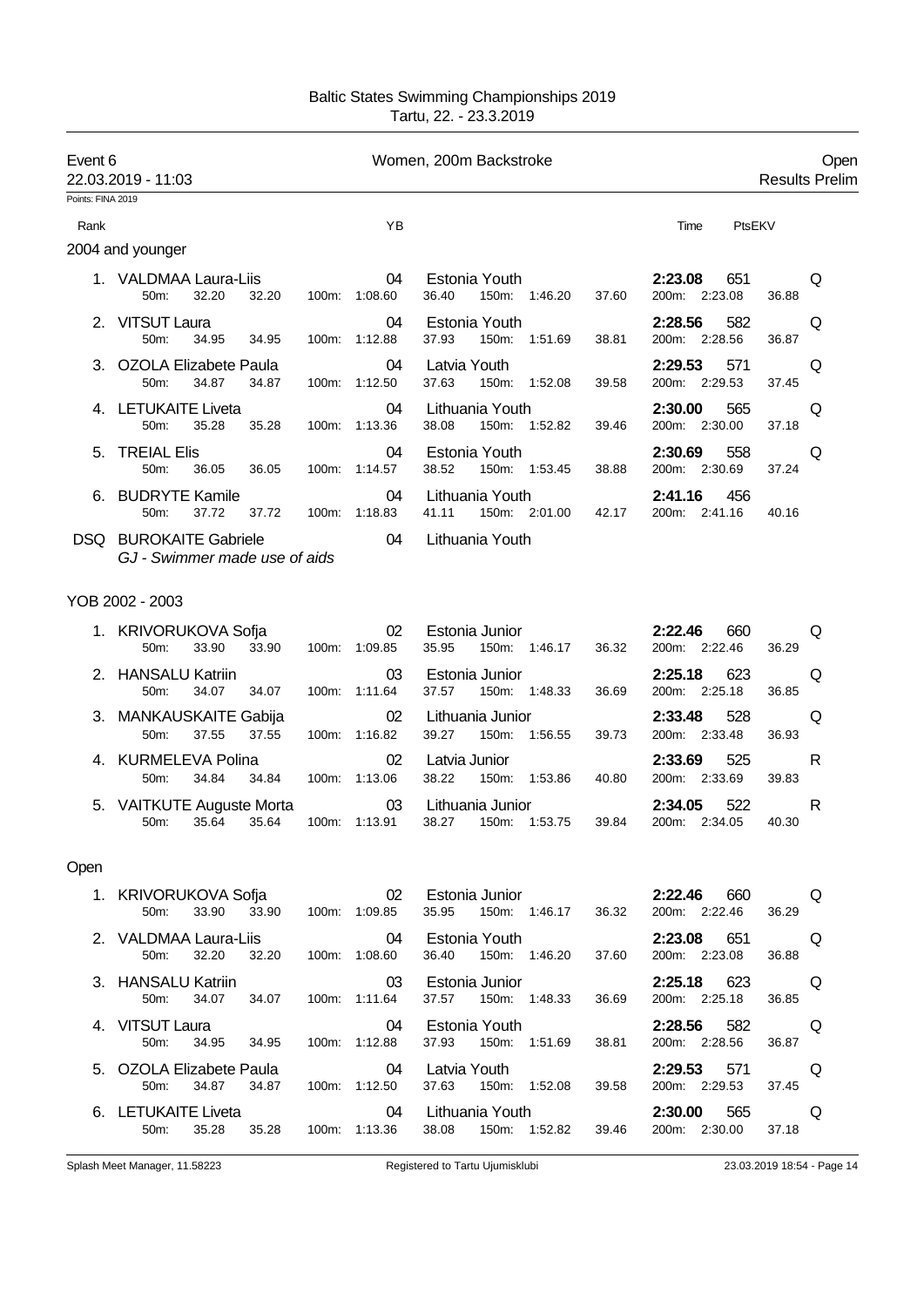Event 6, Women, 200m Backstroke, Prelim, Open

| Rank |                                                            |       |       |          | ΥB                  |                        |                           |               |       | Time                     | PtsEKV |       |   |
|------|------------------------------------------------------------|-------|-------|----------|---------------------|------------------------|---------------------------|---------------|-------|--------------------------|--------|-------|---|
|      | 7. TREIAL Elis<br>$50m$ :                                  | 36.05 | 36.05 | $100m$ : | 04<br>1:14.57       | 38.52                  | Estonia Youth<br>150m:    | 1:53.45       | 38.88 | 2:30.69<br>200m: 2:30.69 | 558    | 37.24 | Q |
|      | 8. MANKAUSKAITE Gabija<br>50m:                             | 37.55 | 37.55 | 100m:    | 02<br>1:16.82       | 39.27                  | Lithuania Junior<br>150m: | 1.56.55       | 39.73 | 2:33.48<br>200m: 2:33.48 | 528    | 36.93 | Q |
|      | 9. KURMELEVA Polina<br>50 <sub>m</sub> :                   | 34.84 | 34.84 |          | 02<br>100m: 1:13.06 | Latvia Junior<br>38.22 | 150m:                     | 1:53.86       | 40.80 | 2:33.69<br>200m: 2:33.69 | 525    | 39.83 | R |
|      | 10. VAITKUTE Auguste Morta<br>50 <sub>m</sub> :            | 35.64 | 35.64 |          | 03<br>100m: 1:13.91 | 38.27                  | Lithuania Junior          | 150m: 1:53.75 | 39.84 | 2:34.05<br>200m: 2:34.05 | - 522  | 40.30 | R |
|      | 11. OEOEBIK Mia<br>$50m$ :                                 | 37.04 | 37.04 | $100m$ : | 01<br>1:16.87       | Estonia<br>39.83       | 150m:                     | 1:58.03       | 41.16 | 2:37.25<br>200m: 2:37.25 | 491    | 39.22 |   |
|      | 12. BUDRYTE Kamile<br>$50m$ :                              | 37.72 | 37.72 | 100m:    | 04<br>1:18.83       | 41.11                  | Lithuania Youth           | 150m: 2:01.00 | 42.17 | 2:41.16<br>200m: 2:41.16 | 456    | 40.16 |   |
| DSQ. | <b>BUROKAITE Gabriele</b><br>GJ - Swimmer made use of aids |       |       |          | 04                  |                        | Lithuania Youth           |               |       |                          |        |       |   |

| Event 7           | 22.03.2019 - 11:15                    |       |       |       |               | Men, 200m Butterfly   |                          |         |       |                                    |        | Oper<br><b>Results Prelim</b> |  |
|-------------------|---------------------------------------|-------|-------|-------|---------------|-----------------------|--------------------------|---------|-------|------------------------------------|--------|-------------------------------|--|
| Points: FINA 2019 |                                       |       |       |       |               |                       |                          |         |       |                                    |        |                               |  |
| Rank              |                                       |       |       |       | ΥB            |                       |                          |         |       | Time                               | PtsEKV |                               |  |
|                   | 2003 and younger                      |       |       |       |               |                       |                          |         |       |                                    |        |                               |  |
|                   | <b>SKIRUTIS Nojus</b><br>$50m$ :      | 30.11 | 30.11 | 100m: | 03<br>1:05.16 | 35.05                 | Lithuania Youth<br>150m: | 1:40.75 | 35.59 | 2:15.88<br>552<br>200m: 2:15.88    | 35.13  | Q                             |  |
|                   | 2. SHUVALOV Igor<br>50m:              | 29.81 | 29.81 | 100m: | 03<br>1:04.47 | 34.66                 | Estonia Youth<br>150m:   | 1:41.45 | 36.98 | 538<br>2:17.07<br>200m: 2:17.07    | 35.62  | Q                             |  |
|                   | 3. SEPP Konrad Aleksander<br>50m:     | 30.93 | 30.93 | 100m: | 05<br>1:07.05 | 36.12                 | Estonia Youth<br>150m:   | 1:42.79 | 35.74 | 532<br>2:17.56<br>200m: 2:17.56    | 34.77  | R                             |  |
|                   | 4. SUHANOVSKIS Deniss<br>$50m$ :      | 31.05 | 31.05 | 100m: | 03<br>1:08.30 | Latvia Youth<br>37.25 | 150m:                    | 1:49.72 | 41.42 | 2:25.74<br>447<br>200m: 2:25.74    | 36.02  |                               |  |
|                   | 5. CERESKA Arnas<br>50 <sub>m</sub> : | 32.23 | 32.23 | 100m: | 04<br>1:09.29 | 37.06                 | Lithuania Youth<br>150m: | 1:49.38 | 40.09 | 2:27.80<br>429<br>200m:<br>2:27.80 | 38.42  |                               |  |

#### YOB 2001 - 2002

| 1. HELDE Kaspar        |       |       |          | 02      | Estonia Junior <b>Access 1996</b> |                  |                  |       | 2:12.14<br>600<br>$\Omega$ |                    |       |
|------------------------|-------|-------|----------|---------|-----------------------------------|------------------|------------------|-------|----------------------------|--------------------|-------|
| $50m$ :                | 29.68 | 29.68 | 100m:    | 1:03.31 | 33.63                             |                  | 150m: 1:38.90    | 35.59 |                            | 200m: 2:12.14      | 33.24 |
| 2. PRANCKEVICIUS Rytis |       |       |          | 02      |                                   |                  | Lithuania Junior |       |                            | <b>2:18.36</b> 523 | - R   |
| $50m$ :                | 30.25 | 30.25 | 100m:    | 1:06.17 | 35.92                             |                  | 150m: 1:42.89    | 36.72 |                            | 200m: 2:18.36      | 35.47 |
| 3. TARNAUSKAS Redas    |       |       |          | - 01    |                                   | Lithuania Junior |                  |       | 2:24.64                    | - 458              |       |
| $50m$ :                | 30.27 | 30.27 | $100m$ : | 1:07.30 | 37.03                             |                  | 150m: 1:47.89    | 40.59 |                            | 200m: 2:24.64      | 36.75 |
|                        |       |       |          |         |                                   |                  |                  |       |                            |                    |       |

DSQ MORTUZANS Emils Pauls 02 Latvia Junior

*BfG - Did not touch wall with both hands simultaneously at turn and/or finish*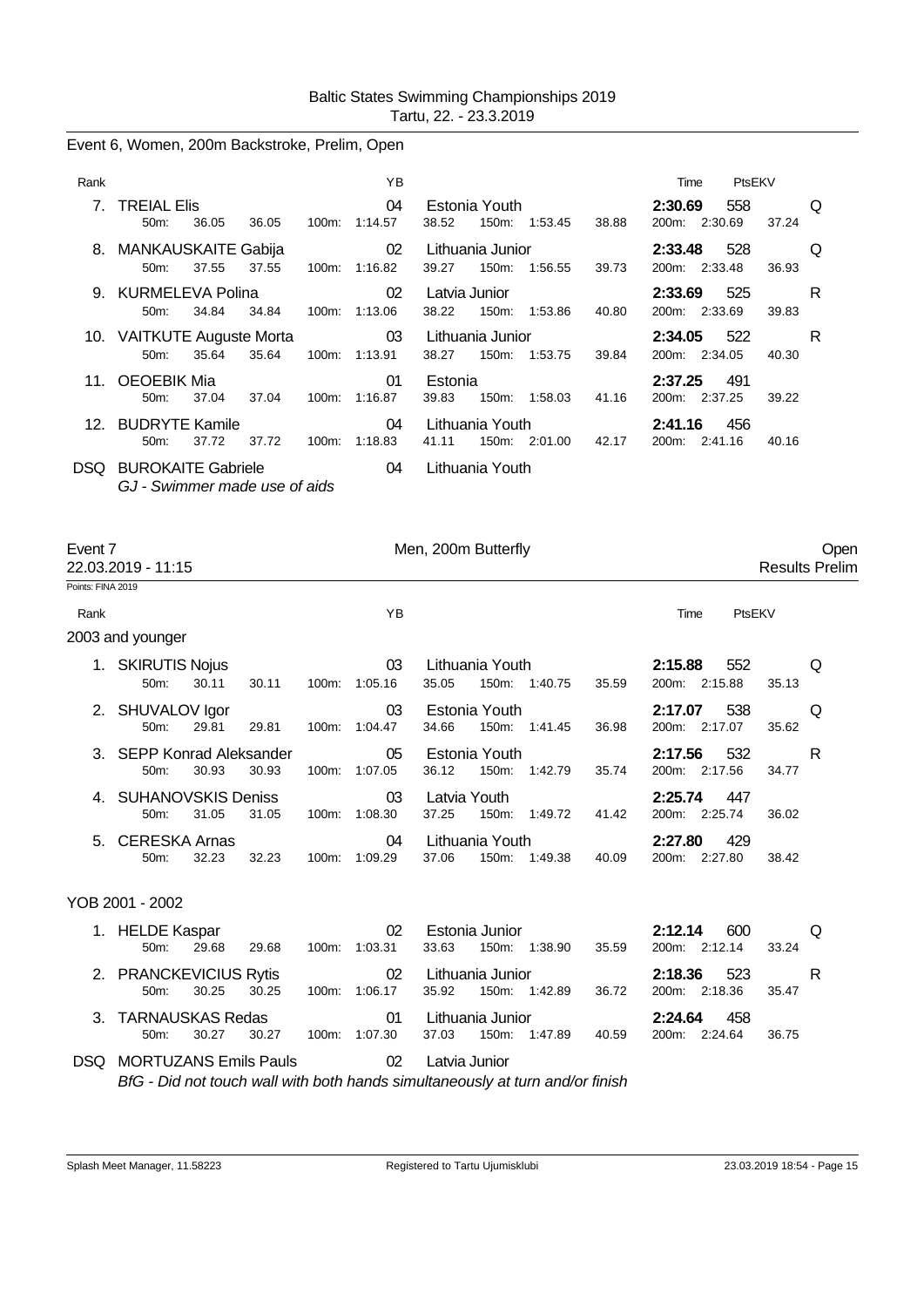# Event 7, Men, 200m Butterfly, Prelim

Open

|                   | 1. ZIRK Kregor<br>26.95<br>50m:                      | 26.95 | 100m: | 99<br>57.85         | Estonia<br>30.90<br>150m: 1:29.71<br>31.86                                                     | 2:02.48<br>754<br>200m: 2:02.48 | Q<br>32.77            |
|-------------------|------------------------------------------------------|-------|-------|---------------------|------------------------------------------------------------------------------------------------|---------------------------------|-----------------------|
|                   | 2. SIIM Cevin Anders<br>30.95<br>50 <sub>m</sub>     | 30.95 |       | 97<br>100m: 1:04.90 | Estonia<br>33.95<br>150m: 1:39.29<br>34.39                                                     | 2:12.02<br>602<br>200m: 2:12.02 | Q<br>32.73            |
|                   | 3. HELDE Kaspar<br>50m:<br>29.68                     | 29.68 |       | 02<br>100m: 1:03.31 | Estonia Junior<br>33.63<br>150m: 1:38.90<br>35.59                                              | 2:12.14<br>600<br>200m: 2:12.14 | Q<br>33.24            |
|                   | 4. ZELIONIS Ainis<br>50 <sub>m</sub><br>29.50        | 29.50 |       | 00<br>100m: 1:03.78 | Lithuania<br>34.28<br>150m: 1:38.55<br>34.77                                                   | 2:12.24<br>599<br>200m: 2:12.24 | Q<br>33.69            |
|                   | 5. PUKITIS Rinalds<br>50m:<br>30.49                  | 30.49 |       | 00<br>100m: 1:05.71 | Latvia<br>35.22<br>150m: 1:41.19<br>35.48                                                      | 2:14.70<br>567<br>200m: 2:14.70 | Q<br>33.51            |
|                   | 6. SKIRUTIS Nojus<br>50 <sub>m</sub> :<br>30.11      | 30.11 |       | 03<br>100m: 1:05.16 | Lithuania Youth<br>35.05<br>150m: 1:40.75<br>35.59                                             | 2:15.88<br>552<br>200m: 2:15.88 | Q<br>35.13            |
|                   | 7. MASIULIS Gedvydas<br>29.95<br>50m:                | 29.95 |       | 00<br>100m: 1:04.55 | Lithuania<br>34.60<br>150m: 1:40.51<br>35.96                                                   | 2:16.38<br>546<br>200m: 2:16.38 | Q<br>35.87            |
|                   | 8. SHUVALOV Igor<br>50 <sub>m</sub> :<br>29.81       | 29.81 |       | 03<br>100m: 1:04.47 | Estonia Youth<br>34.66<br>150m: 1:41.45<br>36.98                                               | 538<br>2:17.07<br>200m: 2:17.07 | Q<br>35.62            |
|                   | 9. SEPP Konrad Aleksander<br>50m:<br>30.93           | 30.93 |       | 05<br>100m: 1:07.05 | Estonia Youth<br>36.12<br>150m: 1:42.79<br>35.74                                               | 2:17.56<br>532<br>200m: 2:17.56 | R<br>34.77            |
|                   | 10. PRANCKEVICIUS Rytis<br>30.25<br>50 <sub>m</sub>  | 30.25 |       | 02<br>100m: 1:06.17 | Lithuania Junior<br>35.92<br>150m: 1:42.89<br>36.72                                            | 2:18.36<br>523<br>200m: 2:18.36 | R<br>35.47            |
|                   | 11. TARNAUSKAS Redas<br>30.27<br>50m:                | 30.27 |       | 01<br>100m: 1:07.30 | Lithuania Junior<br>37.03<br>150m: 1:47.89<br>40.59                                            | 2:24.64<br>458<br>200m: 2:24.64 | 36.75                 |
|                   | 12. SUHANOVSKIS Deniss<br>50 <sub>m</sub> :<br>31.05 | 31.05 |       | 03<br>100m: 1:08.30 | Latvia Youth<br>37.25<br>150m: 1:49.72<br>41.42                                                | 2:25.74<br>447<br>200m: 2:25.74 | 36.02                 |
|                   | 13. CERESKA Arnas<br>32.23<br>50m:                   | 32.23 |       | 04<br>100m: 1:09.29 | Lithuania Youth<br>37.06 150m: 1:49.38<br>40.09                                                | 2:27.80<br>429<br>200m: 2:27.80 | 38.42                 |
|                   | <b>DSQ MORTUZANS Emils Pauls</b>                     |       |       | 02                  | Latvia Junior<br>BfG - Did not touch wall with both hands simultaneously at turn and/or finish |                                 |                       |
|                   |                                                      |       |       |                     |                                                                                                |                                 |                       |
|                   | EXH AMOSENKOV Aleksandr<br>28.78<br>50m:             | 28.78 |       | 01<br>100m: 1:03.38 | Estonia Junior<br>34.60<br>150m: 1:40.18<br>36.80                                              | 2:14.10<br>574<br>200m: 2:14.10 | 33.92                 |
| Event 8           |                                                      |       |       |                     | Women, 100m Butterfly                                                                          |                                 | Open                  |
| Points: FINA 2019 | 22.03.2019 - 11:23                                   |       |       |                     |                                                                                                |                                 | <b>Results Prelim</b> |
| Rank              |                                                      |       |       | YB                  |                                                                                                | PtsEKV<br>Time                  |                       |
|                   | 2004 and younger                                     |       |       |                     |                                                                                                |                                 |                       |
| 1.                | <b>KERSEVICIUTE Radvile</b><br>30.77<br>50m:         | 30.77 | 100m: | 05<br>1:06.02       | Lithuania Youth<br>35.25                                                                       | 1:06.02<br>593                  | A                     |
|                   | 2. JOCIUTE Auguste<br>31.32<br>50m:                  | 31.32 | 100m: | 04<br>1:07.48       | Lithuania Youth<br>36.16                                                                       | 1:07.48<br>555                  | A                     |

50m: 31.32 31.32 100m: 1:07.48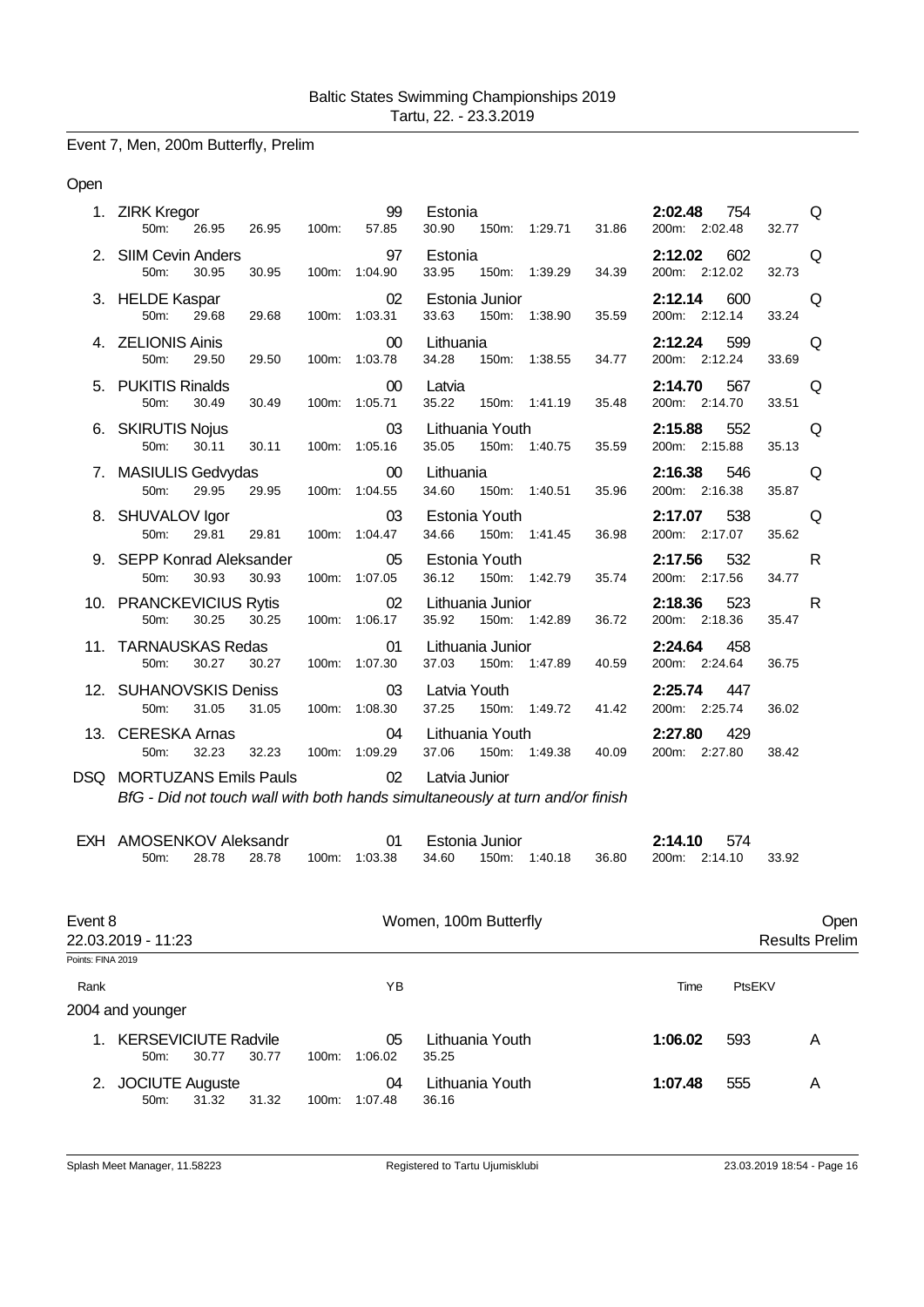| Rank |                                                           | ΥB                      |                           | Time    | PtsEKV |   |
|------|-----------------------------------------------------------|-------------------------|---------------------------|---------|--------|---|
|      | 3. TIMOFEJEVA Polina<br>31.67<br>31.67<br>50m:            | 05<br>100m: 1:07.57     | Estonia Youth<br>35.90    | 1:07.57 | 553    | A |
|      | 4. FERSTA Elizabete<br>50m:<br>31.30<br>31.30             | 04<br>100m: 1:08.05     | Latvia Youth<br>36.75     | 1:08.05 | 541    | B |
|      | 5. SKRODENYTE Giedre<br>50m:<br>31.14<br>31.14            | 05<br>100m: 1:08.08     | Lithuania Youth<br>36.94  | 1:08.08 | 541    | B |
|      | 6. RANNAMETS Brita<br>50m:<br>31.59<br>31.59              | 04<br>100m: 1:08.84     | Estonia Youth<br>37.25    | 1:08.84 | 523    | B |
|      | 7. SAVCENKO Jelizaveta<br>33.98<br>50m:<br>33.98          | 05<br>100m: 1:13.11     | Latvia Youth<br>39.13     | 1:13.11 | 436    | B |
|      | YOB 2002 - 2003                                           |                         |                           |         |        |   |
|      | 1. KOZLOVA Katrina<br>50m:<br>31.43<br>31.43              | 03<br>100m: 1:07.64     | Latvia Junior<br>36.21    | 1:07.64 | 551    | A |
|      | 2. KORNET Diana<br>50 <sub>m</sub> :<br>32.36<br>32.36    | 02<br>100m: 1:07.73     | Estonia Junior<br>35.37   | 1:07.73 | 549    | B |
|      | 3. JAKOVLEVA Kristina<br>50m:<br>32.29<br>32.29           | 02<br>100m: 1:10.68     | Lithuania Junior<br>38.39 | 1:10.68 | 483    | B |
|      | 4. KUCAITE Kamile<br>50m:<br>33.19<br>33.19               | 02<br>100m: 1:12.39     | Lithuania Junior<br>39.20 | 1:12.39 | 450    | В |
|      | 5. JOGI Ida Tuule<br>50m:<br>35.44<br>35.44               | 03<br>100m: 1:21.52     | Estonia Junior<br>46.08   | 1:21.52 | 315    | R |
| Open |                                                           |                         |                           |         |        |   |
|      | 1. MAELL Katariina<br>50 <sub>m</sub> :<br>30.36<br>30.36 | $00\,$<br>100m: 1:05.01 | Estonia<br>34.65          | 1:05.01 | 621    | A |
|      | 2. MARKVARDT Margaret<br>30.53<br>30.53<br>50m:           | $00\,$<br>100m: 1:05.12 | Estonia<br>34.59          | 1:05.12 | 618    | A |
|      | 3. KERSEVICIUTE Radvile<br>30.77<br>30.77<br>50m:         | 05<br>100m: 1:06.02     | Lithuania Youth<br>35.25  | 1:06.02 | 593    | A |
|      | 4. VEDEHHOVA Alina<br>29.91<br>50m:<br>29.91              | 99<br>100m: 1:06.25     | Estonia<br>36.34          | 1:06.25 | 587    | A |
|      | 5. VAINIKK Annika<br>50m:<br>31.81<br>31.81               | 00<br>100m: 1:06.49     | Estonia<br>34.68          | 1:06.49 | 580    | A |
|      | 6. JOCIUTE Auguste<br>31.32<br>50m:<br>31.32              | 04<br>100m: 1:07.48     | Lithuania Youth<br>36.16  | 1:07.48 | 555    | A |
|      | 7. TIMOFEJEVA Polina<br>50m:<br>31.67<br>31.67            | 05<br>100m: 1:07.57     | Estonia Youth<br>35.90    | 1:07.57 | 553    | A |
|      | 8. KOZLOVA Katrina<br>31.43<br>31.43<br>50m:              | 03<br>100m: 1:07.64     | Latvia Junior<br>36.21    | 1:07.64 | 551    | A |
|      | 9. KORNET Diana<br>50m:<br>32.36<br>32.36                 | 02<br>100m: 1:07.73     | Estonia Junior<br>35.37   | 1:07.73 | 549    | B |

# Event 8, Girls, 100m Butterfly, Prelim, 2004 and younger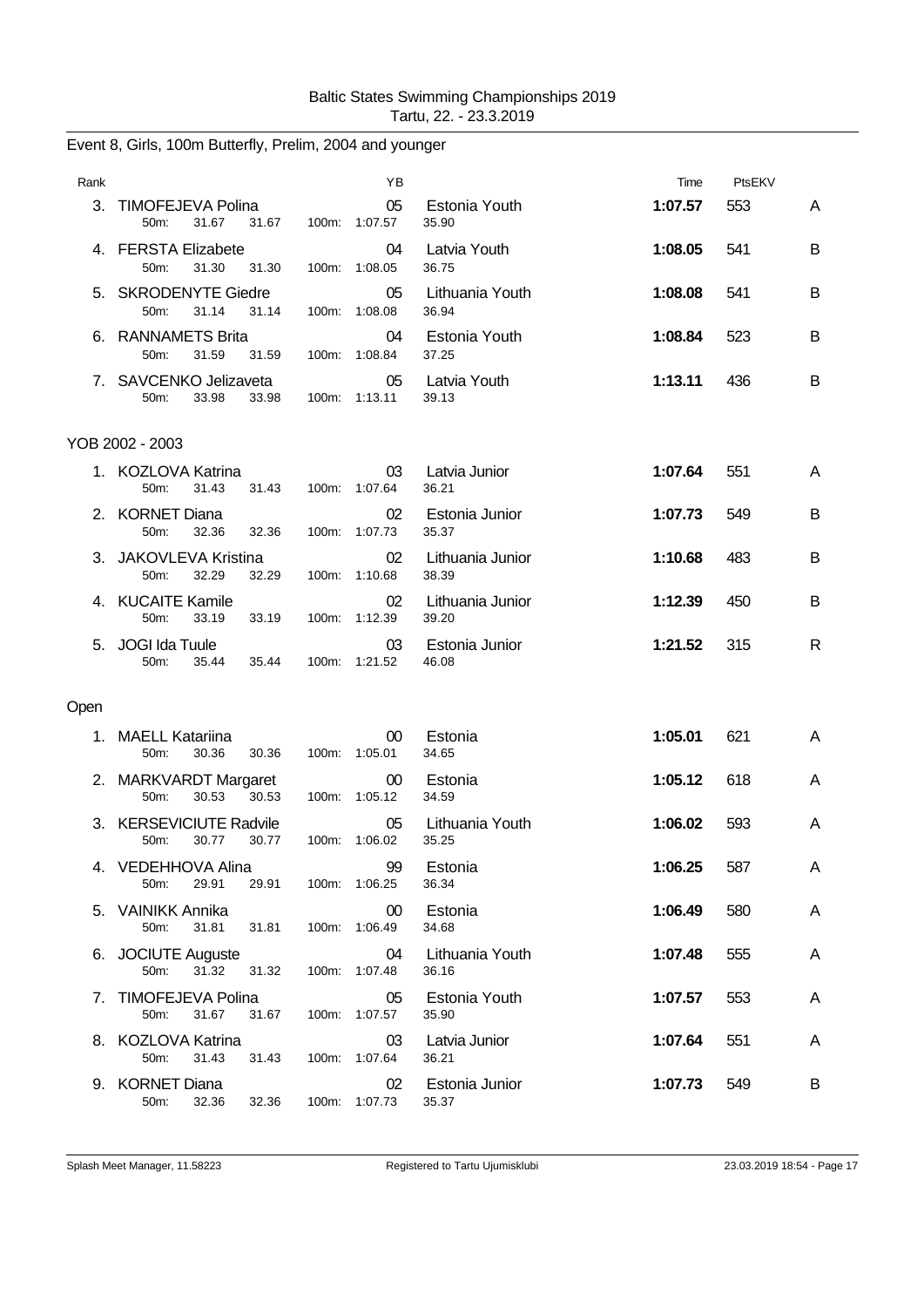# Event 8, Women, 100m Butterfly, Prelim, Open

| Rank |                                    |       |       |          | YB                         |                           | Time    | PtsEKV |   |
|------|------------------------------------|-------|-------|----------|----------------------------|---------------------------|---------|--------|---|
|      | 10. FERSTA Elizabete<br>$50m$ :    | 31.30 | 31.30 | 100m:    | 04<br>1:08.05              | Latvia Youth<br>36.75     | 1:08.05 | 541    | B |
|      | 11. SKRODENYTE Giedre<br>$50m$ :   | 31.14 | 31.14 | 100m:    | 05<br>1:08.08              | Lithuania Youth<br>36.94  | 1:08.08 | 541    | B |
|      | 12. RANNAMETS Brita<br>$50m$ :     | 31.59 | 31.59 | 100m:    | 04<br>1:08.84              | Estonia Youth<br>37.25    | 1:08.84 | 523    | B |
|      | 13. TROCA Jekaterina<br>$50m$ :    | 32.02 | 32.02 | 100m:    | 01<br>1:09.38              | Latvia<br>37.36           | 1:09.38 | 511    | B |
|      | 14. JAKOVLEVA Kristina<br>$50m$ :  | 32.29 | 32.29 | $100m$ : | 02 <sup>°</sup><br>1:10.68 | Lithuania Junior<br>38.39 | 1:10.68 | 483    | B |
|      | 15. KUCAITE Kamile<br>50m          | 33.19 | 33.19 |          | 02<br>100m: 1:12.39        | Lithuania Junior<br>39.20 | 1:12.39 | 450    | B |
|      | 16. SAVCENKO Jelizaveta<br>$50m$ : | 33.98 | 33.98 | 100m:    | 05<br>1:13.11              | Latvia Youth<br>39.13     | 1:13.11 | 436    | B |
|      | 17. JOGI Ida Tuule<br>$50m$ :      | 35.44 | 35.44 | 100m:    | 03<br>1:21.52              | Estonia Junior<br>46.08   | 1:21.52 | 315    | R |

| Event 9           | 22.03.2019 - 11:34        |                            |       |                    |         | Men, 400m Freestyle |                 |               |       |               |         |       | Open<br><b>Results Prelim</b> |
|-------------------|---------------------------|----------------------------|-------|--------------------|---------|---------------------|-----------------|---------------|-------|---------------|---------|-------|-------------------------------|
| Points: FINA 2019 |                           |                            |       |                    |         |                     |                 |               |       |               |         |       |                               |
| Rank              |                           |                            |       |                    | YB      |                     |                 |               |       | Time          | PtsEKV  |       |                               |
|                   | 2003 and younger          |                            |       |                    |         |                     |                 |               |       |               |         |       |                               |
| 1.                |                           | SOLODOV Demid              |       |                    | 03      |                     | Estonia Youth   |               |       | 4:15.40       | 639     |       | Q                             |
|                   | 50m:                      | 28.93                      | 28.93 | 150m:              | 1:33.06 | 32.25               | 250m:           | 2:38.86       | 32.81 | 350m:         | 3:44.23 | 32.25 |                               |
|                   | 100m:                     | 1:00.81                    | 31.88 | 200m:              | 2:06.05 | 32.99               | 300m:           | 3:11.98       | 33.12 | 400m:         | 4:15.40 | 31.17 |                               |
|                   | 2. NAVIKONIS Tomas        |                            |       |                    | 03      |                     | Lithuania Youth |               |       | 4:18.11       | 619     |       | Q                             |
|                   | 50m:                      | 29.52                      | 29.52 | 150m:              | 1:35.08 | 32.91               |                 | 250m: 2:42.02 | 33.38 | 350m: 3:47.57 |         | 32.05 |                               |
|                   |                           | 100m: 1:02.17              | 32.65 | 200 <sub>m</sub> : | 2:08.64 | 33.56               |                 | 300m: 3:15.52 | 33.50 | 400m: 4:18.11 |         | 30.54 |                               |
|                   | 3. LIHHATS Erik           |                            |       |                    | 03      |                     | Estonia Youth   |               |       | 4:20.22       | 604     |       | Q                             |
|                   | 50 <sub>m</sub> :         | 28.82                      | 28.82 | 150m:              | 1:34.84 | 32.97               |                 | 250m: 2:40.98 | 33.09 | 350m: 3:47.09 |         | 33.07 |                               |
|                   | 100m:                     | 1:01.87                    | 33.05 | 200m:              | 2:07.89 | 33.05               | 300m:           | 3:14.02       | 33.04 | 400m: 4:20.22 |         | 33.13 |                               |
|                   | 4. MIKELSONS Kristaps     |                            |       |                    | 04      |                     | Latvia Youth    |               |       | 4:21.18       | 598     |       |                               |
|                   | 50m:                      | 28.82                      | 28.82 | 150m:              | 1:33.96 | 33.16               | 250m:           | 2:41.71       | 33.79 | 350m:         | 3:49.48 | 33.86 |                               |
|                   | $100m$ :                  | 1:00.80                    | 31.98 | 200m:              | 2:07.92 | 33.96               |                 | 300m: 3:15.62 | 33.91 | 400m: 4:21.18 |         | 31.70 |                               |
| 5.                | <b>KVEDERIS Danielius</b> |                            |       |                    | 04      |                     | Lithuania Youth |               |       | 4:24.90       | 573     |       |                               |
|                   | 50m:                      | 29.24                      | 29.24 | 150m:              | 1:36.31 | 34.00               |                 | 250m: 2:45.25 | 34.82 | 350m: 3:53.33 |         | 33.91 |                               |
|                   | 100m:                     | 1:02.31                    | 33.07 | 200 <sub>m</sub> : | 2:10.43 | 34.12               | 300m:           | 3:19.42       | 34.17 | 400m:         | 4:24.90 | 31.57 |                               |
| 6.                |                           | <b>TAMMER Toomas Tanel</b> |       |                    | 03      |                     | Estonia Youth   |               |       | 4:27.07       | 559     |       |                               |
|                   | 50m:                      | 29.58                      | 29.58 | 150m:              | 1:36.93 | 34.11               | 250m:           | 2:45.98       | 34.89 | 350m:         | 3:55.02 | 34.57 |                               |
|                   | 100m:                     | 1:02.82                    | 33.24 | 200 <sub>m</sub> : | 2:11.09 | 34.16               | 300m:           | 3:20.45       | 34.47 | 400m:         | 4:27.07 | 32.05 |                               |
|                   | 7. AUDZEVICS Pauls        |                            |       |                    | 03      | Latvia Youth        |                 |               |       | 4:33.83       | 519     |       |                               |
|                   | 50m:                      | 29.56                      | 29.56 | 150m:              | 1:39.30 | 35.22               | 250m:           | 2:49.49       | 35.00 | 350m:         | 3:59.77 | 35.38 |                               |
|                   | 100m:                     | 1:04.08                    | 34.52 | 200m:              | 2:14.49 | 35.19               | 300m:           | 3:24.39       | 34.90 | 400m: 4:33.83 |         | 34.06 |                               |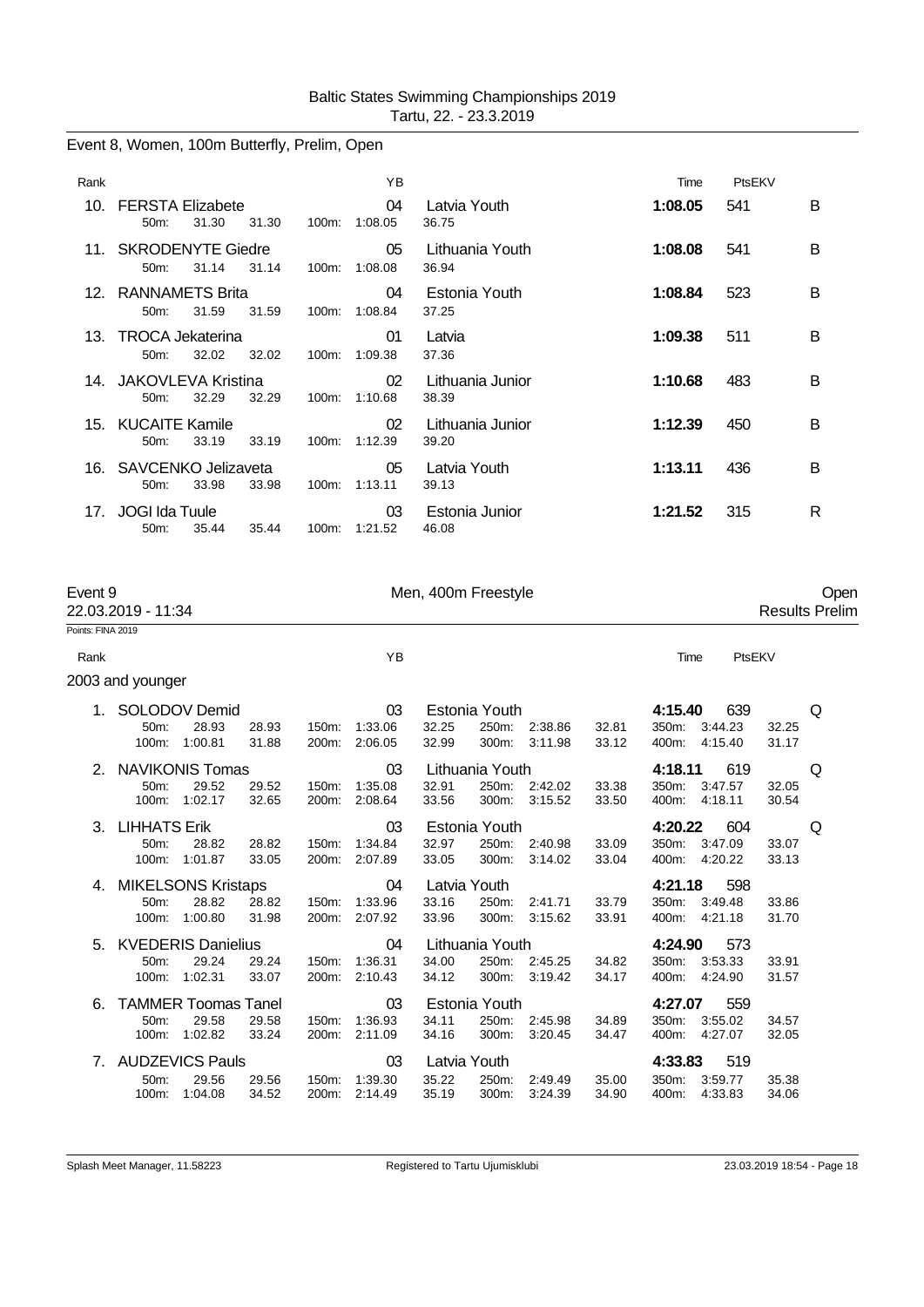| Rank |                           |                                 |       |       | YB            |               |                        |         |       | Time             | PtsEKV         |       |   |
|------|---------------------------|---------------------------------|-------|-------|---------------|---------------|------------------------|---------|-------|------------------|----------------|-------|---|
| 8.   | $50m$ :                   | SEPP Konrad Aleksander<br>31.43 | 31.43 | 150m: | 05<br>1:42.87 | 35.87         | Estonia Youth<br>250m: | 2:54.51 | 35.74 | 4:38.05<br>350m: | 495<br>4:04.52 | 35.22 |   |
|      | 100m:                     | 1:07.00                         | 35.57 | 200m: | 2:18.77       | 35.90         | 300m:                  | 3:29.30 | 34.79 | 400m:            | 4:38.05        | 33.53 |   |
|      | YOB 2001 - 2002           |                                 |       |       |               |               |                        |         |       |                  |                |       |   |
|      | 1. BREGIS Kristofers Dags |                                 |       |       | 01            | Latvia Junior |                        |         |       | 4:15.25          | 640            |       | Q |
|      | 50m:                      | 28.80                           | 28.80 | 150m: | 1:33.09       | 32.34         | 250m:                  | 2:39.11 | 32.91 | 350m:            | 3:44.75        | 32.69 |   |
|      | 100m:                     | 1:00.75                         | 31.95 | 200m: | 2:06.20       | 33.11         | 300m:                  | 3:12.06 | 32.95 | 400m:            | 4:15.25        | 30.50 |   |
|      | 2. AUDZEVICS Jekabs       |                                 |       |       | 01            | Latvia Junior |                        |         |       | 4:18.40          | 617            |       | Q |
|      | $50m$ :                   | 29.29                           | 29.29 | 150m: | 1:35.69       | 33.38         | 250m:                  | 2:42.51 | 33.42 | 350m:            | 3:47.65        | 32.00 |   |
|      | 100m:                     | 1:02.31                         | 33.02 | 200m: | 2:09.09       | 33.40         | 300m:                  | 3:15.65 | 33.14 | 400m:            | 4:18.40        | 30.75 |   |
| 3.   | POKALO Roman              |                                 |       |       | 01            |               | Lithuania Junior       |         |       | 4:21.07          | 598            |       | R |
|      | 50m:                      | 29.35                           | 29.35 | 150m: | 1:34.90       | 33.58         | 250m:                  | 2:42.52 | 34.09 | 350m:            | 3:50.24        | 34.04 |   |
|      | 100m:                     | 1:01.32                         | 31.97 | 200m: | 2:08.43       | 33.53         | 300m:                  | 3:16.20 | 33.68 | 400m:            | 4:21.07        | 30.83 |   |
| 4    |                           | PAERISMAA Uku                   |       |       | 01            |               | Estonia Junior         |         |       | 4:27.18          | 558            |       |   |
|      | 50 <sub>m</sub> :         | 29.64                           | 29.64 | 150m: | 1:36.83       | 33.74         | 250m:                  | 2:45.08 | 34.06 | 350m.            | 3:54.55        | 34.66 |   |
|      | 100m:                     | 1:03.09                         | 33.45 | 200m: | 2:11.02       | 34.19         | 300m:                  | 3:19.89 | 34.81 | 400m:            | 4:27.18        | 32.63 |   |
| 5.   |                           | <b>GRIGALIONIS Gantas</b>       |       |       | 01            |               | Lithuania Junior       |         |       | 4:27.59          | 556            |       |   |
|      | 50 <sub>m</sub> :         | 29.31                           | 29.31 | 150m: | 1:37.22       | 34.11         | 250m:                  | 2:45.99 | 34.26 | 350m:            | 3:55.28        | 34.72 |   |
|      | $100m$ :                  | 1:03.11                         | 33.80 | 200m: | 2:11.73       | 34.51         | 300m:                  | 3:20.56 | 34.57 | 400m:            | 4:27.59        | 32.31 |   |
| 6.   |                           | <b>TRETJAKOV Mark</b>           |       |       | 01            |               | Estonia Junior         |         |       | 4:28.66          | 549            |       |   |
|      | 50m:                      | 29.67                           | 29.67 | 150m: | 1:39.23       | 34.53         | 250m:                  | 2:48.42 | 34.35 | 350m:            | 3:56.68        | 33.19 |   |
|      | 100m:                     | 1:04.70                         | 35.03 | 200m: | 2:14.07       | 34.84         | 300m:                  | 3:23.49 | 35.07 | 400m:            | 4:28.66        | 31.98 |   |

# Event 9, Boys, 400m Freestyle, Prelim, 2003 and younger

#### Open

| 1. |                           | <b>GUMENJUK Maksim</b> |       |       | 00        | Estonia       |                 |         |       | 4:12.55 | 661         |                                                                                                                | Q   |
|----|---------------------------|------------------------|-------|-------|-----------|---------------|-----------------|---------|-------|---------|-------------|----------------------------------------------------------------------------------------------------------------|-----|
|    | $50m$ :                   | 28.17                  | 28.17 | 150m: | 1:31.61   | 32.45         | 250m:           | 2:36.83 | 32.78 | 350m:   | 3:41.90     | 32.19                                                                                                          |     |
|    | 100m:                     | 59.16                  | 30.99 | 200m: | 2:04.05   | 32.44         | 300m:           | 3:09.71 | 32.88 | 400m:   | 4:12.55     | 30.65                                                                                                          |     |
|    | 2. TURU Vladimir          |                        |       |       | 99        | Estonia       |                 |         |       | 4:13.94 | 650         | ling Q                                                                                                         |     |
|    | 50m:                      | 28.27                  | 28.27 | 150m: | 1.31.44   | 32.11         | 250m:           | 2:36.43 | 32.68 | 350m:   | 3:42.55     | 32.99                                                                                                          |     |
|    | 100m:                     | 59.33                  | 31.06 | 200m: | 2:03.75   | 32.31         | 300m:           | 3:09.56 | 33.13 | 400m:   | 4:13.94     | 31.39                                                                                                          |     |
|    | 3. BREGIS Kristofers Dags |                        |       |       | $\sim$ 01 | Latvia Junior |                 |         |       |         | 4:15.25 640 |                                                                                                                | Q   |
|    | $50m$ :                   | 28.80                  | 28.80 | 150m: | 1:33.09   | 32.34         | 250m:           | 2:39.11 | 32.91 | 350m:   | 3:44.75     | 32.69                                                                                                          |     |
|    | 100m:                     | 1:00.75                | 31.95 | 200m: | 2:06.20   | 33.11         | 300m:           | 3:12.06 | 32.95 | 400m:   | 4:15.25     | 30.50                                                                                                          |     |
| 4. |                           | SOLODOV Demid          |       |       | $\sim$ 03 |               | Estonia Youth   |         |       | 4:15.40 | 639         |                                                                                                                | Q   |
|    | $50m$ :                   | 28.93                  | 28.93 | 150m: | 1:33.06   | 32.25         | 250m:           | 2:38.86 | 32.81 | 350m:   | 3:44.23     | 32.25                                                                                                          |     |
|    | 100m:                     | 1:00.81                | 31.88 | 200m: | 2:06.05   | 32.99         | 300m:           | 3:11.98 | 33.12 | 400m:   | 4:15.40     | 31.17                                                                                                          |     |
|    | 5. PAAVO Sander           |                        |       |       | 98        | Estonia       |                 |         |       | 4:16.91 | 628         | a di questo di contratto di un contratto di un contratto di un origi a contratto di un origi a contratto di un |     |
|    | 50 <sub>m</sub> :         | 29.32                  | 29.32 | 150m: | 1:34.19   | 32.48         | 250m:           | 2:39.51 | 32.77 | 350m:   | 3:45.18     | 32.81                                                                                                          |     |
|    | 100m:                     | 1:01.71                | 32.39 | 200m: | 2:06.74   | 32.55         | 300m:           | 3:12.37 | 32.86 | 400m:   | 4:16.91     | 31.73                                                                                                          |     |
| 6. | NAVIKONIS Tomas           |                        |       |       | $\sim$ 03 |               | Lithuania Youth |         |       | 4:18.11 | 619         | a di questo di contratto di un contratto di un contratto di un origi a contratto di un origi a contratto di un |     |
|    | 50 <sub>m</sub> :         | 29.52                  | 29.52 | 150m: | 1:35.08   | 32.91         | 250m:           | 2:42.02 | 33.38 | 350m:   | 3:47.57     | 32.05                                                                                                          |     |
|    | 100m:                     | 1:02.17                | 32.65 | 200m: | 2:08.64   | 33.56         | 300m:           | 3:15.52 | 33.50 | 400m:   | 4:18.11     | 30.54                                                                                                          |     |
|    | 7. AUDZEVICS Jekabs       |                        |       |       | 01        | Latvia Junior |                 |         |       | 4:18.40 | 617         |                                                                                                                | O Q |
|    | $50m$ :                   | 29.29                  | 29.29 | 150m: | 1:35.69   | 33.38         | 250m:           | 2:42.51 | 33.42 | 350m:   | 3:47.65     | 32.00                                                                                                          |     |
|    | 100m:                     | 1:02.31                | 33.02 | 200m: | 2:09.09   | 33.40         | 300m:           | 3:15.65 | 33.14 | 400m:   | 4:18.40     | 30.75                                                                                                          |     |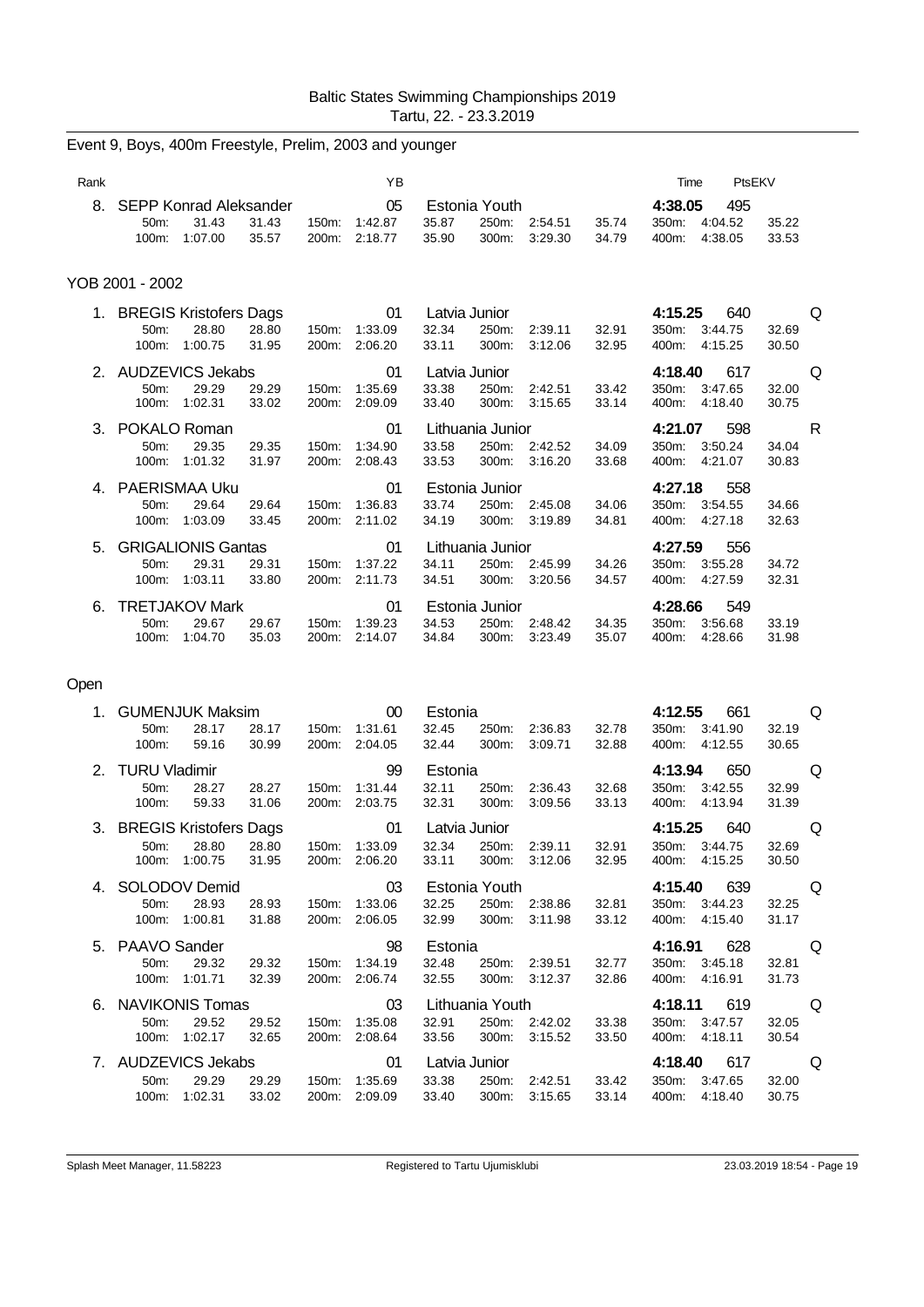|  |  |  |  | Event 9, Men, 400m Freestyle, Prelim, Open |  |
|--|--|--|--|--------------------------------------------|--|
|--|--|--|--|--------------------------------------------|--|

| Rank |                                                                                          | YB                                                    |                                                                                         | PtsEKV<br>Time                                                                     |
|------|------------------------------------------------------------------------------------------|-------------------------------------------------------|-----------------------------------------------------------------------------------------|------------------------------------------------------------------------------------|
|      | 8. LIHHATS Erik<br>28.82<br>50m:<br>28.82<br>100m: 1:01.87<br>33.05                      | 03<br>150m: 1:34.84<br>200m: 2:07.89                  | Estonia Youth<br>32.97<br>250m: 2:40.98<br>33.09<br>33.05<br>300m: 3:14.02<br>33.04     | 4:20.22<br>604<br>Q<br>350m: 3:47.09<br>33.07<br>400m: 4:20.22<br>33.13            |
|      | 9. BACEVICIUS Rimas<br>29.20<br>29.20<br>50m:<br>31.79<br>100m: 1:00.99                  | 99<br>150m: 1:34.32<br>200m: 2:08.18                  | Lithuania<br>33.33<br>250m: 2:41.81<br>33.63<br>33.86<br>300m: 3:15.68<br>33.87         | 599<br>$\mathsf{R}$<br>4:20.97<br>350m: 3:49.11<br>33.43<br>400m: 4:20.97<br>31.86 |
|      | 10. POKALO Roman<br>29.35<br>29.35<br>50m:<br>100m: 1:01.32<br>31.97                     | 01<br>150m: 1:34.90<br>200m: 2:08.43                  | Lithuania Junior<br>33.58<br>250m: 2:42.52<br>34.09<br>33.53<br>300m: 3:16.20<br>33.68  | 4:21.07 598<br>$\mathsf{R}$<br>350m: 3:50.24<br>34.04<br>400m: 4:21.07<br>30.83    |
|      | 11. MIKELSONS Kristaps<br>28.82<br>28.82<br>50m:<br>31.98<br>100m: 1:00.80               | 04<br>150m: 1:33.96<br>200m: 2:07.92                  | Latvia Youth<br>33.16<br>250m: 2:41.71<br>33.79<br>33.96<br>300m: 3:15.62<br>33.91      | 4:21.18<br>598<br>350m: 3:49.48<br>33.86<br>400m: 4:21.18<br>31.70                 |
|      | 12. KVEDERIS Danielius<br>29.24<br>29.24<br>50m:<br>100m: 1:02.31 33.07                  | 04<br>150m: 1:36.31<br>200m: 2:10.43<br>200m: 2:10.43 | Lithuania Youth<br>34.00<br>250m: 2:45.25<br>34.82<br>34.12<br>300m: 3:19.42<br>34.17   | 4:24.90<br>573<br>350m: 3:53.33<br>33.91<br>400m: 4:24.90<br>31.57                 |
|      | 13. MASIULIS Gedvydas<br>50m:<br>30.07<br>30.07<br>100m: 1:03.14<br>33.07                | 00<br>150m: 1:36.91<br>200m: 2:11.10                  | Lithuania<br>33.77 250m: 2:45.38<br>34.28<br>34.19<br>300m: 3:19.38<br>34.00            | 4:25.02<br>572<br>350m: 3:52.95<br>33.57<br>400m: 4:25.02<br>32.07                 |
|      | 14. TAMMER Toomas Tanel<br>29.58<br>29.58<br>50 <sub>m</sub> :<br>33.24<br>100m: 1:02.82 | 03<br>150m: 1:36.93<br>200m: 2:11.09                  | Estonia Youth<br>34.11<br>250m: 2:45.98<br>34.89<br>34.16<br>300m: 3:20.45<br>34.47     | 4:27.07<br>559<br>350m: 3:55.02<br>34.57<br>400m: 4:27.07<br>32.05                 |
|      | 15. PAERISMAA Uku<br>29.64<br>29.64<br>50m:<br>100m: 1:03.09<br>33.45                    | 01<br>150m: 1:36.83<br>200m: 2:11.02                  | Estonia Junior<br>33.74<br>250m: 2:45.08<br>34.06<br>34.19<br>300m: 3:19.89<br>34.81    | 4:27.18<br>558<br>350m: 3:54.55<br>34.66<br>400m: 4:27.18<br>32.63                 |
|      | 16. GRIGALIONIS Gantas<br>29.31<br>50 <sub>m</sub> :<br>29.31<br>100m: 1:03.11<br>33.80  | 01<br>150m: 1:37.22<br>200m: 2:11.73                  | Lithuania Junior<br>34.11<br>250m: 2:45.99<br>34.26<br>34.51<br>300m: 3:20.56<br>34.57  | 4:27.59<br>556<br>350m: 3:55.28<br>34.72<br>400m: 4:27.59<br>32.31                 |
|      | 17. TRETJAKOV Mark<br>$50m$ :<br>29.67<br>29.67<br>100m: 1:04.70<br>35.03                | 01<br>150m: 1:39.23<br>200m: 2:14.07                  | Estonia Junior<br>34.53<br>250m: 2:48.42<br>34.35<br>34.84<br>300m:<br>3:23.49<br>35.07 | 4:28.66<br>549<br>350m: 3:56.68<br>33.19<br>400m: 4:28.66<br>31.98                 |
|      | 18. AUDZEVICS Pauls<br>29.56<br>50m:<br>29.56<br>100m: 1:04.08<br>34.52                  | 03<br>150m: 1:39.30<br>200m: 2:14.49                  | Latvia Youth<br>35.22<br>250m: 2:49.49<br>35.00<br>35.19<br>300m:<br>3:24.39<br>34.90   | 4:33.83<br>519<br>350m: 3:59.77<br>35.38<br>400m: 4:33.83<br>34.06                 |
|      | 19. SEPP Konrad Aleksander<br>31.43<br>$50m$ :<br>31.43<br>35.57<br>100m: 1:07.00        | 05<br>150m: 1:42.87<br>200m: 2:18.77                  | Estonia Youth<br>35.87<br>250m: 2:54.51<br>35.74<br>34.79<br>35.90<br>300m:<br>3:29.30  | 4:38.05<br>495<br>350m: 4:04.52<br>35.22<br>400m: 4:38.05<br>33.53                 |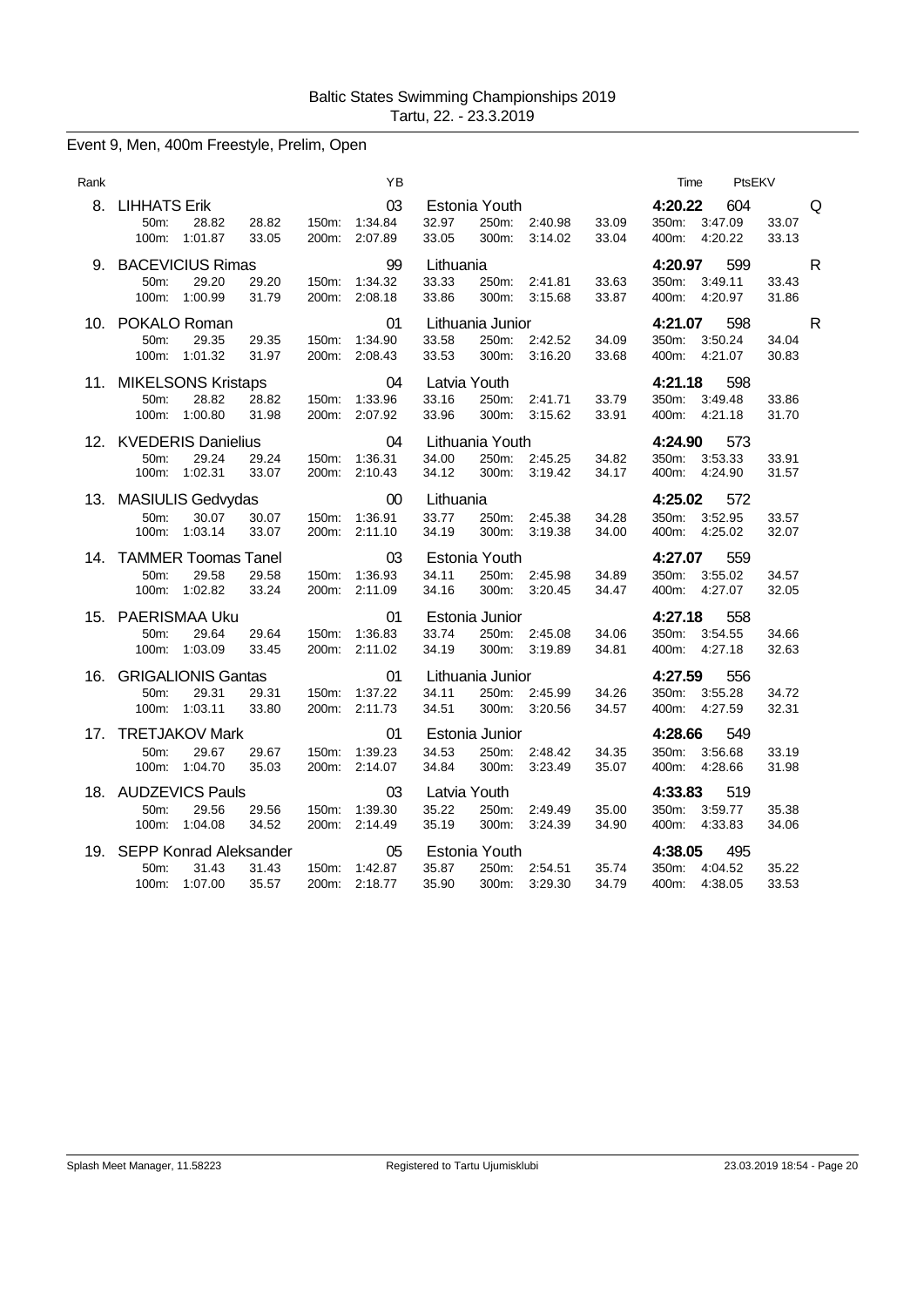| Event 10          | 22.03.2019 - 11:51            |        | Women, 50m Freestyle |       |        | Open<br><b>Results Prelim</b> |  |
|-------------------|-------------------------------|--------|----------------------|-------|--------|-------------------------------|--|
| Points: FINA 2019 |                               |        |                      |       |        |                               |  |
| Rank              |                               | YB     |                      | Time  | PtsEKV |                               |  |
|                   | 2004 and younger              |        |                      |       |        |                               |  |
| 1.                | <b>SLIBURYTE Laura</b>        | 04     | Lithuania Youth      | 27.56 | 633    | Α                             |  |
| 2.                | POGODINA Jekaterina           | 04     | <b>Estonia Youth</b> | 28.26 | 587    | В                             |  |
| 3.                | <b>JOTAUTE Gerda</b>          | 05     | Lithuania Youth      | 28.27 | 586    | B                             |  |
| 4.                | <b>ZIGMANTAITE Urte</b>       | 04     | Lithuania Youth      | 28.44 | 576    | В                             |  |
| 5.                | <b>RANNAMETS Brita</b>        | 04     | Estonia Youth        | 28.49 | 573    | $\mathsf{R}$                  |  |
| 6.                | SVIATKINA Margaryta Alena     | 06     | Latvia Youth         | 28.67 | 562    |                               |  |
|                   | <b>SAVCENKO Jelizaveta</b>    | 05     | Latvia Youth         | 28.67 | 562    |                               |  |
|                   | 8. KUEBAR Kirke               | 05     | Estonia Youth        | 28.70 | 560    |                               |  |
| 9.                | <b>VIIDING Elisabeth</b>      | 04     | Estonia Youth        | 28.72 | 559    |                               |  |
|                   | 10. KUEBAR Johanna            | 06     | Estonia Youth        | 28.99 | 544    |                               |  |
| 11.               | SMIRNOVA Jekaterina           | 05     | Latvia Youth         | 29.14 | 535    |                               |  |
| 12.               | ROMANOVSKAJA Marija           | 06     | Lithuania Youth      | 29.30 | 527    |                               |  |
| DSQ               | <b>ROOS Aurelia</b>           | 04     | Estonia Youth        |       |        |                               |  |
|                   | GA - False Start              |        |                      |       |        |                               |  |
|                   | YOB 2002 - 2003               |        |                      |       |        |                               |  |
|                   | 1. KALJUVALD Tiina-Britt      | 03     | Estonia Junior       | 27.46 | 640    | A                             |  |
| 2.                | <b>GUZAITE Ema</b>            | 02     | Lithuania Junior     | 27.48 | 639    | Α                             |  |
|                   | <b>HEINLO Helena</b>          | 03     | Estonia Junior       | 27.48 | 639    | Α                             |  |
|                   | 4. KAARE Kertu                | 02     | Estonia Junior       | 27.60 | 630    | Α                             |  |
| 5.                | <b>KALVET Laura</b>           | 02     | Estonia Junior       | 28.07 | 599    | Α                             |  |
| 6.                | <b>KALNIETE Meja Anete</b>    | 03     | Latvia Junior        | 28.15 | 594    | B                             |  |
| 7.                | <b>STACKEVICIUTE leva</b>     | 02     | Lithuania Junior     | 28.30 | 585    | B                             |  |
| 8.                | <b>MAETLIK Elisabet</b>       | 02     | Estonia Junior       | 28.42 | 577    | B                             |  |
| 9.                | STALMAKOVA Vladislava         | 03     | Latvia Junior        | 28.46 | 575    | В                             |  |
| 10.               | <b>SARAP Isabel</b>           | 03     | Estonia Junior       | 28.52 | 571    | R                             |  |
| 11.               | <b>LESSING Getriin Marii</b>  | 03     | Estonia Junior       | 28.60 | 566    |                               |  |
| 12.               | <b>KORNET Diana</b>           | 02     | Estonia Junior       | 28.67 | 562    |                               |  |
| 13.               | <b>VAITKUTE Auguste Morta</b> | 03     | Lithuania Junior     | 28.98 | 544    |                               |  |
|                   | 14. BIELSKUTE Elze            | 02     | Lithuania Junior     | 29.01 | 543    |                               |  |
| 15.               | PIIROJA Carmen                | 03     | Estonia Junior       | 29.14 | 535    |                               |  |
|                   | 16. ARNDT Meril               | 02     | Estonia Junior       | 29.33 | 525    |                               |  |
| Open              |                               |        |                      |       |        |                               |  |
|                   | 1. SELEIKAITE Agne            | $00\,$ | Lithuania            | 26.98 | 675    | A                             |  |
|                   | 2. KALJUVALD Tiina-Britt      | 03     | Estonia Junior       | 27.46 | 640    | Α                             |  |
|                   | 3. GUZAITE Ema                | 02     | Lithuania Junior     | 27.48 | 639    | A                             |  |
|                   | <b>HEINLO Helena</b>          | 03     | Estonia Junior       | 27.48 | 639    | A                             |  |
|                   | 5. SLIBURYTE Laura            | 04     | Lithuania Youth      | 27.56 | 633    | A                             |  |
|                   | 6. KAARE Kertu                | 02     | Estonia Junior       | 27.60 | 630    | Α                             |  |
| 7.                | <b>EMBREKTE Zane</b>          | 96     | Latvia               | 28.02 | 602    | Α                             |  |
|                   | 8. KALVET Laura               | 02     | Estonia Junior       | 28.07 | 599    | A                             |  |
|                   | 9. KALNIETE Meja Anete        | 03     | Latvia Junior        | 28.15 | 594    | B                             |  |
| 10.               | POGODINA Jekaterina           | 04     | Estonia Youth        | 28.26 | 587    | B                             |  |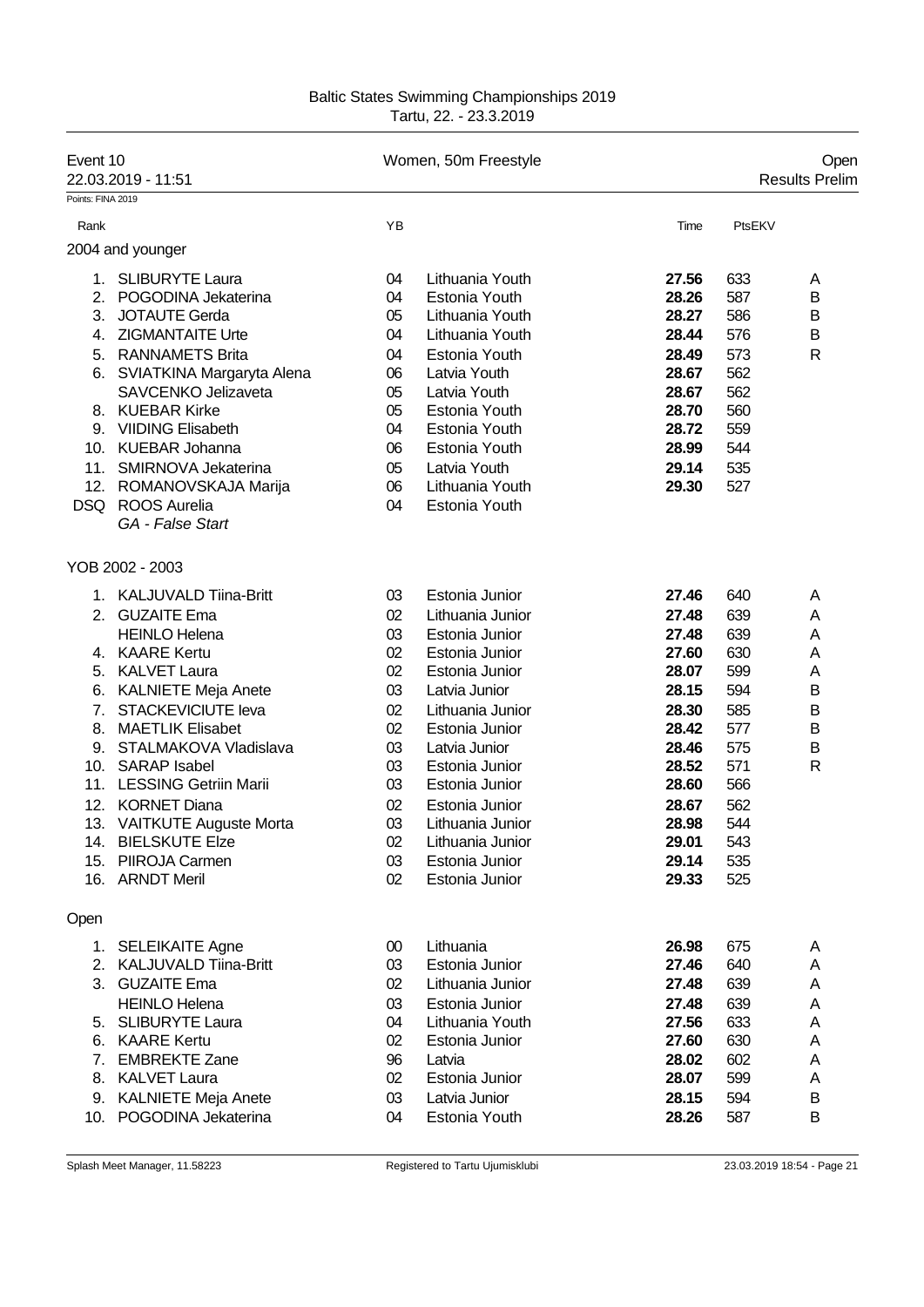Event 10, Women, 50m Freestyle, Prelim, Open

| Rank |                              | YB |                  | Time  | PtsEKV |              |
|------|------------------------------|----|------------------|-------|--------|--------------|
| 11.  | <b>JOTAUTE Gerda</b>         | 05 | Lithuania Youth  | 28.27 | 586    | B            |
| 12.  | <b>STACKEVICIUTE leva</b>    | 02 | Lithuania Junior | 28.30 | 585    | B            |
| 13.  | <b>MAETLIK Elisabet</b>      | 02 | Estonia Junior   | 28.42 | 577    | B            |
|      | 14. ZIGMANTAITE Urte         | 04 | Lithuania Youth  | 28.44 | 576    | B            |
| 15.  | STALMAKOVA Vladislava        | 03 | Latvia Junior    | 28.46 | 575    | B            |
| 16.  | POVILAIKAITE Aine            | 01 | Lithuania        | 28.47 | 574    | B            |
| 17.  | <b>RANNAMETS Brita</b>       | 04 | Estonia Youth    | 28.49 | 573    | $\mathsf{R}$ |
| 18.  | <b>SARAP Isabel</b>          | 03 | Estonia Junior   | 28.52 | 571    | $\mathsf{R}$ |
| 19.  | <b>LESSING Getriin Marii</b> | 03 | Estonia Junior   | 28.60 | 566    |              |
| 20.  | <b>KORNET Diana</b>          | 02 | Estonia Junior   | 28.67 | 562    |              |
|      | SVIATKINA Margaryta Alena    | 06 | Latvia Youth     | 28.67 | 562    |              |
|      | SAVCENKO Jelizaveta          | 05 | Latvia Youth     | 28.67 | 562    |              |
| 23.  | <b>KUEBAR Kirke</b>          | 05 | Estonia Youth    | 28.70 | 560    |              |
| 24.  | <b>VIIDING Elisabeth</b>     | 04 | Estonia Youth    | 28.72 | 559    |              |
| 25.  | VAITKUTE Auguste Morta       | 03 | Lithuania Junior | 28.98 | 544    |              |
| 26.  | <b>KUEBAR Johanna</b>        | 06 | Estonia Youth    | 28.99 | 544    |              |
| 27.  | <b>BIELSKUTE Elze</b>        | 02 | Lithuania Junior | 29.01 | 543    |              |
| 28.  | <b>OEOEBIK Mia</b>           | 01 | Estonia          | 29.06 | 540    |              |
| 29.  | PIIROJA Carmen               | 03 | Estonia Junior   | 29.14 | 535    |              |
|      | SMIRNOVA Jekaterina          | 05 | Latvia Youth     | 29.14 | 535    |              |
|      | 31. ROMANOVSKAJA Marija      | 06 | Lithuania Youth  | 29.30 | 527    |              |
| 32.  | <b>ARNDT Meril</b>           | 02 | Estonia Junior   | 29.33 | 525    |              |
| DSQ  | <b>ROOS Aurelia</b>          | 04 | Estonia Youth    |       |        |              |

*GA - False Start*

| Event 11 |                        |  |
|----------|------------------------|--|
|          | <u>າລັດລັດດາດ - 44</u> |  |

| Event 11 | Men. 50m Breaststroke | Oper |
|----------|-----------------------|------|
|----------|-----------------------|------|

22.03.2019 - 11:58 Results Prelim  $\overline{P_0}$ 

| vints: FINA 2019 |                             |    |                  |       |        |   |
|------------------|-----------------------------|----|------------------|-------|--------|---|
| Rank             |                             | YB |                  | Time  | PtsEKV |   |
|                  | <b>RUDAVS Didzis</b>        | 01 | Latvia Junior    | 28.96 | 719    | A |
| 2.               | <b>FROLOVS Andrejs</b>      | 95 | Latvia           | 29.00 | 716    | A |
| 3.               | <b>BOICOVS Jevgenijs</b>    | 97 | Latvia           | 29.17 | 704    | A |
| 4.               | <b>SILINS Janis Vitauts</b> | 00 | Latvia           | 29.22 | 700    | A |
| 5.               | <b>ALLIKVEE Martin</b>      | 95 | Estonia          | 29.28 | 696    | A |
| 6.               | NIINE Joonas                | 00 | Estonia          | 29.61 | 673    | A |
| 7.               | <b>SELI Karel</b>           | 98 | Estonia          | 29.63 | 671    | A |
| 8.               | MATVEJEV Tiit               | 99 | Estonia          | 29.68 | 668    | A |
| 9.               | <b>SOVTSA Mark</b>          | 01 | Estonia Junior   | 29.70 | 667    | B |
| 10.              | <b>AEDMA Andri</b>          | 95 | Estonia          | 30.35 | 625    | B |
| 11.              | <b>KEDECKAS Mantas</b>      | 02 | Lithuania Junior | 31.06 | 583    | B |
| 12.              | ROZENKOV Ilja               | 02 | Estonia Junior   | 31.11 | 580    | B |
| 13.              | <b>KASK Gregory</b>         | 02 | Estonia Junior   | 31.23 | 573    | B |
| 14.              | ROOSIMAA Aleksander         | 01 | Estonia Junior   | 31.27 | 571    | Β |
| 15.              | <b>AKAVANTSEV Maksim</b>    | 98 | Estonia          | 31.55 | 556    | Β |
| 16.              | <b>BUSKUS Augustinas</b>    | 02 | Lithuania Junior | 31.58 | 554    | B |
| 17.              | <b>JANKAUSKAS Justas</b>    | 01 | Lithuania Junior | 31.61 | 553    | R |
| 18.              | <b>ROOSE Ralf</b>           | 04 | Estonia Youth    | 31.67 | 550    | R |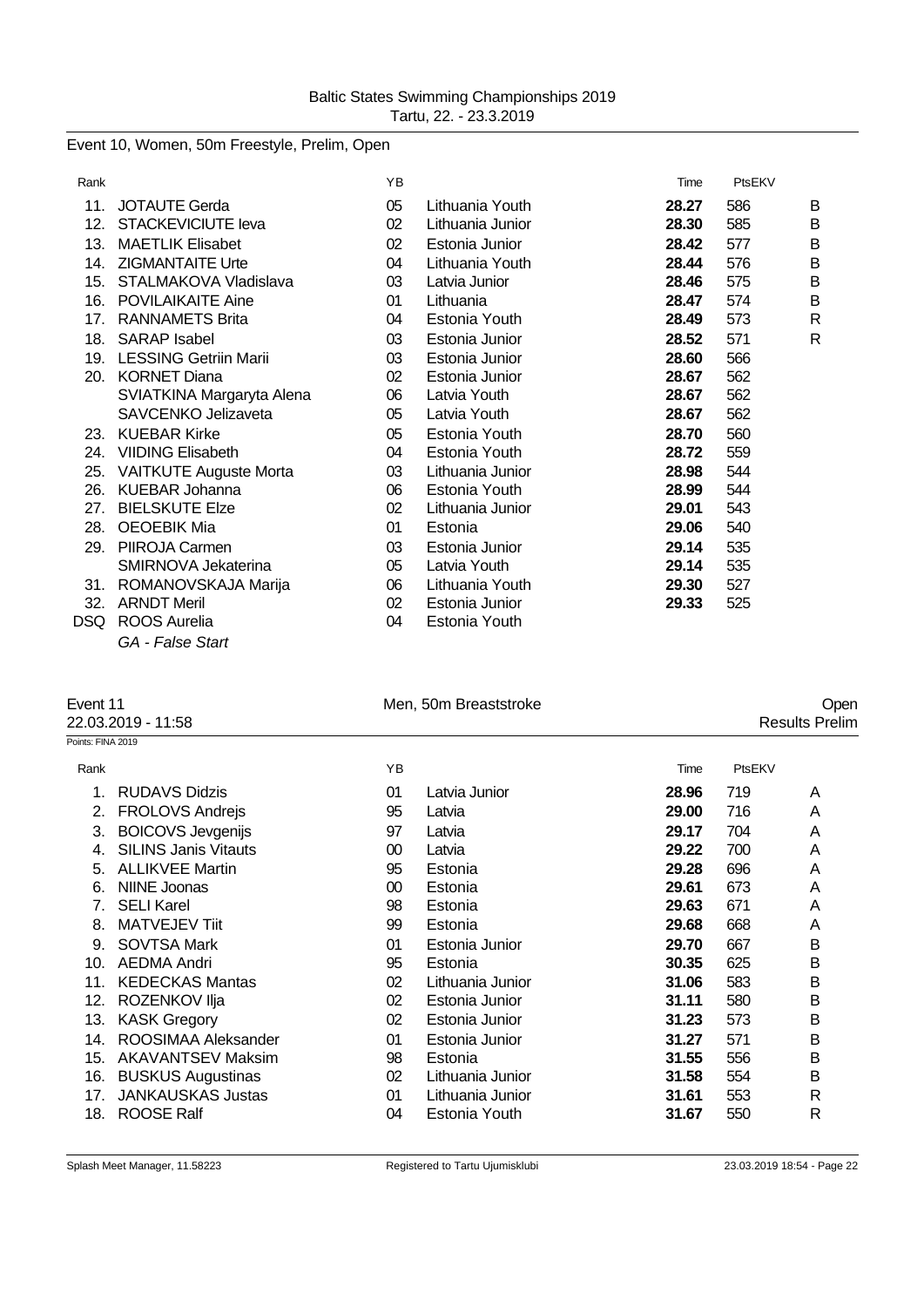|                   | Event 11, Men, 50m Breaststroke, Prelim, Open             |                     |               |                                                     |                                          |                       |
|-------------------|-----------------------------------------------------------|---------------------|---------------|-----------------------------------------------------|------------------------------------------|-----------------------|
| Rank              |                                                           |                     | ΥB            |                                                     | Time                                     | PtsEKV                |
|                   | 19. KLIMAS Pijus                                          |                     | 01            | Lithuania Junior                                    | 31.93<br>536                             |                       |
|                   | 20. MARRAN Mihkel Melker                                  |                     | 03            | Estonia Youth                                       | 32.23<br>521                             |                       |
|                   | 21. LUMI Lennart Joosep                                   |                     | 04            | Estonia Youth                                       | 32.59<br>504                             |                       |
|                   | 22. PRANIAUSKAS Tadas                                     |                     | 03            | Lithuania Youth                                     | 32.87<br>492                             |                       |
| Event 12          |                                                           |                     |               | Men, 200m Medley                                    |                                          | Open                  |
| Points: FINA 2019 | 22.03.2019 - 12:07                                        |                     |               |                                                     |                                          | <b>Results Prelim</b> |
|                   |                                                           |                     |               |                                                     |                                          |                       |
| Rank              |                                                           |                     | YB            |                                                     | Time                                     | PtsEKV                |
|                   | 2003 and younger                                          |                     |               |                                                     |                                          |                       |
|                   | 1. PANCEREVAS Daniil<br>50m:<br>27.54<br>27.54            | 100m: 1:02.48       | 04            | Lithuania Youth<br>34.94<br>150m: 1:40.68<br>38.20  | 2:12.10<br>642<br>200m: 2:12.10          | Q<br>31.42            |
|                   | 2. GORBACOVS Nikita<br>50m:<br>30.23<br>30.23             | 100m: 1:05.68       | 03            | Latvia Youth<br>35.45<br>150m: 1:46.26<br>40.58     | 2:16.51<br>582<br>200m: 2:16.51          | 30.25                 |
|                   | 3. SKIRUTIS Nojus<br>50m:<br>29.59<br>29.59               | 100m:               | 03<br>1:06.30 | Lithuania Youth<br>150m: 1:46.68<br>36.71<br>40.38  | 2:17.60<br>568<br>200m: 2:17.60          | 30.92                 |
| 4.                | <b>TOBLER Artur</b><br>50m:<br>28.56<br>28.56             | 100m: 1:04.44       | 04            | Estonia Youth<br>35.88<br>150m: 1:46.63<br>42.19    | 2:19.39<br>547<br>200m: 2:19.39          | 32.76                 |
|                   | 5. PALVADRE Christopher<br>28.78<br>28.78<br>50m:         | 100m: 1:06.73       | 03            | Estonia Youth<br>37.95<br>150m: 1:46.16<br>39.43    | 2:19.67<br>543<br>200m: 2:19.67          | 33.51                 |
|                   | YOB 2001 - 2002                                           |                     |               |                                                     |                                          |                       |
|                   | 1. MARKOVS Arturs<br>50m:<br>28.39<br>28.39               | 100m: 1:01.92       | 01            | Latvia Junior<br>33.53<br>150m:<br>1:38.85<br>36.93 | 2:08.63<br>696<br>200m: 2:08.63          | Q<br>29.78            |
|                   | 2. PRIBLUDNOI Mihhail<br>28.30<br>50m:<br>28.30           | 100m:               | 01<br>1:03.40 | Estonia Junior<br>35.10<br>150m: 1:42.36<br>38.96   | 2:14.44<br>609<br>200m: 2:14.44          | Q<br>32.08            |
|                   | 3. KONSTANTINOV Paulius<br>50m:<br>28.22<br>28.22         | 100m: 1:03.20       | 01            | Lithuania Junior<br>34.98<br>150m: 1:44.38<br>41.18 | 2:15.39<br>596<br>200m: 2:15.39          | R<br>31.01            |
|                   | 4. ARM Markus<br>50m: 29.93 29.93 100m: 1:06.13           |                     | 01            | Estonia Junior<br>36.20 150m: 1:45.12               | 2:16.28<br>585<br>200m: 2:16.28<br>38.99 | R<br>31.16            |
|                   | 5. BUDRYS Benediktas<br>27.70 27.70 100m: 1:02.71<br>50m: |                     |               | 01 Lithuania Junior<br>35.01 150m: 1:43.39          | 2:17.33 572<br>40.68<br>200m: 2:17.33    | 33.94                 |
|                   | 6. MAERTMAA Alex Artur<br>29.41<br>50m:                   | 29.41 100m: 1:06.30 | $\sim$ 02     | Estonia Junior<br>36.89  150m: 1:48.97  42.67       | 2:22.48 512<br>200m: 2:22.48             | 33.51                 |
|                   | DSQ AMOSENKOV Aleksandr                                   |                     | 01            | Estonia Junior                                      |                                          |                       |

*BaI - Past vertical at turn: independent strokes*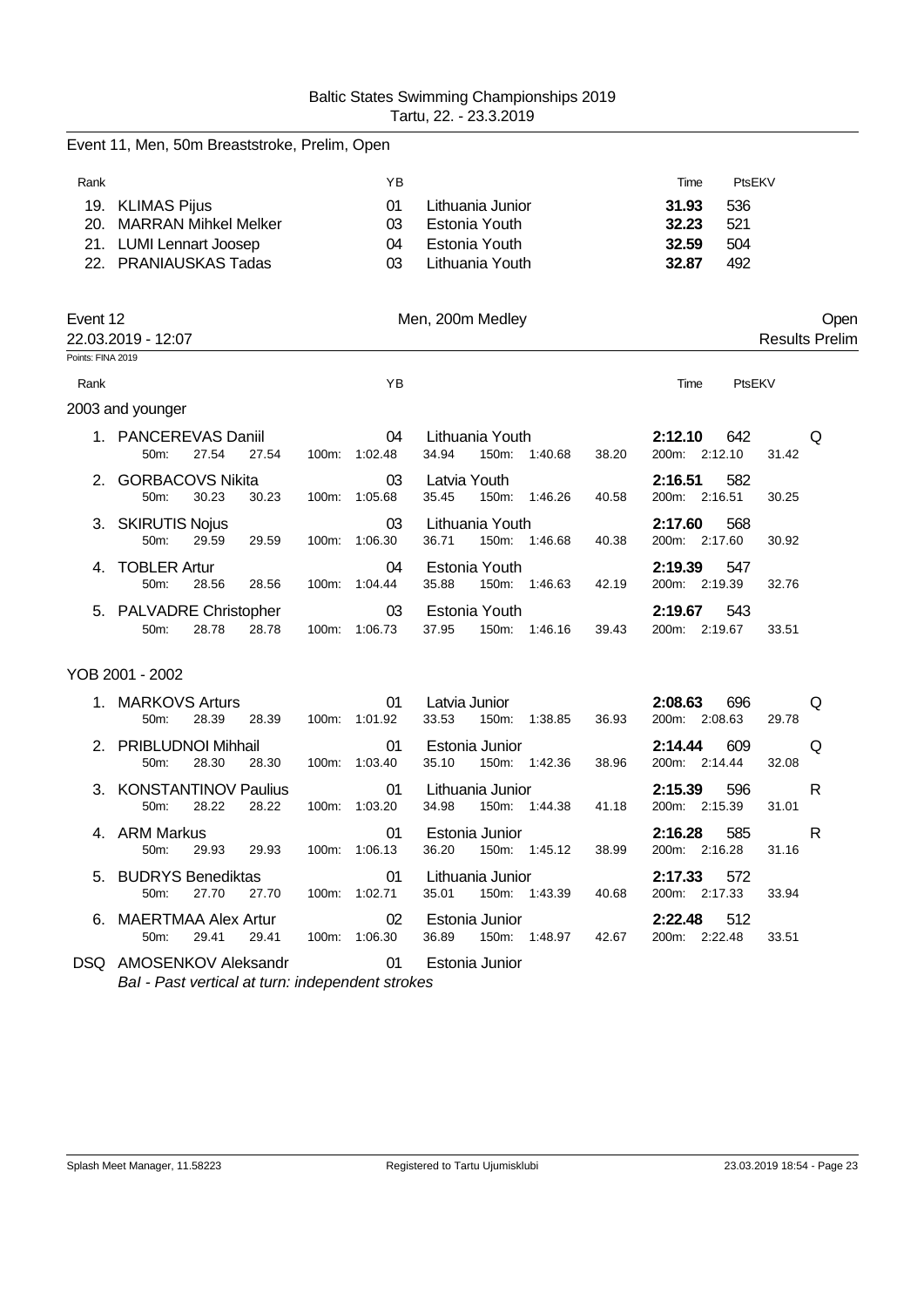## Event 12, Men, 200m Medley, Prelim

#### Open

| 1. STRAZDAS Povilas<br>50m:<br>27.68                                     | 96<br>27.68 100m: 1:01.77  | Lithuania<br>34.09                            | 150m: 1:38.81 37.04 | 2:07.96<br>707<br>200m: 2:07.96 | Q<br>29.15            |
|--------------------------------------------------------------------------|----------------------------|-----------------------------------------------|---------------------|---------------------------------|-----------------------|
| 2. MARKOVS Arturs<br>28.39<br>50m:<br>28.39                              | 01<br>100m: 1:01.92        | Latvia Junior<br>150m: 1:38.85<br>33.53       | 36.93               | 2:08.63<br>696<br>200m: 2:08.63 | Q<br>29.78            |
| 3. LISAUSKAS Mantas<br>uu<br>27.61      100m:      1:01.72<br>50m: 27.61 | 00                         | Lithuania<br>34.11 150m: 1:38.54              | 36.82               | 2:10.75<br>662<br>200m: 2:10.75 | Q<br>32.21            |
| 4. HEIN Silver<br>27.93<br>27.93<br>50m:                                 | 97<br>100m: 1:01.59        | Estonia<br>33.66<br>150m: 1:38.80             | 37.21               | 2:10.83 661<br>200m: 2:10.83    | Q<br>32.03            |
| 5. MILIUS Eimantas<br>27.67<br>50m:<br>27.67                             | 96<br>100m: 1:01.89        | Lithuania<br>34.22<br>150m: 1:40.81           | 38.92               | 2:11.30 654<br>200m: 2:11.30    | Q<br>30.49            |
| 6. PANCEREVAS Daniil<br>27.54<br>27.54<br>50 <sub>m</sub> :              | 04<br>100m: 1:02.48        | Lithuania Youth<br>34.94<br>150m: 1:40.68     | 38.20               | 2:12.10<br>642<br>200m: 2:12.10 | Q<br>31.42            |
| 7. BOBROVS Daniils<br>50m:<br>28.22<br>28.22                             | 97<br>100m: 1:04.77        | Latvia<br>36.55<br>150m: 1:42.92              | 38.15               | 2:14.33<br>611<br>200m: 2:14.33 | Q<br>31.41            |
| 8. PRIBLUDNOI Mihhail<br>28.30<br>28.30<br>50 <sub>m</sub>               | 01<br>100m: 1:03.40        | Estonia Junior<br>35.10 150m: 1:42.36         | 38.96               | 2:14.44<br>609<br>200m: 2:14.44 | Q<br>32.08            |
| 9. KONSTANTINOV Paulius<br>28.22<br>28.22<br>50m:                        | $\sim$ 01<br>100m: 1:03.20 | Lithuania Junior<br>34.98<br>150m: 1:44.38    | 41.18               | 2:15.39 596<br>200m: 2:15.39    | R<br>31.01            |
| 10. ARM Markus<br>29.93 29.93<br>50m:                                    | 01<br>100m: 1:06.13        | Estonia Junior<br>36.20<br>150m: 1:45.12      | 38.99               | 2:16.28 585<br>200m: 2:16.28    | $\mathsf{R}$<br>31.16 |
| 11. GORBACOVS Nikita<br>30.23<br>30.23<br>50m:                           | 03<br>100m: 1:05.68        | Latvia Youth<br>35.45<br>150m: 1:46.26        | 40.58               | 2:16.51<br>582<br>200m: 2:16.51 | 30.25                 |
| 12. PIUS Rinel<br>28.70<br>28.70<br>50m:                                 | 99<br>100m: 1:06.14        | Estonia<br>37.44<br>150m: 1:44.61             | 38.47               | 2:16.68<br>580<br>200m: 2:16.68 | 32.07                 |
| 13. BUDRYS Benediktas<br>27.70<br>50m:<br>27.70                          | 01<br>100m: 1:02.71        | Lithuania Junior<br>35.01 150m: 1:43.39       | 40.68               | 2:17.33<br>572<br>200m: 2:17.33 | 33.94                 |
| 14. SKIRUTIS Nojus<br>50m:<br>29.59<br>29.59                             | 03<br>100m: 1:06.30        | Lithuania Youth<br>36.71 150m: 1:46.68        | 40.38               | 2:17.60<br>568<br>200m: 2:17.60 | 30.92                 |
| 15. TOBLER Artur<br>50m:<br>28.56<br>28.56                               | 04<br>100m: 1:04.44        | Estonia Youth<br>35.88<br>150m: 1:46.63       | 42.19               | 2:19.39<br>547<br>200m: 2:19.39 | 32.76                 |
| 16. PALVADRE Christopher<br>28.78<br>28.78<br>50 <sub>m</sub>            | 03<br>100m: 1:06.73        | Estonia Youth<br>37.95<br>150m: 1:46.16       | 39.43               | 2:19.67<br>543<br>200m: 2:19.67 | 33.51                 |
| 17. MAERTMAA Alex Artur<br>50m:<br>29.41<br>29.41                        | 02<br>100m: 1:06.30        | Estonia Junior<br>36.89  150m: 1:48.97  42.67 |                     | 2:22.48<br>512<br>200m: 2:22.48 | 33.51                 |

DSQ AMOSENKOV Aleksandr 01 Estonia Junior *BaI - Past vertical at turn: independent strokes*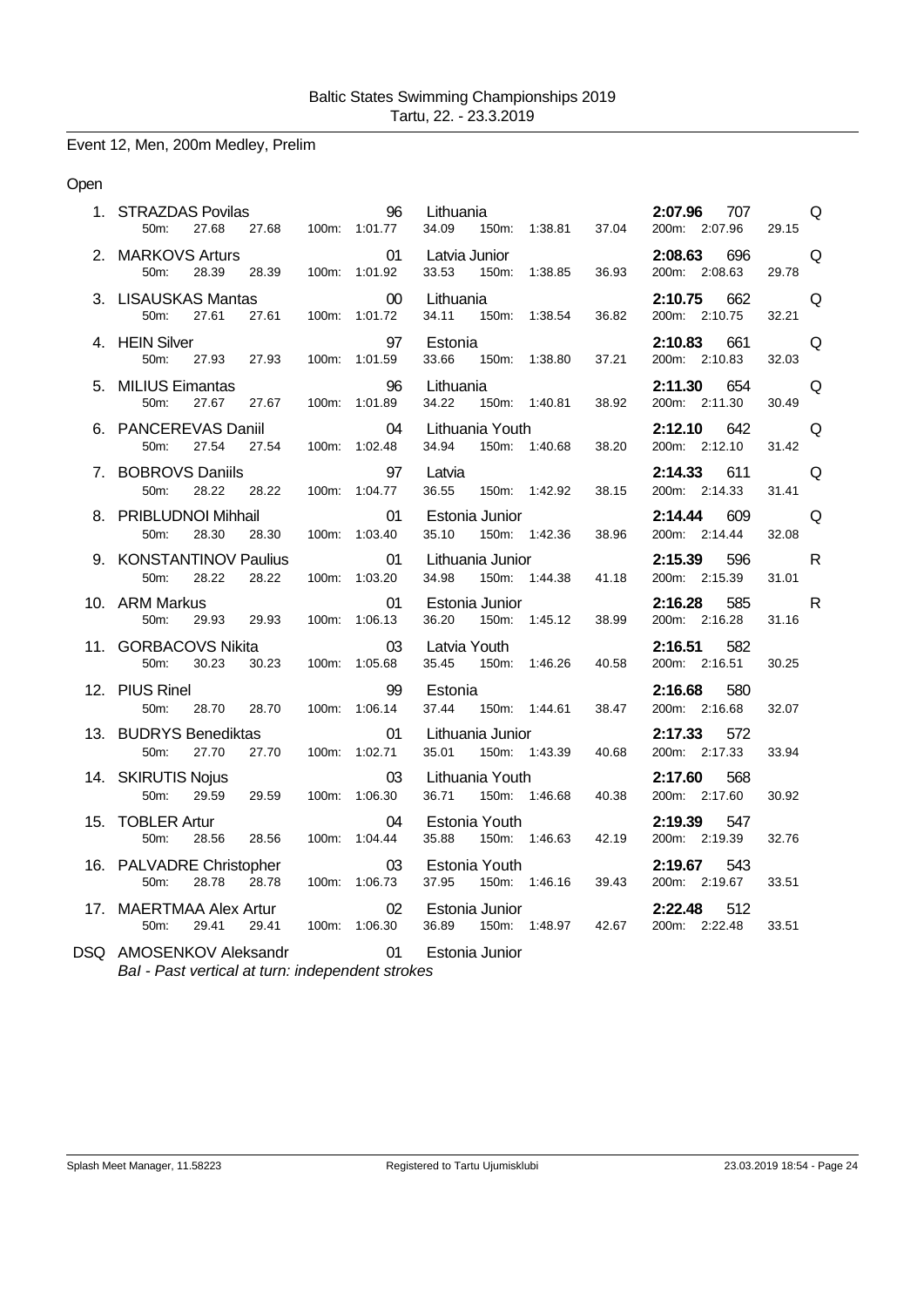| Event 13          | 22.03.2019 - 12:18                                                                    |                                |               | Women, 400m Medley                                                                           |                                                     | Open<br><b>Results Prelim</b> |
|-------------------|---------------------------------------------------------------------------------------|--------------------------------|---------------|----------------------------------------------------------------------------------------------|-----------------------------------------------------|-------------------------------|
| Points: FINA 2019 |                                                                                       |                                |               |                                                                                              |                                                     |                               |
| Rank              |                                                                                       |                                | YB            |                                                                                              | Time                                                | PtsEKV                        |
|                   | 2004 and younger                                                                      |                                |               |                                                                                              |                                                     |                               |
|                   | 1. ZIRK Heleri<br>50m:<br>33.27<br>33.27<br>100m:<br>1:13.69<br>40.42                 | 150m:<br>200m: 2:38.21         | 04<br>1:56.05 | Estonia Youth<br>250m:<br>42.36<br>3:24.19<br>45.98<br>42.16<br>300m:<br>4:12.62<br>48.43    | 5:22.92<br>561<br>350m: 4:48.73<br>5:22.92<br>400m: | Q<br>36.11<br>34.19           |
|                   | 2. KUEBAR Johanna<br>35.42<br>35.42<br>50m:<br>100m: 1:19.07<br>43.65                 | 150m: 2:01.07<br>200m: 2:42.72 | 06            | Estonia Youth<br>250m: 3:28.39<br>42.00<br>45.67<br>41.65<br>300m: 4:15.41<br>47.02          | 5:28.67<br>532<br>350m: 4:52.58<br>400m: 5:28.67    | Q<br>37.17<br>36.09           |
|                   | 3. JOCIUTE Auguste<br>33.41<br>33.41<br>50m:<br>100m: 1:12.18<br>38.77                | 150m: 1:57.17<br>200m: 2:40.63 | 04            | Lithuania Youth<br>44.99<br>250m: 3:26.81<br>46.18<br>300m: 4:12.70<br>43.46<br>45.89        | 5:29.32<br>529<br>350m: 4:52.36<br>400m: 5:29.32    | Q<br>39.66<br>36.96           |
|                   | 4. MAAS Mari-Liis<br>35.31<br>50m:<br>35.31<br>100m: 1:19.16<br>43.85                 | 150m: 2:01.16<br>200m: 2:44.20 | 04            | Estonia Youth<br>250m: 3:31.52<br>42.00<br>47.32<br>43.04<br>300m: 4:20.26<br>48.74          | 503<br>5:34.91<br>350m: 4:59.01<br>400m: 5:34.91    | Q<br>38.75<br>35.90           |
| 5.                | <b>GRJUNBERGA Gertrude</b><br>36.75<br>50m:<br>36.75<br>1:21.17<br>44.42<br>100m:     | 150m:<br>200m: 2:50.84         | 05<br>2:06.06 | Latvia Youth<br>250m:<br>44.89<br>3:38.62<br>47.78<br>44.78<br>300m:<br>4.25.64<br>47.02     | 5:41.93<br>472<br>350m: 5:04.40<br>400m: 5:41.93    | Q<br>38.76<br>37.53           |
|                   | 6. ROMANOVSKAJA Marija<br>50m:<br>36.83<br>36.83<br>45.26<br>100m: 1:22.09            | 150m:<br>200m: 2:53.58         | 06<br>2:08.21 | Lithuania Youth<br>250m:<br>46.12<br>3:39.77<br>46.19<br>45.37<br>300m:<br>4:28.11<br>48.34  | 5:42.38<br>470<br>350m: 5:06.87<br>400m: 5:42.38    | R<br>38.76<br>35.51           |
|                   | YOB 2002 - 2003                                                                       |                                |               |                                                                                              |                                                     |                               |
|                   | 1. KRIVORUKOVA Sofja<br>33.51<br>33.51<br>50 <sub>m</sub> :<br>100m: 1:12.68<br>39.17 | 150m:<br>200m: 2:31.90         | 02<br>1:53.44 | Estonia Junior<br>40.76<br>250m:<br>44.21<br>3:16.11<br>300m: 4:00.64<br>38.46<br>44.53      | 5:14.87<br>605<br>350m: 4:38.64<br>400m: 5:14.87    | Q<br>38.00<br>36.23           |
|                   | 2. PRIIDEL Melissa<br>50 <sub>m</sub> :<br>32.47<br>32.47<br>100m: 1:11.35<br>38.88   | 150m: 1:52.63<br>200m: 2:34.08 | 02            | Estonia Junior<br>250m:<br>41.28<br>3:19.01<br>44.93<br>300m:<br>41.45<br>4:04.39<br>45.38   | 5:19.22<br>580<br>350m: 4:42.60<br>400m: 5:19.22    | Q<br>38.21<br>36.62           |
|                   | 3. POCEVICIUTE Meda<br>50m:<br>38.09<br>38.09<br>100m:<br>1:21.49<br>43.40            | 150m:<br>200m: 2:52.99         | 02<br>2:08.57 | Lithuania Junior<br>47.08<br>250m:<br>3:40.78<br>47.79<br>44.42<br>300m:<br>4:27.31<br>46.53 | 5:46.50<br>454<br>350m: 5:07.82<br>400m:<br>5:46.50 | R<br>40.51<br>38.68           |
| Open              |                                                                                       |                                |               |                                                                                              |                                                     |                               |
|                   | 1. KRIVORUKOVA Sofja<br>50m:<br>33.51<br>33.51<br>100m: 1:12.68<br>39.17              | 150m: 1:53.44<br>200m: 2:31.90 | 02            | Estonia Junior<br>40.76<br>250m:<br>3:16.11<br>44.21<br>38.46<br>300m: 4:00.64<br>44.53      | 5:14.87 605<br>350m: 4:38.64<br>400m: 5:14.87       | Q<br>38.00<br>36.23           |
|                   | 2. PRIIDEL Melissa<br>50m:<br>32.47<br>32.47<br>100m:<br>1:11.35<br>38.88             | 150m: 1:52.63<br>200m: 2:34.08 | 02            | Estonia Junior<br>41.28<br>250m:<br>3:19.01<br>44.93<br>41.45<br>300m:<br>4:04.39<br>45.38   | 5:19.22<br>580<br>350m: 4:42.60<br>400m: 5:19.22    | Q<br>38.21<br>36.62           |
|                   | 3. MARTISIUTE Erika<br>32.68<br>32.68<br>50 <sub>m</sub> :<br>100m: 1:12.18<br>39.50  | 150m: 1:55.97<br>200m: 2:38.07 | 99            | Lithuania<br>43.79<br>250m:<br>3:21.33<br>43.26<br>42.10<br>300m:<br>4:06.60<br>45.27        | 5:22.55<br>563<br>350m: 4:45.30<br>400m: 5:22.55    | Q<br>38.70<br>37.25           |
|                   | 4. ZIRK Heleri<br>50m:<br>33.27<br>33.27<br>100m: 1:13.69<br>40.42                    | 150m: 1:56.05<br>200m: 2:38.21 | 04            | Estonia Youth<br>42.36<br>250m: 3:24.19<br>45.98<br>42.16<br>300m:<br>4:12.62<br>48.43       | 5:22.92<br>561<br>350m: 4:48.73<br>400m: 5:22.92    | Q<br>36.11<br>34.19           |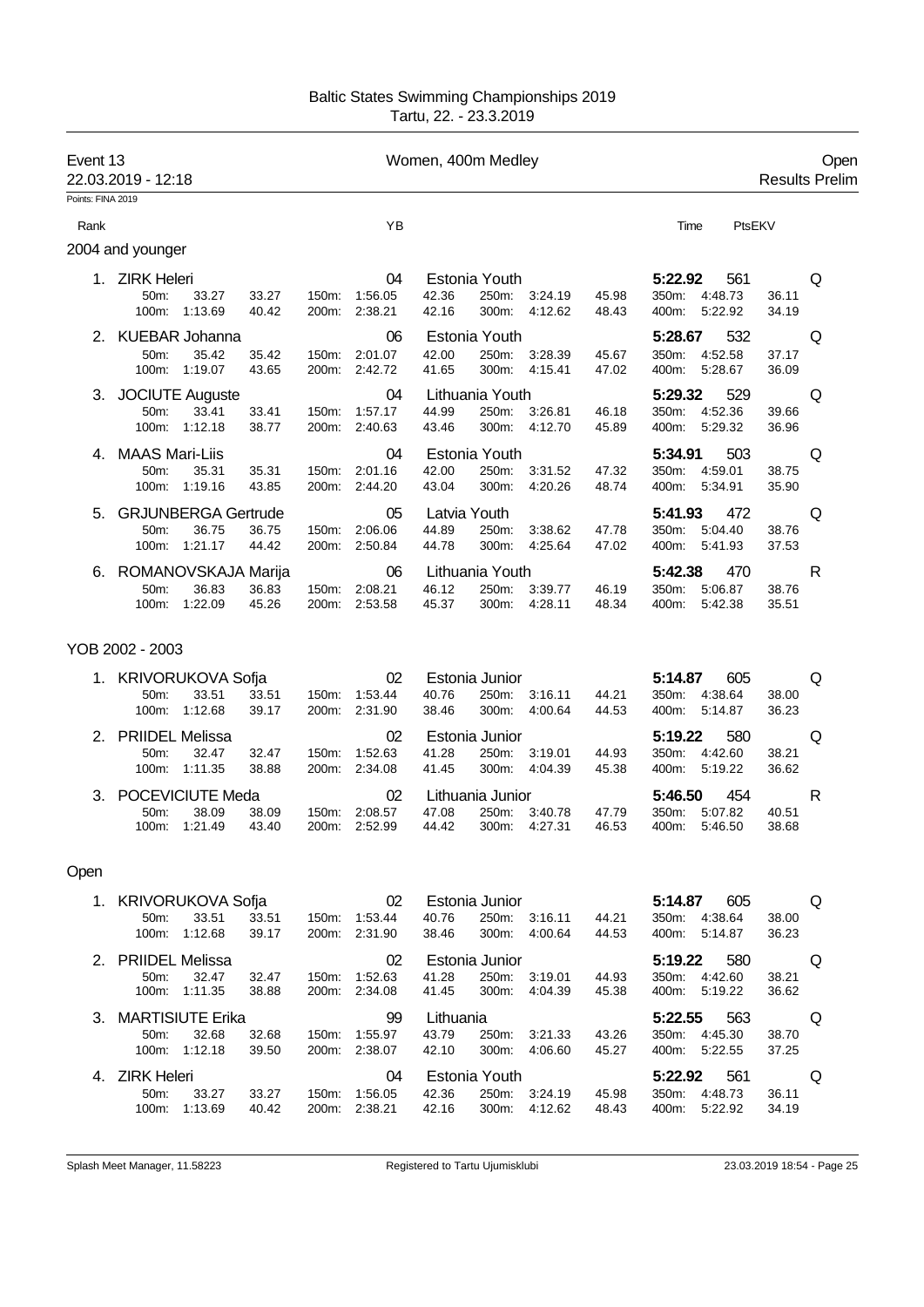# Event 13, Women, 400m Medley, Prelim, Open

| Rank |                                                                                      | YB                                            |                                                                                              | PtsEKV<br>Time                                                                |
|------|--------------------------------------------------------------------------------------|-----------------------------------------------|----------------------------------------------------------------------------------------------|-------------------------------------------------------------------------------|
| 5.   | KUEBAR Johanna<br>35.42<br>35.42<br>$50m$ :<br>1:19.07<br>43.65<br>100m:             | 06<br>2:01.07<br>150m:<br>200m:<br>2:42.72    | Estonia Youth<br>42.00<br>250m:<br>45.67<br>3:28.39<br>4:15.41<br>41.65<br>300m:<br>47.02    | 532<br>5:28.67<br>Q<br>4:52.58<br>350m:<br>37.17<br>400m:<br>5:28.67<br>36.09 |
| 6.   | <b>JOCIUTE Auguste</b><br>33.41<br>$50m$ :<br>33.41<br>1:12.18<br>38.77<br>$100m$ :  | 04<br>150m:<br>1:57.17<br>200m:<br>2:40.63    | Lithuania Youth<br>44.99<br>250m:<br>3:26.81<br>46.18<br>300m:<br>4:12.70<br>45.89<br>43.46  | 5:29.32<br>529<br>Q<br>350m:<br>4:52.36<br>39.66<br>400m:<br>5.29.32<br>36.96 |
|      | <b>MAAS Mari-Liis</b><br>35.31<br>35.31<br>$50m$ :<br>1:19.16<br>100m:<br>43.85      | 04<br>150m:<br>2:01.16<br>200m:<br>2:44.20    | Estonia Youth<br>250m:<br>42.00<br>3:31.52<br>47.32<br>4:20.26<br>48.74<br>43.04<br>300m:    | 503<br>Q<br>5:34.91<br>350m:<br>4:59.01<br>38.75<br>400m:<br>5:34.91<br>35.90 |
| 8    | <b>GRJUNBERGA Gertrude</b><br>36.75<br>36.75<br>$50m$ :<br>1:21.17<br>44.42<br>100m: | 05<br>2:06.06<br>$150m$ :<br>2:50.84<br>200m: | Latvia Youth<br>44.89<br>250m:<br>3:38.62<br>47.78<br>4:25.64<br>47.02<br>44.78<br>300m:     | 472<br>5:41.93<br>Q<br>350m:<br>5:04.40<br>38.76<br>400m:<br>37.53<br>5:41.93 |
| 9.   | ROMANOVSKAJA Marija<br>36.83<br>36.83<br>$50m$ :<br>1:22.09<br>$100m$ :<br>45.26     | 06<br>2:08.21<br>$150m$ :<br>200m:<br>2:53.58 | Lithuania Youth<br>46.12<br>250m:<br>46.19<br>3:39.77<br>45.37<br>300m:<br>4:28.11<br>48.34  | R<br>5:42.38<br>470<br>350m:<br>5:06.87<br>38.76<br>400m:<br>5:42.38<br>35.51 |
| 10.  | POCEVICIUTE Meda<br>38.09<br>38.09<br>$50m$ :<br>1:21.49<br>43.40<br>$100m$ :        | 02<br>2:08.57<br>150m:<br>200m:<br>2:52.99    | Lithuania Junior<br>250m:<br>47.08<br>3:40.78<br>47.79<br>44.42<br>300m:<br>4:27.31<br>46.53 | 5:46.50<br>454<br>R<br>350m:<br>5:07.82<br>40.51<br>400m:<br>5:46.50<br>38.68 |

| Event 14          |                            | Men, 50m Butterfly |                  |       | Open   |                       |  |
|-------------------|----------------------------|--------------------|------------------|-------|--------|-----------------------|--|
|                   | 22.03.2019 - 12:32         |                    |                  |       |        | <b>Results Prelim</b> |  |
| Points: FINA 2019 |                            |                    |                  |       |        |                       |  |
| Rank              |                            | YB                 |                  | Time  | PtsEKV |                       |  |
| 1.                | <b>ZAITSEV Daniel</b>      | 97                 | Estonia          | 25.05 | 702    | A                     |  |
| 2.                | <b>SIIM Cevin Anders</b>   | 97                 | Estonia          | 25.39 | 674    | A                     |  |
| 3.                | <b>ZELIONIS Ainis</b>      | $00\,$             | Lithuania        | 25.52 | 664    | A                     |  |
| 4.                | <b>ZEMTURIS Roberts</b>    | 00                 | Latvia           | 25.62 | 656    | Α                     |  |
| 5.                | <b>VILCANS Pavels</b>      | 90                 | Latvia           | 25.90 | 635    | Α                     |  |
| 6.                | <b>ROOSE Robert</b>        | 96                 | Estonia          | 25.93 | 633    | A                     |  |
| 7.                | <b>NOVIKOVS Olegs</b>      | 00                 | Latvia           | 25.94 | 632    | Α                     |  |
| 8.                | <b>TAUTKUS Alanas</b>      | 00                 | Lithuania        | 26.00 | 628    | Α                     |  |
| 9.                | <b>BACKULIS Julius</b>     | 00                 | Lithuania        | 26.05 | 624    | B                     |  |
| 10.               | <b>NAUMOV Kirill</b>       | 02                 | Latvia Junior    | 26.07 | 623    | В                     |  |
|                   | 11. VOLKOV Sergei          | 01                 | Estonia Junior   | 26.11 | 620    | B                     |  |
| 12.               | <b>GRITSOK Alan</b>        | 03                 | Estonia Youth    | 26.12 | 619    | B                     |  |
| 13.               | <b>TARNAUSKAS Redas</b>    | 01                 | Lithuania Junior | 26.33 | 605    | B                     |  |
|                   | 14. LOOKENE Rain Rasmus    | 01                 | Estonia Junior   | 26.67 | 582    | B                     |  |
| 15.               | DROZDOV Daniil             | 04                 | Estonia Youth    | 26.77 | 575    | В                     |  |
| 16.               | <b>TRETJAK Martin</b>      | 04                 | Lithuania Youth  | 26.79 | 574    | B                     |  |
| 17.               | <b>CERESKA Arnas</b>       | 04                 | Lithuania Youth  | 26.97 | 563    | R                     |  |
|                   | 18. ASTRELIN Dmitri        | 03                 | Estonia Youth    | 27.11 | 554    | R                     |  |
|                   | 19. URIKO Kristjan Erik    | 03                 | Estonia Youth    | 27.29 | 543    |                       |  |
| 20.               | <b>PILLE Sken-Sander</b>   | 02                 | Estonia Junior   | 27.34 | 540    |                       |  |
| 21.               | <b>VIHERPUU Rihard</b>     | 03                 | Estonia Youth    | 27.47 | 532    |                       |  |
| 22.               | <b>PRANCKEVICIUS Rytis</b> | 02                 | Lithuania Junior | 27.69 | 520    |                       |  |
| 23.               | <b>KAESPER Janek</b>       | 99                 | Estonia          | 28.36 | 484    |                       |  |
| 24.               | <b>KUZMIN Sergei</b>       | 02                 | Estonia Junior   | 28.50 | 477    |                       |  |
|                   |                            |                    |                  |       |        |                       |  |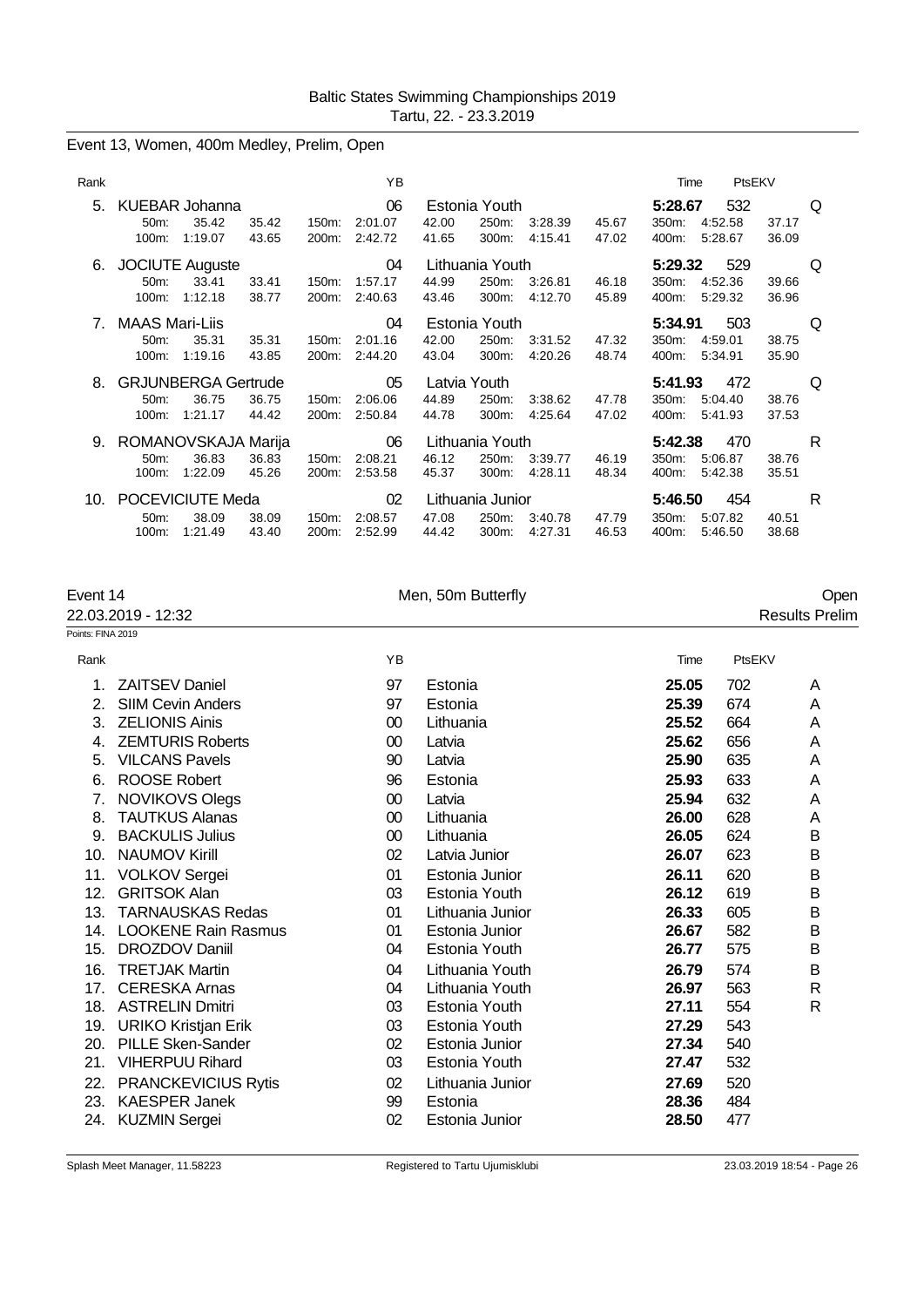| Event 15<br>22.03.2019 - 12:38 |                              |    |       |         | Women, 50m Backstroke     |         |        | Open<br><b>Results Prelim</b> |
|--------------------------------|------------------------------|----|-------|---------|---------------------------|---------|--------|-------------------------------|
| Points: FINA 2019              |                              |    |       |         |                           |         |        |                               |
| Rank                           |                              |    |       | ΥB      |                           | Time    | PtsEKV |                               |
| 1.                             | <b>VALDMAA Laura-Liis</b>    |    |       | 04      | Estonia Youth             | 30.90   | 671    | A                             |
| 2.                             | <b>MARKVARDT Margaret</b>    |    |       | 00      | Estonia                   | 30.99   | 665    | A                             |
|                                | 3. KAARE Kertu               |    |       | 02      | Estonia Junior            | 31.08   | 659    | A                             |
|                                | 4. MANKAUSKAITE Gabija       |    |       | 02      | Lithuania Junior          | 31.10   | 658    | A                             |
|                                | 5. HANSALU Katriin           |    |       | 03      | Estonia Junior            | 31.66   | 624    | Α                             |
|                                | 6. KURMELEVA Polina          |    |       | 02      | Latvia Junior             | 31.93   | 608    | A                             |
|                                | <b>OZOLA Elizabete Paula</b> |    |       | 04      | Latvia Youth              | 31.93   | 608    | A                             |
| 8.                             | JOTAUTE Gerda                |    |       | 05      | Lithuania Youth           | 32.08   | 600    | A                             |
|                                | 9. MAELL Katariina           |    |       | $00\,$  | Estonia                   | 32.21   | 592    | B                             |
|                                | 10. VUTT Hanna Grete         |    |       | 03      | Estonia Junior            | 32.36   | 584    | B                             |
|                                | 11. PRAUN Angelina           |    |       | 05      | <b>Estonia Youth</b>      | 32.37   | 584    | в                             |
| 12.                            | VITSUT Laura                 |    |       | 04      | Estonia Youth             | 32.62   | 570    | B                             |
|                                | 13. KALVET Laura             |    |       | 02      | Estonia Junior            | 32.67   | 568    | B                             |
|                                | 14. KORNET Diana             |    |       | 02      | Estonia Junior            | 33.08   | 547    | B                             |
|                                | 15. GUDOVSKAJA Anita         |    |       | 05      | Estonia Youth             | 33.14   | 544    | B                             |
|                                | 16. VAITKUTE Auguste Morta   |    |       | 03      | Lithuania Junior          | 33.24   | 539    | B                             |
|                                |                              |    |       |         |                           |         |        |                               |
| Event 16                       | 22.03.2019 - 12:42           |    |       |         | Boys, 4 x 100m Medley     |         |        | 2003 and younger<br>Results   |
| Points: FINA 2019              |                              |    |       |         |                           |         |        |                               |
| Rank                           |                              |    |       |         |                           | Time    | PtsEKV |                               |
|                                | 1. Lithuania Youth           |    |       |         | Lithuania Youth           | 3:57.72 | 662    |                               |
|                                | <b>PRANIAUSKAS Tadas</b>     | 03 | 29.92 | 1:01.42 | PANCEREVAS Daniil         | 04      | 27.29  | 57.29                         |
|                                | <b>SAVICKAS Aleksas</b>      | 03 | 31.02 | 1:05.34 | <b>KVEDERIS Danielius</b> | 04      | 25.73  | 53.67                         |
|                                | 2. Estonia Youth             |    |       |         | Estonia Youth             | 3:58.03 | 660    |                               |
|                                | <b>MINAJEV Maksim</b>        | 03 | 29.62 | 1:01.44 | <b>GRITSOK Alan</b>       | 03      | 26.63  | 57.78                         |
|                                | PALVADRE Christopher         | 03 | 31.13 | 1:06.75 | SOLODOV Demid             | 03      | 24.60  | 52.06                         |
|                                | 3. Latvia Youth              |    |       |         | Latvia Youth              | 4:05.80 | 599    |                               |
|                                | PANFJOROVS Kirils            | 04 | 30.78 | 1:02.11 | <b>SUHANOVSKIS Deniss</b> | 03      | 28.07  | 1:00.75                       |
|                                | <b>GOLCVARTS Germans</b>     | 03 | 32.41 | 1:08.93 | <b>GORBACOVS Nikita</b>   | 03      | 25.41  | 54.01                         |
| Event 161                      |                              |    |       |         | Boys, 4 x 100m Medley     |         |        | YOB 2001 - 2002               |
|                                | 22.03.2019 - 12:48           |    |       |         |                           |         |        | Results                       |
| Points: FINA 2019              |                              |    |       |         |                           |         |        |                               |

Rank Time PtsEKV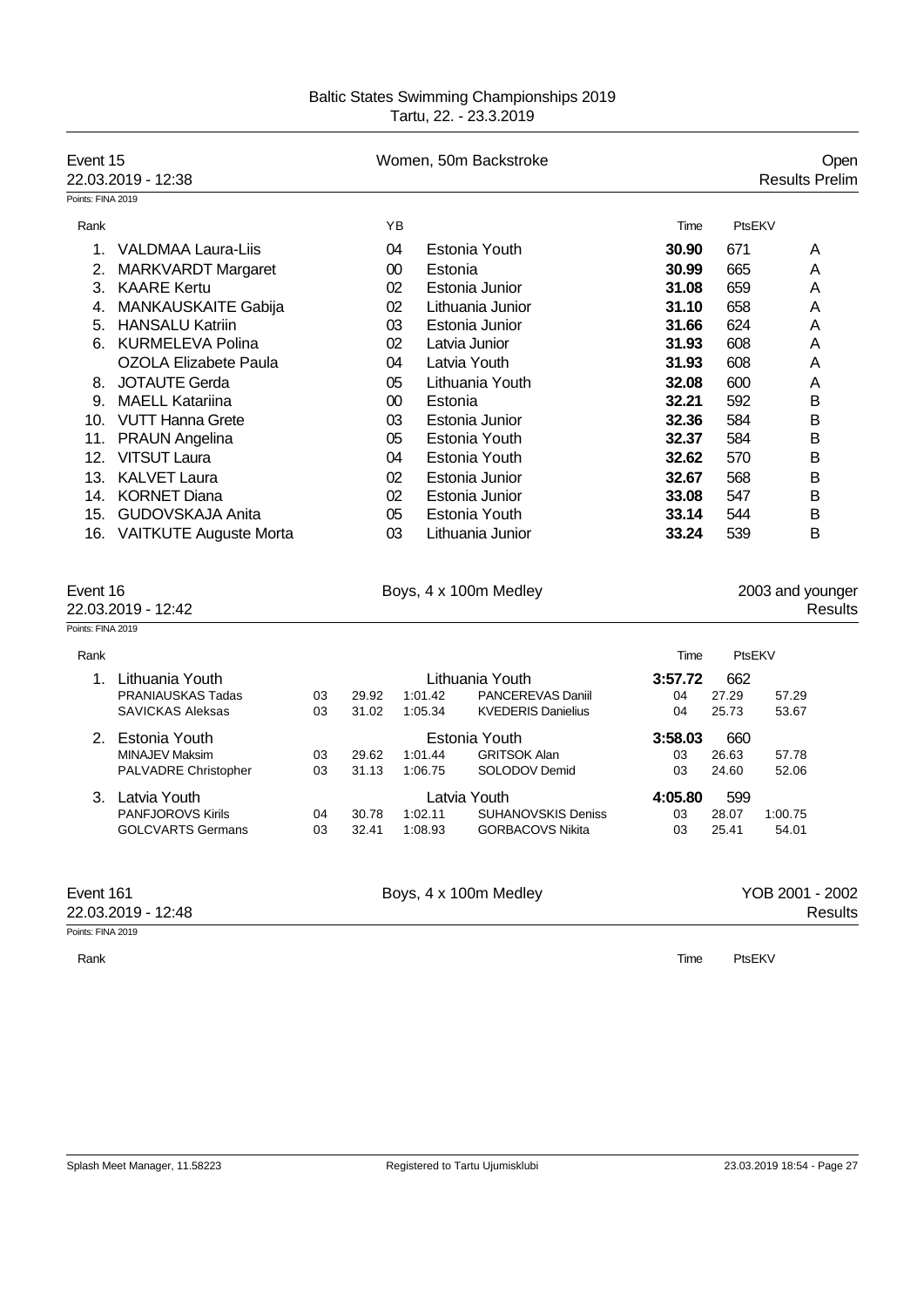| 1.                            | Estonia Junior<br>VIIRPUU Jan Joonas<br><b>SOVTSA Mark</b>               | 02<br>01 | 30.28<br>29.67 | 1:01.73<br>1:04.72                  | Estonia Junior<br><b>AHTIAINEN Alex</b><br><b>HELDE Kaspar</b>       | 3:54.64<br>01<br>02 | 689<br>25.42<br>25.70 | 54.63<br>53.56                     |
|-------------------------------|--------------------------------------------------------------------------|----------|----------------|-------------------------------------|----------------------------------------------------------------------|---------------------|-----------------------|------------------------------------|
|                               | 2. Latvia Junior<br><b>VEINBERGS Toms</b><br><b>RUDAVS Didzis</b>        | 02<br>01 | 29.44<br>30.54 | Latvia Junior<br>1:00.01<br>1:05.55 | NAUMOV Kirill<br><b>MARKOVS Arturs</b>                               | 3:54.77<br>02<br>01 | 688<br>25.70<br>24.64 | 57.20<br>52.01                     |
|                               | 3. Lithuania Junior<br><b>GRIGAITIS Erikas</b><br><b>KLIMAS Pijus</b>    | 02<br>01 | 29.03<br>31.17 | 1:00.00<br>1:08.05                  | Lithuania Junior<br><b>TARNAUSKAS Redas</b><br><b>KEBLYS Jokubas</b> | 4:00.82<br>01<br>02 | 637<br>27.33<br>25.41 | 58.56<br>54.21                     |
| Event 17<br>Points: FINA 2019 | 22.03.2019 - 12:54                                                       |          |                |                                     | Girls, 4 x 100m Freestyle                                            |                     |                       | 2004 and younger<br><b>Results</b> |
| Rank                          |                                                                          |          |                |                                     |                                                                      | Time                | PtsEKV                |                                    |
| 1 <sub>1</sub>                | Estonia Youth<br>ROOS Aurelia<br><b>VIIDING Elisabeth</b>                | 04<br>04 | 29.21<br>29.65 | 1:00.87<br>1:01.97                  | Estonia Youth<br>POGODINA Jekaterina<br><b>VALDMAA Laura-Liis</b>    | 4:04.10<br>04<br>04 | 637<br>29.16<br>29.19 | 1:00.52<br>1:00.74                 |
|                               | 2. Lithuania Youth<br><b>LETUKAITE Liveta</b><br><b>ZIGMANTAITE Urte</b> | 04<br>04 | 30.02<br>29.75 | 1:02.71<br>1:01.99                  | Lithuania Youth<br>KONDRASKAITE Patricija<br><b>SLIBURYTE Laura</b>  | 4:06.61<br>06<br>04 | 617<br>30.08<br>28.98 | 1:01.97<br>59.94                   |
|                               | 3. Latvia Youth<br>ZVIGURE Patricija<br>SMIRNOVA Jekaterina              | 04<br>05 | 29.65<br>29.32 | Latvia Youth<br>1:02.24<br>1:02.00  | SVIATKINA Margaryta Alena<br>SAVCENKO Jelizaveta                     | 4:12.21<br>06<br>05 | 577<br>29.63<br>30.08 | 1:04.04<br>1:03.93                 |
|                               | 4. Lithuania Youth 2<br><b>JOTAUTE Gerda</b><br><b>BUDRYTE Kamile</b>    | 05<br>04 | 30.33          |                                     | Lithuania Youth<br>CHAFIZOVA Anastasija<br>ROMANOVSKAJA Marija       | 4:20.68<br>05<br>06 | 523<br>30.39          |                                    |
| Event 171                     | 22.03.2019 - 13:00                                                       |          |                |                                     | Women, 4 x 100m Freestyle                                            |                     |                       | YOB 2002 - 2003<br><b>Results</b>  |
| Points: FINA 2019             |                                                                          |          |                |                                     |                                                                      |                     |                       |                                    |
| Rank                          |                                                                          |          |                |                                     |                                                                      | Time                | PtsEKV                |                                    |
| 1.                            | Estonia Junior<br><b>KAARE Kertu</b><br>KALJUVALD Tiina-Britt            | 02<br>03 | 30.17<br>29.22 | 1:00.56                             | Estonia Junior<br>1:01.41 LINT Laurika<br><b>HEINLO Helena</b>       | 3:59.77<br>02<br>03 | 672<br>27.67<br>28.44 | 58.35<br>59.45                     |
|                               | 2. Latvia Junior<br><b>KALNIETE Meja Anete</b><br>SISOJEVA Arina         | 03<br>02 | 29.53<br>29.69 | Latvia Junior<br>1:01.46<br>1:01.69 | STALMAKOVA Vladislava<br><b>GOBERGA Marija</b>                       | 4:06.90<br>03<br>02 | 615<br>29.35<br>29.84 | 1:02.05<br>1:01.70                 |
|                               | 3. Lithuania Junior<br><b>GUZAITE Ema</b><br>STACKEVICIUTE leva          | 02<br>02 | 28.56<br>29.47 | 1:00.53<br>1:01.84                  | Lithuania Junior<br>JAKOVLEVA Kristina<br><b>KUCAITE Kamile</b>      | 4:09.90<br>02<br>02 | 593<br>30.28<br>30.25 | 1:03.92<br>1:03.61                 |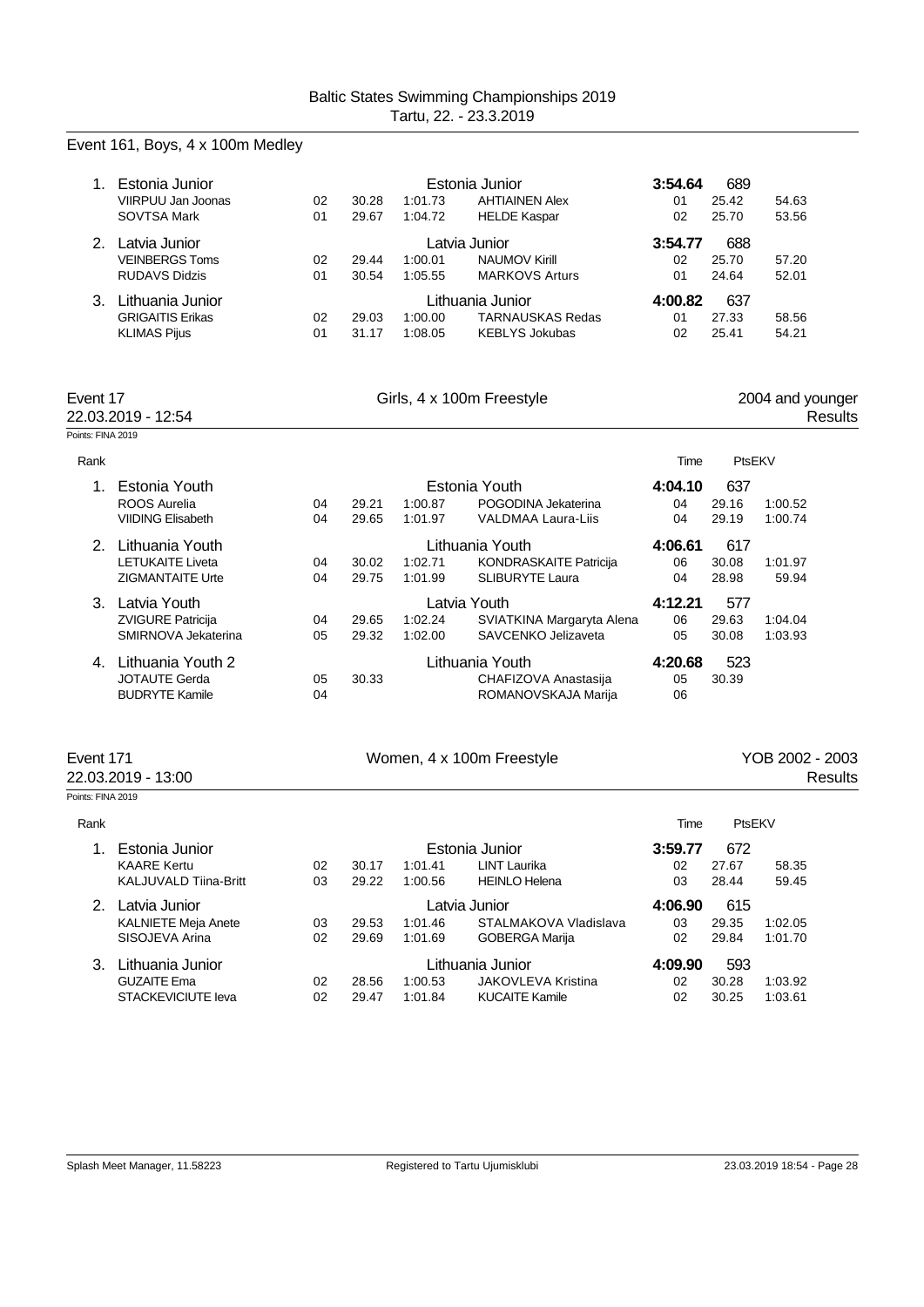| <b>Baltic States Swimming Championships 2019</b> |
|--------------------------------------------------|
| Tartu, 22. - 23.3.2019                           |

| Event 1           | 22.03.2019 - 17:00                                 |       |                 | Men, 100m Freestyle       |       | Open<br><b>Results Finals</b> |
|-------------------|----------------------------------------------------|-------|-----------------|---------------------------|-------|-------------------------------|
| Points: FINA 2019 |                                                    |       |                 |                           |       |                               |
| Rank              |                                                    |       | ΥB              |                           | Time  | PtsEKV                        |
| Final A           |                                                    |       |                 |                           |       |                               |
|                   | 1. ZAITSEV Daniel<br>23.65<br>50m:<br>23.65        | 100m: | 97<br>50.99     | Estonia<br>27.34          | 50.99 | 778                           |
|                   | 2. LANGEL Marko- Matteus<br>50m:<br>24.69<br>24.69 | 100m: | 99<br>51.33     | Estonia<br>26.64          | 51.33 | 763                           |
|                   | 3. STRAZDAS Povilas<br>50m:<br>25.02<br>25.02      | 100m: | 96<br>51.70     | Lithuania<br>26.68        | 51.70 | 747                           |
|                   | 4. BACKULIS Julius<br>50m:<br>25.03<br>25.03       | 100m: | 00<br>52.32     | Lithuania<br>27.29        | 52.32 | 720                           |
|                   | 5. AEDMA Andri<br>25.52<br>50m:<br>25.52           | 100m: | 95<br>52.51     | Estonia<br>26.99          | 52.51 | 712                           |
|                   | 6. UETT Hendrik<br>50m:<br>25.52<br>25.52          | 100m: | 98<br>52.67     | Estonia<br>27.15          | 52.67 | 706                           |
|                   | 7. BOICOVS Jevgenijs<br>50m:<br>25.27<br>25.27     | 100m: | 97<br>52.94     | Latvia<br>27.67           | 52.94 | 695                           |
|                   | 8. GUMENJUK Maksim<br>50m:<br>25.79<br>25.79       | 100m: | $00\,$<br>53.25 | Estonia<br>27.46          | 53.25 | 683                           |
| Final B           |                                                    |       |                 |                           |       |                               |
|                   | 9. GRIGAITIS Erikas<br>50m:<br>25.60<br>25.60      | 100m: | 02<br>53.24     | Lithuania Junior<br>27.64 | 53.24 | 684                           |
|                   | 10. SMAILYS Titas<br>50m:<br>26.06<br>26.06        | 100m: | 01<br>53.43     | Lithuania Junior<br>27.37 | 53.43 | 676                           |
|                   | 11. MARKOVS Arturs<br>50m:<br>25.59<br>25.59       | 100m: | 01<br>53.56     | Latvia Junior<br>27.97    | 53.56 | 671                           |
|                   | 12. AHTIAINEN Alex<br>50m:<br>26.26<br>26.26       | 100m: | 01<br>53.71     | Estonia Junior<br>27.45   | 53.71 | 666                           |
|                   | 13. SOLODOV Demid<br>50m: 25.80<br>25.80           | 100m: | 03<br>53.90     | Estonia Youth<br>28.10    | 53.90 | 659                           |
|                   | 14. SAVICKAS Aleksas<br>25.71<br>25.71<br>50m:     | 100m: | 03<br>53.95     | Lithuania Youth<br>28.24  | 53.95 | 657                           |
|                   | 15. SUUN Janter<br>50m:<br>26.15<br>26.15          | 100m: | 00<br>54.08     | Estonia<br>27.93          | 54.08 | 652                           |
|                   | 16. KEBLYS Jokubas<br>50m:<br>26.06<br>26.06       | 100m: | 02<br>54.28     | Lithuania Junior<br>28.22 | 54.28 | 645                           |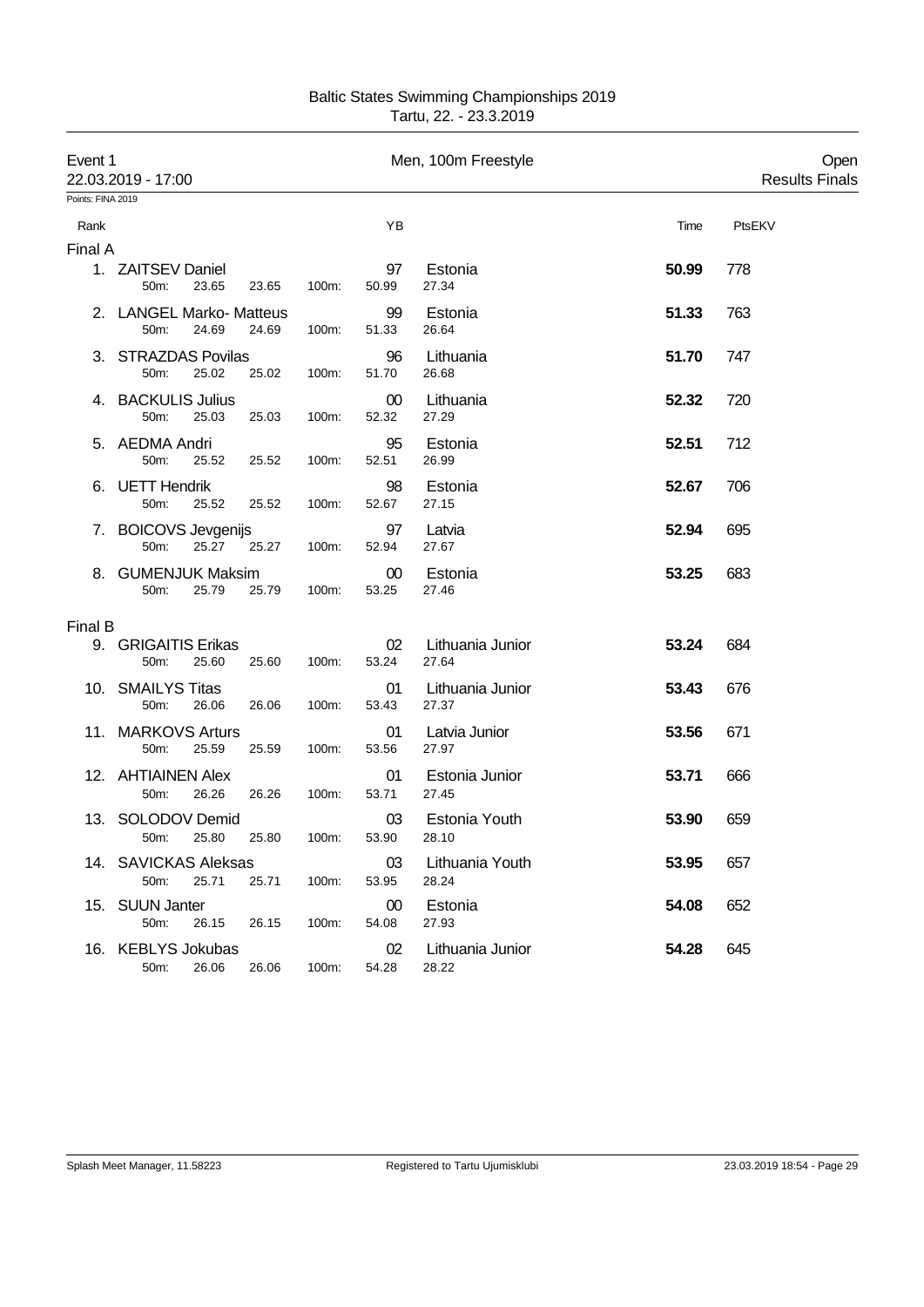| Event 2                      | 22.03.2019 - 17:05                                             |                            | Women, 200m Freestyle                                                           |                                                   | Open<br><b>Results Final</b> |
|------------------------------|----------------------------------------------------------------|----------------------------|---------------------------------------------------------------------------------|---------------------------------------------------|------------------------------|
| Points: FINA 2019            |                                                                |                            |                                                                                 |                                                   |                              |
| Rank                         |                                                                | ΥB                         |                                                                                 | PtsEKV<br>Time                                    |                              |
|                              | 1. LINT Laurika<br>50m:<br>29.39<br>29.39                      | 02<br>100m: 1:02.09        | Estonia Junior<br>32.70<br>150m: 1:35.31<br>33.22                               | 2:07.44<br>696<br>200m: 2:07.44                   | 32.13                        |
|                              | 2. HEINLO Helena<br>29.65<br>29.65<br>50m:                     | 03<br>100m: 1:02.53        | Estonia Junior<br>32.88<br>150m: 1:36.33<br>33.80                               | 2:09.65<br>661<br>200m: 2:09.65                   | 33.32                        |
|                              | 3. PRIIDEL Melissa<br>50m:<br>30.10<br>30.10                   | 02<br>1:03.92<br>100m:     | Estonia Junior<br>33.82<br>150m: 1:38.67<br>34.75                               | 2:12.29<br>622<br>200m: 2:12.29                   | 33.62                        |
|                              | <b>ZIRK Heleri</b><br>50m:<br>30.60<br>30.60                   | 04<br>100m: 1:05.07        | Estonia Youth<br>34.47<br>150m: 1:40.47<br>35.40                                | 2:13.84<br>601<br>200m: 2:13.84                   | 33.37                        |
| 5.                           | <b>SAAR Meribel</b><br>30.32<br>30.32<br>50m:                  | 00<br>100m: 1:04.65        | Estonia<br>34.33<br>150m:<br>1:39.68<br>35.03                                   | 2:14.88<br>587<br>200m: 2:14.88                   | 35.20                        |
|                              | 6. GOBERGA Marija<br>50m:<br>32.15<br>32.15                    | 02<br>100m: 1:06.33        | Latvia Junior<br>34.18<br>150m:<br>1:42.13<br>35.80                             | 2:15.60<br>578<br>200m: 2:15.60                   | 33.47                        |
|                              | 7. LESSING Getriin Marii<br>30.55<br>30.55<br>50m:             | 03<br>100m: 1:04.79        | Estonia Junior<br>34.24<br>150m: 1:40.88<br>36.09                               | 2:16.82<br>563<br>200m: 2:16.82                   | 35.94                        |
| 8.                           | POGODINA Jekaterina<br>30.57<br>50m:<br>30.57                  | 04<br>1:05.00<br>100m:     | Estonia Youth<br>34.43<br>150m:<br>35.75<br>1:40.75                             | 2:16.95<br>561<br>200m: 2:16.95                   | 36.20                        |
| Event 3<br>Points: FINA 2019 | 22.03.2019 - 17:14                                             |                            | Men, 200m Breaststroke                                                          |                                                   | Open<br><b>Results Fina</b>  |
|                              |                                                                |                            |                                                                                 |                                                   |                              |
| Rank                         | 1. ALLIKVEE Martin<br>30.68<br>50m:<br>30.68                   | ΥB<br>95<br>100m: 1:04.64  | Estonia<br>33.96<br>150m: 1:38.85<br>34.21                                      | PtsEKV<br>Time<br>2:14.46<br>836<br>200m: 2:14.46 | 35.61                        |
|                              | 2. SILINS Janis Vitauts<br>31.14<br>31.14<br>50 <sub>m</sub> : | $00\,$<br>100m: 1:06.20    | Latvia<br>35.06<br>150m:<br>35.50<br>1:41.70                                    | 2:18.26<br>769<br>200m: 2:18.26                   | 36.56                        |
| 3.                           | <b>BOBROVS Daniils</b><br>50m:<br>32.13<br>32.13               | 97<br>100m: 1:07.67        | Latvia<br>35.54<br>150m:<br>1:43.50<br>35.83                                    | 2:18.65<br>762<br>200m: 2:18.65                   | 35.15                        |
|                              | 4. LISAUSKAS Mantas<br>50m: 31.73 31.73 100m: 1:07.09          | 00 <sup>°</sup>            | Lithuania<br>35.36 150m: 1:43.89<br>36.80                                       | 2:20.51 732<br>200m: 2:20.51                      | 36.62                        |
|                              | 5. PISARENKO Nikita<br>50m: 31.32                              | 02<br>31.32  100m: 1:06.99 | Estonia Junior <b>Example 1996</b><br>35.67 150m: 1:43.64<br>36.65              | <b>2:20.59</b> 731<br>200m: 2:20.59               | 36.95                        |
|                              | 6. HEIN Silver<br>50m: 31.98 31.98                             | 97<br>100m: 1:07.73        | Estonia<br>35.75 150m: 1:44.82<br>37.09                                         | 2:22.33 704<br>200m: 2:22.33                      | 37.51                        |
|                              | 7. PRIEDNIEKS Marko<br>50m: 32.89                              | 01<br>32.89  100m: 1:09.90 | Latvia Junior<br>37.01  150m: 1:46.01<br>36.11                                  | 2:23.13 693<br>200m: 2:23.13                      | 37.12                        |
|                              | 8. KLIMAS Pijus <b>Example 2018</b>                            |                            | 01 Lithuania Junior<br>50m: 33.35 33.35 100m: 1:11.13 37.78 150m: 1:50.55 39.42 | 2:29.78 604<br>200m: 2:29.78 39.23                |                              |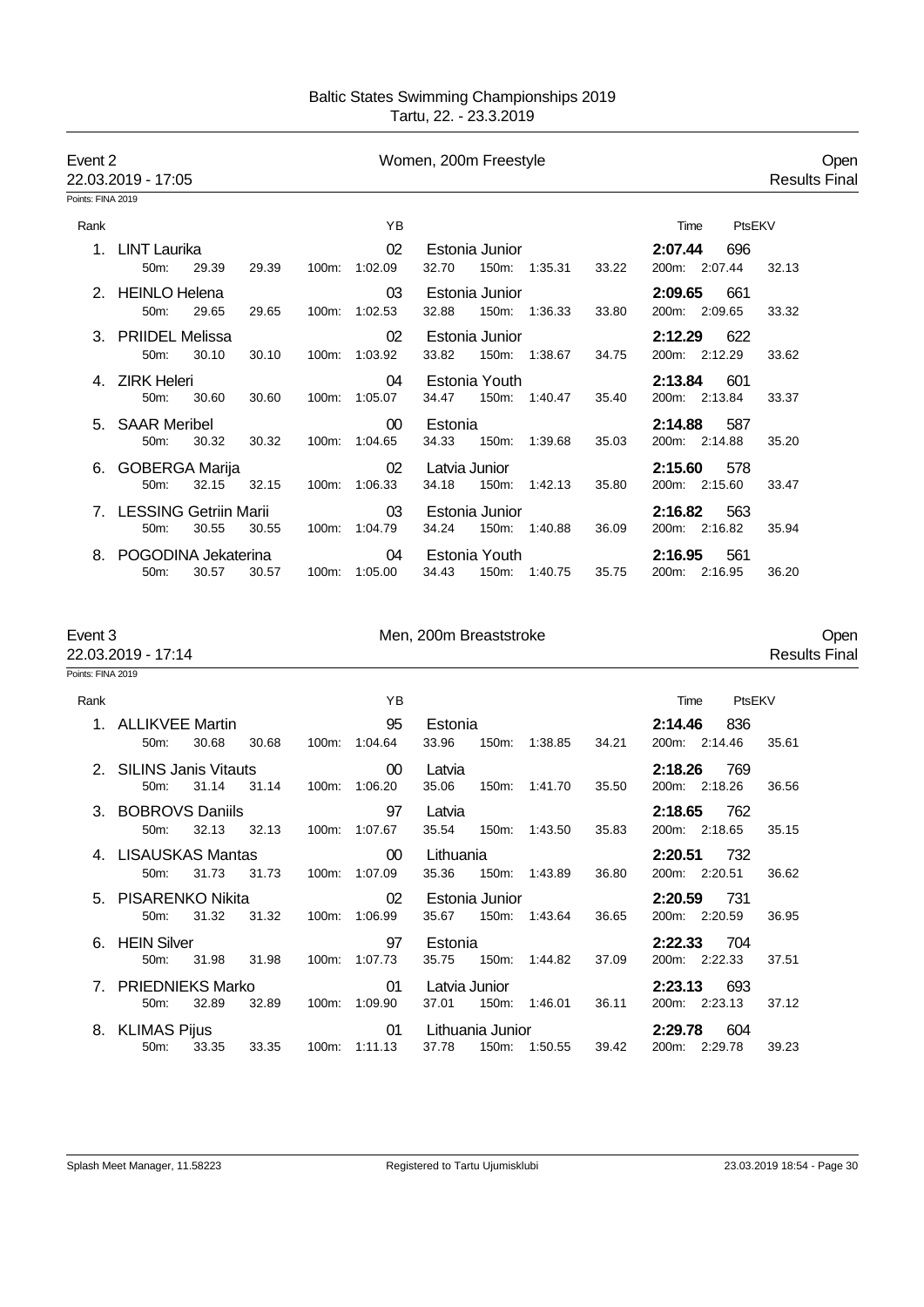| <b>Baltic States Swimming Championships 2019</b> |
|--------------------------------------------------|
| Tartu, 22. - 23.3.2019                           |

| Event 4<br>22.03.2019 - 17:18<br>Points: FINA 2019 |                                                         |       | Women, 100m Breaststroke |                     |                           | Open<br><b>Results Finals</b> |        |
|----------------------------------------------------|---------------------------------------------------------|-------|--------------------------|---------------------|---------------------------|-------------------------------|--------|
| Rank                                               |                                                         |       |                          | YB                  |                           | Time                          | PtsEKV |
| Final A                                            | 1. ROMANJUK Maria<br>50m:<br>34.06                      | 34.06 |                          | 96<br>100m: 1:10.50 | Estonia<br>36.44          | 1:10.50                       | 752    |
|                                                    | 2. SELEIKAITE Agne<br>50m:<br>33.72                     | 33.72 |                          | 00<br>100m: 1:11.00 | Lithuania<br>37.28        | 1:11.00                       | 736    |
|                                                    | 3. SISOJEVA Arina<br>50m:<br>34.11                      | 34.11 |                          | 02<br>100m: 1:12.66 | Latvia Junior<br>38.55    | 1:12.66                       | 687    |
|                                                    | 4. JEFIMOVA Eneli<br>50m:<br>34.80                      | 34.80 |                          | 06<br>100m: 1:13.70 | Estonia Youth<br>38.90    | 1:13.70                       | 658    |
|                                                    | 5. LAGZDINA Eliza<br>50m:<br>35.64                      | 35.64 |                          | 03<br>100m: 1:14.37 | Latvia Junior<br>38.73    | 1:14.37                       | 641    |
|                                                    | 6. MOTIEJAITYTE Mija<br>50m:<br>35.43                   | 35.43 |                          | 04<br>100m: 1:14.84 | Lithuania Youth<br>39.41  | 1:14.84                       | 629    |
| 7.                                                 | DOBRJANSKA Jana<br>50m:<br>35.92                        | 35.92 |                          | 01<br>100m: 1:15.14 | Latvia<br>39.22           | 1:15.14                       | 621    |
|                                                    | 8. GRIBOKA Ksenija<br>50m:<br>35.67                     | 35.67 |                          | 03<br>100m: 1:15.40 | Latvia Junior<br>39.73    | 1:15.40                       | 615    |
| Final B                                            |                                                         |       |                          |                     |                           |                               |        |
|                                                    | 9. BIELSKUTE Elze<br>35.62<br>50m:                      | 35.62 |                          | 02<br>100m: 1:18.23 | Lithuania Junior<br>42.61 | 1:18.23                       | 550    |
|                                                    | 10. RASMANN Simona<br>50m:<br>37.20                     | 37.20 |                          | 04<br>100m: 1:18.50 | Estonia Youth<br>41.30    | 1:18.50                       | 545    |
|                                                    | 11. VORONTSOVA Jekaterina<br>50 <sub>m</sub> :<br>37.05 | 37.05 |                          | 05<br>100m: 1:18.81 | Estonia Youth<br>41.76    | 1:18.81                       | 538    |
|                                                    | 12. NAUJOKAITE Austeja<br>50 <sub>m</sub> :<br>37.18    | 37.18 |                          | 04<br>100m: 1:19.49 | Lithuania Youth<br>42.31  | 1:19.49                       | 525    |
|                                                    | 13. RAPSEVICIUTE Marija<br>37.94<br>50m:                | 37.94 |                          | 03<br>100m: 1:19.74 | Lithuania Junior<br>41.80 | 1:19.74                       | 520    |
|                                                    | 14. GRJUNBERGA Gertrude<br>50m:<br>37.80                | 37.80 |                          | 05<br>100m: 1:19.86 | Latvia Youth<br>42.06     | 1:19.86                       | 517    |
|                                                    | 15. BABINA Marija<br>50m:<br>39.24                      | 39.24 |                          | 04<br>100m: 1:22.11 | Latvia Youth<br>42.87     | 1:22.11                       | 476    |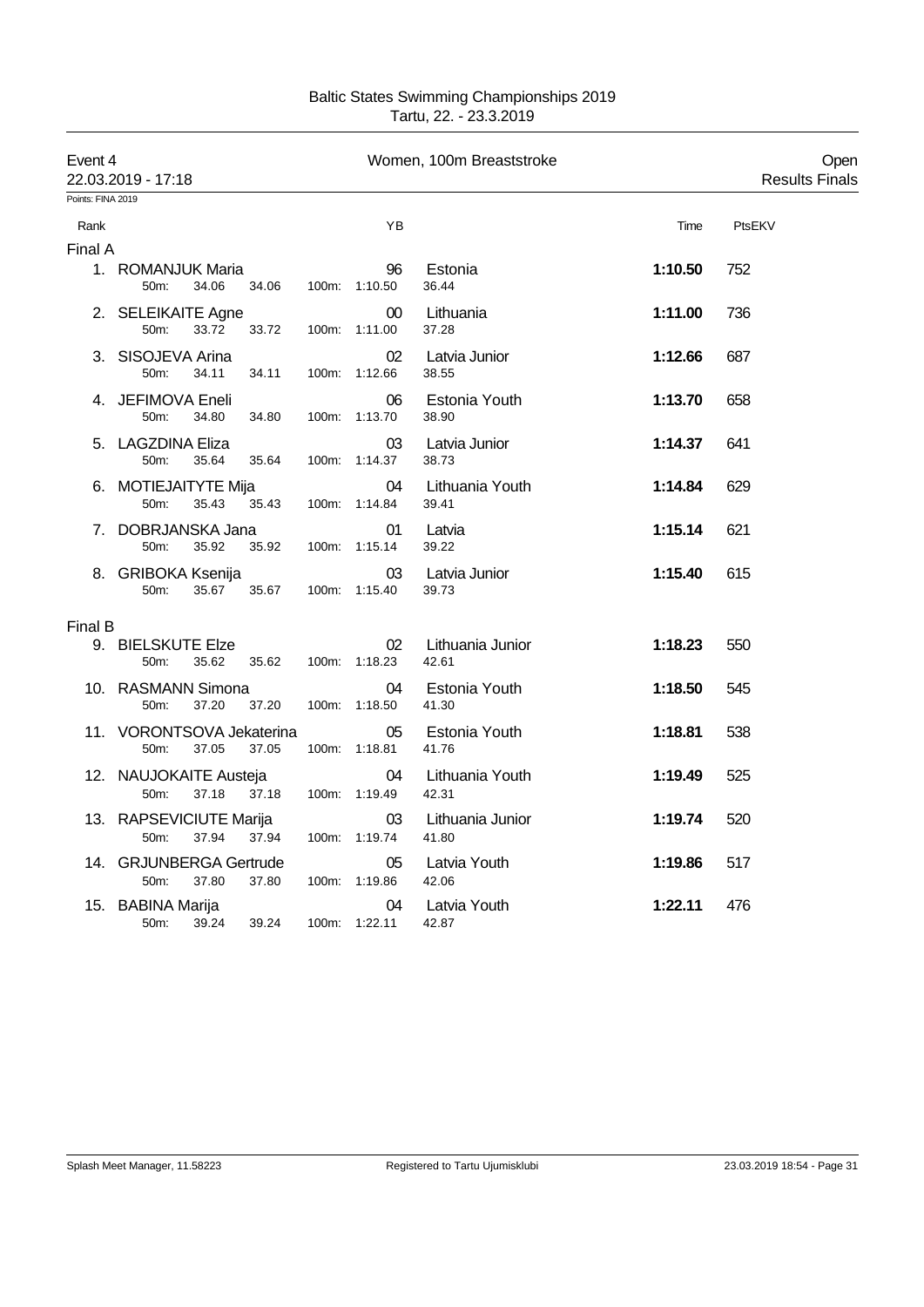| Baltic States Swimming Championships 2019 |
|-------------------------------------------|
| Tartu, 22. - 23.3.2019                    |

| Event 5           | 22.03.2019 - 17:28                                            |                     |                           | Men, 100m Backstroke      |         | Open<br><b>Results Finals</b> |
|-------------------|---------------------------------------------------------------|---------------------|---------------------------|---------------------------|---------|-------------------------------|
| Points: FINA 2019 |                                                               |                     |                           |                           |         |                               |
| Rank              |                                                               |                     | ΥB                        |                           | Time    | PtsEKV                        |
| Final A           |                                                               |                     |                           |                           |         |                               |
|                   | 1. FELDBERGS Girts<br>27.84<br>27.84<br>50m:                  | 100m:               | 93<br>57.09               | Latvia<br>29.25           | 57.09   | 749                           |
|                   | 2. GRIGAITIS Erikas<br>28.36<br>50m:<br>28.36                 | 100m:               | 02<br>58.26               | Lithuania Junior<br>29.90 | 58.26   | 704                           |
|                   | 3. TAUTKUS Alanas<br>50m:<br>28.58<br>28.58                   | 100m:               | $00\,$<br>58.29           | Lithuania<br>29.71        | 58.29   | 703                           |
|                   | 4. LELLE Armin Evert<br>50m:<br>28.01<br>28.01                | 100m:               | 99<br>58.42               | Estonia<br>30.41          | 58.42   | 699                           |
|                   | 5. JUOZELSKIS Rokas<br>28.32<br>50m:<br>28.32                 | 100m:               | 99<br>58.51               | Lithuania<br>30.19        | 58.51   | 695                           |
|                   | 6. SLISANS Davis<br>50m:<br>29.37<br>29.37                    | 100m:               | $00\,$<br>59.18           | Latvia<br>29.81           | 59.18   | 672                           |
|                   | 7. BUDRYS Benediktas<br>50m:<br>29.39                         |                     | 01<br>29.39 100m: 1:00.07 | Lithuania Junior<br>30.68 | 1:00.07 | 643                           |
|                   | 8. NAVIKONIS Tomas<br>29.24<br>29.24<br>50m:                  |                     | 03<br>100m: 1:00.37       | Lithuania Youth<br>31.13  | 1:00.37 | 633                           |
| Final B           |                                                               |                     |                           |                           |         |                               |
|                   | 9. VEINBERGS Toms<br>30.21<br>50m:                            | 30.21 100m: 1:01.56 | 02                        | Latvia Junior<br>31.35    | 1:01.56 | 597                           |
|                   | 10. VIIRPUU Jan Joonas<br>50m:<br>30.20<br>30.20              |                     | 02<br>100m: 1:01.57       | Estonia Junior<br>31.37   | 1:01.57 | 597                           |
|                   | 11. NIINE Jannes<br>29.88 29.88<br>50m:                       |                     | 02<br>100m: 1:01.66       | Estonia Junior<br>31.78   | 1:01.66 | 594                           |
|                   | 12. JAASKA Ronald<br>50m:<br>30.47<br>30.47                   |                     | 03<br>100m: 1:01.75       | Estonia Youth<br>31.28    | 1:01.75 | 592                           |
|                   | 13. PRANIAUSKAS Tadas<br>50m: 30.38 30.38 100m: 1:02.04 31.66 |                     | 03                        | Lithuania Youth           | 1:02.04 | 583                           |
|                   | 14. PANFJOROVS Kirils<br>30.50<br>30.50<br>50m:               |                     | 04<br>100m: 1:02.43       | Latvia Youth<br>31.93     | 1:02.43 | 572                           |
|                   | 15. MINAJEV Maksim<br>50m:<br>29.96<br>29.96                  |                     | 03<br>100m: 1:02.44       | Estonia Youth<br>32.48    | 1:02.44 | 572                           |
|                   | 16. TIJUNONIS Jokubas<br>50m:<br>30.12 30.12                  |                     | 03<br>100m: 1:02.45       | Lithuania Youth<br>32.33  | 1:02.45 | 572                           |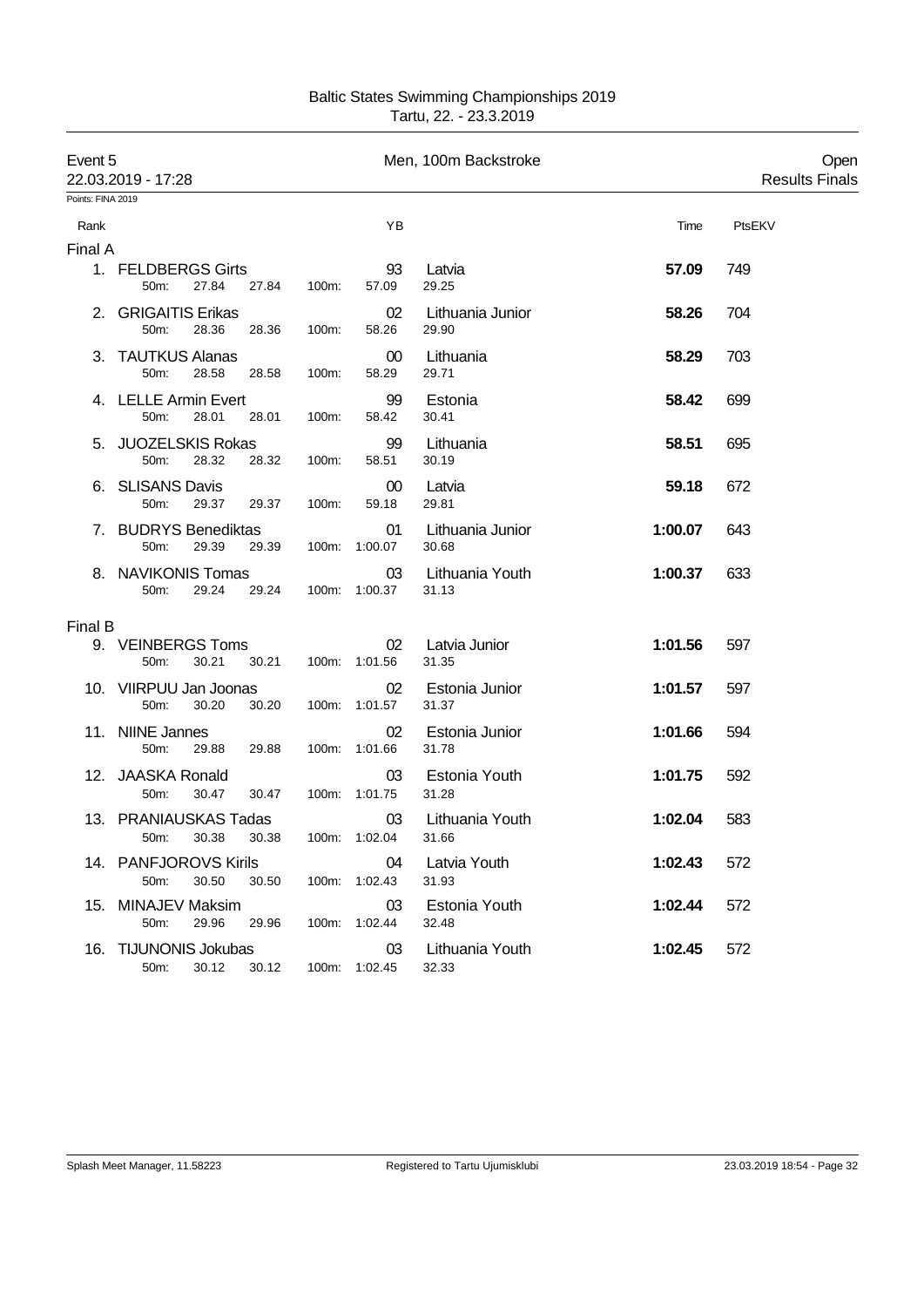| Event 6                      | 22.03.2019 - 17:34                                          |               |                 | Women, 200m Backstroke                              |                                 | Open<br><b>Results Final</b> |
|------------------------------|-------------------------------------------------------------|---------------|-----------------|-----------------------------------------------------|---------------------------------|------------------------------|
| Points: FINA 2019            |                                                             |               |                 |                                                     |                                 |                              |
| Rank                         |                                                             |               | ΥB              |                                                     | Time<br>PtsEKV                  |                              |
|                              | 1. VALDMAA Laura-Liis<br>33.18<br>33.18<br>50m:             | 100m: 1:09.15 | 04              | Estonia Youth<br>35.97<br>150m: 1:46.11<br>36.96    | 2:22.02<br>666<br>200m: 2:22.02 | 35.91                        |
|                              | 2. KRIVORUKOVA Sofja<br>33.66<br>50m:<br>33.66              | 100m: 1:09.41 | 02              | Estonia Junior<br>35.75<br>150m: 1:46.16<br>36.75   | 2:22.31<br>662<br>200m: 2:22.31 | 36.15                        |
|                              | 3. HANSALU Katriin<br>50m:<br>34.48<br>34.48                | 100m: 1:12.05 | 03              | Estonia Junior<br>37.57<br>150m: 1:49.71<br>37.66   | 2:26.62<br>605<br>200m: 2:26.62 | 36.91                        |
|                              | 4. VITSUT Laura<br>50m:<br>35.59<br>35.59                   | 100m: 1:13.46 | 04              | Estonia Youth<br>37.87<br>150m: 1:52.07<br>38.61    | 2:28.32<br>585<br>200m: 2:28.32 | 36.25                        |
|                              | 5. LETUKAITE Liveta<br>50m:<br>35.41<br>35.41               | 100m: 1:12.90 | 04              | Lithuania Youth<br>37.49<br>150m: 1:51.87<br>38.97  | 2:28.98<br>577<br>200m: 2:28.98 | 37.11                        |
|                              | 6. MANKAUSKAITE Gabija<br>50m:<br>35.55<br>35.55            | 100m: 1:13.22 | 02              | Lithuania Junior<br>37.67<br>150m: 1:52.78<br>39.56 | 2:29.27<br>574<br>200m: 2:29.27 | 36.49                        |
|                              | 7. TREIAL Elis<br>50m:<br>36.05<br>36.05                    | 100m: 1:14.11 | 04              | Estonia Youth<br>38.06<br>150m: 1:52.61<br>38.50    | 2:29.76<br>568<br>200m: 2:29.76 | 37.15                        |
|                              | 8. OZOLA Elizabete Paula<br>50m:<br>35.19<br>35.19          | 100m: 1:13.47 | 04              | Latvia Youth<br>38.28<br>150m: 1:53.11<br>39.64     | 2:30.23<br>563<br>200m: 2:30.23 | 37.12                        |
| Event 7<br>Points: FINA 2019 | 22.03.2019 - 17:42                                          |               |                 | Men, 200m Butterfly                                 |                                 | Open<br><b>Results Final</b> |
|                              |                                                             |               |                 |                                                     |                                 |                              |
| Rank                         |                                                             |               | ΥB              |                                                     | PtsEKV<br>Time                  |                              |
|                              | 1. ZIRK Kregor<br>50m:<br>27.75<br>27.75                    | 100m:         | 99<br>58.91     | Estonia<br>31.16<br>32.10<br>150m: 1:31.01          | 2:02.69<br>750<br>200m: 2:02.69 | 31.68                        |
|                              | 2. SIIM Cevin Anders<br>28.91<br>50 <sub>m</sub> :<br>28.91 | 100m: 1:01.58 | 97              | Estonia<br>32.67<br>150m: 1:35.03<br>33.45          | 2:08.54<br>652<br>200m: 2:08.54 | 33.51                        |
|                              | 3. HELDE Kaspar<br>50m: 29.28<br>29.28                      | 100m: 1:02.69 | 02              | Estonia Junior<br>33.41 150m: 1:37.15<br>34.46      | 2:10.94<br>617<br>200m: 2:10.94 | 33.79                        |
|                              | 4. ZELIONIS Ainis<br>50m:<br>29.15<br>29.15                 | 100m: 1:02.80 | 00 <sup>°</sup> | Lithuania<br>33.65<br>150m: 1:36.72<br>33.92        | 2:11.21<br>613<br>200m: 2:11.21 | 34.49                        |
|                              | 5. SHUVALOV Igor<br>50m:<br>29.60<br>29.60                  | 100m: 1:04.07 | 03              | Estonia Youth<br>34.47<br>150m: 1:38.17<br>34.10    | 2:12.87 591<br>200m: 2:12.87    | 34.70                        |
|                              | 6. SKIRUTIS Nojus<br>50m:<br>29.94<br>29.94                 | 100m: 1:04.34 | 03              | Lithuania Youth<br>150m: 1:39.44<br>34.40<br>35.10  | 2:13.82<br>578<br>200m: 2:13.82 | 34.38                        |
|                              | 7. PUKITIS Rinalds<br>50m:<br>29.85<br>29.85                | 100m: 1:04.48 | $00\,$          | Latvia<br>34.63<br>150m: 1:39.32<br>34.84           | 2:14.16<br>574<br>200m: 2:14.16 | 34.84                        |
|                              | 8. MASIULIS Gedvydas<br>50m:<br>29.40<br>29.40              | 100m: 1:03.81 | $00\,$          | Lithuania<br>34.41<br>35.22<br>150m: 1:39.03        | 2:15.56 556<br>200m: 2:15.56    | 36.53                        |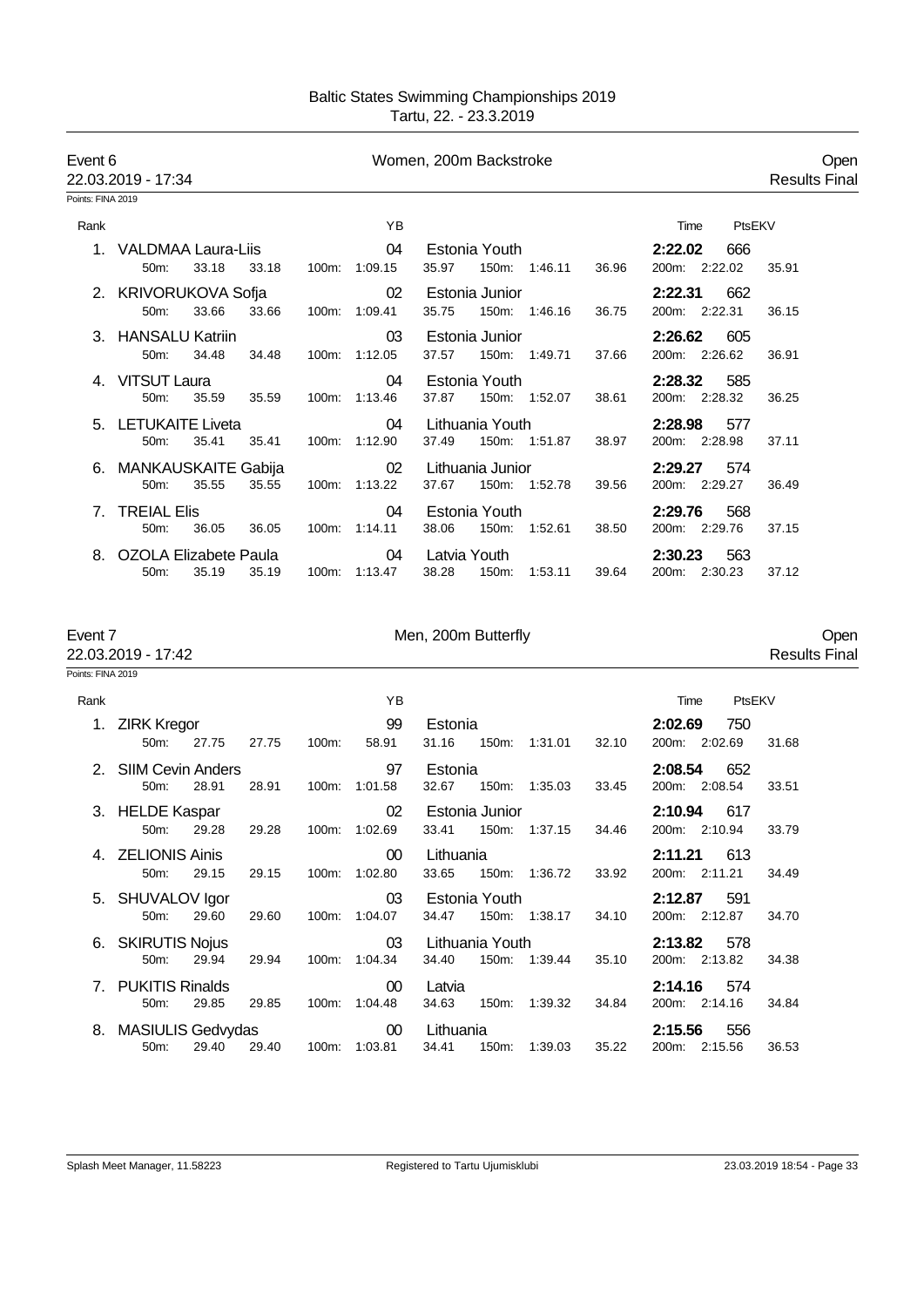| <b>Baltic States Swimming Championships 2019</b> |
|--------------------------------------------------|
| Tartu, 22. - 23.3.2019                           |

| Event 8           | 22.03.2019 - 17:46                                        |                     |                         | Women, 100m Butterfly     |         | Open<br><b>Results Finals</b> |
|-------------------|-----------------------------------------------------------|---------------------|-------------------------|---------------------------|---------|-------------------------------|
| Points: FINA 2019 |                                                           |                     |                         |                           |         |                               |
| Rank              |                                                           |                     | YB                      |                           | Time    | PtsEKV                        |
| Final A           |                                                           |                     |                         |                           |         |                               |
|                   | 1. VEDEHHOVA Alina<br>50m:<br>30.19<br>30.19              |                     | 99<br>100m: 1:03.91     | Estonia<br>33.72          | 1:03.91 | 654                           |
|                   | 2. MARKVARDT Margaret<br>29.80<br>29.80<br>50m:           |                     | $00\,$<br>100m: 1:04.26 | Estonia<br>34.46          | 1:04.26 | 643                           |
|                   | 3. MAELL Katariina<br>50m:<br>30.21<br>30.21              |                     | 00<br>100m: 1:04.82     | Estonia<br>34.61          | 1:04.82 | 627                           |
|                   | 4. VAINIKK Annika<br>50m:<br>30.90<br>30.90               |                     | $00\,$<br>100m: 1:05.59 | Estonia<br>34.69          | 1:05.59 | 605                           |
|                   | 5. KERSEVICIUTE Radvile<br>50m:<br>31.12<br>31.12         |                     | 05<br>100m: 1:05.67     | Lithuania Youth<br>34.55  | 1:05.67 | 602                           |
|                   | 6. KOZLOVA Katrina<br>50m:<br>31.28<br>31.28              |                     | 03<br>100m: 1:06.72     | Latvia Junior<br>35.44    | 1:06.72 | 574                           |
|                   | 7. TIMOFEJEVA Polina<br>50m:<br>31.76                     | 31.76 100m: 1:07.71 | 05                      | Estonia Youth<br>35.95    | 1:07.71 | 550                           |
|                   | 8. JOCIUTE Auguste<br>31.82<br>50m:<br>31.82              |                     | 04<br>100m: 1:08.16     | Lithuania Youth<br>36.34  | 1:08.16 | 539                           |
| Final B           |                                                           |                     |                         |                           |         |                               |
|                   | 9. KORNET Diana<br>32.77<br>32.77<br>50m:                 |                     | 02<br>100m: 1:08.07     | Estonia Junior<br>35.30   | 1:08.07 | 541                           |
|                   | 10. FERSTA Elizabete<br>50m:<br>31.73<br>31.73            |                     | 04<br>100m: 1:08.69     | Latvia Youth<br>36.96     | 1:08.69 | 526                           |
|                   | 11. SKRODENYTE Giedre<br>50m:<br>32.16<br>32.16           |                     | 05<br>100m: 1:09.18     | Lithuania Youth<br>37.02  | 1:09.18 | 515                           |
|                   | 12. RANNAMETS Brita<br>50m:<br>31.43<br>31.43             |                     | 04<br>100m: 1:09.72     | Estonia Youth<br>38.29    | 1:09.72 | 503                           |
|                   | 13. TROCA Jekaterina<br>50m: 32.86 32.86 100m: 1:09.82    |                     | 01                      | Latvia<br>36.96           | 1:09.82 | 501                           |
|                   | 14. JAKOVLEVA Kristina<br>32.29<br>32.29<br>50m:          |                     | 02<br>100m: 1:09.99     | Lithuania Junior<br>37.70 | 1:09.99 | 498                           |
|                   | 15. KUCAITE Kamile<br>50m:<br>32.61<br>32.61              |                     | 02<br>100m: 1:10.45     | Lithuania Junior<br>37.84 | 1:10.45 | 488                           |
|                   | 16. SAVCENKO Jelizaveta<br>50m: 34.13 34.13 100m: 1:14.62 |                     | 05                      | Latvia Youth<br>40.49     | 1:14.62 | 411                           |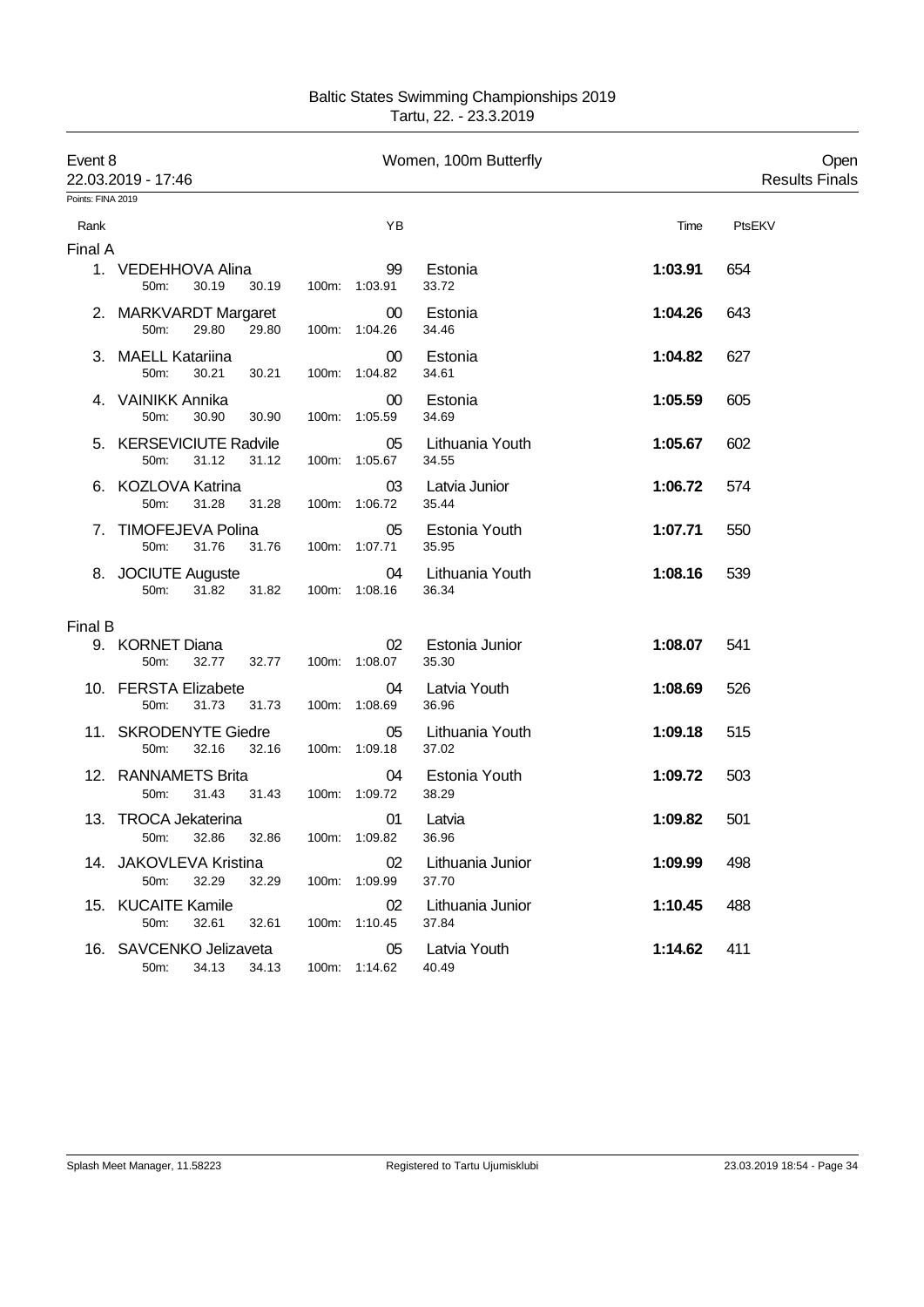| Event 9           | 22.03.2019 - 17:56  |                               |                |                    |                    | Men, 400m Freestyle |                 |                    |                |                        |         | <b>Results Final</b> | Open |
|-------------------|---------------------|-------------------------------|----------------|--------------------|--------------------|---------------------|-----------------|--------------------|----------------|------------------------|---------|----------------------|------|
| Points: FINA 2019 |                     |                               |                |                    |                    |                     |                 |                    |                |                        |         |                      |      |
| Rank              |                     |                               |                |                    | YB                 |                     |                 |                    |                | Time                   | PtsEKV  |                      |      |
| $1_{-}$           |                     | <b>GUMENJUK Maksim</b>        |                |                    | 00                 | Estonia             |                 |                    |                | 4:11.54                | 669     |                      |      |
|                   | $50m$ :<br>100m:    | 28.33<br>59.26                | 28.33<br>30.93 | 150m:<br>200m:     | 1:31.48<br>2:04.13 | 32.22<br>32.65      | 250m:<br>300m:  | 2:36.44<br>3:09.00 | 32.31<br>32.56 | 350m:<br>400m: 4:11.54 | 3:41.45 | 32.45<br>30.09       |      |
|                   | 2. TURU Vladimir    |                               |                |                    | 99                 | Estonia             |                 |                    |                | 4:12.85                | 659     |                      |      |
|                   | 50m:<br>100m:       | 27.68<br>58.81                | 27.68<br>31.13 | 150m:<br>200m:     | 1:31.05<br>2:03.83 | 32.24<br>32.78      | 250m:<br>300m:  | 2:36.59<br>3:09.72 | 32.76<br>33.13 | 350m:<br>400m: 4:12.85 | 3:42.69 | 32.97<br>30.16       |      |
| 3.                |                     | <b>BREGIS Kristofers Dags</b> |                |                    | 01                 |                     | Latvia Junior   |                    |                | 4:13.28                | 655     |                      |      |
|                   | 50m:<br>100m:       | 28.05<br>59.46                | 28.05<br>31.41 | 150m:<br>200m:     | 1:31.44<br>2:03.65 | 31.98<br>32.21      | 250m:<br>300m:  | 2:36.20<br>3:08.79 | 32.55<br>32.59 | 350m:<br>400m: 4:13.28 | 3:41.68 | 32.89<br>31.60       |      |
|                   | 4. PAAVO Sander     |                               |                |                    | 98                 | Estonia             |                 |                    |                | 4:14.03                | 650     |                      |      |
|                   | 50 <sub>m</sub> :   | 28.53                         | 28.53          | 150m:              | 1:31.89            | 32.20               | 250m:           | 2:37.28            | 32.72          | 350m:                  | 3:43.03 | 32.75                |      |
|                   | 100m:               | 59.69                         | 31.16          | 200m:              | 2:04.56            | 32.67               | 300m:           | 3:10.28            | 33.00          | 400m: 4:14.03          |         | 31.00                |      |
| 5.                |                     | <b>AUDZEVICS Jekabs</b>       |                |                    | 01                 |                     | Latvia Junior   |                    |                | 4:15.63                | 638     |                      |      |
|                   | 50 <sub>m</sub> :   | 28.64                         | 28.64          | 150m:              | 1:32.71            | 32.48               | 250m:           | 2:38.11            | 32.77          | 350m:                  | 3:44.18 | 33.00                |      |
|                   | 100m:               | 1:00.23                       | 31.59          | 200 <sub>m</sub> : | 2:05.34            | 32.63               | 300m:           | 3:11.18            | 33.07          | 400m:                  | 4:15.63 | 31.45                |      |
| 6.                |                     | <b>BACEVICIUS Rimas</b>       |                |                    | 99                 | Lithuania           |                 |                    |                | 4:16.47                | 631     |                      |      |
|                   | 50 <sub>m</sub> :   | 28.19                         | 28.19          | 150m:              | 1:32.00            | 32.43               | 250m:           | 2:37.62            | 32.73          | 350m:                  | 3:44.50 | 33.54                |      |
|                   | 100m:               | 59.57                         | 31.38          |                    | 200m: 2:04.89      | 32.89               | 300m:           | 3:10.96            | 33.34          | 400m: 4:16.47          |         | 31.97                |      |
| 7.                | <b>LIHHATS Erik</b> |                               |                |                    | 03                 |                     | Estonia Youth   |                    |                | 4:16.84                | 629     |                      |      |
|                   | 50m:                | 28.87                         | 28.87          | 150m:              | 1:33.63            | 32.84               | 250m:           | 2:39.33            | 32.78          | 350m: 3:44.76          |         | 32.77                |      |
|                   | 100m:               | 1:00.79                       | 31.92          | 200m:              | 2:06.55            | 32.92               |                 | 300m: 3:11.99      | 32.66          | 400m:                  | 4:16.84 | 32.08                |      |
| 8.                |                     | <b>NAVIKONIS Tomas</b>        |                |                    | 03                 |                     | Lithuania Youth |                    |                | 4:18.36                | 618     |                      |      |
|                   | 50m:                | 28.68                         | 28.68          | 150m:              | 1:33.85            | 33.10               | 250m:           | 2:40.91            | 33.43          | 350m:                  | 3:47.22 | 32.79                |      |
|                   | 100m:               | 1:00.75                       | 32.07          | 200m:              | 2:07.48            | 33.63               | 300m:           | 3:14.43            | 33.52          | 400m:                  | 4:18.36 | 31.14                |      |

| Event 10                       |                              | Women, 50m Freestyle |                  | Open  |                       |  |
|--------------------------------|------------------------------|----------------------|------------------|-------|-----------------------|--|
|                                | 22.03.2019 - 18:03           |                      |                  |       | <b>Results Finals</b> |  |
| Points: FINA 2019              |                              |                      |                  |       |                       |  |
| Rank                           |                              | ΥB                   |                  | Time  | PtsEKV                |  |
| Final A                        |                              |                      |                  |       |                       |  |
|                                | <b>KAARE Kertu</b>           | 02                   | Estonia Junior   | 27.14 | 663                   |  |
| 2.                             | <b>HEINLO Helena</b>         | 03                   | Estonia Junior   | 27.27 | 653                   |  |
| 3.                             | <b>KALJUVALD Tiina-Britt</b> | 03                   | Estonia Junior   | 27.36 | 647                   |  |
| 4.                             | <b>GUZAITE Ema</b>           | 02                   | Lithuania Junior | 27.45 | 641                   |  |
| 5.                             | <b>SELEIKAITE Agne</b>       | 00                   | Lithuania        | 27.53 | 635                   |  |
| 6.                             | <b>SLIBURYTE Laura</b>       | 04                   | Lithuania Youth  | 27.87 | 612                   |  |
| $7_{\scriptscriptstyle{\sim}}$ | <b>KALVET Laura</b>          | 02                   | Estonia Junior   | 27.92 | 609                   |  |
| 8.                             | <b>EMBREKTE Zane</b>         | 96                   | Latvia           | 28.17 | 593                   |  |
| Final B                        |                              |                      |                  |       |                       |  |
| 9.                             | <b>MAETLIK Elisabet</b>      | 02                   | Estonia Junior   | 27.86 | 613                   |  |
| 10.                            | STALMAKOVA Vladislava        | 03                   | Latvia Junior    | 27.90 | 610                   |  |
|                                | 11. KALNIETE Meja Anete      | 03                   | Latvia Junior    | 28.09 | 598                   |  |
| 12.                            | <b>STACKEVICIUTE leva</b>    | 02                   | Lithuania Junior | 28.29 | 585                   |  |
| 13.                            | <b>JOTAUTE Gerda</b>         | 05                   | Lithuania Youth  | 28.37 | 580                   |  |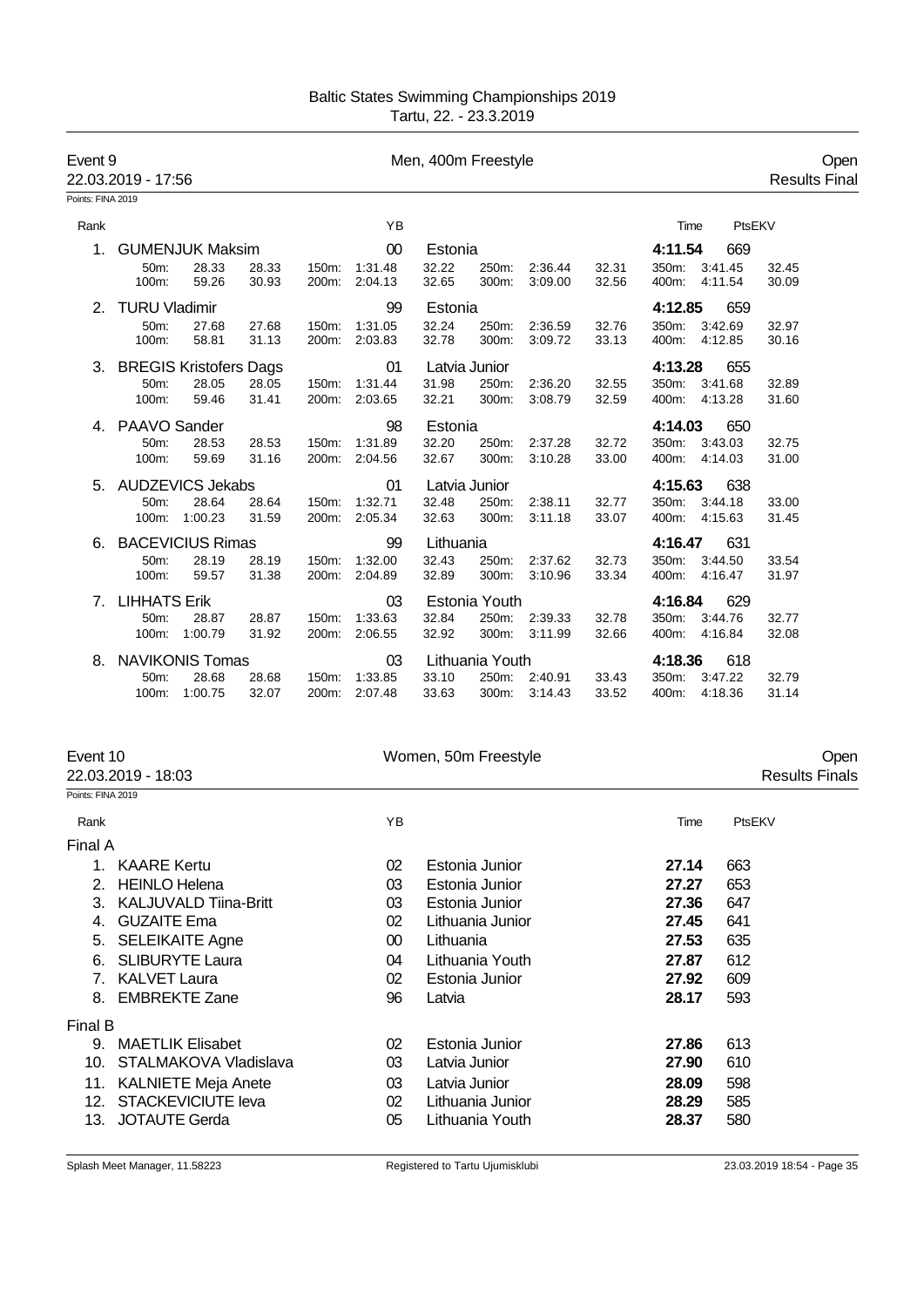|                   | Event 10, Women, 50m Freestyle, Final, Open |        |                       |       |        |                       |
|-------------------|---------------------------------------------|--------|-----------------------|-------|--------|-----------------------|
| Rank              |                                             | YB     |                       | Time  | PtsEKV |                       |
| 14.               | <b>POVILAIKAITE Aine</b>                    | 01     | Lithuania             | 28.43 | 577    |                       |
| 15.               | POGODINA Jekaterina                         | 04     | <b>Estonia Youth</b>  | 28.44 | 576    |                       |
| 16.               | <b>ZIGMANTAITE Urte</b>                     | 04     | Lithuania Youth       | 28.48 | 574    |                       |
| Event 11          |                                             |        | Men, 50m Breaststroke |       |        | Open                  |
|                   | 22.03.2019 - 18:07                          |        |                       |       |        | <b>Results Finals</b> |
| Points: FINA 2019 |                                             |        |                       |       |        |                       |
| Rank              |                                             | YB     |                       | Time  | PtsEKV |                       |
| Final A           |                                             |        |                       |       |        |                       |
| 1.                | <b>FROLOVS Andrejs</b>                      | 95     | Latvia                | 28.86 | 726    |                       |
| 2.                | <b>ALLIKVEE Martin</b>                      | 95     | Estonia               | 28.87 | 726    |                       |
| 3.                | <b>BOICOVS Jevgenijs</b>                    | 97     | Latvia                | 29.23 | 699    |                       |
| 4.                | <b>SILINS Janis Vitauts</b>                 | $00\,$ | Latvia                | 29.27 | 696    |                       |
| 5.                | <b>RUDAVS Didzis</b>                        | 01     | Latvia Junior         | 29.38 | 689    |                       |
| 6.                | <b>NIINE Joonas</b>                         | $00\,$ | Estonia               | 29.46 | 683    |                       |
| 7 <sub>1</sub>    | <b>MATVEJEV Tiit</b>                        | 99     | Estonia               | 29.78 | 661    |                       |
|                   | 8. SELI Karel                               | 98     | Estonia               | 29.94 | 651    |                       |
| Final B           |                                             |        |                       |       |        |                       |
|                   | 9. SOVTSA Mark                              | 01     | Estonia Junior        | 29.59 | 674    |                       |
| 10.               | <b>AEDMA Andri</b>                          | 95     | Estonia               | 30.29 | 628    |                       |
| 11.               | <b>KEDECKAS Mantas</b>                      | 02     | Lithuania Junior      | 30.82 | 596    |                       |
| 12.               | ROOSIMAA Aleksander                         | 01     | Estonia Junior        | 31.13 | 579    |                       |
| 13.               | <b>KASK Gregory</b>                         | 02     | Estonia Junior        | 31.25 | 572    |                       |
|                   | 14. ROZENKOV Ilja                           | 02     | Estonia Junior        | 31.38 | 565    |                       |
| 15.               | <b>BUSKUS Augustinas</b>                    | 02     | Lithuania Junior      | 31.53 | 557    |                       |
| 16.               | <b>AKAVANTSEV Maksim</b>                    | 98     | Estonia               | 32.04 | 531    |                       |

22.03.2019 - 18:18

# Event 12 Open Consumer 200m Medley Ment 12 Consults Final Account 200m Medley Consults Final Accounts Final Accounts Final Accounts Final Accounts Final Accounts Final Accounts Final Accounts Final Accounts Final Accounts

| Points: FINA 2019 |                          |       |       |          |               |           |                 |         |                |                               |       |  |
|-------------------|--------------------------|-------|-------|----------|---------------|-----------|-----------------|---------|----------------|-------------------------------|-------|--|
|                   |                          |       |       |          |               |           |                 |         |                |                               |       |  |
| Rank              |                          |       |       |          | YB.           |           |                 |         |                | PtsEKV<br>Time                |       |  |
| 1                 | <b>STRAZDAS Povilas</b>  |       |       |          | 96            | Lithuania |                 |         |                | 745<br>2:05.74                |       |  |
|                   | 50m                      | 27.17 | 27.17 | $100m$ : | 59.44         | 32.27     | $150m$ :        | 1:36.18 | 36.74          | 200m:<br>2:05.74              | 29.56 |  |
|                   | 2. MARKOVS Arturs        |       |       |          | 01            |           | Latvia Junior   |         |                | 2:07.80<br>709                |       |  |
|                   | 50m                      | 28.33 | 28.33 | $100m$ : | 1:01.42       | 33.09     | 150m:           | 1:38.31 | 36.89          | 200m:<br>2:07.80              | 29.49 |  |
|                   | 3. HEIN Silver           |       |       |          | 97<br>Estonia |           |                 |         | 702<br>2:08.23 |                               |       |  |
|                   | 50m                      | 27.85 | 27.85 | $100m$ : | 1:01.38       | 33.53     | 150m:           | 1:37.09 | 35.71          | 2:08.23<br>200m               | 31.14 |  |
| 4.                | <b>MILIUS Eimantas</b>   |       |       |          | 96            | Lithuania |                 |         |                | 693<br>2:08.77                |       |  |
|                   | 50m                      | 27.06 | 27.06 | $100m$ : | 59.65         | 32.59     | $150m$ :        | 1:37.58 | 37.93          | 200m:<br>2:08.77              | 31.19 |  |
| 5.                | <b>LISAUSKAS Mantas</b>  |       |       |          | $00\,$        | Lithuania |                 |         |                | 2:09.97<br>674                |       |  |
|                   | $50m$ :                  | 27.58 | 27.58 | 100m:    | 1:01.00       | 33.42     | 150m:           | 1:37.99 | 36.99          | 200m:<br>2:09.97              | 31.98 |  |
| 6.                | <b>PANCEREVAS Daniil</b> |       |       |          | 04            |           | Lithuania Youth |         |                | 652<br>2:11.43                |       |  |
|                   | 50 <sub>m</sub>          | 27.34 | 27.34 | $100m$ : | 1:01.88       | 34.54     | 150m:           | 1:40.34 | 38.46          | 2:11.43<br>200 <sub>m</sub> : | 31.09 |  |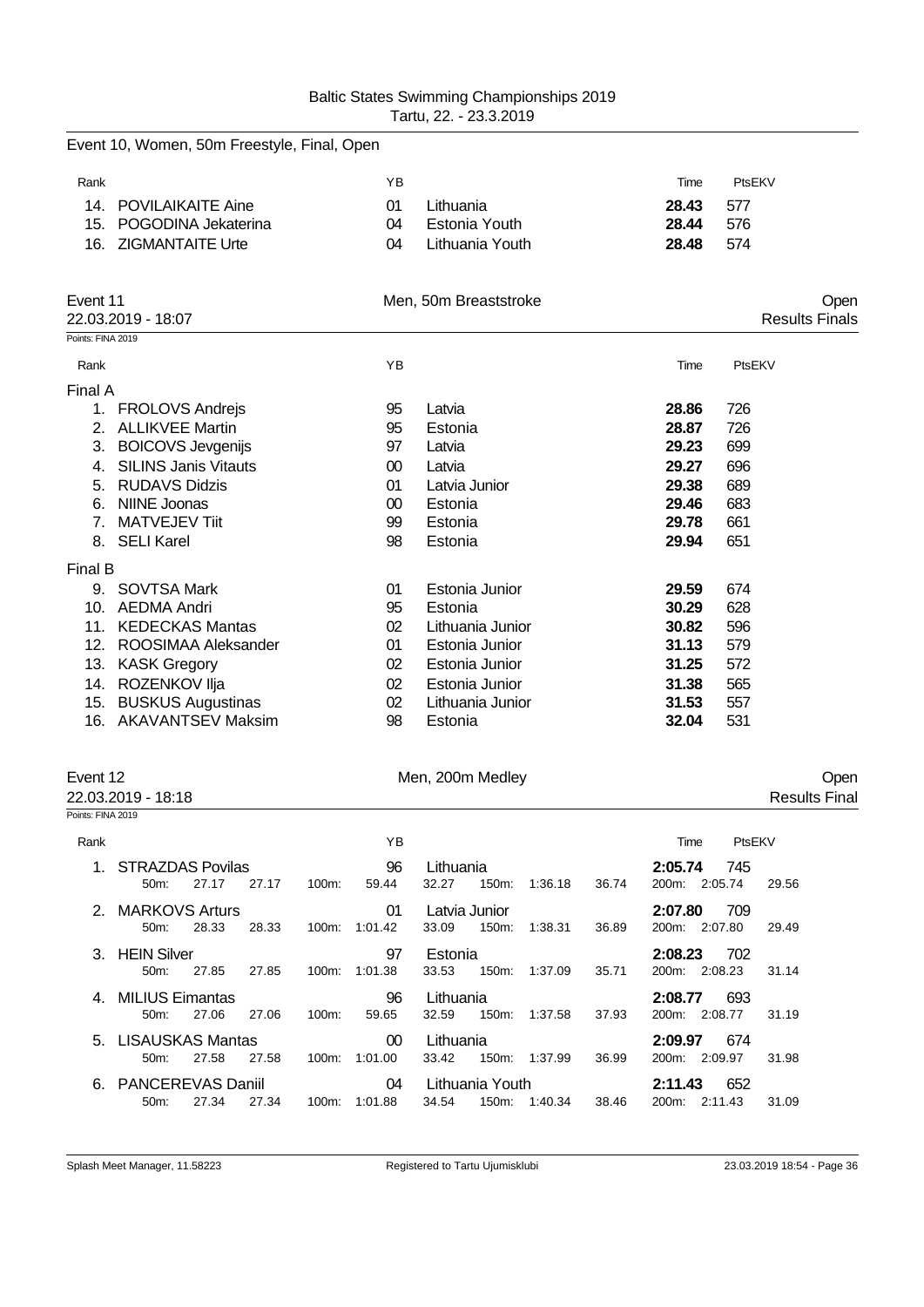|                               | Event 12, Men, 200m Medley, Final, Open |                                                      |                |       |                                |                                |                                        |                          |                |                                           |                           |                     |      |
|-------------------------------|-----------------------------------------|------------------------------------------------------|----------------|-------|--------------------------------|--------------------------------|----------------------------------------|--------------------------|----------------|-------------------------------------------|---------------------------|---------------------|------|
| Rank                          |                                         |                                                      |                |       | ΥB                             |                                |                                        |                          |                | Time                                      | PtsEKV                    |                     |      |
| 7 <sub>1</sub>                | 50m:                                    | <b>BOBROVS Daniils</b><br>27.86                      | 27.86          | 100m: | 97<br>1:03.67                  | Latvia<br>35.81                | 150m:                                  | 1:40.47                  | 36.80          | 2:12.04<br>200m: 2:12.04                  | 643                       | 31.57               |      |
| 8.                            | 50m:                                    | PRIBLUDNOI Mihhail<br>27.94                          | 27.94          |       | 01<br>100m: 1:02.65            | 34.71                          | Estonia Junior                         | 150m: 1:41.03            | 38.38          | 2:13.85<br>200m: 2:13.85                  | 617                       | 32.82               |      |
| Event 13<br>Points: FINA 2019 | 22.03.2019 - 18:22                      |                                                      |                |       |                                | Women, 400m Medley             |                                        |                          |                |                                           |                           | <b>Results Fina</b> | Open |
| Rank                          |                                         |                                                      |                |       | YB                             |                                |                                        |                          |                | Time                                      | PtsEKV                    |                     |      |
| 1.                            | 50m:<br>100m:                           | <b>MARTISIUTE Erika</b><br>31.62<br>1:09.36          | 31.62<br>37.74 | 150m: | 99<br>1:49.51<br>200m: 2:29.77 | Lithuania<br>40.15<br>40.26    | 250m:<br>300m:                         | 3:13.05<br>3:57.42       | 43.28<br>44.37 | 5:09.24<br>350m: 4:33.40<br>400m: 5:09.24 | 639                       | 35.98<br>35.84      |      |
|                               | 2. ZIRK Heleri<br>50m:<br>100m:         | 33.23<br>1:14.23                                     | 33.23<br>41.00 | 150m: | 04<br>1:57.03<br>200m: 2:37.95 | 42.80<br>40.92                 | <b>Estonia Youth</b><br>250m:<br>300m: | 3:23.89<br>4:11.22       | 45.94<br>47.33 | 5:20.89<br>350m:<br>400m:                 | 571<br>4:46.92<br>5:20.89 | 35.70<br>33.97      |      |
|                               | 3. KUEBAR Johanna<br>50m:<br>100m:      | 35.39<br>1:18.30                                     | 35.39<br>42.91 | 150m: | 06<br>1:59.81<br>200m: 2:41.18 | 41.51<br>41.37                 | Estonia Youth<br>250m:<br>300m:        | 3:27.27<br>4:13.71       | 46.09<br>46.44 | 5:26.14<br>350m: 4:50.51<br>400m: 5:26.14 | 544                       | 36.80<br>35.63      |      |
|                               | 4. MAAS Mari-Liis<br>50m:               | 35.24<br>100m: 1:16.95                               | 35.24<br>41.71 | 150m: | 04<br>1:59.21<br>200m: 2:40.40 | 42.26<br>41.19                 | Estonia Youth<br>250m:<br>300m:        | 3:27.29<br>4:15.02       | 46.89<br>47.73 | 5:26.24<br>350m: 4:52.18<br>400m: 5:26.24 | 544                       | 37.16<br>34.06      |      |
| 5.                            | 50m:                                    | <b>GRJUNBERGA Gertrude</b><br>34.79<br>100m: 1:17.19 | 34.79<br>42.40 | 150m: | 05<br>2:01.71<br>200m: 2:45.77 | Latvia Youth<br>44.52<br>44.06 | 250m:<br>300m:                         | 3:33.66<br>4:21.32       | 47.89<br>47.66 | 5:34.52<br>350m: 4:59.08<br>400m: 5:34.52 | 504                       | 37.76<br>35.44      |      |
|                               | 6. JOCIUTE Auguste<br>50m:              | 33.51<br>100m: 1:13.14                               | 33.51<br>39.63 | 150m: | 04<br>1:58.74<br>200m: 2:43.54 | 45.60<br>44.80                 | Lithuania Youth<br>250m:               | 3:30.11<br>300m: 4:17.94 | 46.57<br>47.83 | 5:34.87<br>350m: 4:57.75<br>400m: 5:34.87 | 503                       | 39.81<br>37.12      |      |
| 7.                            | 50m:                                    | ROMANOVSKAJA Marija<br>35.80<br>100m: 1:17.85        | 35.80<br>42.05 | 150m: | 06<br>2:04.03<br>200m: 2:49.12 | 46.18<br>45.09                 | Lithuania Youth<br>250m:               | 3:35.77<br>300m: 4:23.13 | 46.65<br>47.36 | 5:40.40<br>350m: 5:02.90<br>400m: 5:40.40 | 479                       | 39.77<br>37.50      |      |
| 8.                            | 50m:                                    | POCEVICIUTE Meda<br>37.96<br>100m: 1:20.60           | 37.96<br>42.64 | 150m: | 02<br>2:07.75<br>200m: 2:53.31 | 47.15<br>45.56                 | Lithuania Junior<br>250m:              | 3:41.46<br>300m: 4:28.57 | 48.15<br>47.11 | 5:45.86<br>350m:<br>400m: 5:45.86         | 456<br>5:08.75            | 40.18<br>37.11      |      |

| Event 14           | Men, 50m Butterfly | Jper                  |
|--------------------|--------------------|-----------------------|
| 22.03.2019 - 18:30 |                    | <b>Results Finals</b> |
| Points: FINA 2019  |                    |                       |

Rank YB Time PtsEKV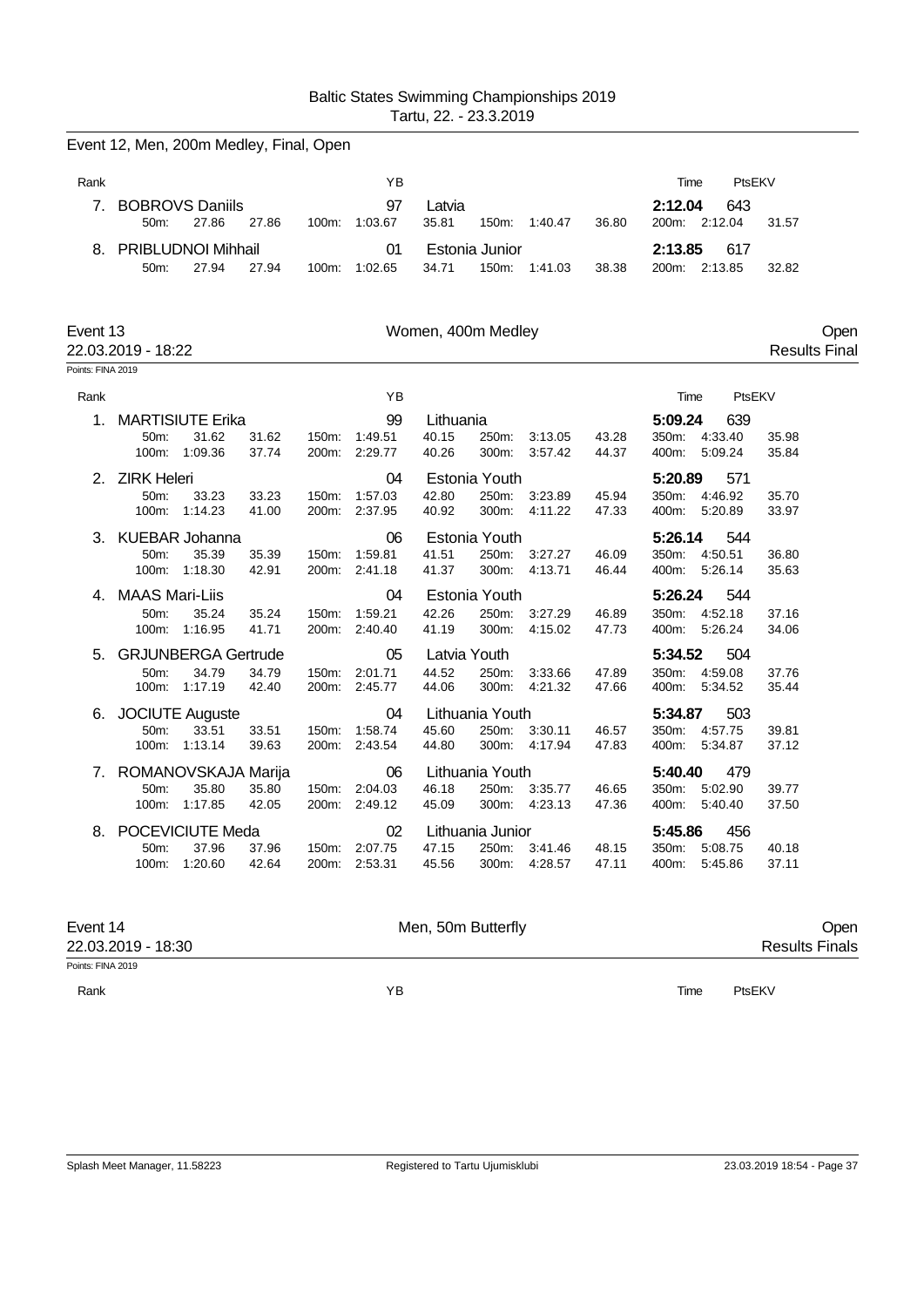### Event 14, Men, 50m Butterfly, Final

Final A

| $1_{-}$        | <b>ZAITSEV Daniel</b>      | 97 | Estonia          | 24.00 | 798 |
|----------------|----------------------------|----|------------------|-------|-----|
| 2 <sup>1</sup> | <b>SIIM Cevin Anders</b>   | 97 | Estonia          | 25.00 | 706 |
| 3.             | <b>ZEMTURIS Roberts</b>    | 00 | Latvia           | 25.26 | 685 |
| 4.             | <b>TAUTKUS Alanas</b>      | 00 | Lithuania        | 25.49 | 666 |
|                | 5. ZELIONIS Ainis          | 00 | Lithuania        | 25.59 | 659 |
| 6.             | <b>VILCANS Pavels</b>      | 90 | Latvia           | 25.63 | 656 |
| 7.             | <b>NOVIKOVS Olegs</b>      | 00 | Latvia           | 25.72 | 649 |
| 8.             | <b>BACKULIS Julius</b>     | 00 | Lithuania        | 25.90 | 635 |
| Final B        |                            |    |                  |       |     |
| 9.             | <b>NAUMOV Kirill</b>       | 02 | Latvia Junior    | 25.90 | 635 |
|                | 10. TARNAUSKAS Redas       | 01 | Lithuania Junior | 25.93 | 633 |
|                | 11. VOLKOV Sergei          | 01 | Estonia Junior   | 26.04 | 625 |
|                | <b>LOOKENE Rain Rasmus</b> | 01 | Estonia Junior   | 26.04 | 625 |
| 13.            | <b>GRITSOK Alan</b>        | 03 | Estonia Youth    | 26.07 | 623 |
| 14.            | <b>TRETJAK Martin</b>      | 04 | Lithuania Youth  | 26.41 | 599 |
| 15.            | <b>CERESKA Arnas</b>       | 04 | Lithuania Youth  | 26.72 | 578 |
| 16.            | DROZDOV Daniil             | 04 | Estonia Youth    | 26.73 | 578 |

| Event 15<br>22.03.2019 - 18:34 |                           |                 | Women, 50m Backstroke | Open<br><b>Results Finals</b> |        |
|--------------------------------|---------------------------|-----------------|-----------------------|-------------------------------|--------|
| Points: FINA 2019              |                           |                 |                       |                               |        |
| Rank                           |                           | ΥB              |                       | Time                          | PtsEKV |
| Final A                        |                           |                 |                       |                               |        |
| 1.                             | <b>MARKVARDT Margaret</b> | 00 <sup>°</sup> | Estonia               | 30.81                         | 677    |
| 2.                             | VALDMAA Laura-Liis        | 04              | Estonia Youth         | 30.84                         | 675    |
|                                | <b>KAARE Kertu</b>        | 02              | Estonia Junior        | 30.84                         | 675    |
|                                | 4. MANKAUSKAITE Gabija    | 02              | Lithuania Junior      | 31.41                         | 639    |
| 5.                             | <b>HANSALU Katriin</b>    | 03              | Estonia Junior        | 31.44                         | 637    |
| 6.                             | KURMELEVA Polina          | 02              | Latvia Junior         | 31.79                         | 616    |
| 7.                             | JOTAUTE Gerda             | 05              | Lithuania Youth       | 32.05                         | 601    |
|                                | 8. OZOLA Elizabete Paula  | 04              | Latvia Youth          | 32.14                         | 596    |
| Final B                        |                           |                 |                       |                               |        |
| 9.                             | GUDOVSKAJA Anita          | 05              | Estonia Youth         | 32.24                         | 591    |
| 10.                            | <b>MAELL Katariina</b>    | 00 <sup>°</sup> | Estonia               | 32.29                         | 588    |
| 11.                            | <b>PRAUN Angelina</b>     | 05              | Estonia Youth         | 32.39                         | 583    |

12. VUTT Hanna Grete 03 Estonia Junior **32.48** 578 13. VITSUT Laura 04 Estonia Youth **32.58** 572 14. KORNET Diana 02 Estonia Junior **32.86** 558 15. VAITKUTE Auguste Morta 03 Lithuania Junior **33.09** 546 16. KALVET Laura 02 Estonia Junior **33.10** 546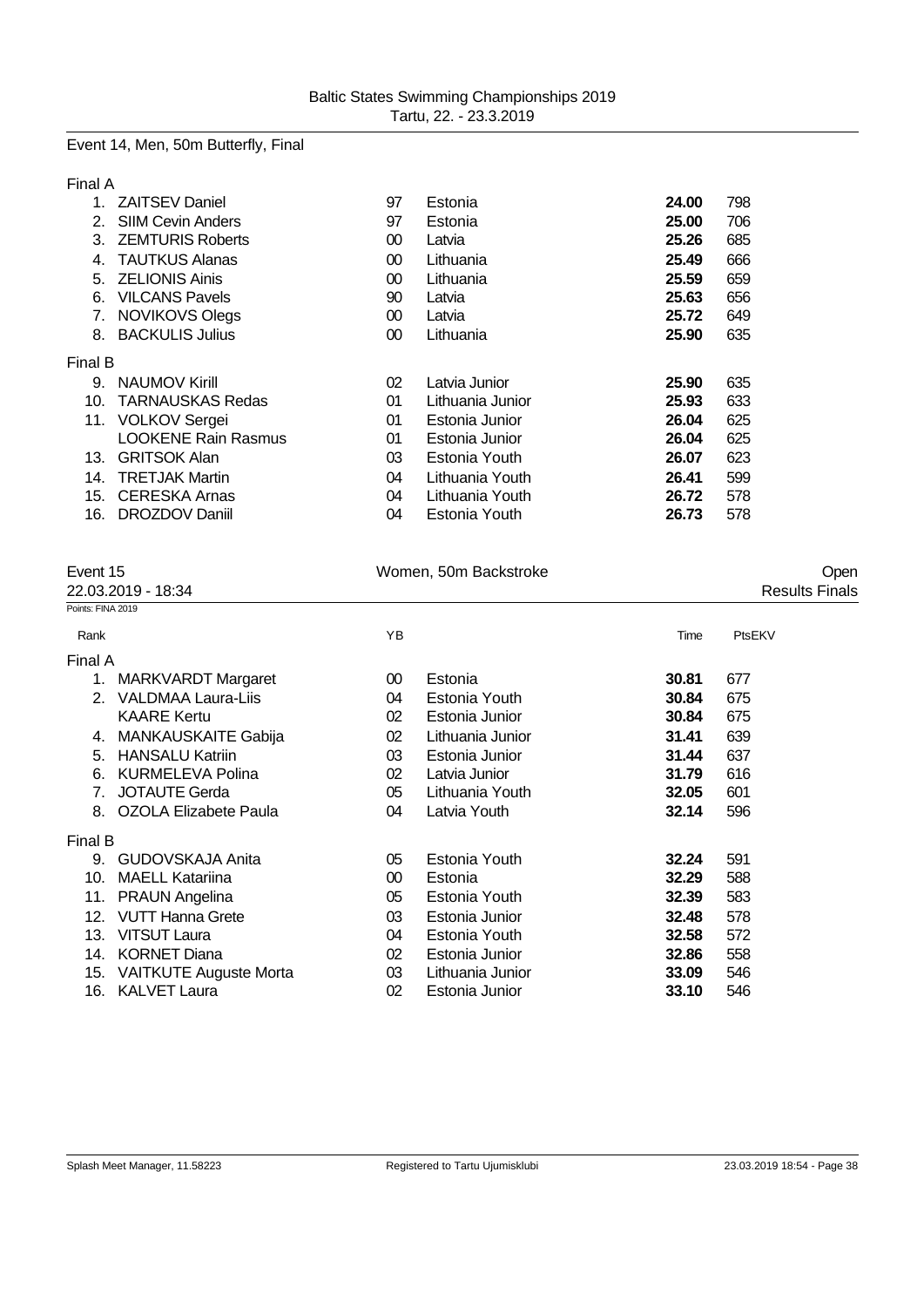| Event 162                     | 22.03.2019 - 18:39                                              |          |                     |                               | Men, 4 x 100m Medley                               |                     |                       |                       | Open<br><b>Results</b> |
|-------------------------------|-----------------------------------------------------------------|----------|---------------------|-------------------------------|----------------------------------------------------|---------------------|-----------------------|-----------------------|------------------------|
| Points: FINA 2019             |                                                                 |          |                     |                               |                                                    |                     |                       |                       |                        |
| Rank                          |                                                                 |          |                     |                               |                                                    | Time                | PtsEKV                |                       |                        |
| 1.                            | Estonia                                                         |          |                     | Estonia                       |                                                    | 3:46.38             | 767                   |                       |                        |
|                               | <b>LELLE Armin Evert</b><br><b>ALLIKVEE Martin</b>              | 99<br>95 | 28.36<br>29.36      | 58.25<br>1:02.57              | <b>ZAITSEV Daniel</b><br><b>ZIRK Kregor</b>        | 97<br>99            | 25.96<br>24.25        | 55.17<br>50.39        |                        |
|                               | 2. Latvia                                                       |          |                     | Latvia                        |                                                    | 3:50.37             | 728                   |                       |                        |
|                               | <b>FELDBERGS Girts</b><br><b>SILINS Janis Vitauts</b>           | 93<br>00 | 28.29<br>29.15      | 57.48<br>1:03.65              | <b>PUKITIS Rinalds</b><br><b>BOICOVS Jevgenijs</b> | 00<br>97            | 25.71<br>25.46        | 56.10<br>53.14        |                        |
| 3.                            | Lithuania<br><b>GRIGAITIS Erikas</b><br><b>LISAUSKAS Mantas</b> | 02<br>00 | 28.86<br>31.77      | Lithuania<br>58.49<br>1:07.31 | <b>ZELIONIS Ainis</b><br><b>STRAZDAS Povilas</b>   | 3:57.38<br>00<br>96 | 665<br>27.04<br>25.38 | 57.81<br>53.77        |                        |
| Event 172                     | 22.03.2019 - 18:45                                              |          |                     |                               | Women, 4 x 100m Freestyle                          |                     |                       |                       | Open<br><b>Results</b> |
| Points: FINA 2019             |                                                                 |          |                     |                               |                                                    |                     |                       |                       |                        |
| Rank                          |                                                                 |          |                     |                               |                                                    | Time                | PtsEKV                |                       |                        |
| 1.                            | Estonia                                                         |          |                     | Estonia                       |                                                    | 3:55.84             | 706                   |                       |                        |
|                               | <b>MARKVARDT Margaret</b><br><b>VAINIKK Annika</b>              | 00<br>00 | 28.83<br>28.10      | 59.74<br>58.37                | <b>HEINLO Helena</b><br>LINT Laurika               | 03<br>02            | 28.33<br>27.79        | 59.13<br>58.60        |                        |
| 2.                            | Lithuania                                                       |          |                     | Lithuania                     |                                                    | 4:02.10             | 653                   |                       |                        |
|                               | <b>SELEIKAITE Agne</b><br><b>SLIBURYTE Laura</b>                | 00<br>04 | 29.29<br>28.75      | 1:00.70<br>1:01.28            | <b>POVILAIKAITE Aine</b><br><b>GUZAITE Ema</b>     | 01<br>02            | 28.62<br>28.47        | 1:00.17<br>59.95      |                        |
| 3.                            | Latvia                                                          |          |                     | Latvia                        |                                                    | 4:03.41             | 642                   |                       |                        |
|                               | GOBERGA Marija<br>KALNIETE Meja Anete                           | 02<br>03 | 29.77<br>28.57      | 1:01.50<br>1:00.45            | SISOJEVA Arina<br><b>EMBREKTE Zane</b>             | 02<br>96            | 29.28<br>28.30        | 1:01.17<br>1:00.29    |                        |
| Event 18<br>Points: FINA 2019 | 23.03.2019 - 10:00                                              |          |                     |                               | Women, 100m Freestyle                              |                     |                       | <b>Results Prelim</b> | Open                   |
|                               |                                                                 |          |                     |                               |                                                    |                     |                       |                       |                        |
| Rank                          |                                                                 |          | YB                  |                               |                                                    | Time                | PtsEKV                |                       |                        |
|                               | 2004 and younger                                                |          |                     |                               |                                                    |                     |                       |                       |                        |
|                               | 1. ZIRK Heleri<br>50m:<br>28.54<br>28.54                        |          | 04<br>100m: 1:00.96 | 32.42                         | Estonia Youth                                      | 1:00.96             | 610                   | A                     |                        |
|                               | 2. ROOS Aurelia<br>50m:<br>29.35<br>29.35                       |          | 04<br>100m: 1:01.19 | 31.84                         | Estonia Youth                                      | 1:01.19             | 603                   | A                     |                        |
|                               | 3. POGODINA Jekaterina<br>50m:<br>29.32<br>29.32                |          | 04<br>100m: 1:01.69 | 32.37                         | Estonia Youth                                      | 1:01.69             | 588                   | B                     |                        |
|                               | 4. SLIBURYTE Laura<br>50m:<br>29.45<br>29.45                    |          | 04<br>100m: 1:01.94 | 32.49                         | Lithuania Youth                                    | 1:01.94             | 581                   | B                     |                        |
|                               | 5. RANNAMETS Brita<br>50m:<br>30.24<br>30.24                    |          | 04<br>100m: 1:01.96 | 31.72                         | Estonia Youth                                      | 1:01.96             | 581                   | B                     |                        |
|                               | 6. ZIGMANTAITE Urte<br>50m:<br>29.70<br>29.70                   |          | 04<br>100m: 1:02.36 | 32.66                         | Lithuania Youth                                    | 1:02.36             | 570                   |                       |                        |
|                               |                                                                 |          |                     |                               |                                                    |                     |                       |                       |                        |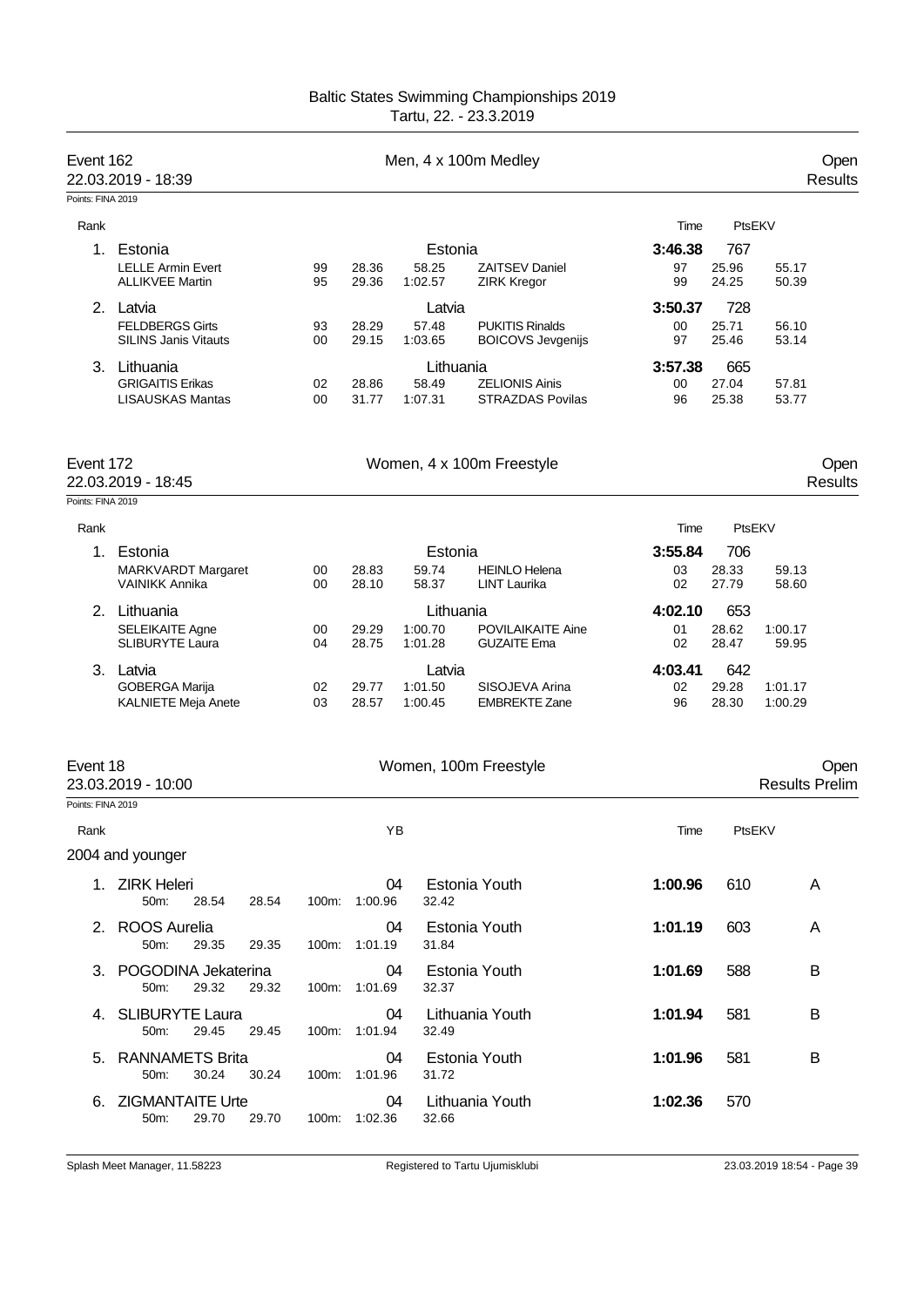| Rank |                                                         | ΥB                  |                              | Time    | PtsEKV |   |
|------|---------------------------------------------------------|---------------------|------------------------------|---------|--------|---|
|      | 7. KONDRASKAITE Patricija<br>31.05<br>31.05<br>$50m$ :  | 06<br>100m: 1:02.49 | Lithuania Youth<br>31.44     | 1:02.49 | 566    |   |
|      | 8. VIIDING Elisabeth<br>50m:<br>29.55<br>29.55          | 04<br>100m: 1:02.50 | Estonia Youth<br>32.95       | 1:02.50 | 566    |   |
|      | 9. KUEBAR Kirke<br>50m:<br>29.51<br>29.51               | 05<br>100m: 1:02.67 | Estonia Youth<br>33.16       | 1:02.67 | 561    |   |
|      | 10. SMIRNOVA Jekaterina<br>30.58<br>30.58<br>50m:       | 05<br>100m: 1:03.24 | Latvia Youth<br>32.66        | 1:03.24 | 546    |   |
|      | 11. TOKOVENKO Lisett<br>30.71<br>50m:<br>30.71          | 05<br>100m: 1:03.74 | Estonia Youth<br>33.03       | 1:03.74 | 533    |   |
|      | 12. AABRAMS Evalotta Victoria<br>30.92<br>30.92<br>50m: | 05<br>100m: 1:04.00 | Estonia Youth<br>33.08       | 1:04.00 | 527    |   |
|      | 13. SAVCENKO Jelizaveta<br>30.62<br>50m:<br>30.62       | 05<br>100m: 1:04.52 | Latvia Youth<br>33.90        | 1:04.52 | 514    |   |
|      | 14. JOCIUTE Auguste<br>30.91<br>50m:<br>30.91           | 04<br>100m: 1:04.56 | Lithuania Youth<br>33.65     | 1:04.56 | 513    |   |
|      | 15. CHAFIZOVA Anastasija<br>50m:<br>31.05<br>31.05      | 05<br>100m: 1:04.74 | Lithuania Youth<br>33.69     | 1:04.74 | 509    |   |
|      | 16. ROMANOVSKAJA Marija<br>50m:<br>30.83<br>30.83       | 06<br>100m: 1:04.87 | Lithuania Youth<br>34.04     | 1:04.87 | 506    |   |
|      | 17. SVIATKINA Margaryta Alena<br>31.72<br>31.72<br>50m: | 06<br>100m: 1:05.72 | Latvia Youth<br>34.00        | 1:05.72 | 487    |   |
|      | YOB 2002 - 2003                                         |                     |                              |         |        |   |
|      | 1. LINT Laurika<br>50m:<br>27.90<br>27.90<br>100m:      | 02<br>58.78         | Estonia Junior<br>30.88      | 58.78   | 680    | A |
|      | 2. HEINLO Helena<br>50m:<br>28.51<br>28.51<br>100m:     | 03<br>59.23         | Estonia Junior<br>30.72      | 59.23   | 665    | A |
|      | 3. KALJUVALD Tiina-Britt<br>50m:<br>29.37<br>29.37      | 03<br>100m: 1:00.97 | Estonia Junior<br>31.60      | 1:00.97 | 610    | A |
|      | 4. GUZAITE Ema<br>50m:<br>28.88<br>28.88                | 100m: 1:01.48       | 02 Lithuania Junior<br>32.60 | 1:01.48 | 595    | A |
|      | 5. GOBERGA Marija<br>50m:<br>29.85<br>29.85             | 02<br>100m: 1:01.50 | Latvia Junior<br>31.65       | 1:01.50 | 594    | B |
|      | 6. LESSING Getriin Marii<br>29.20<br>50m:<br>29.20      | 03<br>100m: 1:01.57 | Estonia Junior<br>32.37      | 1:01.57 | 592    | B |
|      | 7. MAETLIK Elisabet<br>28.97<br>50m:<br>28.97           | 02<br>100m: 1:01.63 | Estonia Junior<br>32.66      | 1:01.63 | 590    | В |
|      | 8. KALNIETE Meja Anete<br>29.34<br>50m:<br>29.34        | 03<br>100m: 1:01.71 | Latvia Junior<br>32.37       | 1:01.71 | 588    | B |
|      | 9. STACKEVICIUTE leva<br>50m:<br>29.95<br>29.95         | 02<br>100m: 1:02.18 | Lithuania Junior<br>32.23    | 1:02.18 | 575    | R |
|      | 10. KAPELINA Anna<br>30.55<br>50m:<br>30.55             | 03<br>100m: 1:03.05 | Estonia Junior<br>32.50      | 1:03.05 | 551    |   |

## Event 18, Girls, 100m Freestyle, Prelim, 2004 and younger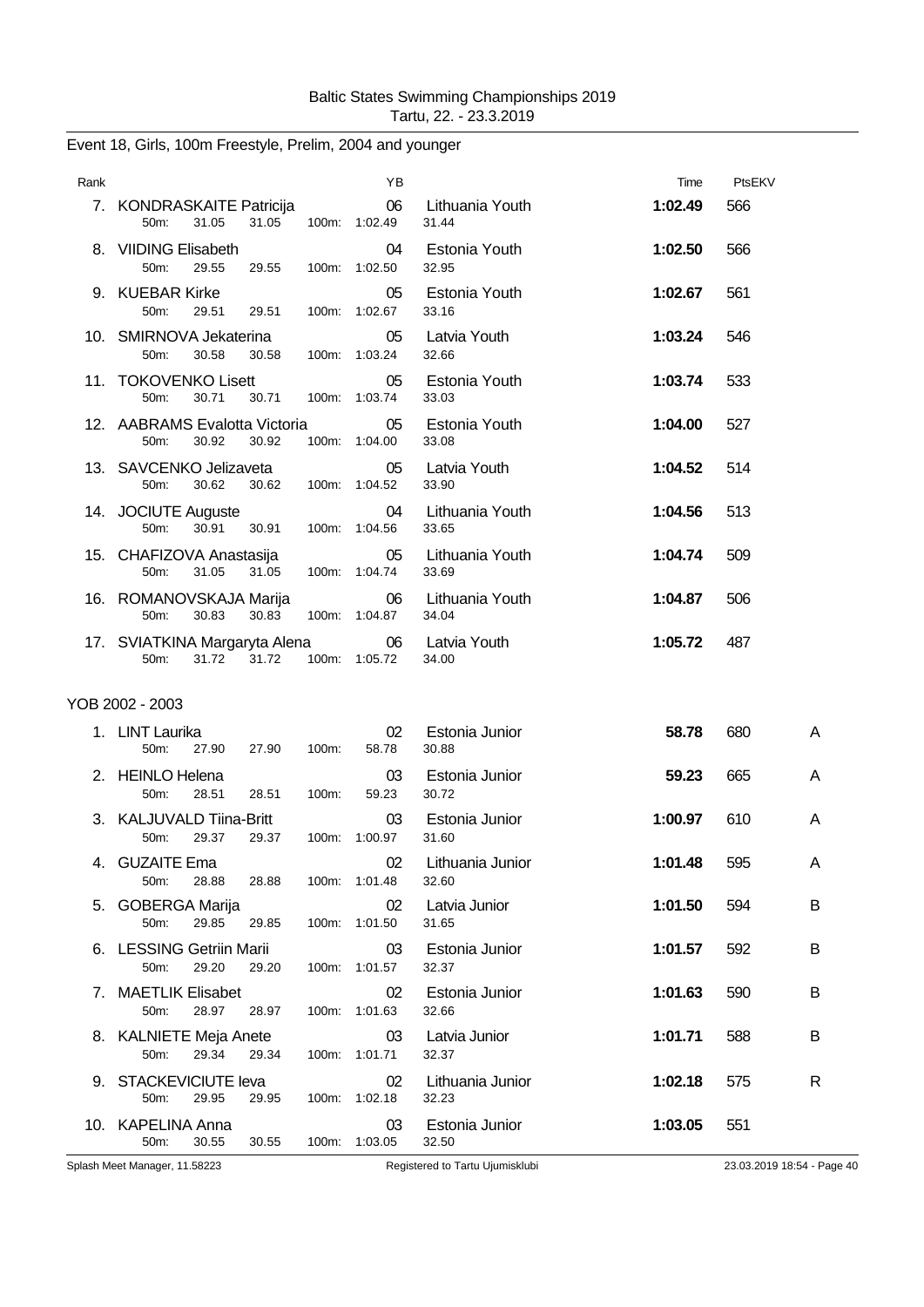| Rank |                                 |       |       |          | ΥB            |                           | Time    | PtsEKV |
|------|---------------------------------|-------|-------|----------|---------------|---------------------------|---------|--------|
| 11   | <b>KALVET Laura</b><br>$50m$ :  | 30.10 | 30.10 | $100m$ : | 02<br>1:03.36 | Estonia Junior<br>33.26   | 1:03.36 | 543    |
|      | 12. PIIROJA Carmen<br>$50m$ :   | 30.51 | 30.51 | 100m:    | 03<br>1:03.86 | Estonia Junior<br>33.35   | 1:03.86 | 530    |
|      | 13. POCEVICIUTE Meda<br>$50m$ : | 31.32 | 31.32 | 100m:    | 02<br>1:04.98 | Lithuania Junior<br>33.66 | 1:04.98 | 503    |
| DSQ. | <b>KORNET Diana</b>             |       |       |          | 02            | Estonia Junior            |         |        |

Event 18, Women, 100m Freestyle, Prelim, YOB 2002 - 2003

*FrB - Swam under water more than 15 meters after start or turn*

#### Open

| Splash Meet Manager, 11.58223                          |                |                     | Registered to Tartu Ujumisklubi |         |     | 23.03.2019 18:54 - Page 41 |
|--------------------------------------------------------|----------------|---------------------|---------------------------------|---------|-----|----------------------------|
| 17. POVILAIKAITE Aine<br>50m:<br>29.29                 | 29.29          | 01<br>100m: 1:02.10 | Lithuania<br>32.81              | 1:02.10 | 577 | R.                         |
| 16. RANNAMETS Brita<br>30.24<br>50 <sub>m</sub> :      | 30.24          | 04<br>100m: 1:01.96 | Estonia Youth<br>31.72          | 1:01.96 | 581 | B                          |
| 15. SLIBURYTE Laura<br>50m:<br>29.45                   | 29.45          | 04<br>100m: 1:01.94 | Lithuania Youth<br>32.49        | 1:01.94 | 581 | B                          |
| 14. KALNIETE Meja Anete<br>29.34<br>50m:               | 29.34          | 03<br>100m: 1:01.71 | Latvia Junior<br>32.37          | 1:01.71 | 588 | B                          |
| 13. POGODINA Jekaterina<br>50m:<br>29.32               | 29.32          | 04<br>100m: 1:01.69 | Estonia Youth<br>32.37          | 1:01.69 | 588 | B                          |
| 12. MAELL Katariina<br>29.56<br>50m:                   | 29.56          | 00<br>100m: 1:01.67 | Estonia<br>32.11                | 1:01.67 | 589 | B                          |
| 11. MAETLIK Elisabet<br>50m:<br>28.97                  | 28.97          | 02<br>100m: 1:01.63 | Estonia Junior<br>32.66         | 1:01.63 | 590 | B                          |
| 10. LESSING Getriin Marii<br>50m:<br>29.20             | 29.20          | 03<br>100m: 1:01.57 | Estonia Junior<br>32.37         | 1:01.57 | 592 | B                          |
| 9. GOBERGA Marija<br>50m:<br>29.85                     | 29.85          | 02<br>100m: 1:01.50 | Latvia Junior<br>31.65          | 1:01.50 | 594 | B                          |
| 8. GUZAITE Ema<br>50m:<br>28.88                        | 28.88          | 02<br>100m: 1:01.48 | Lithuania Junior<br>32.60       | 1:01.48 | 595 | A                          |
| 7. ROOS Aurelia<br>50m:<br>29.35                       | 29.35          | 04<br>100m: 1:01.19 | Estonia Youth<br>31.84          | 1:01.19 | 603 | A                          |
| 6. KALJUVALD Tiina-Britt<br>29.37<br>50 <sub>m</sub> : | 29.37          | 03<br>100m: 1:00.97 | Estonia Junior<br>31.60         | 1:00.97 | 610 | A                          |
| 5. ZIRK Heleri<br>50m:<br>28.54                        | 28.54          | 04<br>100m: 1:00.96 | Estonia Youth<br>32.42          | 1:00.96 | 610 | A                          |
| 4. EMBREKTE Zane<br>50m:<br>28.88                      | 28.88          | 96<br>100m: 1:00.55 | Latvia<br>31.67                 | 1:00.55 | 622 | A                          |
| 3. HEINLO Helena<br>50m:<br>28.51                      | 28.51<br>100m: | 03<br>59.23         | Estonia Junior<br>30.72         | 59.23   | 665 | A                          |
| 2. VAINIKK Annika<br>$50m$ :<br>28.72                  | 28.72<br>100m: | 00<br>58.88         | Estonia<br>30.16                | 58.88   | 677 | A                          |
| 1. LINT Laurika<br>50m:<br>27.90                       | 27.90<br>100m: | 02<br>58.78         | Estonia Junior<br>30.88         | 58.78   | 680 | A                          |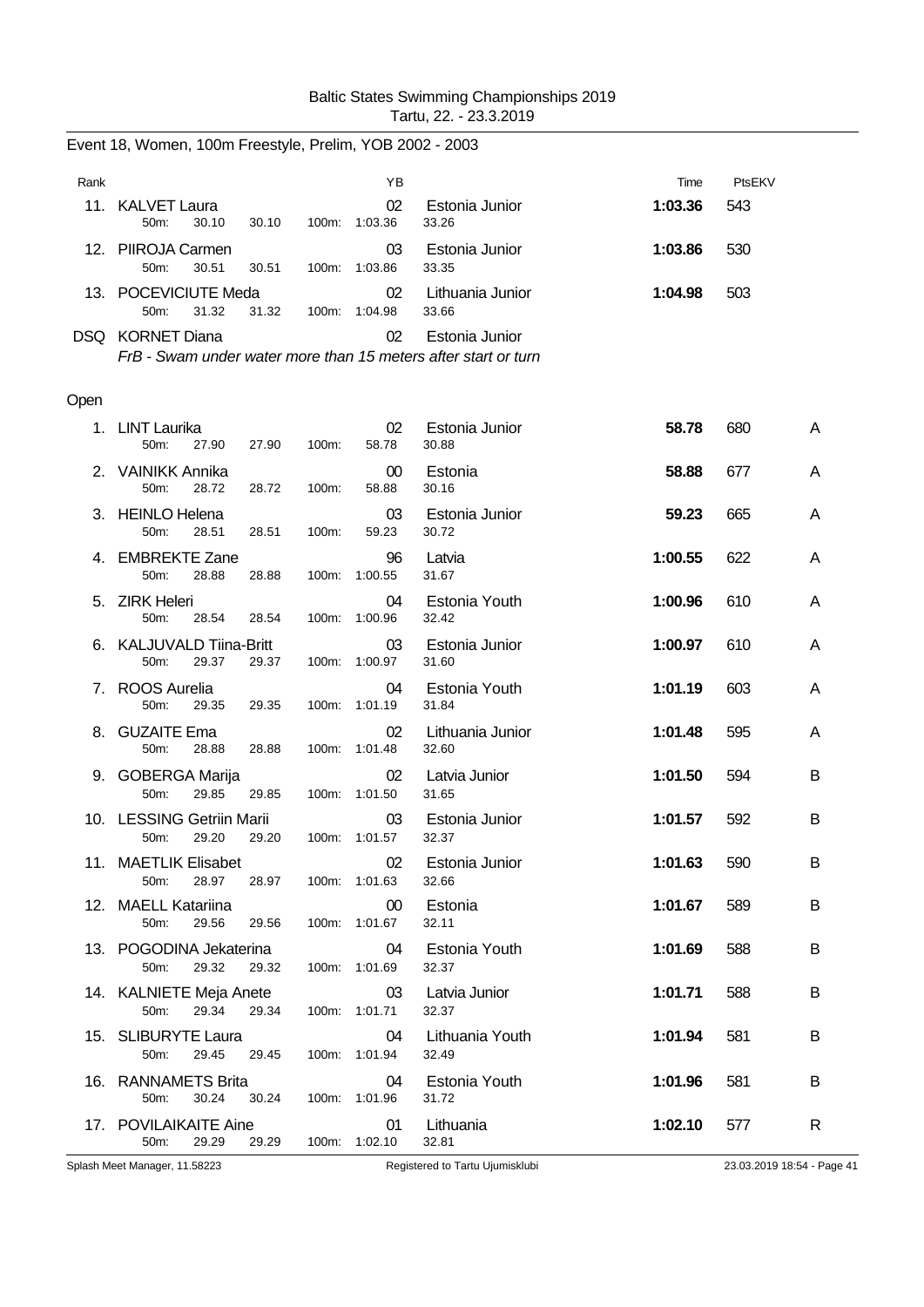| Rank |                                                                   | ΥB                  |                             | Time    | PtsEKV |   |
|------|-------------------------------------------------------------------|---------------------|-----------------------------|---------|--------|---|
|      | 18. STACKEVICIUTE leva<br>50m:<br>29.95<br>29.95                  | 02<br>100m: 1:02.18 | Lithuania Junior<br>32.23   | 1:02.18 | 575    | R |
|      | 19. ZIGMANTAITE Urte<br>50m:<br>29.70<br>29.70                    | 04<br>100m: 1:02.36 | Lithuania Youth<br>32.66    | 1:02.36 | 570    |   |
|      | 20. KONDRASKAITE Patricija<br>31.05<br>31.05<br>50 <sub>m</sub> : | 06<br>100m: 1:02.49 | Lithuania Youth<br>31.44    | 1:02.49 | 566    |   |
|      | 21. VIIDING Elisabeth<br>50m:<br>29.55<br>29.55<br>100m:          | 04<br>1:02.50       | Estonia Youth<br>32.95      | 1:02.50 | 566    |   |
|      | 22. KUEBAR Kirke<br>50m:<br>29.51<br>29.51                        | 05<br>100m: 1:02.67 | Estonia Youth<br>33.16      | 1:02.67 | 561    |   |
|      | 23. KAPELINA Anna<br>50m:<br>30.55<br>30.55<br>100m:              | 03<br>1:03.05       | Estonia Junior<br>32.50     | 1:03.05 | 551    |   |
|      | 24. MARTISIUTE Erika<br>50m:<br>29.67<br>29.67                    | 99<br>100m: 1:03.09 | Lithuania<br>33.42          | 1:03.09 | 550    |   |
|      | 25. SMIRNOVA Jekaterina<br>50m:<br>30.58<br>30.58                 | 05<br>100m: 1:03.24 | Latvia Youth<br>32.66       | 1:03.24 | 546    |   |
|      | 26. KALVET Laura<br>50m:<br>30.10<br>30.10<br>100m:               | 02<br>1:03.36       | Estonia Junior<br>33.26     | 1:03.36 | 543    |   |
|      | 27. TOKOVENKO Lisett<br>50m:<br>30.71<br>30.71                    | 05<br>100m: 1:03.74 | Estonia Youth<br>33.03      | 1:03.74 | 533    |   |
|      | 28. PIIROJA Carmen<br>50m:<br>30.51<br>30.51                      | 03<br>100m: 1:03.86 | Estonia Junior<br>33.35     | 1:03.86 | 530    |   |
|      | 29. AABRAMS Evalotta Victoria<br>50m:<br>30.92<br>30.92<br>100m:  | 05<br>1:04.00       | Estonia Youth<br>33.08      | 1:04.00 | 527    |   |
|      | 30. SAVCENKO Jelizaveta<br>50m:<br>30.62<br>30.62                 | 05<br>100m: 1:04.52 | Latvia Youth<br>33.90       | 1:04.52 | 514    |   |
|      | 31. JOCIUTE Auguste<br>50m:<br>30.91<br>30.91                     | 04<br>100m: 1:04.56 | Lithuania Youth<br>33.65    | 1:04.56 | 513    |   |
|      | 32. CHAFIZOVA Anastasija<br>31.05<br>31.05<br>50m:                | 05<br>100m: 1:04.74 | Lithuania Youth<br>33.69    | 1:04.74 | 509    |   |
|      | 33. ROMANOVSKAJA Marija<br>30.83<br>30.83<br>50m:                 | 100m: 1:04.87       | 06 Lithuania Youth<br>34.04 | 1:04.87 | 506    |   |
|      | 34. POCEVICIUTE Meda<br>31.32<br>31.32<br>50m:<br>100m:           | 02<br>1:04.98       | Lithuania Junior<br>33.66   | 1:04.98 | 503    |   |
|      | 35. SVIATKINA Margaryta Alena<br>31.72<br>31.72<br>100m:<br>50m:  | 06<br>1:05.72       | Latvia Youth<br>34.00       | 1:05.72 | 487    |   |
|      | DSQ KORNET Diana                                                  | 02                  | Estonia Junior              |         |        |   |

## Event 18, Women, 100m Freestyle, Prelim, Open

*FrB - Swam under water more than 15 meters after start or turn*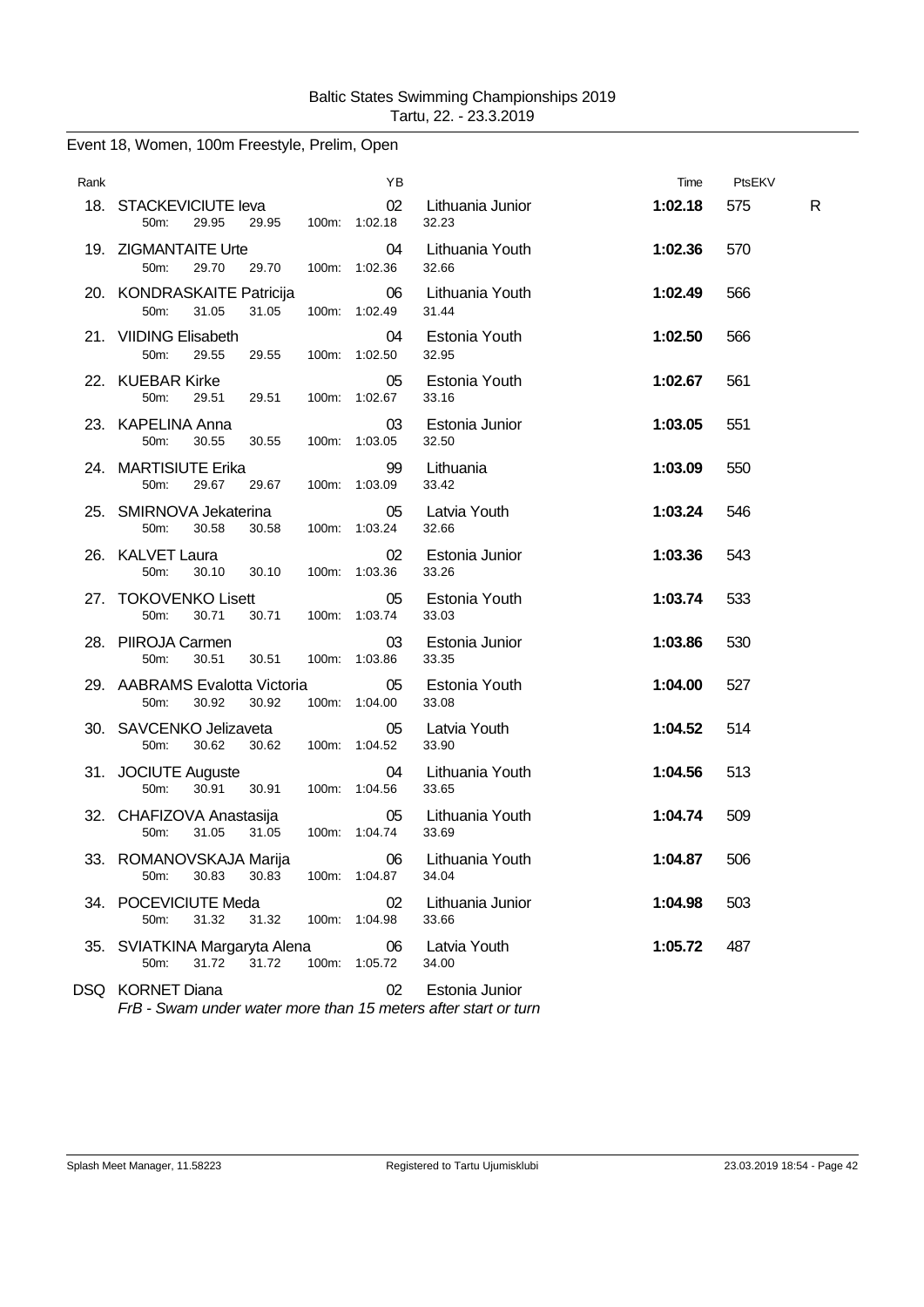| Event 19          | 23.03.2019 - 10:10                                  |               |                            | Men, 200m Freestyle                                                 |                                     | Open<br><b>Results Prelim</b> |
|-------------------|-----------------------------------------------------|---------------|----------------------------|---------------------------------------------------------------------|-------------------------------------|-------------------------------|
| Points: FINA 2019 |                                                     |               |                            |                                                                     |                                     |                               |
| Rank              |                                                     |               | YB                         |                                                                     | Time                                | PtsEKV                        |
|                   | 2003 and younger                                    |               |                            |                                                                     |                                     |                               |
|                   | 1. SOLODOV Demid<br>27.03 27.03<br>50m:             | 100m:         | 03<br>56.73                | Estonia Youth<br>150m: 1:27.96<br>31.23<br>29.70                    | 1:58.66<br>635<br>200m: 1:58.66     | Q<br>30.70                    |
|                   | 2. NAVIKONIS Tomas<br>27.28<br>50m:<br>27.28        | 100m:         | 03<br>56.72                | Lithuania Youth <b>Example 20</b><br>29.44 150m: 1:28.33<br>31.61   | 1:59.76<br>617<br>200m: 1:59.76     | 31.43                         |
|                   | 3. KVEDERIS Danielius<br>50m:<br>28.11<br>28.11     | 100m:         | 04<br>58.78                | Lithuania Youth<br>30.67<br>150m: 1:30.12<br>31.34                  | 2:00.06<br>613<br>200m: 2:00.06     | 29.94                         |
|                   | 4. LIHHATS Erik<br>27.86 27.86<br>50m:              | 100m:         | 03<br>58.24                | Estonia Youth<br>30.79<br>30.38<br>150m: 1:29.03                    | 2:00.63 604<br>200m: 2:00.63        | 31.60                         |
|                   | 5. GORBACOVS Nikita<br>50m:<br>27.44<br>27.44       | 100m:         | $\sim$ 03<br>57.94         | Latvia Youth<br>150m: 1:29.92<br>31.98<br>30.50                     | $2:01.35$ 593<br>200m: 2:01.35      | 31.43                         |
|                   | 6. ZUBKOVS Boriss<br>50m:<br>28.27 28.27            |               | 03<br>100m: 1:00.04        | Latvia Youth<br>31.77<br>150m: 1:33.30<br>33.26                     | 2:04.67 547<br>200m: 2:04.67        | 31.37                         |
|                   | 7. VALKRUSMAN Andreas<br>29.03<br>50m:<br>29.03     |               | 03<br>100m: 1:00.82        | Estonia Youth<br>31.79 150m: 1:34.03<br>33.21                       | 2:05.78 533<br>200m: 2:05.78        | 31.75                         |
|                   | 8. VERETINSKAS Joris<br>50m:<br>28.69<br>28.69      |               | 03<br>100m: 1:00.40        | Lithuania Youth<br>31.71  150m: 1:33.76<br>33.36                    | <b>2:06.37</b> 525<br>200m: 2:06.37 | 32.61                         |
|                   | 9. IVANOV Nikita<br>28.35<br>50m:<br>28.35          | 100m: 1:00.93 | 05                         | Estonia Youth<br>32.58<br>150m: 1:35.16<br>34.23                    | 2:07.28<br>514<br>200m: 2:07.28     | 32.12                         |
|                   | 10. TAMMER Toomas Tanel<br>28.23<br>28.23<br>50m:   |               | $\sim$ 03<br>100m: 1:00.62 | Estonia Youth<br>32.39<br>150m: 1:34.31<br>33.69                    | 2:07.70<br>509<br>200m: 2:07.70     | 33.39                         |
|                   | YOB 2001 - 2002                                     |               |                            |                                                                     |                                     |                               |
|                   | 1. MARKOVS Arturs<br>50 <sub>m</sub> :<br>27.31     |               | 01<br>27.31 100m: 57.15    | Latvia Junior <b>Exercise State</b><br>29.61<br>29.84 150m: 1:26.76 | 1:55.62<br>686<br>200m: 1:55.62     | Q<br>28.86                    |
|                   | 2. BREGIS Kristofers Dags<br>26.70<br>50m:<br>26.70 | 100m:         | $\sim$ 01<br>56.31         | Latvia Junior<br>29.61<br>150m:<br>1:27.37<br>31.06                 | 658<br>1:57.27<br>200m: 1:57.27     | Q<br>29.90                    |
|                   | 3. HELDE Kaspar<br>50m:                             |               | 57.33                      | <b>2</b> CO2 Estonia Junior<br>30.08 150m: 1:27.54<br>30.21         | 1:57.37 656 Q<br>200m: 1:57.37      | 29.83                         |
|                   | 4. AUDZEVICS Jekabs<br>50m: 27.42 27.42             | 100m:         | $\sim$ 01<br>57.50         | Latvia Junior<br>30.08 150m: 1:29.33<br>31.83                       | 2:01.44 592<br>200m: 2:01.44        | 32.11                         |
|                   | 5. PAERISMAA Uku<br>50m:<br>28.29<br>28.29          | 100m:         | 01<br>59.61                | Estonia Junior<br>31.32 150m: 1:31.37<br>31.76                      | 2:01.80<br>587<br>200m: 2:01.80     | 30.43                         |
|                   | 6. KEBLYS Jokubas<br>28.75 28.75<br>50m:            |               | 02<br>100m: 59.56          | Lithuania Junior<br>30.81 150m: 1:31.37<br>31.81                    | 2:02.28 580<br>200m: 2:02.28        | 30.91                         |
|                   | 7. KAMPUS Aleksander<br>28.25<br>28.25<br>50m:      |               | 01<br>100m: 1:00.10        | Estonia Junior<br>31.85 150m: 1:33.29<br>33.19                      | <b>2:04.70</b> 547<br>200m: 2:04.70 | 31.41                         |
|                   | 8. GRIGALIONIS Gantas<br>50m:<br>27.84 27.84        |               | 01<br>100m: 1:00.67        | Lithuania Junior<br>32.83 150m: 1:34.02<br>33.35                    | 2:06.70<br>521<br>200m: 2:06.70     | 32.68                         |
|                   | 9. ASMUS Erik<br>27.30 27.30<br>50m:                | 100m:         | 02<br>58.23                | Estonia Junior <b>Example 19</b><br>30.93 150m: 1:32.02<br>33.79    | 2:07.10 516<br>200m: 2:07.10        | 35.08                         |
|                   |                                                     |               |                            |                                                                     |                                     |                               |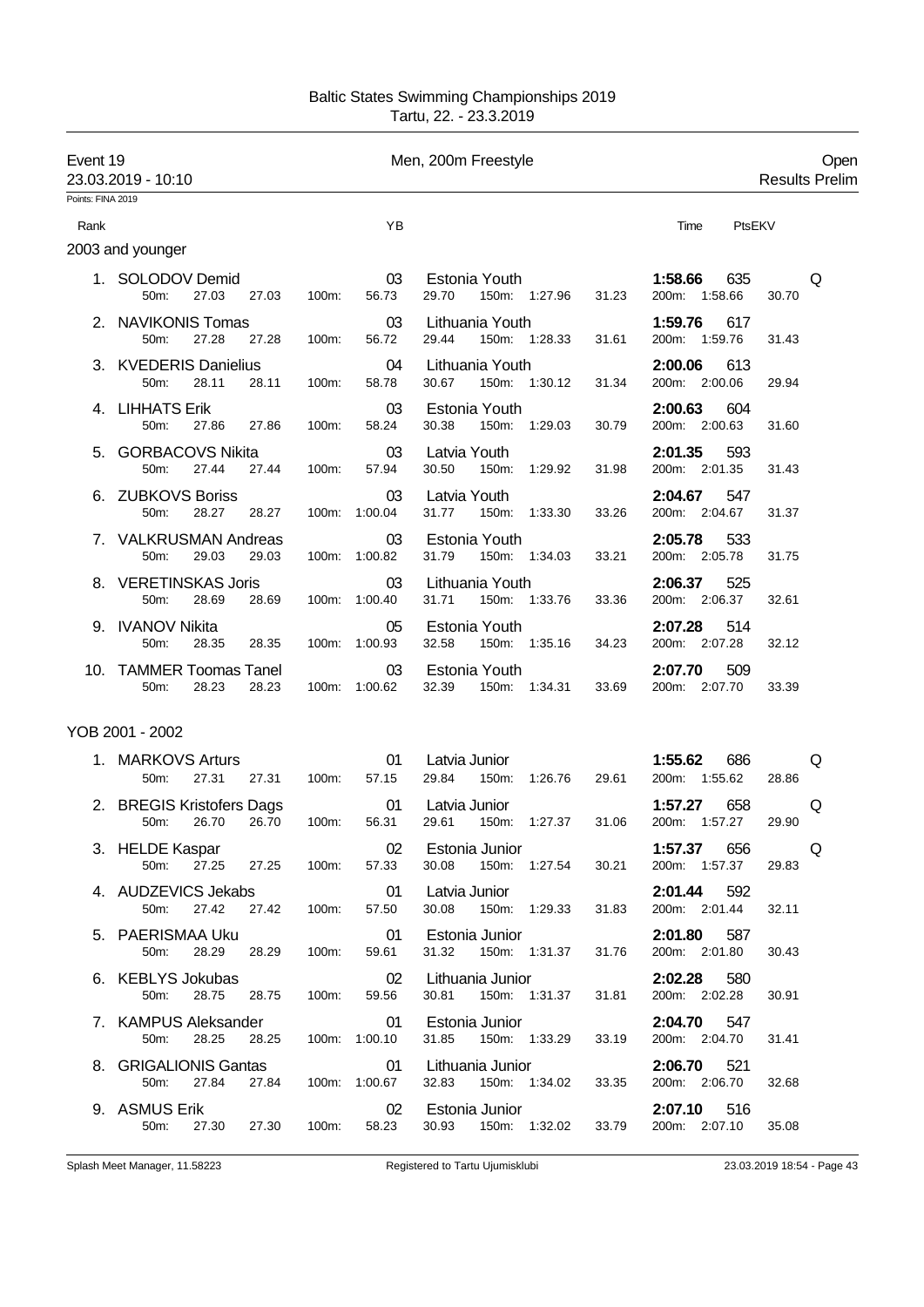|      | Event 19, Boys, 200m Freestyle, Prelim, YOB 2001 - 2002 |       |       |                 |                                 |       |               |       |                                 |                            |
|------|---------------------------------------------------------|-------|-------|-----------------|---------------------------------|-------|---------------|-------|---------------------------------|----------------------------|
| Rank |                                                         |       |       | YB              |                                 |       |               |       | Time<br>PtsEKV                  |                            |
|      | 10. VARES Kaarup<br>50m:<br>27.60                       | 27.60 | 100m: | 01<br>58.43     | Estonia Junior<br>30.83         |       | 150m: 1:32.14 | 33.71 | 2:07.60<br>510<br>200m: 2:07.60 | 35.46                      |
| Open |                                                         |       |       |                 |                                 |       |               |       |                                 |                            |
|      | 1. MARKOVS Arturs<br>50 <sub>m</sub> :<br>27.31         | 27.31 | 100m: | 01<br>57.15     | Latvia Junior<br>29.84          |       | 150m: 1:26.76 | 29.61 | 1:55.62<br>686<br>200m: 1:55.62 | Q<br>28.86                 |
|      | 2. STRAZDAS Povilas<br>27.03<br>50m:                    | 27.03 | 100m: | 96<br>57.15     | Lithuania<br>30.12              |       | 150m: 1:26.95 | 29.80 | 1:56.95<br>663<br>200m: 1:56.95 | Q<br>30.00                 |
|      | 3. LANGEL Marko- Matteus<br>50m:<br>26.55               | 26.55 | 100m: | 99<br>56.07     | Estonia<br>29.52                |       | 150m: 1:27.09 | 31.02 | 1:57.06<br>661<br>200m: 1:57.06 | Q<br>29.97                 |
|      | 4. BREGIS Kristofers Dags<br>50 <sub>m</sub> :<br>26.70 | 26.70 | 100m: | 01<br>56.31     | Latvia Junior<br>29.61          |       | 150m: 1:27.37 | 31.06 | 1:57.27<br>658<br>200m: 1:57.27 | Q<br>29.90                 |
|      | 5. HELDE Kaspar<br>50m:<br>27.25                        | 27.25 | 100m: | 02<br>57.33     | Estonia Junior<br>30.08         |       | 150m: 1:27.54 | 30.21 | 1:57.37<br>656<br>200m: 1:57.37 | Q<br>29.83                 |
|      | 6. GUMENJUK Maksim<br>50m:<br>26.51                     | 26.51 | 100m: | $00\,$<br>55.73 | Estonia<br>29.22                |       | 150m: 1:26.62 | 30.89 | 1:57.65<br>651<br>200m: 1:57.65 | Q<br>31.03                 |
|      | 7. SOLODOV Demid<br>50 <sub>m</sub> :<br>27.03          | 27.03 | 100m: | 03<br>56.73     | Estonia Youth<br>29.70          |       | 150m: 1:27.96 | 31.23 | 1:58.66<br>635<br>200m: 1:58.66 | Q<br>30.70                 |
|      | 8. TURU Vladimir<br>50m:<br>26.26                       | 26.26 | 100m: | 99<br>55.70     | Estonia<br>29.44                |       | 150m: 1:26.85 | 31.15 | 1:58.87<br>631<br>200m: 1:58.87 | Q<br>32.02                 |
|      | 9. SUUN Janter<br>50m:<br>27.07                         | 27.07 | 100m: | 00<br>57.79     | Estonia<br>30.72                |       | 150m: 1:29.22 | 31.43 | 1:59.59<br>620<br>200m: 1:59.59 | R<br>30.37                 |
|      | 10. BACEVICIUS Rimas<br>50 <sub>m</sub> :<br>27.23      | 27.23 | 100m: | 99<br>57.14     | Lithuania<br>29.91              |       | 150m: 1:28.89 | 31.75 | 1:59.65<br>619<br>200m: 1:59.65 | R<br>30.76                 |
|      | 11. NAVIKONIS Tomas<br>50m:<br>27.28                    | 27.28 | 100m: | 03<br>56.72     | Lithuania Youth<br>29.44        |       | 150m: 1:28.33 | 31.61 | 1:59.76<br>617<br>200m: 1:59.76 | 31.43                      |
|      | 12. UETT Hendrik<br>50m:<br>27.40                       | 27.40 | 100m: | 98<br>57.31     | Estonia<br>29.91                |       | 150m: 1:29.74 | 32.43 | 2:00.04<br>613<br>200m: 2:00.04 | 30.30                      |
|      | 13. KVEDERIS Danielius<br>28.11<br>50m.                 | 28.11 | 100m: | 04<br>58.78     | Lithuania Youth<br>30.67        | 150m: | 1:30.12       | 31.34 | 2:00.06<br>613<br>200m: 2:00.06 | 29.94                      |
|      | 14. BOICOVS Jevgenijs<br>50m:<br>27.08                  | 27.08 | 100m: | 97<br>57.33     | Latvia<br>30.25                 |       | 150m: 1:29.35 | 32.02 | 2:00.37<br>608<br>200m: 2:00.37 | 31.02                      |
|      | 15. LIHHATS Erik<br>50m:<br>27.86                       | 27.86 | 100m: | 03<br>58.24     | Estonia Youth<br>30.38          | 150m: | 1:29.03       | 30.79 | 2:00.63<br>604<br>200m: 2:00.63 | 31.60                      |
|      | 16. GORBACOVS Nikita<br>27.44<br>50m:                   | 27.44 | 100m: | 03<br>57.94     | Latvia Youth<br>30.50           | 150m: | 1:29.92       | 31.98 | 2:01.35<br>593<br>200m: 2:01.35 | 31.43                      |
|      | 17. AUDZEVICS Jekabs<br>27.42<br>50m:                   | 27.42 | 100m: | 01<br>57.50     | Latvia Junior<br>30.08          | 150m: | 1:29.33       | 31.83 | 2:01.44<br>592<br>200m: 2:01.44 | 32.11                      |
|      | 18. PAERISMAA Uku                                       |       |       | 01              | Estonia Junior                  |       |               |       | 2:01.80<br>587                  |                            |
|      | 28.29<br>50m:                                           | 28.29 | 100m: | 59.61           | 31.32                           |       | 150m: 1:31.37 | 31.76 | 200m: 2:01.80                   | 30.43                      |
|      | 19. PAAVO Sander<br>50m:<br>27.79                       | 27.79 | 100m: | 98<br>58.27     | Estonia<br>30.48                |       | 150m: 1:30.07 | 31.80 | 2:01.94<br>585<br>200m: 2:01.94 | 31.87                      |
|      | 20. KEBLYS Jokubas<br>50m:<br>28.75                     | 28.75 | 100m: | 02<br>59.56     | Lithuania Junior<br>30.81       |       | 150m: 1:31.37 | 31.81 | 2:02.28<br>580<br>200m: 2:02.28 | 30.91                      |
|      | Splash Meet Manager, 11.58223                           |       |       |                 | Registered to Tartu Ujumisklubi |       |               |       |                                 | 23.03.2019 18:54 - Page 44 |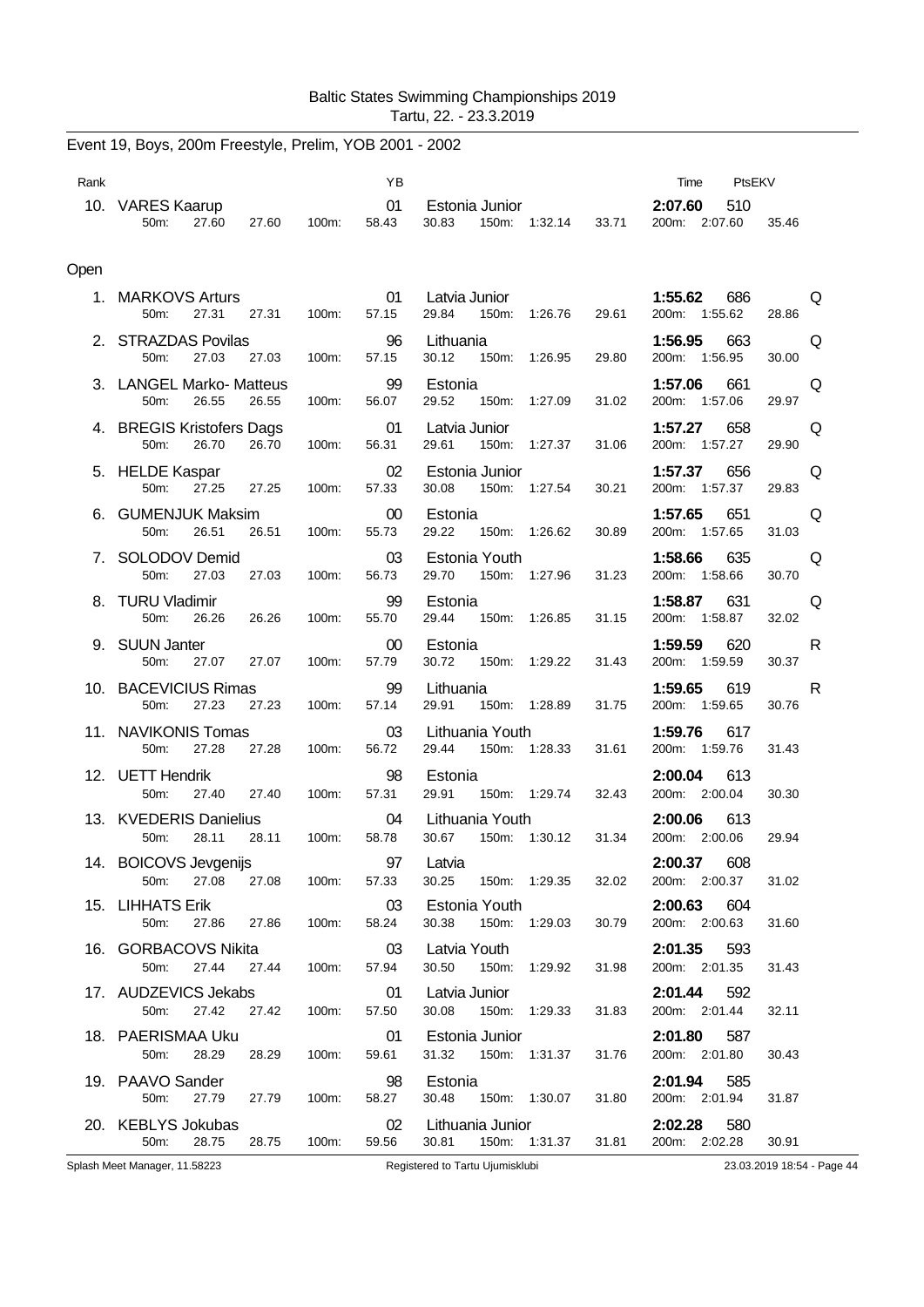## Event 19, Men, 200m Freestyle, Prelim, Open

| Rank |                                                     | YB                            |                                                     | Time<br>PtsEKV                              |
|------|-----------------------------------------------------|-------------------------------|-----------------------------------------------------|---------------------------------------------|
|      | 21. ZUBKOVS Boriss<br>28.27<br>28.27<br>50m         | $\sim$ 03<br>100m: 1:00.04    | Latvia Youth<br>31.77<br>150m:<br>1:33.30<br>33.26  | 2:04.67<br>547<br>200m: 2:04.67<br>31.37    |
|      | 22. KAMPUS Aleksander<br>28.25<br>28.25<br>$50m$ :  | $\sim$ 01<br>100m: 1:00.10    | Estonia Junior<br>31.85<br>150m: 1:33.29<br>33.19   | 2:04.70<br>- 547<br>200m: 2:04.70<br>31.41  |
|      | 23. VALKRUSMAN Andreas<br>29.03<br>29.03<br>$50m$ : | $\sim$ 03<br>100m: 1:00.82    | Estonia Youth<br>31.79<br>150m: 1:34.03<br>33.21    | 2:05.78<br>- 533<br>200m: 2:05.78<br>31.75  |
|      | 24. VERETINSKAS Joris<br>28.69<br>28.69<br>50m      | $\sim$ 03<br>100m: 1:00.40    | Lithuania Youth<br>33.36<br>31.71<br>150m: 1:33.76  | 2:06.37<br>525<br>200m: 2:06.37<br>32.61    |
|      | 25. GRIGALIONIS Gantas<br>27.84<br>$50m$ :<br>27.84 | $\sim$ 01<br>100m: 1:00.67    | Lithuania Junior<br>32.83<br>150m: 1:34.02<br>33.35 | 2:06.70<br>521<br>200m: 2:06.70<br>32.68    |
|      | 26. ASMUS Erik<br>27.30<br>$50m$ :<br>27.30         | 02<br>100m:<br>58.23          | Estonia Junior<br>30.93<br>150m: 1:32.02<br>33.79   | 2:07.10<br>516<br>200m: 2:07.10<br>35.08    |
|      | 27. IVANOV Nikita<br>28.35<br>$50m$ :<br>28.35      | 05<br>100m: 1:00.93           | Estonia Youth<br>32.58<br>150m: 1:35.16<br>34.23    | 2:07.28<br>514<br>200m: 2:07.28<br>32.12    |
|      | 28. VARES Kaarup<br>$50m$ :<br>27.60<br>27.60       | 01<br>100m:<br>58.43          | Estonia Junior<br>30.83<br>150m: 1:32.14<br>33.71   | 2:07.60<br>510<br>200m: 2:07.60<br>35.46    |
| 29.  | <b>TAMMER Toomas Tanel</b><br>28.23<br>28.23<br>50m | $\sim$ 03<br>100m:<br>1:00.62 | Estonia Youth<br>32.39<br>150m: 1:34.31<br>33.69    | 2:07.70<br>509<br>200m:<br>2:07.70<br>33.39 |

| Event 20          |                                     |             |       | Women, 200m Breaststroke          |                        |                 |                                                          |       |                                |        | Open  |                       |
|-------------------|-------------------------------------|-------------|-------|-----------------------------------|------------------------|-----------------|----------------------------------------------------------|-------|--------------------------------|--------|-------|-----------------------|
| Points: FINA 2019 | 23.03.2019 - 10:27                  |             |       |                                   |                        |                 |                                                          |       |                                |        |       | <b>Results Prelim</b> |
|                   |                                     |             |       |                                   |                        |                 |                                                          |       |                                |        |       |                       |
| Rank              |                                     |             |       | YB                                |                        |                 |                                                          |       | Time                           | PtsEKV |       |                       |
|                   | 2004 and younger                    |             |       |                                   |                        |                 |                                                          |       |                                |        |       |                       |
|                   | 1. JEFIMOVA Eneli<br>$50m$ :        | 35.59       | 35.59 | 06<br>100m: 1:17.34               | 41.75                  |                 | Estonia Youth <b>Example</b><br>150m: 1:59.55            | 42.21 | 2:41.60<br>200m: 2:41.60 42.05 | 637    |       | Q                     |
|                   | 2. MOTIEJAITYTE Mija 64<br>50m:     | 38.62 38.62 |       | 100m: 1:21.98                     |                        |                 | Lithuania Youth <b>Example 19</b><br>43.36 150m: 2:05.61 | 43.63 | 2:47.38<br>200m: 2:47.38       | 574    | 41.77 | Q                     |
|                   | 3. VORONTSOVA Jekaterina<br>$50m$ : | 38.33       | 38.33 | 05<br>100m: 1:22.78               | Estonia Youth<br>44.45 |                 | 150m: 2:08.02                                            | 45.24 | 2:52.56<br>200m: 2:52.56 44.54 | 523    |       | R                     |
|                   | 4. KUEBAR Johanna<br>50m:           | 36.94       |       | 06<br>36.94   100m:  1:20.93      | 43.99                  | Estonia Youth   | 150m: 2:07.03                                            | 46.10 | 2:52.67 522<br>200m: 2:52.67   |        | 45.64 | R                     |
|                   | 5. NAUJOKAITE Austeja<br>50m:       | 38.98       |       | 04<br>38.98   100m: 1:22.51       |                        | Lithuania Youth | 43.53 150m: 2:07.63                                      | 45.12 | 2:53.14<br>200m: 2:53.14 45.51 | - 518  |       |                       |
|                   | 6. BABINA Marija<br>$50m$ :         |             |       | 04<br>42.08  42.08  100m: 1:28.83 | Latvia Youth           |                 | 46.75 150m: 2:18.27 49.44                                |       | 3:04.42<br>200m: 3:04.42 46.15 | - 429  |       |                       |
|                   | YOB 2002 - 2003                     |             |       |                                   |                        |                 |                                                          |       |                                |        |       |                       |
|                   | 1. LAGZDINA Eliza<br>$50m$ :        | 40.36       | 40.36 | 03<br>100m: 1:24.03               | Latvia Junior          |                 | 43.67 150m: 2:07.05                                      | 43.02 | 2:47.85<br>200m: 2:47.85       | 569    | 40.80 | Q                     |
|                   | 2. SISOJEVA Arina<br>$50m$ :        | 40.52       | 40.52 | 02<br>100m: 1:24.35               | Latvia Junior<br>43.83 |                 | 150m: 2:09.44                                            | 45.09 | 2:50.32<br>200m: 2:50.32       | 544    | 40.88 | Q                     |
|                   |                                     |             |       |                                   |                        |                 |                                                          |       |                                |        |       |                       |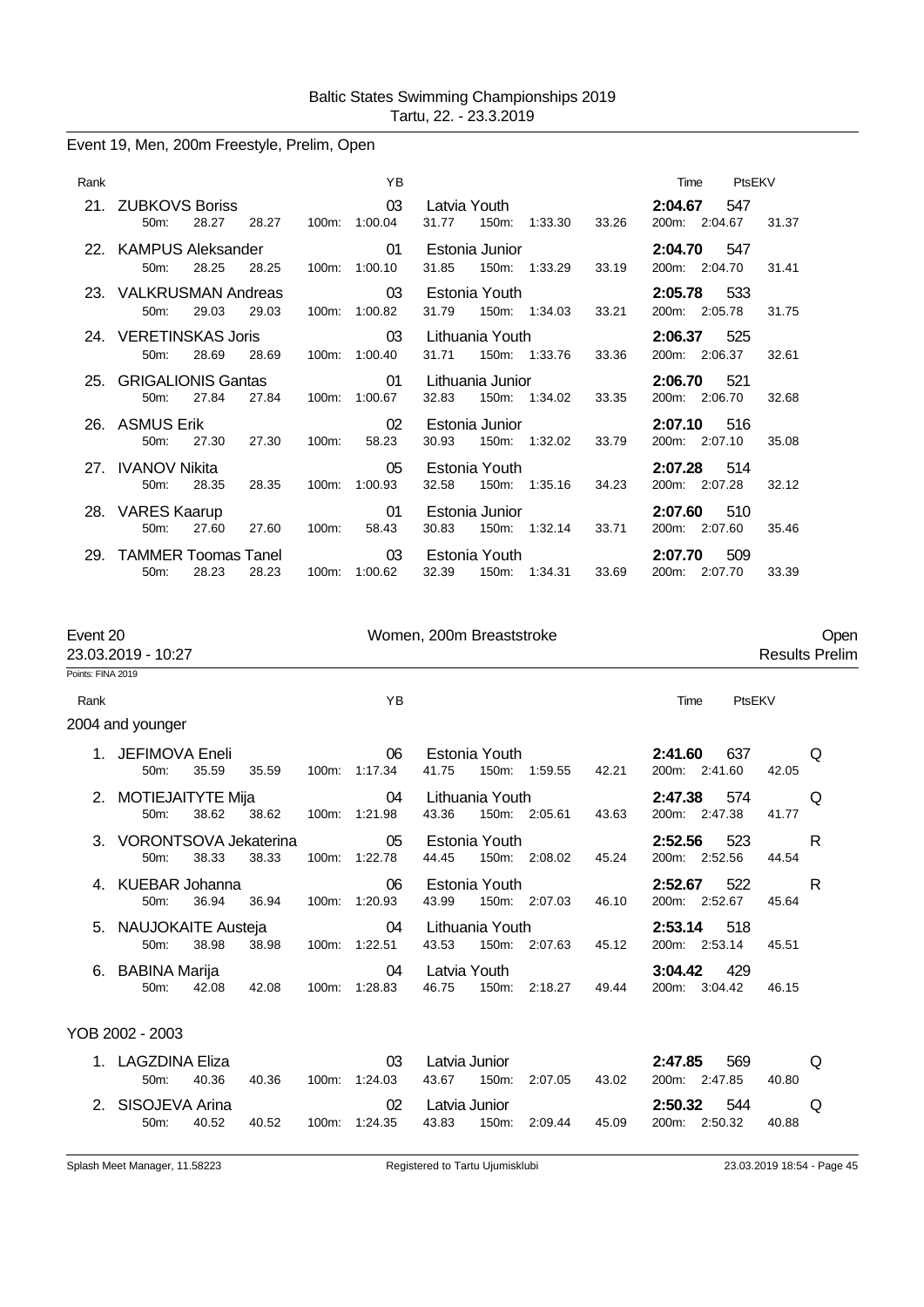| Rank |                                                        |       | YB                       |                                                        | PtsEKV<br>Time                                                                                                                                                      |
|------|--------------------------------------------------------|-------|--------------------------|--------------------------------------------------------|---------------------------------------------------------------------------------------------------------------------------------------------------------------------|
|      | 3. BIELSKUTE Elze<br>50m:<br>38.89                     | 38.89 | 02<br>100m: 1:23.10      | Lithuania Junior<br>150m: 2:07.47 44.37<br>44.21       | 2:52.30<br>526<br><b>O</b><br>200m: 2:52.30<br>44.83                                                                                                                |
| 4.   | JOGI Ida Tuule<br>50m:<br>40.23                        | 40.23 | 03<br>100m: 1:27.39      | Estonia Junior<br>47.16<br>150m: 2:16.31 48.92         | $3:04.25$ 430<br>200m: 3:04.25<br>47.94                                                                                                                             |
| Open |                                                        |       |                          |                                                        |                                                                                                                                                                     |
|      | 1. JEFIMOVA Eneli<br>35.59<br>50m:                     | 35.59 | 06<br>100m: 1:17.34      | Estonia Youth <b>Example</b><br>41.75<br>150m: 1:59.55 | 2:41.60<br>637<br>a di contro di contro di contro di contro di contro di contro di contro di contro di contro di contro di contr<br>42.21<br>200m: 2:41.60<br>42.05 |
|      | 2. SELEIKAITE Agne<br>50m:<br>37.55                    | 37.55 | $00 \,$<br>100m: 1:20.11 | Lithuania<br>42.56<br>150m: 2:01.63                    | 636<br>2:41.68<br>Q<br>41.52<br>200m: 2:41.68<br>40.05                                                                                                              |
|      | 3. DOBRJANSKA Jana<br>50m:<br>38.39                    | 38.39 | 01<br>100m: 1:21.11      | Latvia<br>42.72<br>150m: 2:03.98                       | 2:44.76<br>601<br>Q<br>42.87<br>200m: 2:44.76<br>40.78                                                                                                              |
|      | 4. ROMANJUK Maria<br>50m:<br>41.02                     | 41.02 | 96<br>100m: 1:23.38      | Estonia<br>42.36<br>150m: 2:05.29                      | Q<br>2:46.87<br>579<br>41.91<br>200m: 2:46.87<br>41.58                                                                                                              |
|      | 5. MOTIEJAITYTE Mija<br>50 <sub>m</sub> :<br>38.62     | 38.62 | 04<br>100m: 1:21.98      | Lithuania Youth<br>43.36<br>150m: 2:05.61              | 2:47.38<br>574<br>Q<br>43.63<br>200m: 2:47.38<br>41.77                                                                                                              |
|      | 6. LAGZDINA Eliza<br>50m:<br>40.36                     | 40.36 | 03<br>100m: 1:24.03      | Latvia Junior<br>43.67<br>150m: 2:07.05<br>43.02       | 569<br>2:47.85<br>Q<br>200m: 2:47.85<br>40.80                                                                                                                       |
|      | 7. SISOJEVA Arina<br>50m:<br>40.52                     | 40.52 | 02<br>100m: 1:24.35      | Latvia Junior<br>43.83<br>150m: 2:09.44                | 2:50.32<br>544<br>Q<br>200m: 2:50.32<br>45.09<br>40.88                                                                                                              |
|      | 8. BIELSKUTE Elze<br>38.89<br>50m:                     | 38.89 | 02<br>100m: 1:23.10      | Lithuania Junior<br>44.21<br>150m: 2:07.47             | 2:52.30<br>526<br>Q<br>44.37<br>200m: 2:52.30<br>44.83                                                                                                              |
|      | 9. VORONTSOVA Jekaterina<br>38.33<br>50 <sub>m</sub> : | 38.33 | 05<br>100m: 1:22.78      | Estonia Youth<br>44.45<br>150m: 2:08.02                | 2:52.56<br>523<br><b>R</b><br>45.24<br>200m: 2:52.56<br>44.54                                                                                                       |
|      | 10. KUEBAR Johanna<br>50 <sub>m</sub> :<br>36.94       | 36.94 | 06<br>100m: 1:20.93      | Estonia Youth<br>43.99<br>150m: 2:07.03<br>46.10       | 522<br>R<br>2:52.67<br>200m: 2:52.67<br>45.64                                                                                                                       |
|      | 11. NAUJOKAITE Austeja<br>50 <sub>m</sub> :<br>38.98   | 38.98 | 04<br>100m: 1:22.51      | Lithuania Youth<br>43.53<br>150m: 2:07.63              | 2:53.14<br>518<br>45.12<br>200m: 2:53.14<br>45.51                                                                                                                   |
|      | 12. JOGI Ida Tuule<br>50m:<br>40.23                    | 40.23 | 03<br>100m: 1:27.39      | Estonia Junior<br>47.16 150m: 2:16.31                  | 3:04.25<br>430<br>48.92<br>200m: 3:04.25<br>47.94                                                                                                                   |
|      | 13. BABINA Marija<br>50m: 42.08                        | 42.08 | 04<br>100m: 1:28.83      | Latvia Youth<br>49.44<br>46.75<br>150m: 2:18.27        | 3:04.42<br>429<br>200m: 3:04.42<br>46.15                                                                                                                            |

Event 20, Women, 200m Breaststroke, Prelim, YOB 2002 - 2003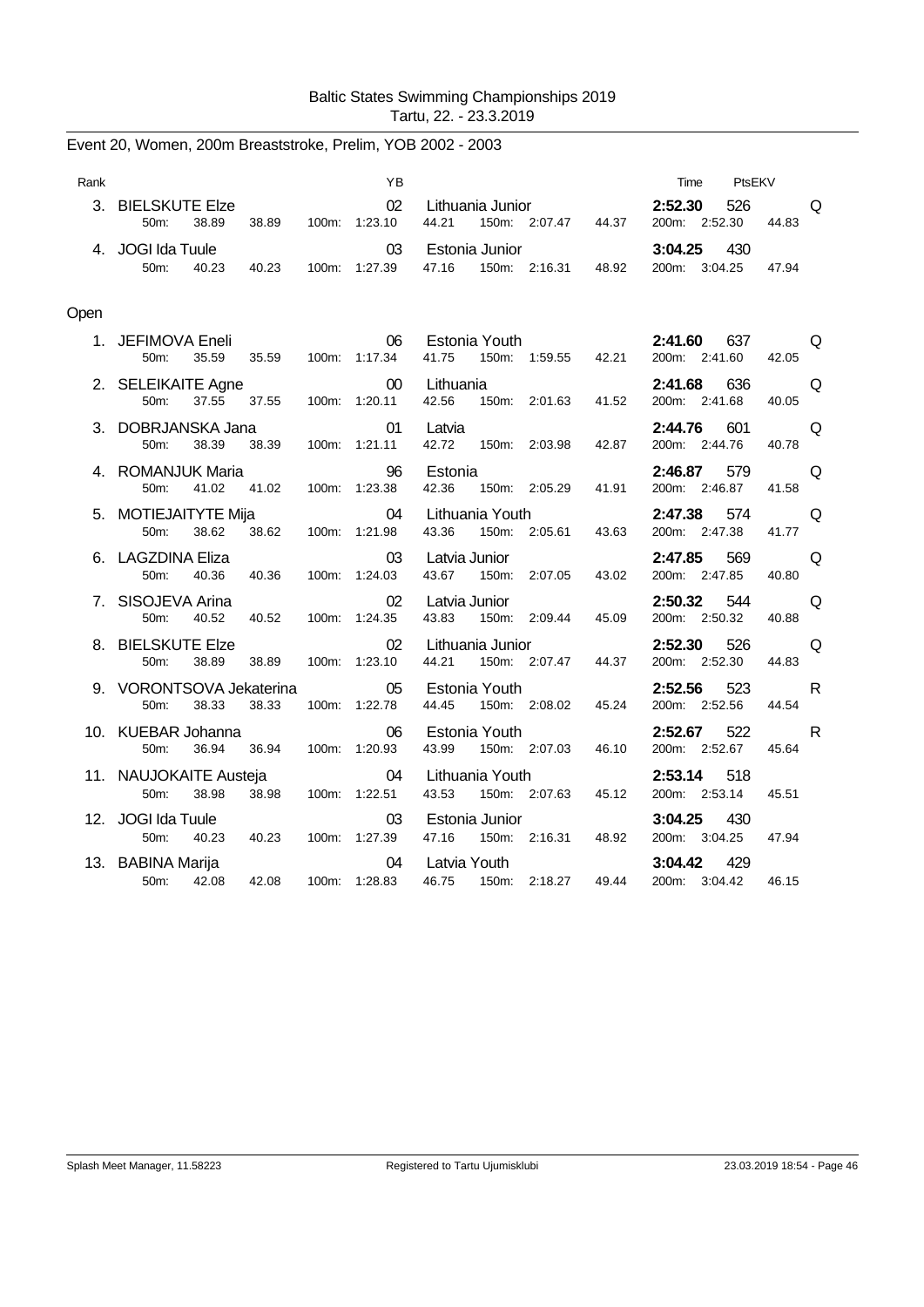| Event 21<br>Points: FINA 2019 | 23.03.2019 - 10:36                                        |                      |                     | Men, 100m Breaststroke    |         |        | Open<br><b>Results Prelim</b> |
|-------------------------------|-----------------------------------------------------------|----------------------|---------------------|---------------------------|---------|--------|-------------------------------|
| Rank                          |                                                           |                      | YB                  |                           | Time    | PtsEKV |                               |
|                               | 2003 and younger                                          |                      |                     |                           |         |        |                               |
|                               | 1. SAVICKAS Aleksas<br>31.27<br>50m:                      | 31.27                | 03<br>100m: 1:05.68 | Lithuania Youth<br>34.41  | 1:05.68 | 657    | A                             |
|                               | 2. PALVADRE Christopher<br>50m:<br>32.00<br>32.00         |                      | 03<br>100m: 1:08.49 | Estonia Youth<br>36.49    | 1:08.49 | 579    | $\mathsf{R}$                  |
|                               | 3. PANCEREVAS Daniil<br>50m:<br>32.93                     | 32.93                | 04<br>100m: 1:08.65 | Lithuania Youth<br>35.72  | 1:08.65 | 575    |                               |
|                               | 4. GOLCVARTS Germans<br>50m:<br>34.60                     | 34.60                | 03<br>100m: 1:10.54 | Latvia Youth<br>35.94     | 1:10.54 | 530    |                               |
|                               | <b>MARRAN Mihkel Melker</b><br>50 <sub>m</sub> :<br>32.83 | 32.83                | 03<br>100m: 1:12.24 | Estonia Youth<br>39.41    | 1:12.24 | 493    |                               |
|                               | 6. KAKTINS Matiss<br>50m:<br>34.30                        | 34.30                | 05<br>100m: 1:12.29 | Latvia Youth<br>37.99     | 1:12.29 | 492    |                               |
|                               | 7. KUULPAK Hans-Mikk<br>50m:<br>34.46                     | 34.46                | 04<br>100m: 1:14.10 | Estonia Youth<br>39.64    | 1:14.10 | 457    |                               |
|                               | 8. LUMI Lennart Joosep<br>50 <sub>m</sub> :<br>34.86      | 34.86                | 04<br>100m: 1:14.36 | Estonia Youth<br>39.50    | 1:14.36 | 452    |                               |
|                               | YOB 2001 - 2002                                           |                      |                     |                           |         |        |                               |
|                               | 1. PISARENKO Nikita<br>50m:<br>30.21<br>30.21             |                      | 02<br>100m: 1:05.77 | Estonia Junior<br>35.56   | 1:05.77 | 654    | A                             |
|                               | 2. SOVTSA Mark<br>50m:<br>30.63                           | 30.63                | 01<br>100m: 1:06.06 | Estonia Junior<br>35.43   | 1:06.06 | 645    | B                             |
|                               | 3. KAHANOVICS Rihards<br>31.51<br>31.51<br>50m:           |                      | 02<br>100m: 1:06.27 | Latvia Junior<br>34.76    | 1:06.27 | 639    | B                             |
|                               | 4. RUDAVS Didzis<br>50m:<br>31.31                         | 31.31  100m: 1:06.61 | 01                  | Latvia Junior<br>35.30    | 1:06.61 | 629    | B                             |
|                               | 5. PRIEDNIEKS Marko<br>50m:<br>31.42                      | 31.42                | 01<br>100m: 1:07.38 | Latvia Junior<br>35.96    | 1:07.38 | 608    | B                             |
|                               | 6. BUSKUS Augustinas<br>50m:<br>32.05                     | 32.05                | 02<br>100m: 1:08.06 | Lithuania Junior<br>36.01 | 1:08.06 | 590    | R                             |
|                               | 7. JANKAUSKAS Justas<br>32.16<br>50m:                     | 32.16                | 01<br>100m: 1:08.74 | Lithuania Junior<br>36.58 | 1:08.74 | 573    |                               |
|                               | 8. ROZENKOV Ilja<br>50m:<br>32.02                         | 32.02                | 02<br>100m: 1:08.87 | Estonia Junior<br>36.85   | 1:08.87 | 569    |                               |
|                               | 9. KASK Gregory<br>50m:<br>32.23                          | 32.23                | 02<br>100m: 1:09.83 | Estonia Junior<br>37.60   | 1:09.83 | 546    |                               |
|                               | 10. ROOSIMAA Aleksander<br>50m:<br>32.28                  | 32.28                | 01<br>100m: 1:09.90 | Estonia Junior<br>37.62   | 1:09.90 | 545    |                               |
|                               | 11. KEDECKAS Mantas<br>50m:<br>33.00                      | 33.00                | 02<br>100m: 1:10.05 | Lithuania Junior<br>37.05 | 1:10.05 | 541    |                               |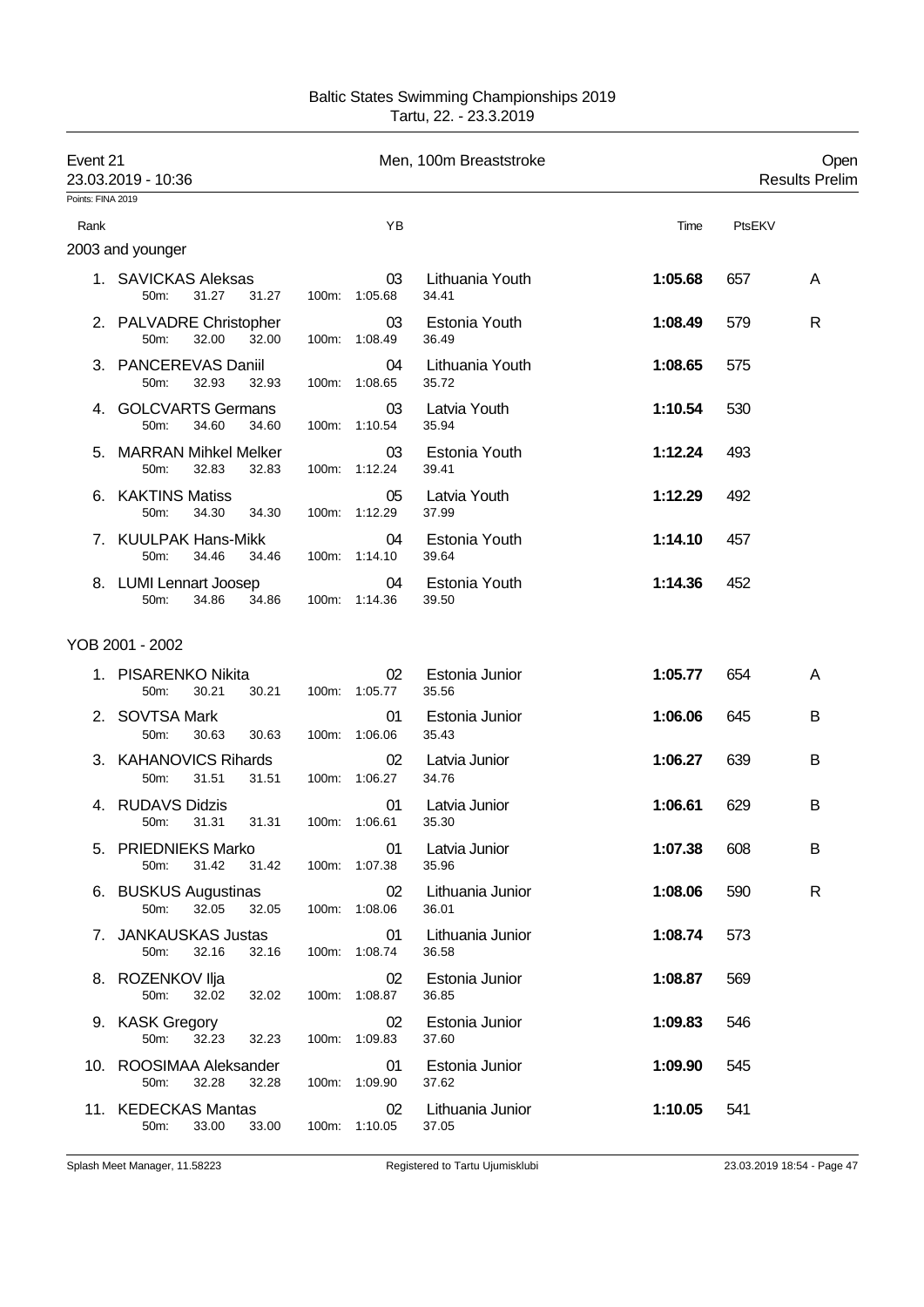| Rank |                                                          | YB                               |                           | Time    | PtsEKV |   |
|------|----------------------------------------------------------|----------------------------------|---------------------------|---------|--------|---|
|      | 12. PRIBLUDNOI Mihhail<br>33.87<br>33.87<br>50m:         | 01<br>100m: 1:10.53              | Estonia Junior<br>36.66   | 1:10.53 | 530    |   |
|      | 13. KLIMAS Pijus<br>50m:<br>32.30<br>32.30               | 01<br>100m: 1:11.19              | Lithuania Junior<br>38.89 | 1:11.19 | 516    |   |
| Open |                                                          |                                  |                           |         |        |   |
|      | 1. ALLIKVEE Martin<br>50m:<br>30.93<br>30.93             | 95<br>100m: 1:03.90              | Estonia<br>32.97          | 1:03.90 | 713    | A |
|      | 2. SILINS Janis Vitauts<br>30.08<br>30.08<br>50m:        | $00\,$<br>100m: 1:04.13          | Latvia<br>34.05           | 1:04.13 | 705    | A |
|      | 3. FROLOVS Andrejs<br>50m:<br>29.76<br>29.76             | 95<br>100m: 1:04.37              | Latvia<br>34.61           | 1:04.37 | 698    | A |
|      | 4. BOBROVS Daniils<br>50m:<br>30.76<br>30.76             | 97<br>100m: 1:04.71              | Latvia<br>33.95           | 1:04.71 | 687    | A |
|      | 5. SAVICKAS Aleksas<br>31.27<br>31.27<br>50m:            | 03<br>100m: 1:05.68              | Lithuania Youth<br>34.41  | 1:05.68 | 657    | A |
|      | 6. PISARENKO Nikita<br>50m:<br>30.21<br>30.21            | 02<br>100m: 1:05.77              | Estonia Junior<br>35.56   | 1:05.77 | 654    | A |
|      | 7. LISAUSKAS Mantas<br>50m:<br>30.87<br>30.87            | $00\,$<br>100m: 1:05.83          | Lithuania<br>34.96        | 1:05.83 | 652    | A |
|      | 8. NIINE Joonas<br>50m:<br>31.01<br>31.01                | 00 <sup>°</sup><br>100m: 1:05.95 | Estonia<br>34.94          | 1:05.95 | 649    | A |
|      | 9. SOVTSA Mark<br>50m:<br>30.63<br>30.63                 | 01<br>100m: 1:06.06              | Estonia Junior<br>35.43   | 1:06.06 | 645    | B |
|      | 10. HEIN Silver<br>50m:<br>30.99<br>30.99                | 97<br>100m: 1:06.10              | Estonia<br>35.11          | 1:06.10 | 644    | B |
|      | 11. KAHANOVICS Rihards<br>31.51<br>50m:<br>31.51         | 02<br>100m: 1:06.27              | Latvia Junior<br>34.76    | 1:06.27 | 639    | B |
|      | 12. RUDAVS Didzis<br>50m:<br>31.31<br>31.31              | 01<br>100m: 1:06.61              | Latvia Junior<br>35.30    | 1:06.61 | 629    | B |
|      | 13. MILIUS Eimantas<br>50m:<br>31.63<br>31.63            | 96<br>100m: 1:06.64              | Lithuania<br>35.01        | 1:06.64 | 629    | B |
|      | 14. MATVEJEV Tiit<br>31.46<br>50 <sub>m</sub> :<br>31.46 | 99<br>100m: 1:07.08              | Estonia<br>35.62          | 1:07.08 | 616    | B |
|      | 15. PRIEDNIEKS Marko<br>50m:<br>31.42<br>31.42           | 01<br>100m: 1:07.38              | Latvia Junior<br>35.96    | 1:07.38 | 608    | B |
|      | 16. SELI Karel<br>50m:<br>31.62<br>31.62                 | 98<br>100m: 1:07.85              | Estonia<br>36.23          | 1:07.85 | 596    | B |
|      | 17. BUSKUS Augustinas<br>32.05<br>50m:<br>32.05          | 02<br>100m: 1:08.06              | Lithuania Junior<br>36.01 | 1:08.06 | 590    | R |
|      | 18. PALVADRE Christopher<br>50m:<br>32.00<br>32.00       | 03<br>100m: 1:08.49              | Estonia Youth<br>36.49    | 1:08.49 | 579    | R |
|      | 19. PANCEREVAS Daniil<br>32.93<br>50m:<br>32.93          | 04<br>100m: 1:08.65              | Lithuania Youth<br>35.72  | 1:08.65 | 575    |   |

Event 21, Boys, 100m Breaststroke, Prelim, YOB 2001 - 2002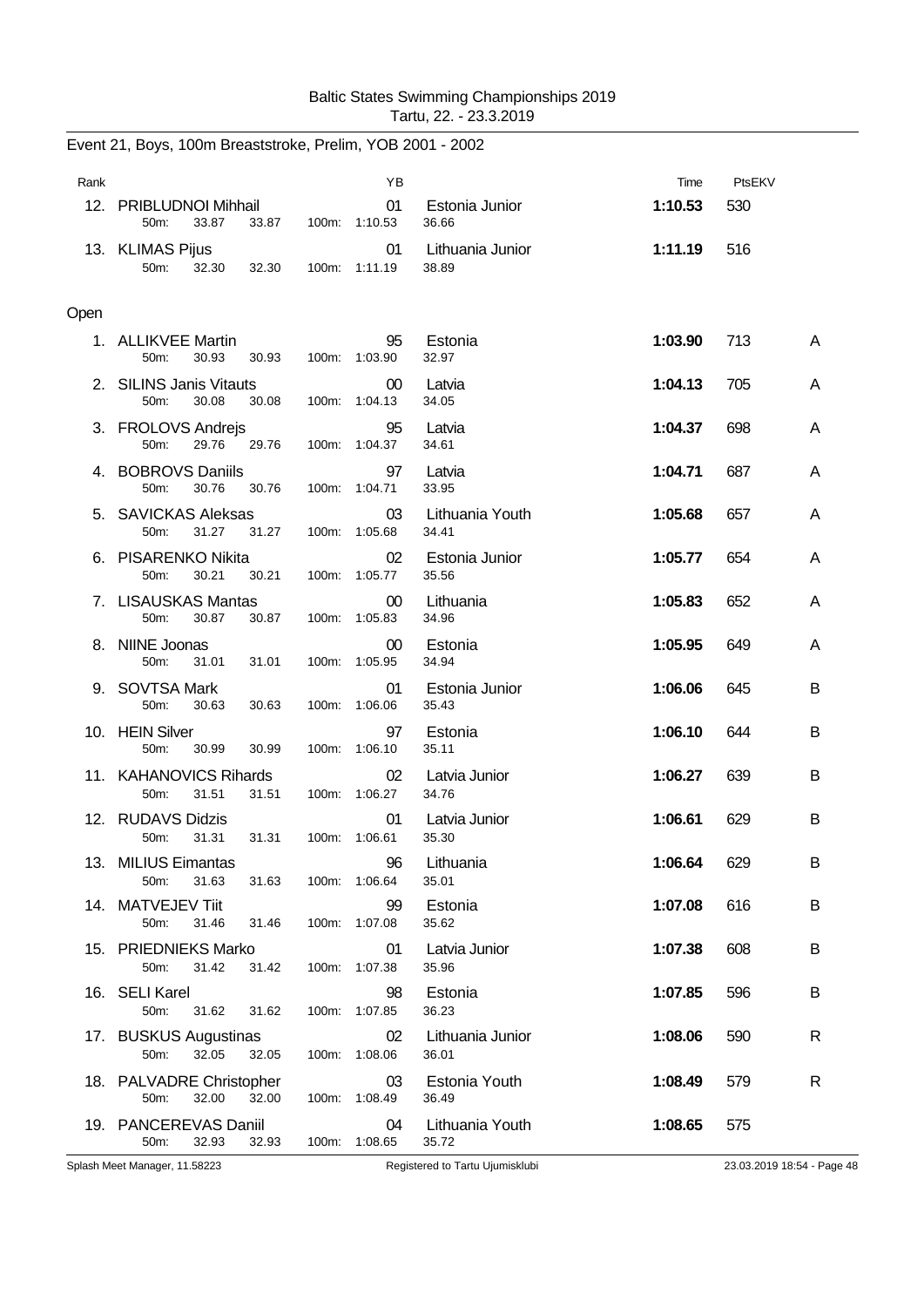Event 21, Men, 100m Breaststroke, Prelim, Open

| Rank |                                                        |                | YB                  |                           | Time    | PtsEKV |
|------|--------------------------------------------------------|----------------|---------------------|---------------------------|---------|--------|
| 20.  | <b>JANKAUSKAS Justas</b><br>32.16<br>50 <sub>m</sub> : | 32.16          | 01<br>100m: 1:08.74 | Lithuania Junior<br>36.58 | 1:08.74 | 573    |
|      | 21. ROZENKOV Ilja<br>50m:<br>32.02                     | 32.02          | 02<br>100m: 1:08.87 | Estonia Junior<br>36.85   | 1:08.87 | 569    |
|      | 22. KASK Gregory<br>32.23<br>50m:                      | 32.23          | 02<br>100m: 1:09.83 | Estonia Junior<br>37.60   | 1:09.83 | 546    |
|      | 23. ROOSIMAA Aleksander<br>50 <sub>m</sub> :<br>32.28  | 32.28          | 01<br>100m: 1:09.90 | Estonia Junior<br>37.62   | 1:09.90 | 545    |
|      | 24. KEDECKAS Mantas<br>33.00<br>50 <sub>m</sub> :      | 33.00          | 02<br>100m: 1:10.05 | Lithuania Junior<br>37.05 | 1:10.05 | 541    |
|      | 25. PRIBLUDNOI Mihhail<br>50m:<br>33.87 33.87          |                | 01<br>100m: 1:10.53 | Estonia Junior<br>36.66   | 1:10.53 | 530    |
| 26.  | <b>GOLCVARTS Germans</b><br>34.60<br>$50m$ :           | 34.60          | 03<br>100m: 1:10.54 | Latvia Youth<br>35.94     | 1:10.54 | 530    |
|      | 27. KLIMAS Pijus<br>50m:<br>32.30                      | 32.30          | 01<br>100m: 1:11.19 | Lithuania Junior<br>38.89 | 1:11.19 | 516    |
|      | 28. AKAVANTSEV Maksim<br>32.86<br>50 <sub>m</sub> :    | 32.86          | 98<br>100m: 1:11.99 | Estonia<br>39.13          | 1:11.99 | 498    |
|      | 29. MARRAN Mihkel Melker<br>32.83<br>$50m$ :           | 32.83          | 03<br>100m: 1:12.24 | Estonia Youth<br>39.41    | 1:12.24 | 493    |
| 30.  | <b>KAKTINS Matiss</b><br>50 <sub>m</sub> :<br>34.30    | 34.30          | 05<br>100m: 1:12.29 | Latvia Youth<br>37.99     | 1:12.29 | 492    |
|      | 31. KUULPAK Hans-Mikk<br>34.46<br>50 <sub>m</sub> :    | 34.46          | 04<br>100m: 1:14.10 | Estonia Youth<br>39.64    | 1:14.10 | 457    |
| 32.  | <b>LUMI Lennart Joosep</b><br>34.86<br>50m:            | 34.86<br>100m: | 04<br>1:14.36       | Estonia Youth<br>39.50    | 1:14.36 | 452    |

|                   | Event 22                            |       |       |       |               | Women, 100m Backstroke   |         |        | Open                  |
|-------------------|-------------------------------------|-------|-------|-------|---------------|--------------------------|---------|--------|-----------------------|
|                   | 23.03.2019 - 10:49                  |       |       |       |               |                          |         |        | <b>Results Prelim</b> |
| Points: FINA 2019 |                                     |       |       |       |               |                          |         |        |                       |
| Rank              |                                     |       |       |       | ΥB            |                          | Time    | PtsEKV |                       |
|                   | 2004 and younger                    |       |       |       |               |                          |         |        |                       |
|                   | VALDMAA Laura-Liis<br>$50m$ :       | 31.50 | 31.50 | 100m: | 04<br>1:04.76 | Estonia Youth<br>33.26   | 1:04.76 | 718    | A                     |
|                   | 2. LETUKAITE Liveta<br>$50m$ :      | 32.91 | 32.91 | 100m: | 04<br>1:08.33 | Lithuania Youth<br>35.42 | 1:08.33 | 611    | A                     |
|                   | 3. OZOLA Elizabete Paula<br>$50m$ : | 33.58 | 33.58 | 100m: | 04<br>1:08.68 | Latvia Youth<br>35.10    | 1:08.68 | 602    | A                     |
| 4.                | VITSUT Laura<br>50m:                | 33.99 | 33.99 | 100m: | 04<br>1:09.30 | Estonia Youth<br>35.31   | 1:09.30 | 586    | A                     |
| 5.                | <b>TREIAL Elis</b><br>$50m$ :       | 34.77 | 34.77 | 100m: | 04<br>1:10.27 | Estonia Youth<br>35.50   | 1:10.27 | 562    | B                     |
|                   |                                     |       |       |       |               |                          |         |        |                       |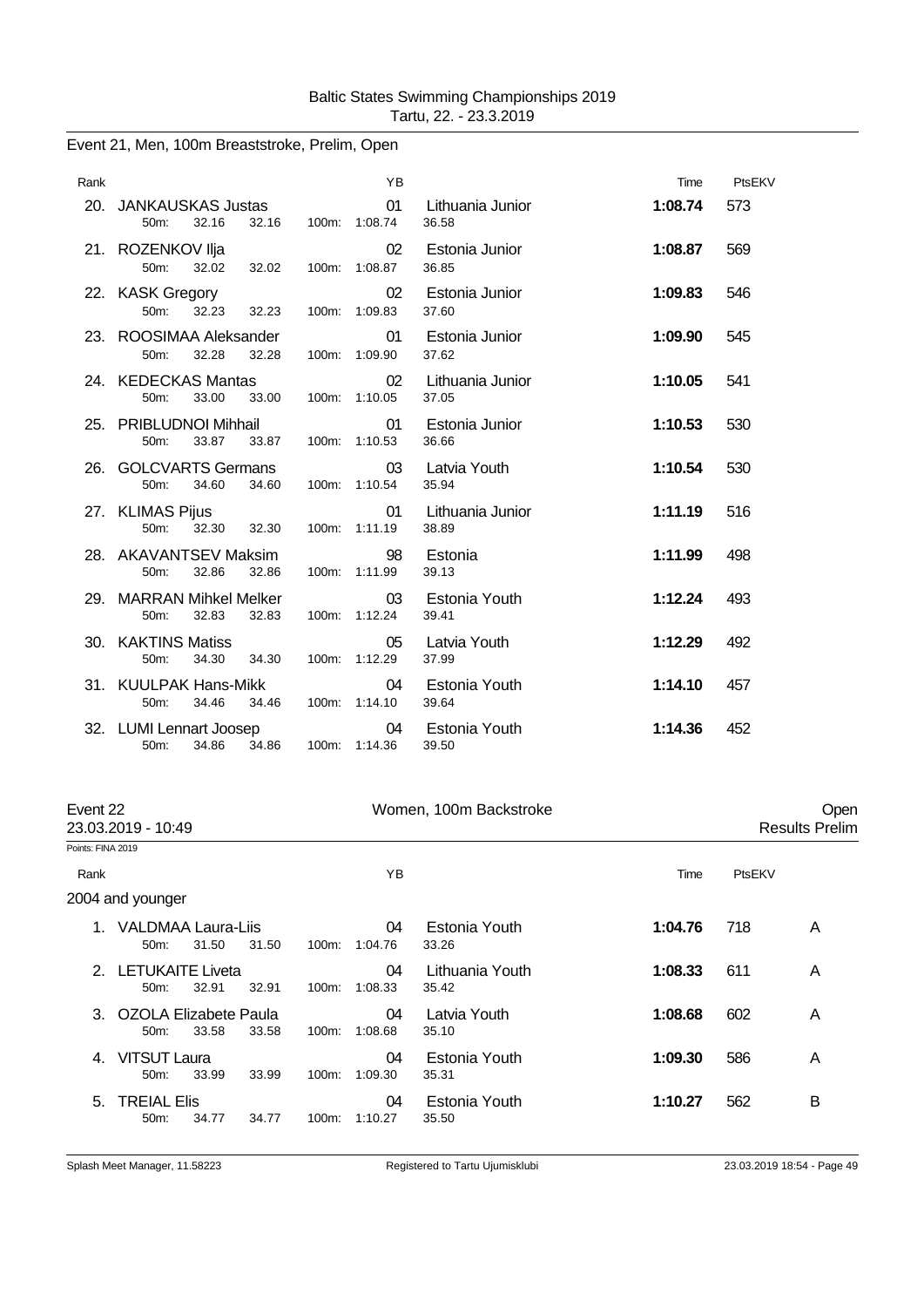| Rank |                                                             |       | ΥB                  |                           | Time    | PtsEKV |   |
|------|-------------------------------------------------------------|-------|---------------------|---------------------------|---------|--------|---|
|      | 6. GUDOVSKAJA Anita<br>34.53<br>50m:<br>34.53               |       | 05<br>100m: 1:10.32 | Estonia Youth<br>35.79    | 1:10.32 | 561    | B |
|      | 7. ROOS Aurelia<br>50m:<br>34.01<br>34.01                   | 100m: | 04<br>1:10.45       | Estonia Youth<br>36.44    | 1:10.45 | 558    | B |
|      | 8. VIIDING Elisabeth<br>50 <sub>m</sub> :<br>35.07<br>35.07 |       | 04<br>100m: 1:11.93 | Estonia Youth<br>36.86    | 1:11.93 | 524    | B |
|      | 9. MAAS Mari-Liis<br>50m:<br>35.27<br>35.27                 | 100m: | 04<br>1:11.96       | Estonia Youth<br>36.69    | 1:11.96 | 523    | B |
|      | 10. JOTAUTE Gerda<br>50m:<br>35.30<br>35.30                 | 100m: | 05<br>1:12.58       | Lithuania Youth<br>37.28  | 1:12.58 | 510    | R |
|      | 11. PRAUN Angelina<br>34.98<br>50 <sub>m</sub> :<br>34.98   |       | 05<br>100m: 1:12.80 | Estonia Youth<br>37.82    | 1:12.80 | 505    | R |
|      | 12. BUDRYTE Kamile<br>50m:<br>36.28<br>36.28                |       | 04<br>100m: 1:13.49 | Lithuania Youth<br>37.21  | 1:13.49 | 491    |   |
|      | 13. BUROKAITE Gabriele<br>35.29<br>50m:<br>35.29            |       | 04<br>100m: 1:13.63 | Lithuania Youth<br>38.34  | 1:13.63 | 488    |   |
|      | YOB 2002 - 2003                                             |       |                     |                           |         |        |   |
|      | 1. HANSALU Katriin<br>50m:<br>32.11<br>32.11                |       | 03<br>100m: 1:06.32 | Estonia Junior<br>34.21   | 1:06.32 | 668    | A |
|      | 2. KRIVORUKOVA Sofja<br>50m:<br>32.48<br>32.48              |       | 02<br>100m: 1:07.28 | Estonia Junior<br>34.80   | 1:07.28 | 640    | A |
|      | 3. MANKAUSKAITE Gabija<br>50m:<br>33.72<br>33.72            |       | 02<br>100m: 1:08.66 | Lithuania Junior<br>34.94 | 1:08.66 | 602    | A |
|      | 4. KURMELEVA Polina<br>50m:<br>33.67<br>33.67               |       | 02<br>100m: 1:09.82 | Latvia Junior<br>36.15    | 1:09.82 | 573    | B |
|      | 5. VAITKUTE Auguste Morta<br>50m:<br>34.47<br>34.47         |       | 03<br>100m: 1:11.59 | Lithuania Junior<br>37.12 | 1:11.59 | 531    | B |
|      | 6. VUTT Hanna Grete<br>50m:<br>33.83<br>33.83               | 100m: | 03<br>1:11.60       | Estonia Junior<br>37.77   | 1:11.60 | 531    | B |
|      | 7. STALMAKOVA Vladislava<br>35.30<br>50m:<br>35.30          |       | 100m: 1:13.08       | 03 Latvia Junior<br>37.78 | 1:13.08 | 499    |   |
| Open |                                                             |       |                     |                           |         |        |   |
|      | 1. VALDMAA Laura-Liis<br>31.50<br>50m:<br>31.50             |       | 04<br>100m: 1:04.76 | Estonia Youth<br>33.26    | 1:04.76 | 718    | A |
|      | 2. MARKVARDT Margaret<br>32.22<br>32.22<br>50m:             |       | 00<br>100m: 1:06.25 | Estonia<br>34.03          | 1:06.25 | 671    | A |
|      | 3. HANSALU Katriin<br>50m:<br>32.11<br>32.11                |       | 03<br>100m: 1:06.32 | Estonia Junior<br>34.21   | 1:06.32 | 668    | A |
|      | 4. KRIVORUKOVA Sofja<br>50m:<br>32.48<br>32.48              |       | 02<br>100m: 1:07.28 | Estonia Junior<br>34.80   | 1:07.28 | 640    | A |

Event 22, Girls, 100m Backstroke, Prelim, 2004 and younger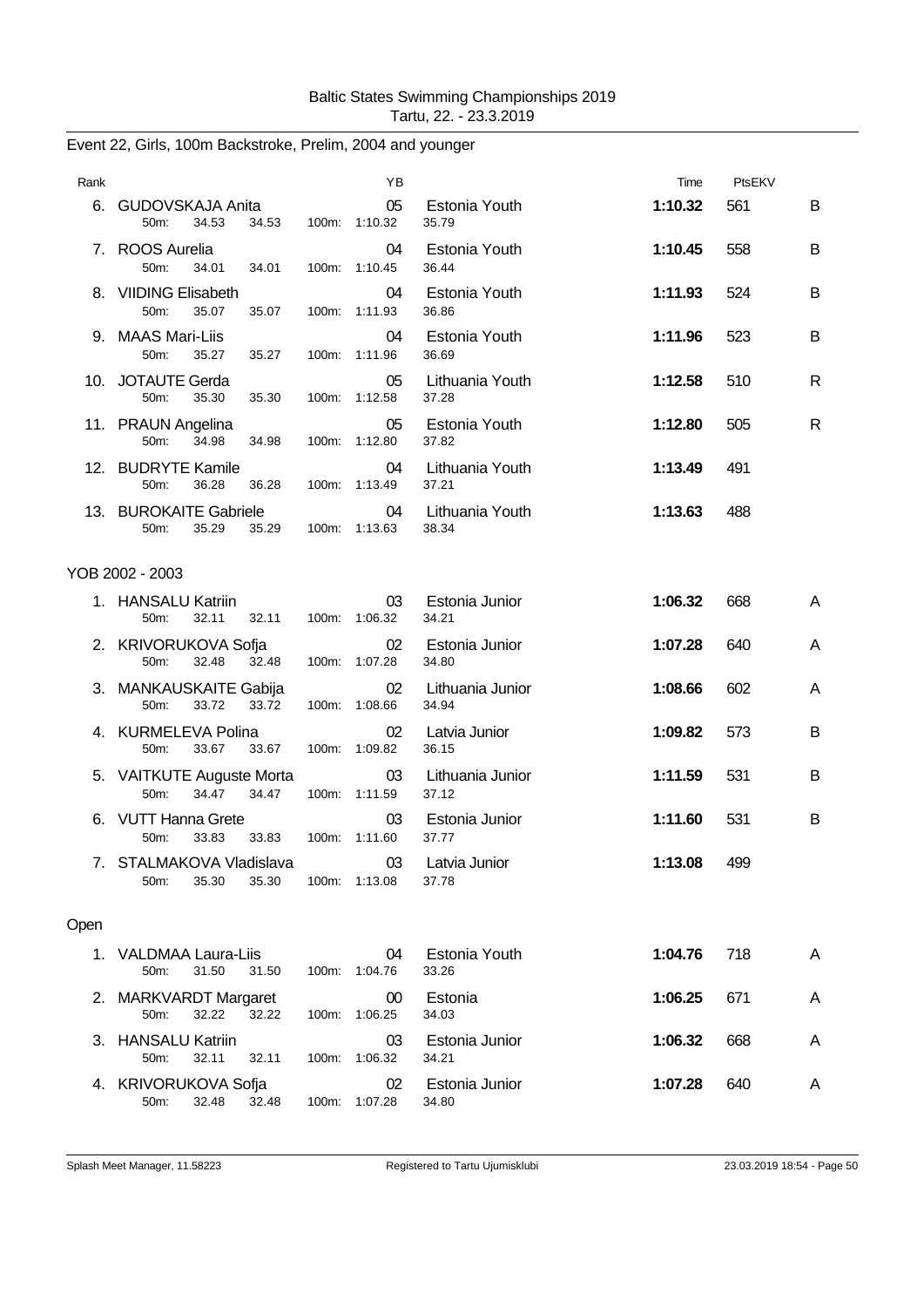| Rank |                                                      |       | ΥB                  |                           | Time    | PtsEKV |   |
|------|------------------------------------------------------|-------|---------------------|---------------------------|---------|--------|---|
|      | 5. LETUKAITE Liveta<br>32.91<br>50m:<br>32.91        |       | 04<br>100m: 1:08.33 | Lithuania Youth<br>35.42  | 1:08.33 | 611    | A |
|      | 6. MANKAUSKAITE Gabija<br>50m:<br>33.72<br>33.72     |       | 02<br>100m: 1:08.66 | Lithuania Junior<br>34.94 | 1:08.66 | 602    | Α |
|      | 7. OZOLA Elizabete Paula<br>33.58<br>50m:<br>33.58   |       | 04<br>100m: 1:08.68 | Latvia Youth<br>35.10     | 1:08.68 | 602    | Α |
|      | 8. VITSUT Laura<br>50m:<br>33.99<br>33.99            |       | 04<br>100m: 1:09.30 | Estonia Youth<br>35.31    | 1:09.30 | 586    | Α |
|      | 9. KURMELEVA Polina<br>50m:<br>33.67<br>33.67        |       | 02<br>100m: 1:09.82 | Latvia Junior<br>36.15    | 1:09.82 | 573    | В |
|      | 10. TREIAL Elis<br>50m:<br>34.77<br>34.77            |       | 04<br>100m: 1:10.27 | Estonia Youth<br>35.50    | 1:10.27 | 562    | В |
|      | 11. GUDOVSKAJA Anita<br>34.53<br>34.53<br>50m:       |       | 05<br>100m: 1:10.32 | Estonia Youth<br>35.79    | 1:10.32 | 561    | B |
|      | 12. ROOS Aurelia<br>50m:<br>34.01<br>34.01           | 100m: | 04<br>1:10.45       | Estonia Youth<br>36.44    | 1:10.45 | 558    | в |
|      | 13. VAITKUTE Auguste Morta<br>50m:<br>34.47<br>34.47 | 100m: | 03<br>1:11.59       | Lithuania Junior<br>37.12 | 1:11.59 | 531    | B |
|      | 14. VUTT Hanna Grete<br>50m:<br>33.83<br>33.83       |       | 03<br>100m: 1:11.60 | Estonia Junior<br>37.77   | 1:11.60 | 531    | B |
|      | 15. VIIDING Elisabeth<br>50m:<br>35.07<br>35.07      | 100m: | 04<br>1:11.93       | Estonia Youth<br>36.86    | 1:11.93 | 524    | в |
|      | 16. MAAS Mari-Liis<br>50m:<br>35.27<br>35.27         | 100m: | 04<br>1:11.96       | Estonia Youth<br>36.69    | 1:11.96 | 523    | в |
|      | 17. JOTAUTE Gerda<br>50m:<br>35.30<br>35.30          | 100m: | 05<br>1:12.58       | Lithuania Youth<br>37.28  | 1:12.58 | 510    | R |
|      | 18. PRAUN Angelina<br>50m:<br>34.98<br>34.98         | 100m: | 05<br>1:12.80       | Estonia Youth<br>37.82    | 1:12.80 | 505    | R |
|      | 19. STALMAKOVA Vladislava<br>50m:<br>35.30<br>35.30  | 100m: | 03<br>1:13.08       | Latvia Junior<br>37.78    | 1:13.08 | 499    |   |
|      | 20. BUDRYTE Kamile<br>50m:<br>36.28<br>36.28         | 100m: | 04<br>1:13.49       | Lithuania Youth<br>37.21  | 1:13.49 | 491    |   |
| 21.  | <b>BUROKAITE Gabriele</b><br>35.29<br>50m:<br>35.29  | 100m: | 04<br>1:13.63       | Lithuania Youth<br>38.34  | 1:13.63 | 488    |   |
|      | 22. OEOEBIK Mia<br>35.73<br>35.73<br>50m:            |       | 01<br>100m: 1:13.83 | Estonia<br>38.10          | 1:13.83 | 484    |   |

# Event 22, Women, 100m Backstroke, Prelim, Open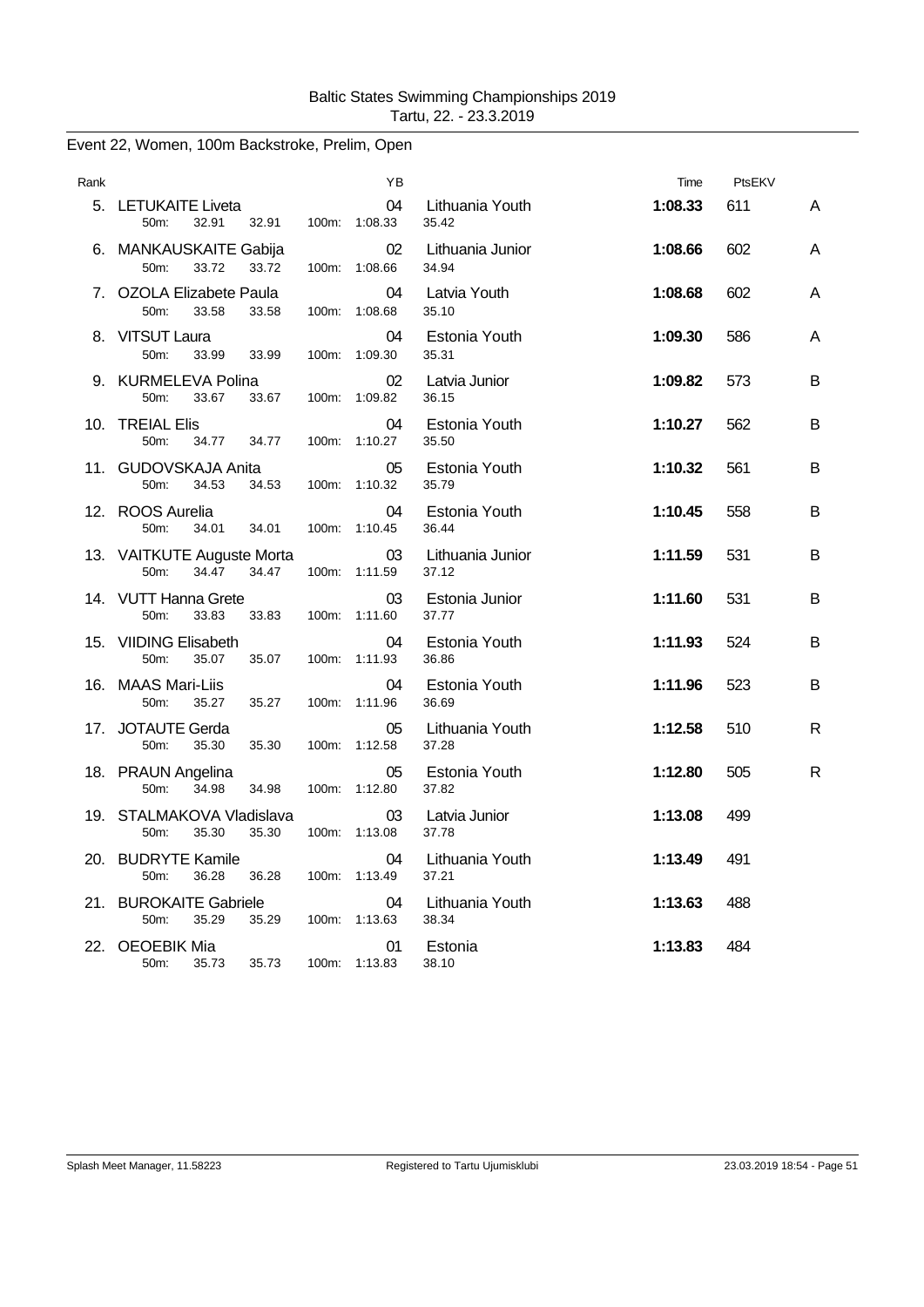| Event 23          | 23.03.2019 - 10:56                                                             | Men, 200m Backstroke      | Open<br><b>Results Prelim</b>                           |                                                |
|-------------------|--------------------------------------------------------------------------------|---------------------------|---------------------------------------------------------|------------------------------------------------|
| Points: FINA 2019 |                                                                                |                           |                                                         |                                                |
| Rank              |                                                                                | YB                        |                                                         | PtsEKV<br>Time                                 |
|                   | 2003 and younger                                                               |                           |                                                         |                                                |
|                   | 1. TIJUNONIS Jokubas<br>50m:<br>30.65<br>30.65                                 | 03<br>100m: 1:04.33       | Lithuania Youth<br>33.68<br>150m: 1:39.02<br>34.69      | 2:12.78<br>598<br>Q<br>200m: 2:12.78<br>33.76  |
|                   | 2. MIKELSONS Kristaps<br>50m:<br>31.92<br>31.92                                | 04<br>100m: 1:06.03       | Latvia Youth<br>34.11<br>150m: 1:40.89<br>34.86         | 581<br>2:14.09<br>R<br>200m: 2:14.09<br>33.20  |
|                   | 3. MINAJEV Maksim<br>50m:<br>31.69<br>31.69                                    | 03<br>100m: 1:06.59       | Estonia Youth<br>34.90<br>150m: 1:42.40<br>35.81        | 2:16.88<br>546<br>200m: 2:16.88<br>34.48       |
|                   | 4. PRANIAUSKAS Tadas<br>30.23<br>30.23<br>50m:                                 | 03<br>100m: 1:06.10       | Lithuania Youth<br>35.87<br>150m: 1:43.99<br>37.89      | 2:20.36<br>506<br>200m: 2:20.36<br>36.37       |
|                   | 5. PANFJOROVS Kirils<br>50m:<br>32.37<br>32.37                                 | 04<br>100m: 1:08.12       | Latvia Youth<br>35.75<br>150m: 1:45.71<br>37.59         | 2:21.15<br>498<br>200m: 2:21.15<br>35.44       |
|                   | 6. JAASKA Ronald<br>50m:<br>32.84<br>32.84                                     | 03<br>100m: 1:09.20       | Estonia Youth<br>36.36<br>150m: 1:46.13<br>36.93        | 2:22.08<br>488<br>200m: 2:22.08<br>35.95       |
|                   | YOB 2001 - 2002                                                                |                           |                                                         |                                                |
|                   | 1. GRIGAITIS Erikas<br>50 <sub>m</sub><br>31.21<br>31.21                       | 02<br>100m: 1:03.95       | Lithuania Junior<br>32.74<br>150m: 1:37.04<br>33.09     | 2:09.81<br>640<br>Q<br>200m: 2:09.81<br>32.77  |
|                   | 2. NIINE Jannes<br>50m:<br>30.51<br>30.51                                      | 02<br>100m: 1:05.13       | Estonia Junior<br>34.62<br>150m: 1:41.38<br>36.25       | 2:16.62<br>549<br>R<br>200m: 2:16.62<br>35.24  |
|                   | 3. GUSTAITIS Dovydas<br>31.29<br>50 <sub>m</sub> :<br>31.29                    | 02<br>100m: 1:05.74       | Lithuania Junior<br>34.45<br>150m: 1:41.86<br>36.12     | 2:16.95<br>545<br>200m: 2:16.95<br>35.09       |
|                   | 4. VEINBERGS Toms<br>31.54<br>50m:<br>31.54                                    | 02<br>100m: 1:06.35       | Latvia Junior<br>34.81<br>150m: 1:42.05<br>35.70        | 2:17.43<br>540<br>200m: 2:17.43<br>35.38       |
|                   | 5. ARM Markus<br>50 <sub>m</sub> :<br>31.94<br>31.94                           | 01<br>100m: 1:06.77       | Estonia Junior<br>150m: 1:42.52<br>34.83<br>35.75       | 2:17.69<br>537<br>200m: 2:17.69<br>35.17       |
|                   | 6. MAERTMAA Alex Artur<br>50m:<br>31.82<br>31.82                               | 02<br>100m: 1:07.37       | Estonia Junior<br>35.55<br>150m: 1:44.95<br>37.58       | 2:21.74<br>492<br>200m: 2:21.74<br>36.79       |
| Open              |                                                                                |                           |                                                         |                                                |
|                   | 1. FELDBERGS Girts 93<br>50m: 29.66 29.66 100m: 1:01.90                        |                           | <b>123 Santa Latvia</b><br>32.24 150m: 1:35.26<br>33.36 | 2:07.87 670 Q<br>200m: 2:07.87 32.61           |
|                   | 2. LELLE Armin Evert 99 Estonia<br>50m:                                        | 30.89 30.89 100m: 1:03.79 | 32.90  150m: 1:36.79<br>33.00                           | $2:09.04$ 652 Q<br>200m: 2:09.04 32.25         |
|                   | 3. GRIGAITIS Erikas<br>50m: 31.21 31.21 100m: 1:03.95                          | 02                        | Lithuania Junior<br>32.74  150m: 1:37.04<br>33.09       | 2:09.81 640 Q<br>200m: 2:09.81 32.77           |
|                   | 4. JUOZELSKIS Rokas 99<br>50m: 31.39 31.39 100m: 1:04.90                       | $\sim$ 99                 | Lithuania<br>33.51  150m: 1:38.20<br>33.30              | 2:10.09 636 Q<br>200m: 2:10.09 31.89           |
|                   | 5. KAPELIN Aleksandr                             99   Estonia<br>50m:<br>30.72 | 30.72 100m: 1:03.72       | 33.00 150m: 1:37.21<br>33.49                            | <b>2:10.91</b> 624 Q<br>200m: 2:10.91<br>33.70 |

6. TIJUNONIS Jokubas 03 Lithuania Youth **2:12.78** 598 Q

Splash Meet Manager, 11.58223 **Registered to Tartu Ujumisklubi** 23.03.2019 18:54 - Page 52

150m: 1:39.02 34.69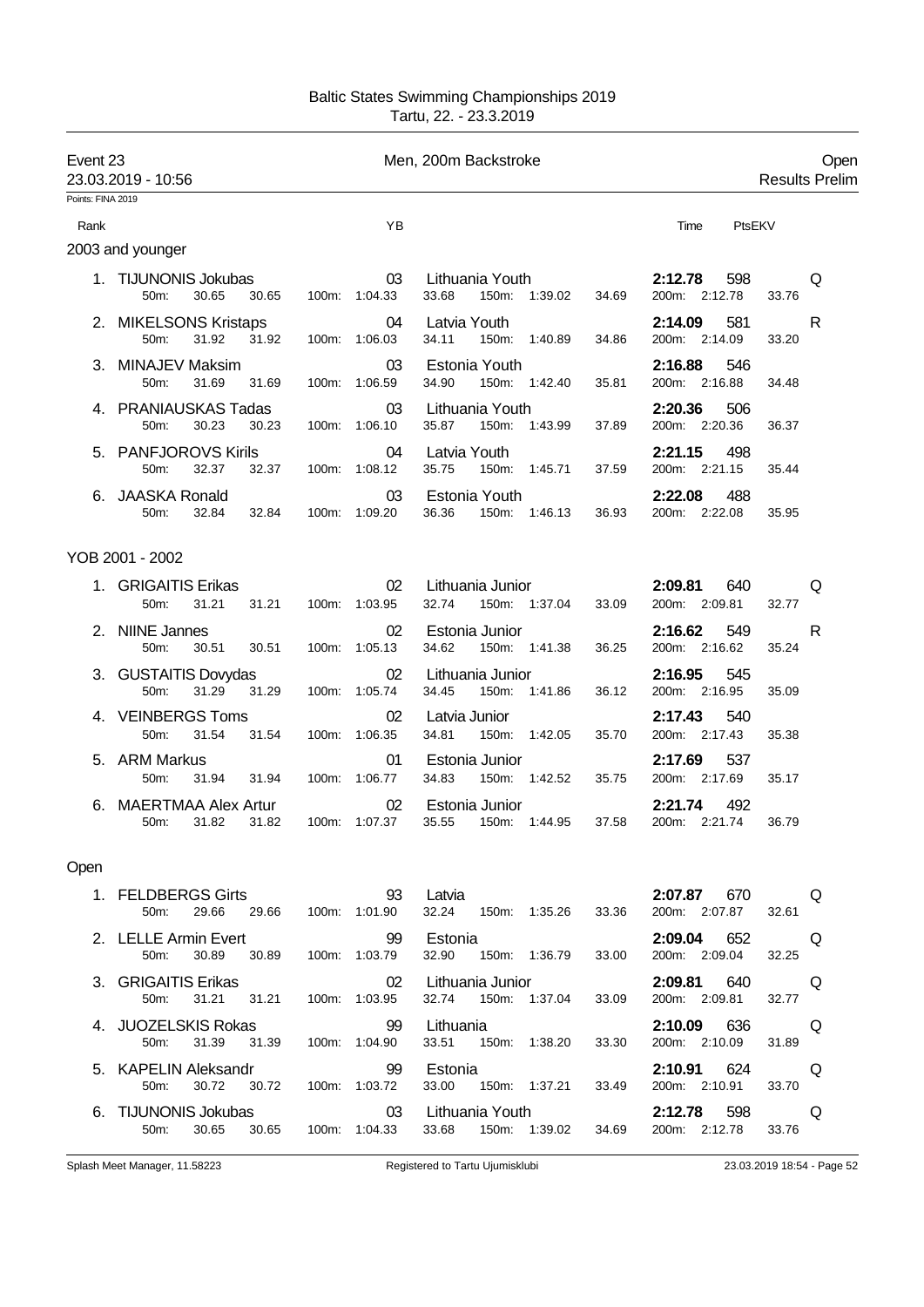|  |  |  | Event 23, Men, 200m Backstroke, Prelim, Open |  |  |
|--|--|--|----------------------------------------------|--|--|
|--|--|--|----------------------------------------------|--|--|

| Rank |                                                       |       | <b>YB</b>                        |                           |                |                                                |       | Time                     | PtsEKV |       |   |
|------|-------------------------------------------------------|-------|----------------------------------|---------------------------|----------------|------------------------------------------------|-------|--------------------------|--------|-------|---|
|      | 7. TAUTKUS Alanas<br>30.80<br>$50m$ :                 | 30.80 | $\sim$ 00<br>100m: 1:05.15       | Lithuania<br>34.35        |                | 150m: 1:40.27                                  | 35.12 | 2:12.80<br>200m: 2:12.80 | 598    | 32.53 | Q |
|      | 8. SLISANS Davis<br>50m:<br>31.82                     | 31.82 | $00\,$<br>100m: 1:06.42          | Latvia<br>34.60           |                | 150m: 1:41.22                                  | 34.80 | 2:13.66<br>200m: 2:13.66 | 587    | 32.44 | Q |
|      | 9. MIKELSONS Kristaps<br>31.92<br>$50m$ :             | 31.92 | 04<br>100m: 1:06.03              | Latvia Youth<br>34.11     |                | 150m: 1:40.89                                  | 34.86 | 2:14.09<br>200m: 2:14.09 | 581    | 33.20 | R |
|      | 10. NIINE Jannes<br>50m:                              |       | 02<br>30.51 30.51 100m: 1:05.13  | 34.62                     | Estonia Junior | 150m: 1:41.38                                  | 36.25 | 2:16.62<br>200m: 2:16.62 | 549    | 35.24 | R |
|      | 11. MINAJEV Maksim<br>31.69<br>50 <sub>m</sub> :      | 31.69 | 03<br>100m: 1:06.59              | Estonia Youth<br>34.90    |                | 150m: 1:42.40                                  | 35.81 | 2:16.88<br>200m: 2:16.88 | 546    | 34.48 |   |
|      | 12. GUSTAITIS Dovydas<br>31.29 31.29<br>$50m$ :       |       | 02<br>100m: 1:05.74              | Lithuania Junior<br>34.45 |                | 150m: 1:41.86                                  | 36.12 | 2:16.95<br>200m: 2:16.95 | 545    | 35.09 |   |
|      | 13. VEINBERGS Toms<br>31.54<br>$50m$ :                | 31.54 | 02<br>100m: 1:06.35              | Latvia Junior<br>34.81    |                | 150m: 1:42.05                                  | 35.70 | 2:17.43<br>200m: 2:17.43 | 540    | 35.38 |   |
|      | 14. ARM Markus<br>31.94<br>$50m$ :                    | 31.94 | 01<br>100m: 1:06.77              | 34.83                     |                | Estonia Junior <b>Example</b><br>150m: 1:42.52 | 35.75 | 2:17.69<br>200m: 2:17.69 | 537    | 35.17 |   |
|      | 15. PRANIAUSKAS Tadas<br>30.23<br>50 <sub>m</sub> :   | 30.23 | 03<br>100m: 1:06.10              | Lithuania Youth           |                | 35.87 150m: 1:43.99                            | 37.89 | 2:20.36<br>200m: 2:20.36 | 506    | 36.37 |   |
|      | 16. PANFJOROVS Kirils<br>32.37<br>50 <sub>m</sub> :   | 32.37 | 04<br>100m: 1:08.12              | Latvia Youth<br>35.75     |                | 150m: 1:45.71                                  | 37.59 | 2:21.15<br>200m: 2:21.15 | 498    | 35.44 |   |
|      | 17. MAERTMAA Alex Artur<br>31.82<br>50 <sub>m</sub> : | 31.82 | 02 <sup>°</sup><br>100m: 1:07.37 |                           | Estonia Junior | 35.55 150m: 1:44.95                            | 37.58 | 2:21.74<br>200m: 2:21.74 | 492    | 36.79 |   |
|      | 18. JAASKA Ronald<br>32.84<br>$50m$ :                 | 32.84 | 03<br>100m: 1:09.20              |                           | Estonia Youth  | 36.36 150m: 1:46.13                            | 36.93 | 2:22.08<br>200m: 2:22.08 | 488    | 35.95 |   |

| Event 24          | 23.03.2019 - 11:10              |       |       |       | Women, 200m Butterfly |       |                       |               |       | Open<br><b>Results Prelim</b>   |        |   |  |
|-------------------|---------------------------------|-------|-------|-------|-----------------------|-------|-----------------------|---------------|-------|---------------------------------|--------|---|--|
| Points: FINA 2019 |                                 |       |       |       |                       |       |                       |               |       |                                 |        |   |  |
| Rank              |                                 |       |       |       | YB                    |       |                       |               |       | Time                            | PtsEKV |   |  |
|                   | 2004 and younger                |       |       |       |                       |       |                       |               |       |                                 |        |   |  |
|                   | 1. TIMOFEJEVA Polina<br>50m     | 34.55 | 34.55 | 100m: | 05<br>1:13.89         | 39.34 | Estonia Youth         | 150m: 1:54.44 | 40.55 | 2:33.52<br>499<br>200m: 2:33.52 | 39.08  | Q |  |
|                   | 2. KERSEVICIUTE Radvile<br>50m  | 34.31 | 34.31 |       | 05<br>100m: 1:14.26   | 39.95 | Lithuania Youth       | 150m: 1:55.46 | 41.20 | 2:35.67<br>479<br>200m: 2:35.67 | 40.21  | Q |  |
|                   | 3. SKRODENYTE Giedre<br>$50m$ : | 34.21 | 34.21 |       | 05<br>100m: 1:15.11   | 40.90 | Lithuania Youth       | 150m: 1:58.22 | 43.11 | 414<br>2:43.41<br>200m: 2:43.41 | 45.19  | Q |  |
|                   | 4. FERSTA Elizabete<br>50m:     | 35.73 | 35.73 |       | 04<br>100m: 1:19.42   | 43.69 | Latvia Youth<br>150m: | 2:05.37       | 45.95 | 2:48.53<br>377<br>200m: 2:48.53 | 43.16  | Q |  |
|                   | 5. TOKOVENKO Lisett<br>50m:     | 36.61 | 36.61 |       | 05<br>100m: 1:23.64   | 47.03 | Estonia Youth         | 150m: 2:14.32 | 50.68 | 3:06.77<br>277<br>200m: 3:06.77 | 52.45  | R |  |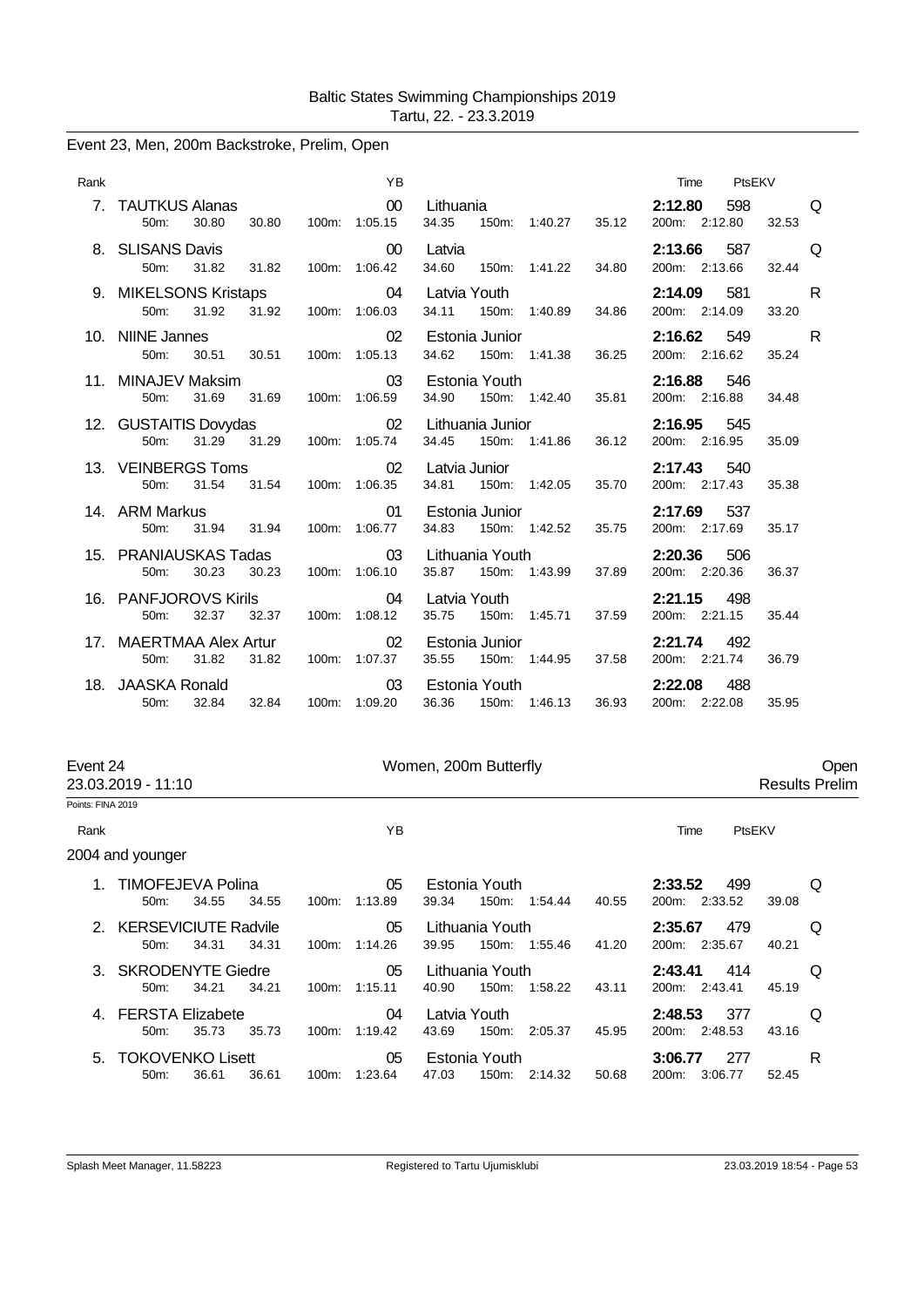|      | Event 24, Women, 200m Butterfly, Prelim                     |               |    |                                              |               |       |                                 |       |   |
|------|-------------------------------------------------------------|---------------|----|----------------------------------------------|---------------|-------|---------------------------------|-------|---|
|      | YOB 2002 - 2003                                             |               |    |                                              |               |       |                                 |       |   |
|      | 1. KOZLOVA Katrina<br>50 <sub>m</sub> :<br>35.43<br>35.43   | 100m: 1:14.34 | 03 | Latvia Junior <b>Exercise State</b><br>38.91 | 150m: 1:56.81 | 42.47 | 2:36.68<br>469<br>200m: 2:36.68 | 39.87 | Q |
|      | 2. HANSALU Katriin<br>35.92<br>50 <sub>m</sub> :<br>35.92   | 100m: 1:18.59 | 03 | Estonia Junior<br>42.67                      | 150m: 2:02.51 | 43.92 | 396<br>2:45.86<br>200m: 2:45.86 | 43.35 | Q |
|      | 3. JAKOVLEVA Kristina<br>50m:<br>36.12<br>36.12             | 100m: 1:19.79 | 02 | Lithuania Junior<br>43.67                    | 150m: 2:05.52 | 45.73 | 2:51.35<br>359<br>200m: 2:51.35 | 45.83 | R |
| Open |                                                             |               |    |                                              |               |       |                                 |       |   |
|      | 1. TIMOFEJEVA Polina<br>50m:<br>34.55<br>34.55              | 100m: 1:13.89 | 05 | Estonia Youth <b>Example</b><br>39.34        | 150m: 1:54.44 | 40.55 | 2:33.52<br>499<br>200m: 2:33.52 | 39.08 | Q |
|      | 2. KERSEVICIUTE Radvile<br>$50m$ :<br>34.31<br>34.31        | 100m: 1:14.26 | 05 | Lithuania Youth<br>39.95                     | 150m: 1:55.46 | 41.20 | 2:35.67<br>479<br>200m: 2:35.67 | 40.21 | Q |
|      | 3. KOZLOVA Katrina<br>35.43<br>35.43<br>50m:                | 100m: 1:14.34 | 03 | Latvia Junior<br>38.91<br>150m:              | 1:56.81       | 42.47 | 2:36.68<br>469<br>200m: 2:36.68 | 39.87 | Q |
|      | 4. TROCA Jekaterina<br>50m:<br>34.83<br>34.83               | 100m: 1:15.42 | 01 | Latvia<br>40.59                              | 150m: 1:57.98 | 42.56 | 432<br>2:41.06<br>200m: 2:41.06 | 43.08 | Q |
|      | 5. SKRODENYTE Giedre<br>50 <sub>m</sub> :<br>34.21<br>34.21 | 100m: 1:15.11 | 05 | Lithuania Youth<br>40.90                     | 150m: 1:58.22 | 43.11 | 2:43.41<br>414<br>200m: 2:43.41 | 45.19 | Q |
|      | 6. VEDEHHOVA Alina<br>34.38<br>34.38<br>50m:                | 100m: 1:15.75 | 99 | Estonia<br>41.37                             | 150m: 1:59.54 | 43.79 | 2:44.43<br>406<br>200m: 2:44.43 | 44.89 | Q |
|      | 7. HANSALU Katriin<br>35.92<br>35.92<br>50m:                | 100m: 1:18.59 | 03 | Estonia Junior<br>42.67<br>150m: 2:02.51     |               | 43.92 | 2:45.86<br>396<br>200m: 2:45.86 | 43.35 | Q |
|      | 8. FERSTA Elizabete<br>50m:<br>35.73<br>35.73               | 100m: 1:19.42 | 04 | Latvia Youth<br>43.69                        | 150m: 2:05.37 | 45.95 | 2:48.53<br>377<br>200m: 2:48.53 | 43.16 | Q |
|      | 9. JAKOVLEVA Kristina<br>36.12<br>36.12<br>50m:             | 100m: 1:19.79 | 02 | Lithuania Junior<br>43.67                    | 150m: 2:05.52 | 45.73 | 359<br>2:51.35<br>200m: 2:51.35 | 45.83 | R |
|      | 10. TOKOVENKO Lisett<br>36.61<br>36.61<br>50m:              | 100m: 1:23.64 | 05 | Estonia Youth<br>47.03<br>150m: 2:14.32      |               | 50.68 | 3:06.77<br>277<br>200m: 3:06.77 | 52.45 | R |

| Event 25          | 23.03.2019 - 11:19                         |       |       |       |               | Men, 100m Butterfly      |         |        | Open<br><b>Results Prelim</b> |
|-------------------|--------------------------------------------|-------|-------|-------|---------------|--------------------------|---------|--------|-------------------------------|
| Points: FINA 2019 |                                            |       |       |       |               |                          |         |        |                               |
| Rank              |                                            |       |       |       | ΥB            |                          | Time    | PtsEKV |                               |
|                   | 2003 and younger                           |       |       |       |               |                          |         |        |                               |
| 1.                | <b>GRITSOK Alan</b><br>50 <sub>m</sub> :   | 26.63 | 26.63 | 100m: | 03<br>57.48   | Estonia Youth<br>30.85   | 57.48   | 651    | A                             |
| 2                 | <b>CERESKA Arnas</b><br>$50m$ :            | 27.85 | 27.85 | 100m: | 04<br>59.07   | Lithuania Youth<br>31.22 | 59.07   | 599    | B                             |
|                   | 3. ASTRELIN Dmitri<br>50 <sub>m</sub> :    | 27.83 | 27.83 | 100m: | 03<br>59.36   | Estonia Youth<br>31.53   | 59.36   | 591    | B                             |
| 4.                | <b>DROZDOV Daniil</b><br>50 <sub>m</sub> : | 28.12 | 28.12 | 100m: | 04<br>1:00.06 | Estonia Youth<br>31.94   | 1:00.06 | 570    | B                             |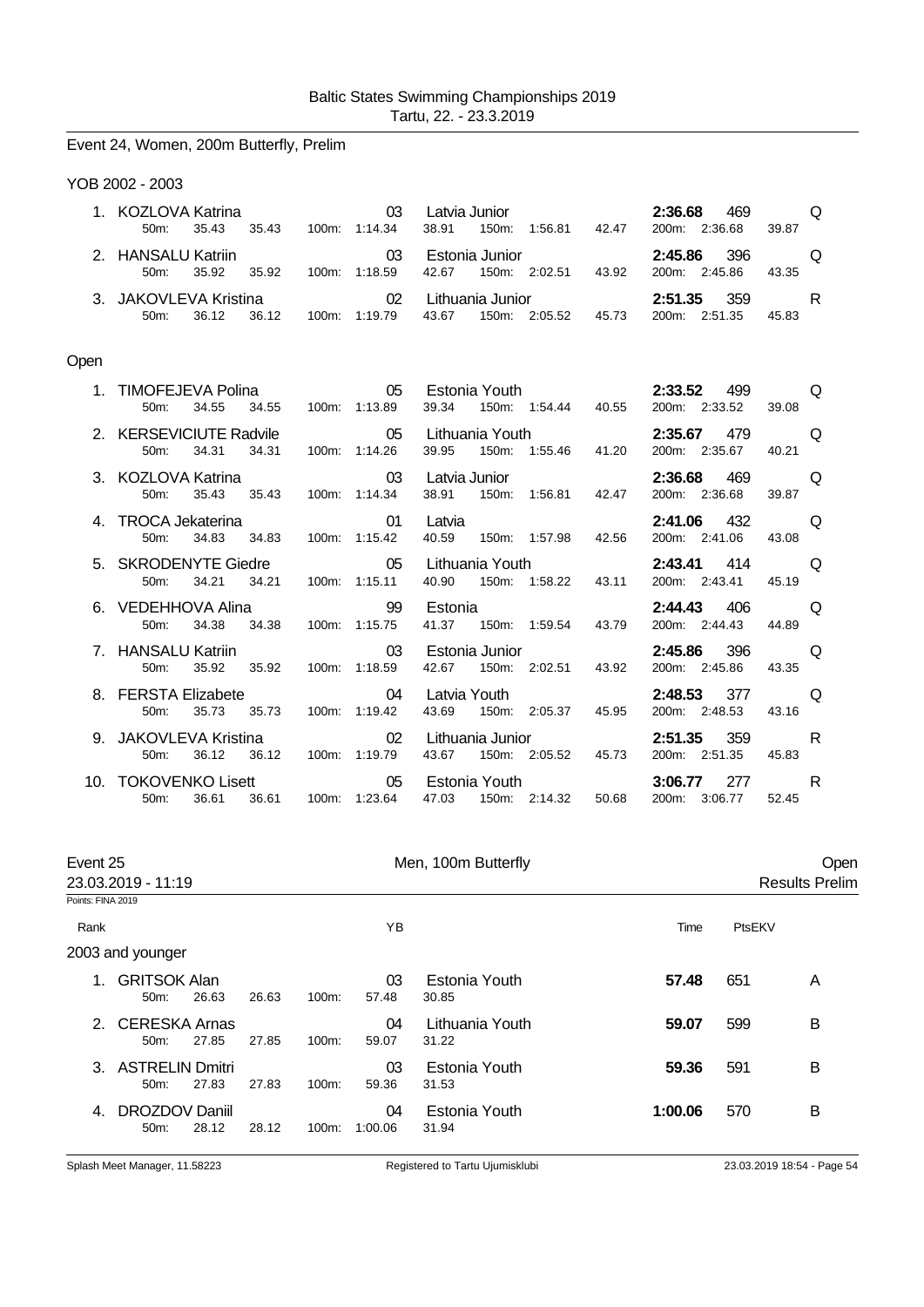| Rank |                                                              |       | YB                  |                           | Time    | PtsEKV |   |
|------|--------------------------------------------------------------|-------|---------------------|---------------------------|---------|--------|---|
| 5.   | <b>KARATSEVSKI Nikita</b><br>27.52<br>27.52<br>50m:          |       | 03<br>100m: 1:00.11 | Estonia Youth<br>32.59    | 1:00.11 | 569    | В |
| 6.   | <b>TRETJAK Martin</b><br>50m:<br>27.64<br>27.64              | 100m: | 04<br>1:00.32       | Lithuania Youth<br>32.68  | 1:00.32 | 563    | В |
|      | 7. TOBLER Artur<br>50m:<br>28.28<br>28.28                    | 100m: | 04<br>1:00.69       | Estonia Youth<br>32.41    | 1:00.69 | 553    | R |
|      | 8. SUHANOVSKIS Deniss<br>50m:<br>29.70<br>29.70              |       | 03<br>100m: 1:02.94 | Latvia Youth<br>33.24     | 1:02.94 | 495    |   |
|      | DNF LIEGIS Luka                                              |       | 04                  | Latvia Youth              |         |        |   |
|      | YOB 2001 - 2002                                              |       |                     |                           |         |        |   |
|      | 1. AHTIAINEN Alex<br>50m:<br>26.02<br>26.02                  | 100m: | 01<br>55.71         | Estonia Junior<br>29.69   | 55.71   | 715    | A |
|      | 2. VOLKOV Sergei<br>50m:<br>26.33<br>26.33                   | 100m: | 01<br>57.99         | Estonia Junior<br>31.66   | 57.99   | 634    | A |
|      | 3. BUDRYS Benediktas<br>50m:<br>26.97<br>26.97               | 100m: | 01<br>58.52         | Lithuania Junior<br>31.55 | 58.52   | 617    | в |
|      | 4. MORTUZANS Emils Pauls<br>50m:<br>28.15<br>28.15           | 100m: | 02<br>59.21         | Latvia Junior<br>31.06    | 59.21   | 595    | В |
|      | 5. LOOKENE Rain Rasmus<br>50m:<br>27.79<br>27.79             | 100m: | 01<br>1:00.74       | Estonia Junior<br>32.95   | 1:00.74 | 551    | R |
|      | 6. PRANCKEVICIUS Rytis<br>27.94<br>50m:<br>27.94             |       | 02<br>100m: 1:00.86 | Lithuania Junior<br>32.92 | 1:00.86 | 548    |   |
|      | 7. KAZLOVAS Dominykas<br>27.82<br>27.82<br>50 <sub>m</sub> : |       | 02<br>100m: 1:01.18 | Lithuania Junior<br>33.36 | 1:01.18 | 539    |   |
| 8.   | <b>TARNAUSKAS Redas</b><br>50m:<br>28.75<br>28.75            |       | 01<br>100m: 1:03.77 | Lithuania Junior<br>35.02 | 1:03.77 | 476    |   |
| Open |                                                              |       |                     |                           |         |        |   |
| 1.   | <b>ZAITSEV Daniel</b><br>50m:<br>25.73<br>25.73              | 100m: | 97<br>53.49         | Estonia<br>27.76          | 53.49   | 807    | A |
|      | 2. ZIRK Kregor<br>50m:<br>25.98<br>25.98                     | 100m: | 99<br>55.03         | Estonia<br>29.05          | 55.03   | 742    | A |
|      | 3. AHTIAINEN Alex<br>26.02<br>50m:<br>26.02                  | 100m: | 01<br>55.71         | Estonia Junior<br>29.69   | 55.71   | 715    | A |
|      | 4. SIIM Cevin Anders<br>26.16<br>50m:<br>26.16               | 100m: | 97<br>56.18         | Estonia<br>30.02          | 56.18   | 697    | A |
|      | 5. PUKITIS Rinalds<br>50m:<br>26.14<br>26.14                 | 100m: | 00<br>56.47         | Latvia<br>30.33           | 56.47   | 686    | A |
| 6.   | <b>ZELIONIS Ainis</b><br>50m:<br>26.45<br>26.45              | 100m: | 00<br>56.81         | Lithuania<br>30.36        | 56.81   | 674    | A |
| 7.   | <b>GRITSOK Alan</b><br>50m:<br>26.63<br>26.63                | 100m: | 03<br>57.48         | Estonia Youth<br>30.85    | 57.48   | 651    | A |

Event 25, Boys, 100m Butterfly, Prelim, 2003 and younger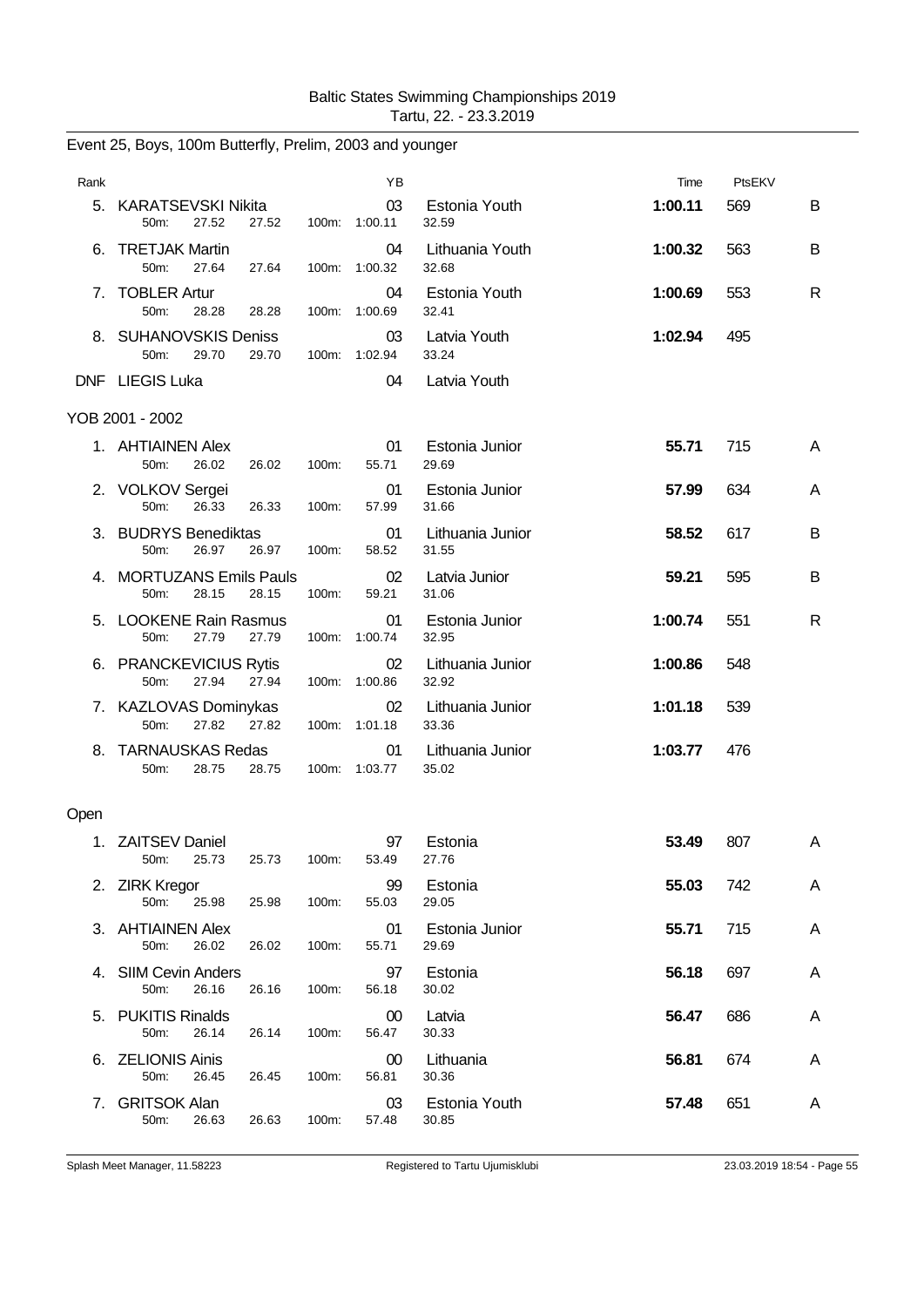## Event 25, Men, 100m Butterfly, Prelim, Open

| Rank |                                                     |       | ΥB                  |                           | Time    | PtsEKV |              |
|------|-----------------------------------------------------|-------|---------------------|---------------------------|---------|--------|--------------|
|      | 8. VOLKOV Sergei<br>50m:<br>26.33<br>26.33          | 100m: | 01<br>57.99         | Estonia Junior<br>31.66   | 57.99   | 634    | A            |
|      | 9. NOVIKOVS Olegs<br>26.90<br>50m:<br>26.90         | 100m: | 00<br>58.13         | Latvia<br>31.23           | 58.13   | 629    | B            |
|      | 10. BUDRYS Benediktas<br>26.97<br>50m:<br>26.97     | 100m: | 01<br>58.52         | Lithuania Junior<br>31.55 | 58.52   | 617    | B            |
|      | 11. CERESKA Arnas<br>27.85<br>50m:<br>27.85         | 100m: | 04<br>59.07         | Lithuania Youth<br>31.22  | 59.07   | 599    | B            |
|      | 12. MORTUZANS Emils Pauls<br>50m:<br>28.15<br>28.15 | 100m: | 02<br>59.21         | Latvia Junior<br>31.06    | 59.21   | 595    | B            |
|      | 13. ASTRELIN Dmitri<br>50m:<br>27.83<br>27.83       | 100m: | 03<br>59.36         | Estonia Youth<br>31.53    | 59.36   | 591    | B            |
|      | 14. DROZDOV Daniil<br>50m:<br>28.12<br>28.12        |       | 04<br>100m: 1:00.06 | Estonia Youth<br>31.94    | 1:00.06 | 570    | B            |
|      | 15. KARATSEVSKI Nikita<br>50m:<br>27.52<br>27.52    |       | 03<br>100m: 1:00.11 | Estonia Youth<br>32.59    | 1:00.11 | 569    | B            |
|      | 16. TRETJAK Martin<br>50m:<br>27.64<br>27.64        |       | 04<br>100m: 1:00.32 | Lithuania Youth<br>32.68  | 1:00.32 | 563    | B            |
|      | 17. TOBLER Artur<br>50m:<br>28.28<br>28.28          |       | 04<br>100m: 1:00.69 | Estonia Youth<br>32.41    | 1:00.69 | 553    | R            |
|      | 18. LOOKENE Rain Rasmus<br>50m:<br>27.79<br>27.79   |       | 01<br>100m: 1:00.74 | Estonia Junior<br>32.95   | 1:00.74 | 551    | $\mathsf{R}$ |
|      | 19. PRANCKEVICIUS Rytis<br>50m:<br>27.94<br>27.94   |       | 02<br>100m: 1:00.86 | Lithuania Junior<br>32.92 | 1:00.86 | 548    |              |
|      | 20. KAZLOVAS Dominykas<br>50m:<br>27.82<br>27.82    |       | 02<br>100m: 1:01.18 | Lithuania Junior<br>33.36 | 1:01.18 | 539    |              |
|      | 21. SUHANOVSKIS Deniss<br>50m:<br>29.70<br>29.70    |       | 03<br>100m: 1:02.94 | Latvia Youth<br>33.24     | 1:02.94 | 495    |              |
|      | 22. TARNAUSKAS Redas<br>28.75<br>50m:<br>28.75      |       | 01<br>100m: 1:03.77 | Lithuania Junior<br>35.02 | 1:03.77 | 476    |              |
|      | DNF LIEGIS Luka                                     |       | 04                  | Latvia Youth              |         |        |              |
|      | EXH AMOSENKOV Aleksandr<br>50m:<br>27.24<br>27.24   | 100m: | 01<br>58.07         | Estonia Junior<br>30.83   | 58.07   | 631    |              |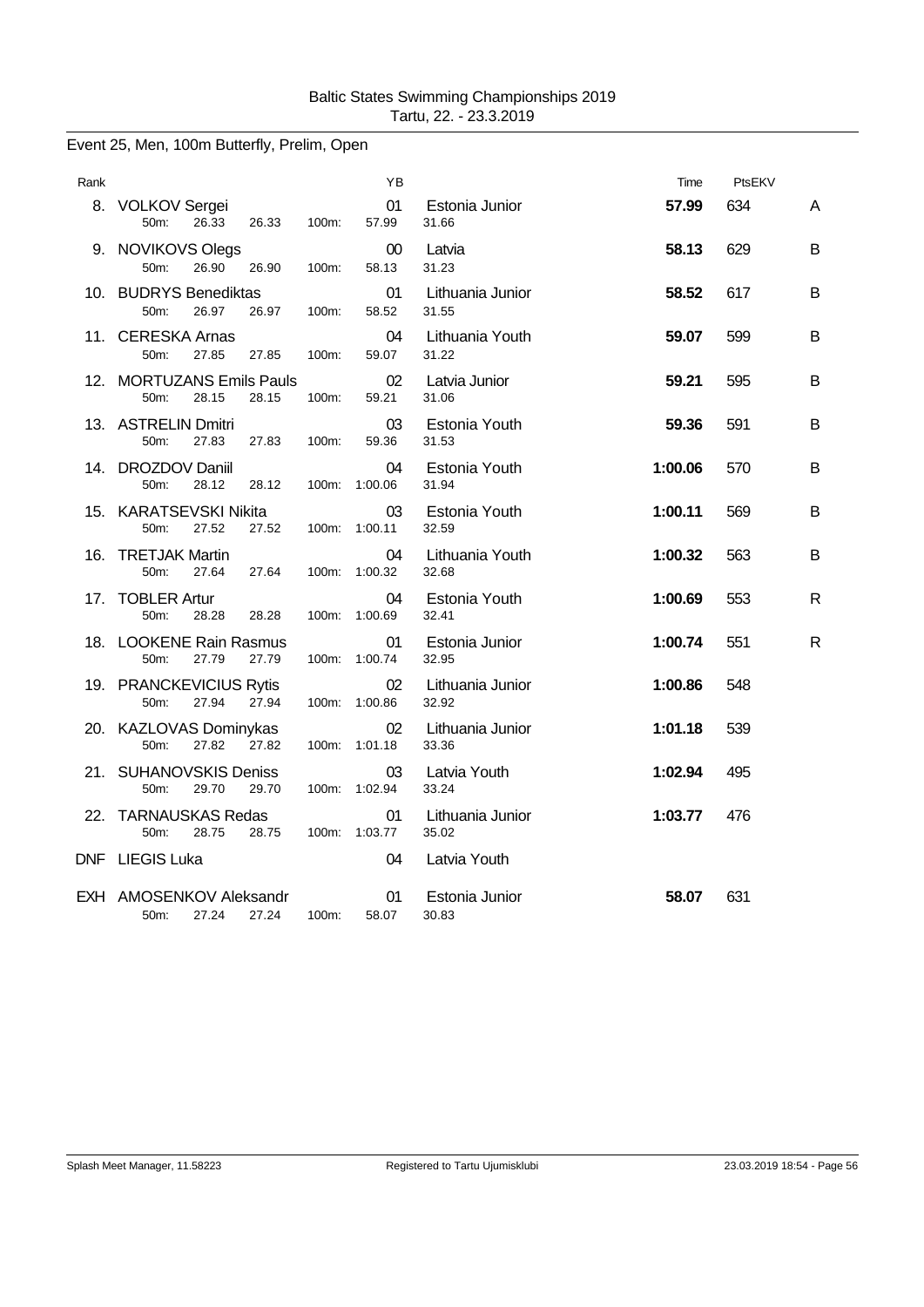| Event 26          | 23.03.2019 - 11:31                                    |                  |                |       |                                      | Women, 400m Freestyle           |                                  |                                |                |                                                     |                            | Open<br><b>Results Prelim</b> |
|-------------------|-------------------------------------------------------|------------------|----------------|-------|--------------------------------------|---------------------------------|----------------------------------|--------------------------------|----------------|-----------------------------------------------------|----------------------------|-------------------------------|
| Points: FINA 2019 |                                                       |                  |                |       |                                      |                                 |                                  |                                |                |                                                     |                            |                               |
| Rank              |                                                       |                  |                |       | YB                                   |                                 |                                  |                                |                | Time<br>PtsEKV                                      |                            |                               |
|                   | 2004 and younger                                      |                  |                |       |                                      |                                 |                                  |                                |                |                                                     |                            |                               |
|                   | 1. ZIRK Heleri<br>50m:<br>100m: 1:07.49               | 31.83            | 31.83<br>35.66 |       | 04<br>150m: 1:43.67<br>200m: 2:19.88 | 36.18<br>36.21                  | Estonia Youth<br>250m:<br>300m:  | 2:55.92<br>3:32.22             | 36.04<br>36.30 | 4:41.34<br>593<br>350m: 4:07.36<br>400m: 4:41.34    | 35.14<br>33.98             | Q                             |
|                   | 2. AABRAMS Evalotta Victoria<br>50m:<br>100m: 1:09.07 | 32.62            | 32.62<br>36.45 |       | 05<br>150m: 1:46.45<br>200m: 2:23.76 | 37.38<br>37.31                  | Estonia Youth<br>250m:<br>300m:  | 3:01.06<br>3:38.60             | 37.30<br>37.54 | 4:52.40<br>528<br>350m: 4:16.35<br>4:52.40<br>400m: | 37.75<br>36.05             | Q                             |
|                   | 3. BUROKAITE Gabriele<br>50m:<br>100m: 1:10.29        | 33.54            | 33.54<br>36.75 |       | 04<br>150m: 1:47.64<br>200m: 2:25.06 | 37.35<br>37.42                  | Lithuania Youth<br>300m:         | 250m: 3:02.92<br>3:40.99       | 37.86<br>38.07 | 4:54.29<br>518<br>350m: 4:18.50<br>400m: 4:54.29    | 37.51<br>35.79             | Q                             |
|                   | 4. KONDRASKAITE Patricija<br>50m:<br>100m: 1:10.42    | 33.69            | 33.69<br>36.73 |       | 06<br>150m: 1:48.00<br>200m: 2:26.26 | 37.58<br>38.26                  | Lithuania Youth<br>300m:         | 250m: 3:04.09<br>3:42.14       | 37.83<br>38.05 | 4:56.44<br>507<br>350m: 4:20.28<br>400m: 4:56.44    | 38.14<br>36.16             | Q                             |
| 5.                | GAIDAMANOVA Jekaterina<br>50m:<br>100m: 1:10.45       | 33.45            | 33.45<br>37.00 |       | 04<br>150m: 1:48.70<br>200m: 2:26.78 | Latvia Youth<br>38.25<br>38.08  | 250m:<br>300m:                   | 3:05.46<br>3:43.82             | 38.68<br>38.36 | 4:58.14<br>498<br>350m: 4:22.01<br>400m: 4:58.14    | 38.19<br>36.13             |                               |
|                   | YOB 2002 - 2003                                       |                  |                |       |                                      |                                 |                                  |                                |                |                                                     |                            |                               |
|                   | 1. HEINLO Helena<br>50m:<br>100m: 1:06.35             | 31.39            | 31.39<br>34.96 |       | 03<br>150m: 1:42.63<br>200m: 2:18.64 | 36.28<br>36.01                  | Estonia Junior<br>250m:<br>300m: | 2:55.00<br>3:30.97             | 36.36<br>35.97 | 4:40.69<br>597<br>350m: 4:07.05<br>400m: 4:40.69    | 36.08<br>33.64             | Q                             |
|                   | 2. GIRSTAUTAITE Rugile<br>50m:<br>100m: 1:09.86       | 33.49            | 33.49<br>36.37 | 150m: | 03<br>1:46.41<br>200m: 2:23.79       | 36.55<br>37.38                  | Lithuania Junior                 | 250m: 3:01.22<br>300m: 3:38.77 | 37.43<br>37.55 | 531<br>4:51.97<br>350m: 4:16.28<br>400m: 4:51.97    | 37.51<br>35.69             | Q                             |
|                   | 3. KUCAITE Kamile<br>50m:<br>100m: 1:07.78            | 32.39            | 32.39<br>35.39 | 150m: | 02<br>1:44.52<br>200m: 2:22.30       | 36.74<br>37.78                  | Lithuania Junior<br>300m:        | 250m: 3:00.52<br>3:38.62       | 38.22<br>38.10 | 4:52.13<br>530<br>350m: 4:16.25<br>400m: 4:52.13    | 37.63<br>35.88             | Q                             |
|                   | 4. LESSING Getriin Marii<br>50m:<br>100m: 1:08.87     | 32.34            | 32.34<br>36.53 |       | 03<br>150m: 1:45.92<br>200m: 2:23.69 | 37.05<br>37.77                  | Estonia Junior<br>250m:<br>300m: | 3:01.75<br>3:40.33             | 38.06<br>38.58 | 507<br>4:56.46<br>350m: 4:18.96<br>400m: 4:56.46    | 38.63<br>37.50             | R                             |
|                   | 5. MALMANE Zelma<br>50m:<br>100m: 1:09.37             | 33.11            | 33.11<br>36.26 |       | 03<br>150m: 1:46.85<br>200m: 2:24.86 | Latvia Junior<br>37.48<br>38.01 | 250m:<br>300m:                   | 3:03.47<br>3:42.26             | 38.61<br>38.79 | 4:56.67 506<br>350m: 4:20.59<br>400m: 4:56.67       | <b>R</b><br>38.33<br>36.08 |                               |
| Open              |                                                       |                  |                |       |                                      |                                 |                                  |                                |                |                                                     |                            |                               |
|                   | 1. HEINLO Helena<br>50m:<br>100m:                     | 31.39<br>1:06.35 | 31.39<br>34.96 |       | 03<br>150m: 1:42.63<br>200m: 2:18.64 | 36.28<br>36.01                  | Estonia Junior<br>250m:<br>300m: | 2:55.00<br>3:30.97             | 36.36<br>35.97 | 4:40.69<br>597<br>350m: 4:07.05<br>400m: 4:40.69    | 36.08<br>33.64             | Q                             |
|                   | 2. ZIRK Heleri<br>50m:<br>100m: 1:07.49               | 31.83            | 31.83<br>35.66 | 150m. | 04<br>1:43.67<br>200m: 2:19.88       | 36.18<br>36.21                  | Estonia Youth<br>250m:<br>300m:  | 2:55.92<br>3:32.22             | 36.04<br>36.30 | 4:41.34<br>593<br>350m: 4:07.36<br>400m:<br>4:41.34 | 35.14<br>33.98             | Q                             |
|                   | 3. SAAR Meribel<br>50m:<br>100m: 1:05.87              | 31.35            | 31.35<br>34.52 | 150m. | 00<br>1:41.18<br>200m: 2:16.75       | Estonia<br>35.31<br>35.57       | 250m:<br>300m:                   | 2:52.75<br>3:28.64             | 36.00<br>35.89 | 4:41.52<br>592<br>350m: 4:05.08<br>4:41.52<br>400m: | 36.44<br>36.44             | Q                             |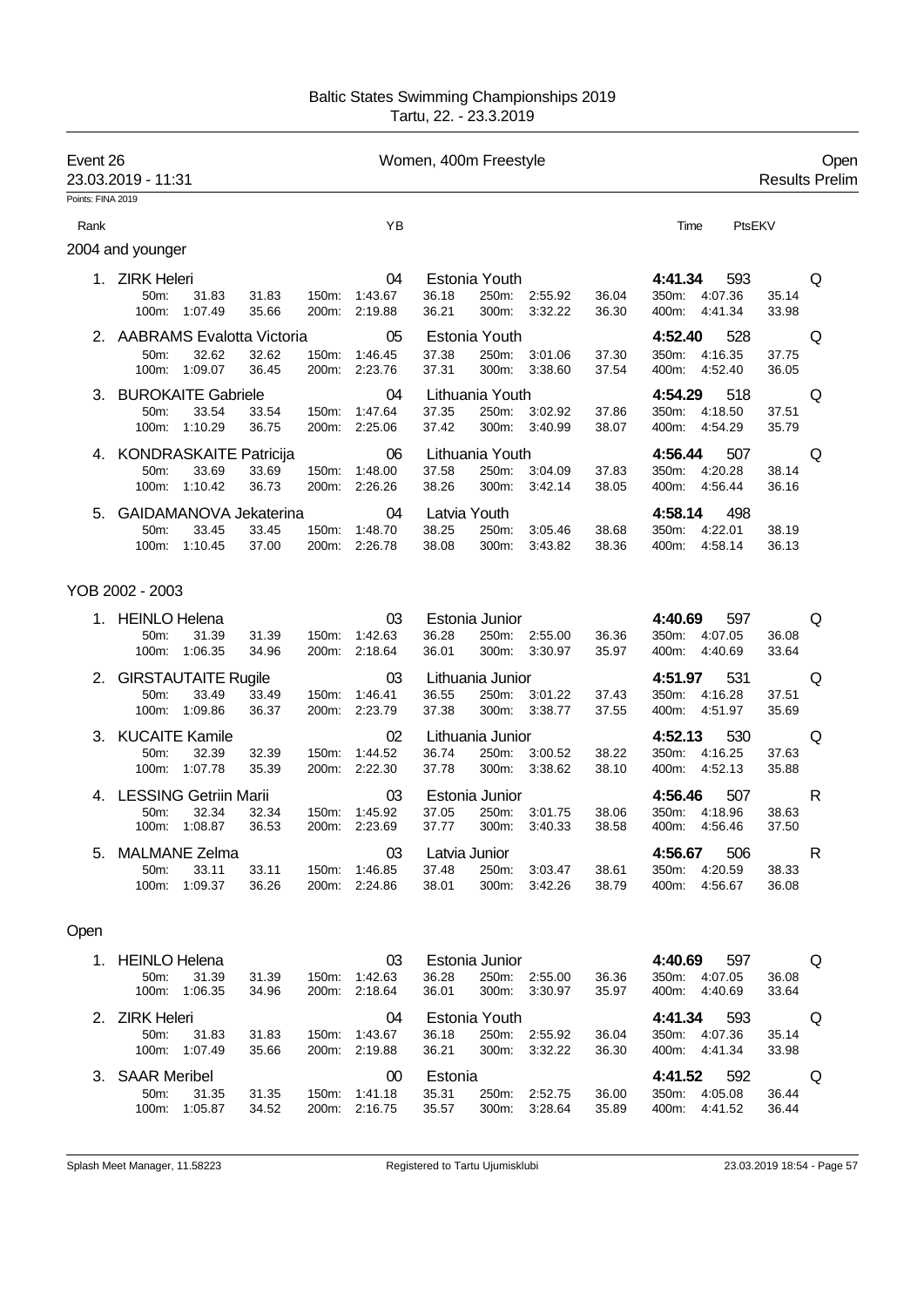| Event 26, Women, 400m Freestyle, Prelim, Open |  |  |  |  |  |  |
|-----------------------------------------------|--|--|--|--|--|--|
|-----------------------------------------------|--|--|--|--|--|--|

| Rank |                                                                                               |                | YB                       |                                 |                                    |                    |                | Time                      | PtsEKV                    |                                |  |
|------|-----------------------------------------------------------------------------------------------|----------------|--------------------------|---------------------------------|------------------------------------|--------------------|----------------|---------------------------|---------------------------|--------------------------------|--|
| 4.   | <b>GIRSTAUTAITE Rugile</b><br>50m:<br>33.49<br>33.49<br>36.37<br>100m:<br>1:09.86             | 150m:<br>200m: | 03<br>1:46.41<br>2:23.79 | 36.55<br>37.38                  | Lithuania Junior<br>250m:<br>300m: | 3:01.22<br>3:38.77 | 37.43<br>37.55 | 4:51.97<br>350m:<br>400m: | 531<br>4:16.28<br>4:51.97 | Q<br>37.51<br>35.69            |  |
|      | 5. KUCAITE Kamile<br>32.39<br>32.39<br>$50m$ :<br>1:07.78<br>35.39<br>100m:                   | 150m:<br>200m: | 02<br>1:44.52<br>2:22.30 | 36.74<br>37.78                  | Lithuania Junior<br>250m:<br>300m: | 3:00.52<br>3:38.62 | 38.22<br>38.10 | 4:52.13<br>350m:<br>400m: | 530<br>4:16.25<br>4:52.13 | Q<br>37.63<br>35.88            |  |
|      | 6. AABRAMS Evalotta Victoria<br>32.62<br>32.62<br>50m:<br>1:09.07<br>100m:<br>36.45           | 150m:<br>200m: | 05<br>1:46.45<br>2:23.76 | 37.38<br>37.31                  | Estonia Youth<br>250m:<br>300m:    | 3:01.06<br>3:38.60 | 37.30<br>37.54 | 4:52.40<br>350m:<br>400m: | 528<br>4:16.35<br>4:52.40 | O<br>37.75<br>36.05            |  |
|      | 7. BUROKAITE Gabriele<br>33.54<br>33.54<br>50m:<br>36.75<br>100m:<br>1:10.29                  | 150m:<br>200m: | 04<br>1:47.64<br>2:25.06 | 37.35<br>37.42                  | Lithuania Youth<br>250m:<br>300m:  | 3:02.92<br>3:40.99 | 37.86<br>38.07 | 4:54.29<br>350m:<br>400m: | 518<br>4:18.50<br>4:54.29 | Q<br>37.51<br>35.79            |  |
|      | 8. KONDRASKAITE Patricija<br>33.69<br>50 <sub>m</sub> :<br>33.69<br>1:10.42<br>36.73<br>100m: | 150m:<br>200m: | 06<br>1:48.00<br>2:26.26 | 37.58<br>38.26                  | Lithuania Youth<br>250m:<br>300m:  | 3:04.09<br>3:42.14 | 37.83<br>38.05 | 4:56.44<br>350m:<br>400m: | 507<br>4:20.28<br>4:56.44 | Q<br>38.14<br>36.16            |  |
|      | 9. LESSING Getriin Marii<br>50m:<br>32.34<br>32.34<br>36.53<br>1:08.87<br>100m:               | 150m:<br>200m: | 03<br>1:45.92<br>2:23.69 | 37.05<br>37.77                  | Estonia Junior<br>250m:<br>300m:   | 3:01.75<br>3:40.33 | 38.06<br>38.58 | 4:56.46<br>350m:<br>400m: | 507<br>4:18.96<br>4:56.46 | R<br>38.63<br>37.50            |  |
| 10.  | MALMANE Zelma<br>33.11<br>33.11<br>$50m$ :<br>36.26<br>1:09.37<br>100m:                       | 150m:<br>200m: | 03<br>1:46.85<br>2:24.86 | Latvia Junior<br>37.48<br>38.01 | 250m:<br>300m:                     | 3:03.47<br>3:42.26 | 38.61<br>38.79 | 4:56.67<br>350m:<br>400m: | 506<br>4:20.59<br>4:56.67 | $\mathsf{R}$<br>38.33<br>36.08 |  |
| 11.  | GAIDAMANOVA Jekaterina<br>33.45<br>33.45<br>50m:<br>37.00<br>100m:<br>1:10.45                 | 150m:<br>200m: | 04<br>1:48.70<br>2:26.78 | Latvia Youth<br>38.25<br>38.08  | 250m:<br>300m:                     | 3:05.46<br>3:43.82 | 38.68<br>38.36 | 4:58.14<br>350m:<br>400m: | 498<br>4:22.01<br>4:58.14 | 38.19<br>36.13                 |  |
| 12.  | <b>MAENNIK Laura Marleen</b><br>33.84<br>33.84<br>50m:<br>37.30<br>100m:<br>1:11.14           | 150m:<br>200m: | 01<br>1:49.26<br>2:27.46 | Estonia<br>38.12<br>38.20       | 250m:<br>300m:                     | 3:06.16<br>3:44.50 | 38.70<br>38.34 | 4:58.47<br>350m:<br>400m: | 497<br>4:22.35<br>4:58.47 | 37.85<br>36.12                 |  |

|                            |                                                                                                                     |                 |                    |        | Open                  |
|----------------------------|---------------------------------------------------------------------------------------------------------------------|-----------------|--------------------|--------|-----------------------|
|                            |                                                                                                                     |                 |                    |        | <b>Results Prelim</b> |
|                            |                                                                                                                     |                 |                    |        |                       |
|                            | YB                                                                                                                  |                 | Time               | PtsEKV |                       |
|                            |                                                                                                                     |                 |                    |        |                       |
| SOLODOV Demid              | 03                                                                                                                  | Estonia Youth   | 24.29              | 637    | A                     |
| PANCEREVAS Daniil          | 04                                                                                                                  | Lithuania Youth | 24.36              | 632    | B                     |
| <b>SAVICKAS Aleksas</b>    | 03                                                                                                                  | Lithuania Youth | 24.51              | 620    | B                     |
| <b>VERETINSKAS Joris</b>   | 03                                                                                                                  | Lithuania Youth | 24.77              | 601    | R                     |
| <b>GORBACOVS Nikita</b>    | 03                                                                                                                  | Latvia Youth    | 25.03              | 583    |                       |
| <b>ADAMSONS Karlis</b>     | 03                                                                                                                  | Latvia Youth    | 25.13              | 576    |                       |
| PALVADRE Christopher       | 03                                                                                                                  | Estonia Youth   | 25.14              | 575    |                       |
| <b>KVEDERIS Danielius</b>  | 04                                                                                                                  | Lithuania Youth | 25.39              | 558    |                       |
| <b>TRETJAK Martin</b>      | 04                                                                                                                  | Lithuania Youth | 25.45              | 554    |                       |
| <b>LIHHATS Erik</b>        | 03                                                                                                                  | Estonia Youth   | 25.50              | 551    |                       |
| <b>URIKO Kristjan Erik</b> | 03                                                                                                                  | Estonia Youth   | 25.95              | 523    |                       |
| <b>ROOSE Ralf</b>          | 04                                                                                                                  | Estonia Youth   | 26.10              | 514    |                       |
|                            | Event 27<br>23.03.2019 - 11:44<br>Points: FINA 2019<br>2003 and younger<br>$2_{-}$<br>3.<br>7.<br>10.<br>11.<br>12. |                 | Men, 50m Freestyle |        |                       |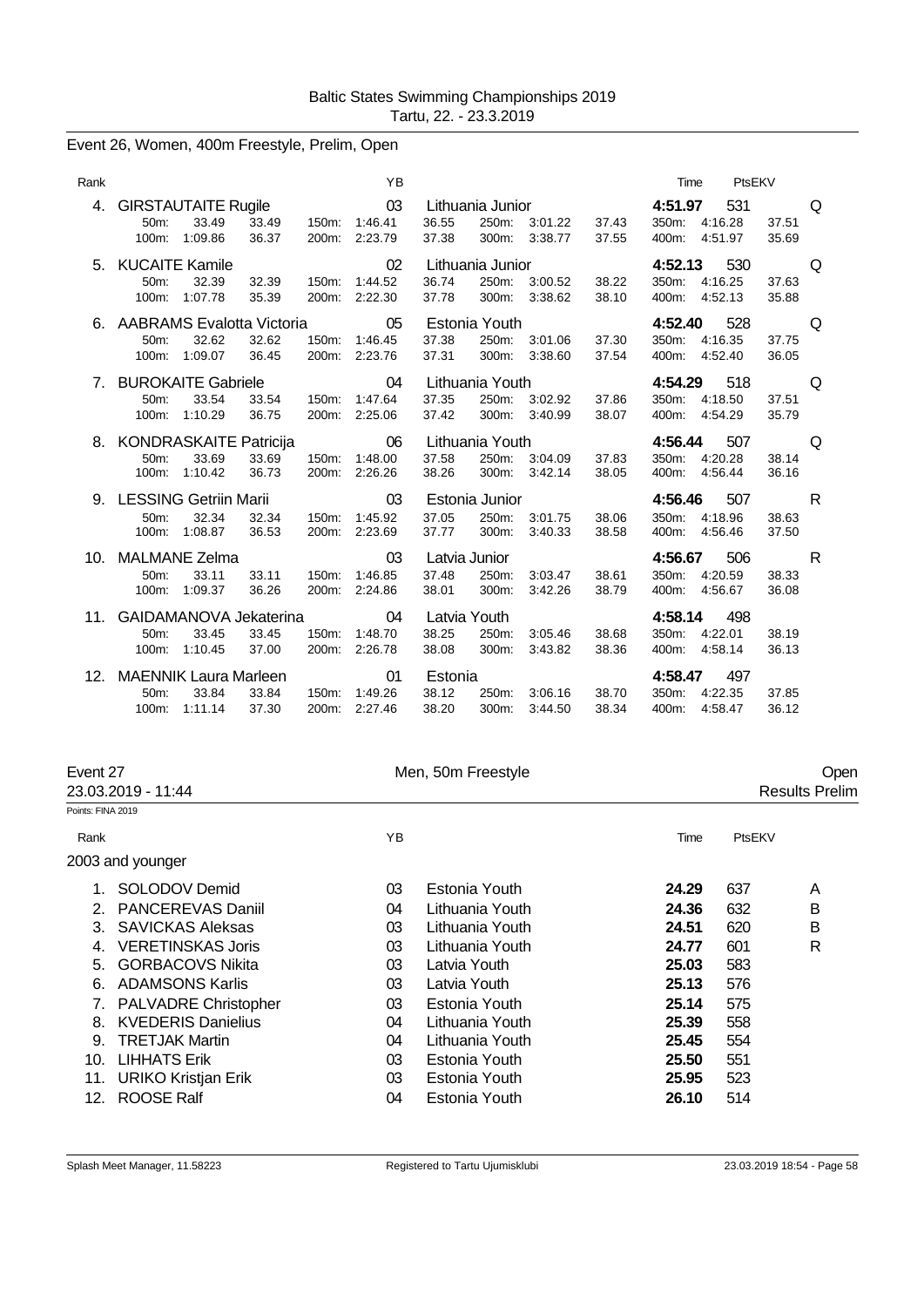# Event 27, Men, 50m Freestyle, Prelim

## YOB 2001 - 2002

|      | 1. AHTIAINEN Alex             | 01     | Estonia Junior   | 23.92 | 668 | A            |
|------|-------------------------------|--------|------------------|-------|-----|--------------|
|      | 2. SMAILYS Titas              | 01     | Lithuania Junior | 24.36 | 632 | B            |
|      | 3. KEBLYS Jokubas             | 02     | Lithuania Junior | 24.40 | 629 | B            |
|      | 4. KASK Gregory               | 02     | Estonia Junior   | 24.58 | 615 | B            |
|      | 5. GRIGAITIS Erikas           | 02     | Lithuania Junior | 24.75 | 603 | B            |
|      | 6. NAUMOV Kirill              | 02     | Latvia Junior    | 24.81 | 598 | $\mathsf{R}$ |
|      | 7. LOOKENE Rain Rasmus        | 01     | Estonia Junior   | 24.86 | 595 |              |
|      | 8. MARKOVS Arturs             | 01     | Latvia Junior    | 24.87 | 594 |              |
|      | 9. VISNAPUU Karl-Johannes     | 02     | Estonia Junior   | 25.28 | 565 |              |
|      | 10. ASMUS Erik                | 02     | Estonia Junior   | 25.34 | 561 |              |
|      | 11. TALERCIKS Andrejs         | 01     | Latvia Junior    | 25.42 | 556 |              |
|      | 12. VARES Kaarup              | 01     | Estonia Junior   | 25.56 | 547 |              |
|      | 13. KOEOEK Mark               | 01     | Estonia Junior   | 25.82 | 531 |              |
|      | 14. GRIGALIONIS Gantas        | 01     | Lithuania Junior | 25.91 | 525 |              |
|      | 15. KAMPUS Aleksander         | 01     | Estonia Junior   | 25.92 | 524 |              |
|      | 16. TARNAUSKAS Redas          | 01     | Lithuania Junior | 26.22 | 507 |              |
|      |                               |        |                  |       |     |              |
| Open |                               |        |                  |       |     |              |
|      | 1. ZEMTURIS Roberts           | $00\,$ | Latvia           | 23.81 | 677 | A            |
|      | 2. BACKULIS Julius            | $00\,$ | Lithuania        | 23.86 | 673 | A            |
|      | 3. AEDMA Andri                | 95     | Estonia          | 23.90 | 669 | A            |
|      | 4. AHTIAINEN Alex             | 01     | Estonia Junior   | 23.92 | 668 | A            |
|      | 5. STRAZDAS Povilas           | 96     | Lithuania        | 24.05 | 657 | A            |
|      | 6. LANGEL Marko- Matteus      | 99     | Estonia          | 24.09 | 653 | A            |
|      | 7. UETT Hendrik               | 98     | Estonia          | 24.10 | 653 | A            |
|      | 8. SOLODOV Demid              | 03     | Estonia Youth    | 24.29 | 637 | A            |
|      | 9. SMAILYS Titas              | 01     | Lithuania Junior | 24.36 | 632 | B            |
|      | PANCEREVAS Daniil             | 04     | Lithuania Youth  | 24.36 | 632 | B            |
|      | 11. KEBLYS Jokubas            | 02     | Lithuania Junior | 24.40 | 629 | B            |
|      | 12. MILIUS Eimantas           | 96     | Lithuania        | 24.50 | 621 | B            |
|      | 13. SAVICKAS Aleksas          | 03     | Lithuania Youth  | 24.51 | 620 | B            |
|      | 14. KASK Gregory              | 02     | Estonia Junior   | 24.58 | 615 | B            |
|      | 15. DUMINS Emils              | 99     | Latvia           | 24.63 | 611 | B            |
|      | 16. GRIGAITIS Erikas          | 02     | Lithuania Junior | 24.75 | 603 | B            |
|      | 17. VERETINSKAS Joris         | 03     | Lithuania Youth  | 24.77 | 601 | R            |
|      | 18. NAUMOV Kirill             | 02     | Latvia Junior    | 24.81 | 598 | R            |
|      | 19. SUUN Janter               | 00     | Estonia          | 24.85 | 595 |              |
|      | 20. LOOKENE Rain Rasmus       | 01     | Estonia Junior   | 24.86 | 595 |              |
| 21.  | <b>MARKOVS Arturs</b>         | 01     | Latvia Junior    | 24.87 | 594 |              |
| 22.  | <b>GORBACOVS Nikita</b>       | 03     | Latvia Youth     | 25.03 | 583 |              |
|      | 23. ADAMSONS Karlis           | 03     | Latvia Youth     | 25.13 | 576 |              |
|      | 24. PALVADRE Christopher      | 03     | Estonia Youth    | 25.14 | 575 |              |
| 25.  | <b>VISNAPUU Karl-Johannes</b> | 02     | Estonia Junior   | 25.28 | 565 |              |
|      | 26. ASMUS Erik                | 02     | Estonia Junior   | 25.34 | 561 |              |
|      | 27. KVEDERIS Danielius        | 04     | Lithuania Youth  | 25.39 | 558 |              |
|      | 28. TALERCIKS Andrejs         | 01     | Latvia Junior    | 25.42 | 556 |              |
|      | 29. TRETJAK Martin            | 04     | Lithuania Youth  | 25.45 | 554 |              |
|      | 30. LIHHATS Erik              | 03     | Estonia Youth    | 25.50 | 551 |              |
|      |                               |        |                  |       |     |              |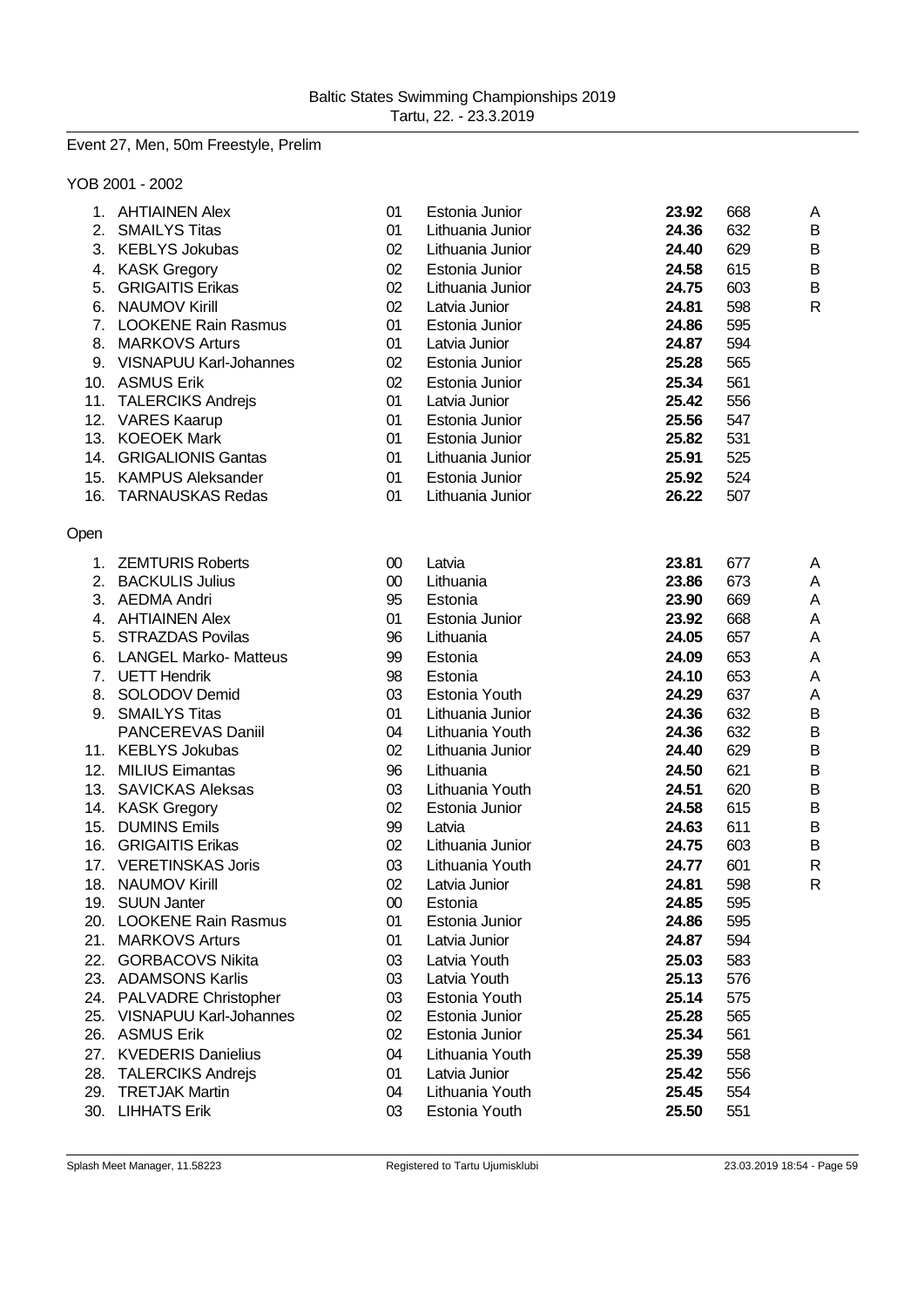| Event 27, Men, 50m Freestyle, Prelim, Open |  |  |  |  |  |  |
|--------------------------------------------|--|--|--|--|--|--|
|--------------------------------------------|--|--|--|--|--|--|

| Rank |                         | ΥB |                  | Time  | PtsEKV |
|------|-------------------------|----|------------------|-------|--------|
|      | 31. VARES Kaarup        | 01 | Estonia Junior   | 25.56 | 547    |
|      | 32. KOEOEK Mark         | 01 | Estonia Junior   | 25.82 | 531    |
|      | 33. GRIGALIONIS Gantas  | 01 | Lithuania Junior | 25.91 | 525    |
|      | 34. KAMPUS Aleksander   | 01 | Estonia Junior   | 25.92 | 524    |
|      | 35. URIKO Kristjan Erik | 03 | Estonia Youth    | 25.95 | 523    |
|      | 36. ROOSE Ralf          | 04 | Estonia Youth    | 26.10 | 514    |
|      | 37. TARNAUSKAS Redas    | 01 | Lithuania Junior | 26.22 | 507    |

|                   | Event 28                     |    | Women, 50m Breaststroke |       |        | Open                  |
|-------------------|------------------------------|----|-------------------------|-------|--------|-----------------------|
|                   | 23.03.2019 - 11:51           |    |                         |       |        | <b>Results Prelim</b> |
| Points: FINA 2019 |                              |    |                         |       |        |                       |
| Rank              |                              | YB |                         | Time  | PtsEKV |                       |
| 1.                | ROMANJUK Maria               | 96 | Estonia                 | 32.79 | 720    | A                     |
| 2.                | <b>SELEIKAITE Agne</b>       | 00 | Lithuania               | 32.87 | 715    | A                     |
| 3.                | JEFIMOVA Eneli               | 06 | Estonia Youth           | 33.34 | 685    | A                     |
| 4.                | SISOJEVA Arina               | 02 | Latvia Junior           | 33.55 | 672    | A                     |
| 5.                | <b>LAGZDINA Eliza</b>        | 03 | Latvia Junior           | 34.28 | 630    | Α                     |
| 6.                | MOTIEJAITYTE Mija            | 04 | Lithuania Youth         | 34.53 | 617    | A                     |
| 7.                | <b>VORONTSOVA Jekaterina</b> | 05 | Estonia Youth           | 34.76 | 605    | A                     |
| 8.                | <b>BIELSKUTE Elze</b>        | 02 | Lithuania Junior        | 35.22 | 581    | A                     |
| 9.                | <b>GRIBOKA Ksenija</b>       | 03 | Latvia Junior           | 35.26 | 579    | в                     |
| 10.               | <b>RASMANN Simona</b>        | 04 | Estonia Youth           | 35.49 | 568    | B                     |
| 11.               | <b>MAETLIK Elisabet</b>      | 02 | Estonia Junior          | 35.58 | 564    | B                     |
| 12.               | <b>KORNET Diana</b>          | 02 | Estonia Junior          | 36.18 | 536    | B                     |
| 13.               | <b>KNJAZEVA Jelizaveta</b>   | 04 | Estonia Youth           | 36.33 | 529    | B                     |
| 14.               | <b>KALVET Laura</b>          | 02 | Estonia Junior          | 36.36 | 528    | В                     |
| 15.               | <b>RAPSEVICIUTE Marija</b>   | 03 | Lithuania Junior        | 36.72 | 513    | B                     |
| 16.               | <b>ARNDT Meril</b>           | 02 | Estonia Junior          | 38.53 | 444    | B                     |

| Event 29<br>23.03.2019 - 11:59 |                                        |       |       | Women, 200m Medley |               |                       |                        |               | Oper<br><b>Results Prelim</b> |                                 |        |   |
|--------------------------------|----------------------------------------|-------|-------|--------------------|---------------|-----------------------|------------------------|---------------|-------------------------------|---------------------------------|--------|---|
| Points: FINA 2019              |                                        |       |       |                    |               |                       |                        |               |                               |                                 |        |   |
| Rank                           |                                        |       |       |                    | YB            |                       |                        |               |                               | Time                            | PtsEKV |   |
|                                | 2004 and younger                       |       |       |                    |               |                       |                        |               |                               |                                 |        |   |
|                                | KUEBAR Johanna<br>$50m$ :              | 32.99 | 32.99 | 100m:              | 06<br>1:13.01 | 40.02                 | Estonia Youth<br>150m: | 1:57.53       | 44.52                         | 2:32.76<br>562<br>200m: 2:32.76 | 35.23  | Q |
|                                | 2. ZVIGURE Patricija<br>50m            | 32.85 | 32.85 | 100m:              | 04<br>1:12.11 | Latvia Youth<br>39.26 | 150m:                  | 1:57.39       | 45.28                         | 2:33.08<br>559<br>200m: 2:33.08 | 35.69  | Q |
|                                | 3. ZIGMANTAITE Urte<br>$50m$ :         | 32.86 | 32.86 | 100m:              | 04<br>1:13.69 | 40.83                 | Lithuania Youth        | 150m: 1:58.37 | 44.68                         | 2:33.86<br>550<br>200m: 2:33.86 | 35.49  | Q |
| 4.                             | <b>JOCIUTE Auguste</b><br>50m:         | 31.09 | 31.09 | 100m:              | 04<br>1:13.06 | 41.97                 | Lithuania Youth        | 150m: 1:57.52 | 44.46                         | 545<br>2:34.32<br>200m: 2:34.32 | 36.80  | Q |
|                                | 5. GUDOVSKAJA Anita<br>50 <sub>m</sub> | 33.59 | 33.59 | 100m:              | 05<br>1:14.55 | 40.96                 | Estonia Youth<br>150m: | 2:00.16       | 45.61                         | 539<br>2:34.97<br>200m: 2:34.97 | 34.81  | R |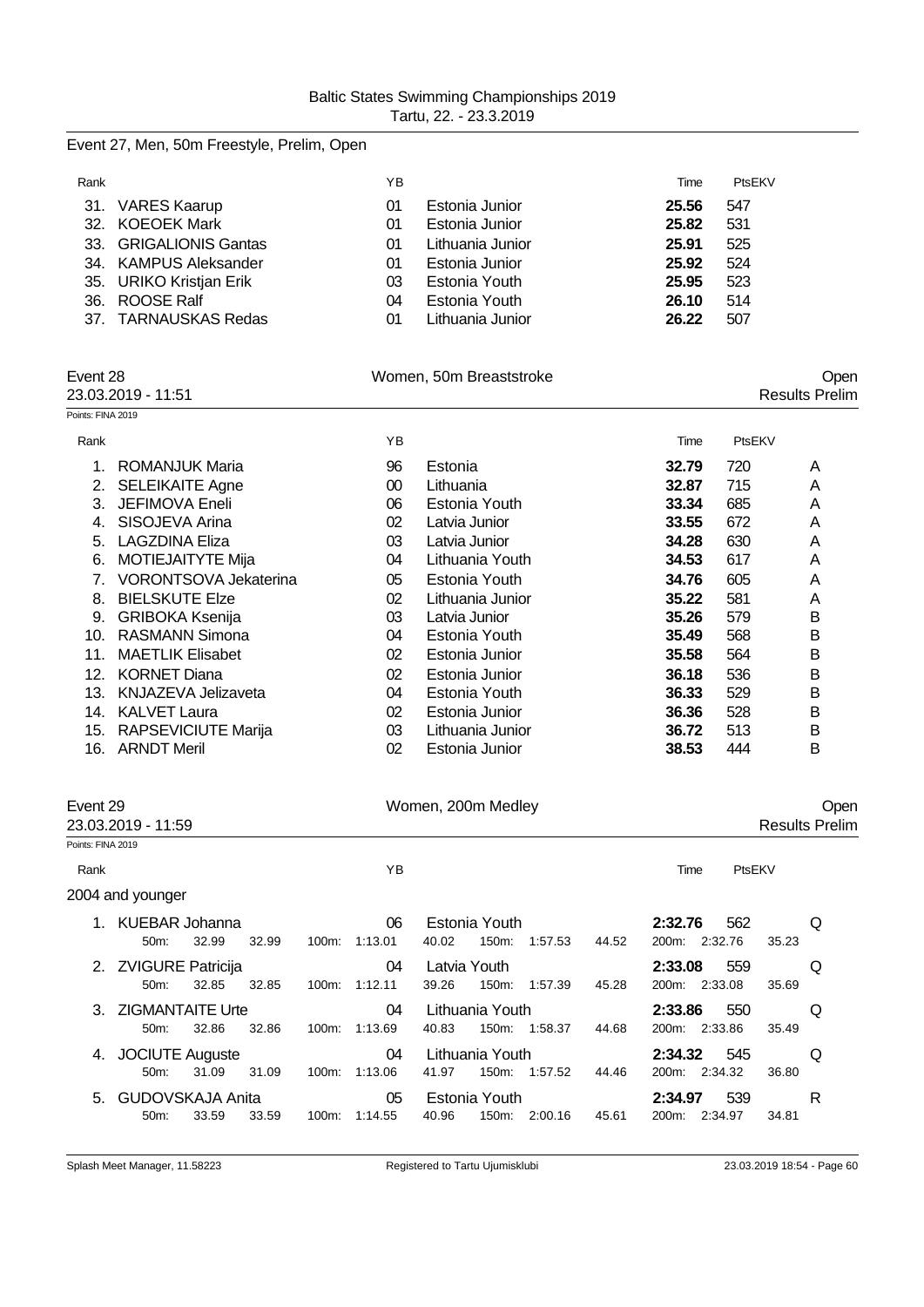| Rank |                                                               | ΥB                              |                                                                      | PtsEKV<br>Time                                                                                                                                                     |
|------|---------------------------------------------------------------|---------------------------------|----------------------------------------------------------------------|--------------------------------------------------------------------------------------------------------------------------------------------------------------------|
|      | 6. GRJUNBERGA Gertrude<br>50 <sub>m</sub> :<br>33.23<br>33.23 | 05<br>100m: 1:13.78             | Latvia Youth <b>Sandware Common Street</b><br>40.55<br>150m: 2:00.05 | 2:36.44<br>523<br>46.27<br>200m: 2:36.44<br>36.39                                                                                                                  |
|      | 7. KERSEVICIUTE Radvile<br>32.03<br>50m:<br>32.03             | 05<br>100m: 1:11.97             | Lithuania Youth<br>39.94<br>150m: 1:58.35                            | 2:37.04<br>517<br>46.38<br>200m: 2:37.04<br>38.69                                                                                                                  |
|      | 8. VITSUT Laura<br>34.28<br>50m:<br>34.28                     | 04<br>100m: 1:14.40             | Estonia Youth<br>40.12<br>150m: 2:00.58                              | 2:37.24<br>516<br>46.18<br>200m: 2:37.24<br>36.66                                                                                                                  |
|      | YOB 2002 - 2003                                               |                                 |                                                                      |                                                                                                                                                                    |
|      | 1. PRIIDEL Melissa<br>30.72<br>30.72<br>50m:                  | 02<br>100m: 1:08.72             | Estonia Junior<br>38.00<br>150m: 1:52.48                             | 2:27.26<br>628<br>Q<br>43.76<br>200m: 2:27.26<br>34.78                                                                                                             |
|      | 2. GOBERGA Marija<br>35.62<br>50 <sub>m</sub> :<br>35.62      | 02<br>100m: 1:15.61             | Latvia Junior<br>39.99<br>150m: 1:59.19                              | 2:33.88<br>550<br>Q<br>43.58<br>200m: 2:33.88<br>34.69                                                                                                             |
|      | 3. JAKOVLEVA Kristina<br>33.24<br>50m:<br>33.24               | 02<br>100m: 1:16.56             | Lithuania Junior<br>43.32<br>150m: 2:01.00                           | 527<br>2:36.06<br>a Roman Roman Roman Roman Roman Roman Roman Roman Roman Roman Roman Roman Roman Roman Roman Roman Roman Roman<br>200m: 2:36.06<br>44.44<br>35.06 |
|      | 4. VUTT Hanna Grete<br>50m:<br>32.64<br>32.64                 | 03<br>100m: 1:12.32             | Estonia Junior<br>39.68<br>150m: 1:59.93                             | 2:36.49<br>523<br>47.61<br>200m: 2:36.49<br>36.56                                                                                                                  |
|      | 5. KUCAITE Kamile<br>50m:<br>34.72<br>34.72                   | 02<br>100m: 1:15.82             | Lithuania Junior<br>41.10<br>150m: 2:01.35                           | 2:38.08<br>507<br>200m: 2:38.08<br>45.53<br>36.73                                                                                                                  |
| Open |                                                               |                                 |                                                                      |                                                                                                                                                                    |
|      | 1. MARKVARDT Margaret<br>30.43<br>50m:<br>30.43               | 00<br>100m: 1:07.52             | Estonia<br>37.09 150m: 1:52.06                                       | 2:26.64<br>636<br>Q<br>200m: 2:26.64<br>44.54<br>34.58                                                                                                             |
|      | 2. PRIIDEL Melissa<br>50m:<br>30.72                           | 02                              | Estonia Junior                                                       | 628<br>Q<br>2:27.26                                                                                                                                                |
|      |                                                               |                                 |                                                                      |                                                                                                                                                                    |
|      | 30.72<br>3. MARTISIUTE Erika                                  | 100m: 1:08.72<br>99             | 38.00<br>150m: 1:52.48<br>Lithuania                                  | 43.76<br>200m: 2:27.26<br>34.78<br>2:31.80<br>573<br>Q                                                                                                             |
|      | 31.54<br>50m:<br>31.54<br>4. KUEBAR Johanna                   | 100m: 1:12.32<br>06             | 40.78<br>150m:<br>1:55.41<br>Estonia Youth                           | 43.09<br>200m: 2:31.80<br>36.39<br>2:32.76<br>Q<br>562                                                                                                             |
|      | 32.99<br>32.99<br>50m:<br>5. ZVIGURE Patricija                | 100m: 1:13.01<br>04             | 40.02<br>150m: 1:57.53<br>Latvia Youth                               | 200m: 2:32.76<br>35.23<br>44.52<br>Q<br>2:33.08<br>559                                                                                                             |
|      | 50m:<br>32.85<br>32.85<br>6. ZIGMANTAITE Urte                 | 100m: 1:12.11                   | 39.26<br>150m: 1:57.39<br>04 Lithuania Youth                         | 45.28<br>200m: 2:33.08<br>35.69<br>2:33.86<br>550 Q                                                                                                                |
|      | 50m:<br>7. GOBERGA Marija                                     | 32.86 32.86 100m: 1:13.69<br>02 | 40.83<br>150m: 1:58.37 44.68<br>Latvia Junior                        | 200m: 2:33.86<br>35.49<br>2:33.88 550 Q                                                                                                                            |
|      | 50m:<br>35.62 35.62<br>8. JOCIUTE Auguste                     | 100m: 1:15.61<br>04             | 150m: 1:59.19<br>39.99<br>Lithuania Youth                            | 200m: 2:33.88<br>43.58<br>34.69<br><b>O</b><br>2:34.32 545                                                                                                         |
|      | 31.09 31.09<br>50m:<br>9. GUDOVSKAJA Anita                    | 100m: 1:13.06<br>05             | 41.97  150m: 1:57.52<br>Estonia Youth                                | 200m: 2:34.32<br>36.80<br>44.46<br>2:34.97 539<br><b>Example</b> R                                                                                                 |
|      | 33.59<br>33.59<br>50m:<br>10. JAKOVLEVA Kristina              | 100m: 1:14.55<br>02             | 40.96 150m: 2:00.16<br>Lithuania Junior                              | 45.61<br>200m: 2:34.97<br>34.81<br>2:36.06 527<br><b>Example</b> R                                                                                                 |
|      | 33.24<br>50m:<br>11. GRJUNBERGA Gertrude                      | 33.24 100m: 1:16.56<br>05       | 43.32 150m: 2:01.00 44.44<br>Latvia Youth                            | 200m: 2:36.06<br>35.06<br>2:36.44 523                                                                                                                              |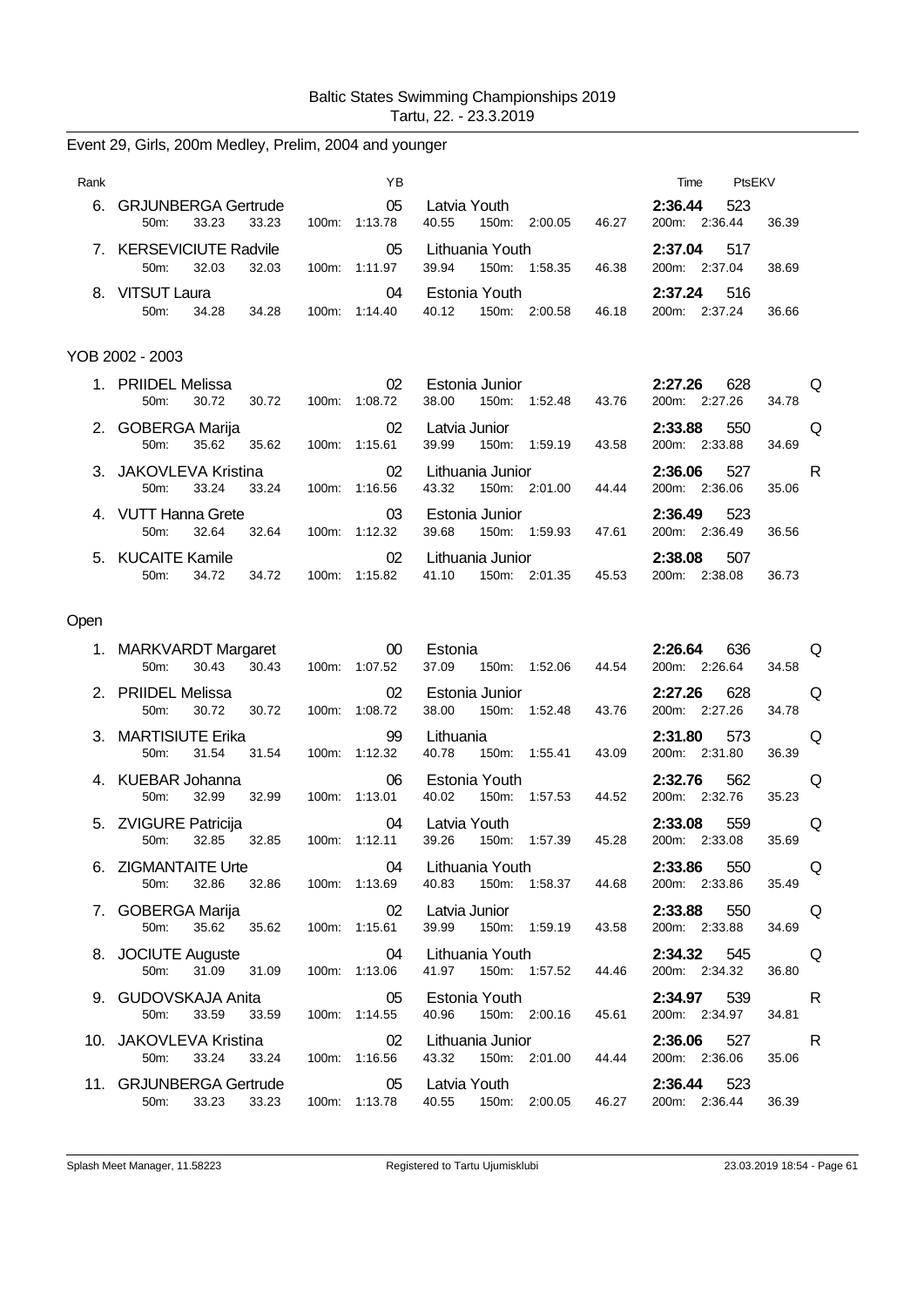|                   | Event 29, Women, 200m Medley, Prelim, Open |                                                    |                |       |                                      |                                |                                   |                    |                |                                                 |                       |                               |
|-------------------|--------------------------------------------|----------------------------------------------------|----------------|-------|--------------------------------------|--------------------------------|-----------------------------------|--------------------|----------------|-------------------------------------------------|-----------------------|-------------------------------|
| Rank              |                                            |                                                    |                |       | ΥB                                   |                                |                                   |                    |                | Time                                            | PtsEKV                |                               |
| 12.               | <b>VUTT Hanna Grete</b><br>50m:            | 32.64                                              | 32.64          |       | 03<br>100m: 1:12.32                  | 39.68                          | Estonia Junior<br>150m:           | 1:59.93            | 47.61          | 2:36.49<br>200m: 2:36.49                        | 523<br>36.56          |                               |
|                   | 13. KERSEVICIUTE Radvile<br>50m:           | 32.03                                              | 32.03          |       | 05<br>100m: 1:11.97                  | 39.94                          | Lithuania Youth<br>150m:          | 1:58.35            | 46.38          | 2:37.04<br>200m: 2:37.04                        | 517<br>38.69          |                               |
|                   | 14. VITSUT Laura<br>50m:                   | 34.28                                              | 34.28          |       | 04<br>100m: 1:14.40                  | 40.12                          | Estonia Youth                     | 150m: 2:00.58      | 46.18          | 2:37.24<br>200m: 2:37.24                        | 516<br>36.66          |                               |
|                   | 15. KUCAITE Kamile<br>50m:                 | 34.72                                              | 34.72          |       | 02<br>100m: 1:15.82                  | 41.10                          | Lithuania Junior                  | 150m: 2:01.35      | 45.53          | 2:38.08<br>200m: 2:38.08                        | 507<br>36.73          |                               |
| Event 30          | 23.03.2019 - 12:07                         |                                                    |                |       |                                      | Men, 400m Medley               |                                   |                    |                |                                                 |                       | Open<br><b>Results Prelim</b> |
| Points: FINA 2019 |                                            |                                                    |                |       |                                      |                                |                                   |                    |                |                                                 |                       |                               |
| Rank              |                                            |                                                    |                |       | YB                                   |                                |                                   |                    |                | Time                                            | PtsEKV                |                               |
|                   | 2003 and younger                           |                                                    |                |       |                                      |                                |                                   |                    |                |                                                 |                       |                               |
|                   | 1. SHUVALOV Igor<br>50m:                   | 29.85<br>100m: 1:04.27                             | 29.85<br>34.42 | 150m: | 03<br>1:42.84<br>200m: 2:20.72       | 38.57<br>37.88                 | Estonia Youth<br>250m:<br>300m:   | 3:00.21<br>3:41.66 | 39.49<br>41.45 | 4:47.03<br>350m:<br>4:15.47<br>4:47.03<br>400m: | 613<br>33.81<br>31.56 | Q                             |
|                   | 2. SKIRUTIS Nojus<br>50m:                  | 30.50<br>100m: 1:06.15                             | 30.50<br>35.65 | 150m: | 03<br>1:44.35<br>200m: 2:21.35       | 38.20<br>37.00                 | Lithuania Youth<br>250m:<br>300m: | 3:02.98<br>3:45.12 | 41.63<br>42.14 | 4:49.44<br>350m: 4:17.88<br>400m: 4:49.44       | 597<br>32.76<br>31.56 | Q                             |
|                   | 3. MIKELSONS Kristaps<br>50m:<br>100m:     | 31.05<br>1:08.32                                   | 31.05<br>37.27 |       | 04<br>150m: 1:46.53<br>200m: 2:22.72 | Latvia Youth<br>38.21<br>36.19 | 250m:<br>300m:                    | 3:04.47<br>3:45.63 | 41.75<br>41.16 | 4:51.31<br>350m:<br>4:19.46<br>4:51.31<br>400m: | 586<br>33.83<br>31.85 | Q                             |
| 4.                | 50m:                                       | SEPP Konrad Aleksander<br>31.10<br>100m: 1:07.26   | 31.10<br>36.16 |       | 05<br>150m: 1:48.66<br>200m: 2:27.31 | 41.40<br>38.65                 | Estonia Youth<br>250m:<br>300m:   | 3:10.22<br>3:52.13 | 42.91<br>41.91 | 5:00.81<br>350m: 4:27.64<br>400m: 5:00.81       | 532<br>35.51<br>33.17 | $\mathsf{R}$                  |
| 5.                | <b>TOBLER Artur</b><br>50m:                | 30.87<br>100m: 1:07.42                             | 30.87<br>36.55 | 150m: | 04<br>1:46.51<br>200m: 2:25.23       | 39.09<br>38.72                 | Estonia Youth<br>250m:<br>300m:   | 3:09.11<br>3:53.89 | 43.88<br>44.78 | 5:01.70<br>350m: 4:28.71<br>400m: 5:01.70       | 527<br>34.82<br>32.99 |                               |
| 6.                | 50m:                                       | <b>MILK Karl Mattias</b><br>32.11<br>100m: 1:10.91 | 32.11<br>38.80 | 150m: | 04<br>1:51.93<br>200m: 2:32.21       | 41.02<br>40.28                 | Estonia Youth<br>250m:<br>300m:   | 3:15.27<br>3:57.67 | 43.06<br>42.40 | 5:08.19<br>350m: 4:34.35<br>400m:<br>5:08.19    | 495<br>36.68<br>33.84 |                               |
|                   | YOB 2001 - 2002                            |                                                    |                |       |                                      |                                |                                   |                    |                |                                                 |                       |                               |

### 1. ROZENKOV Ilja 02 Estonia Junior **4:53.33** 574 Q 50m: 30.85 30.85 150m: 1:48.02 40.67 250m: 3:06.87 39.35 350m: 4:20.44 33.61 400m: 4:53.33 2. HELDE Kaspar 02 Estonia Junior **4:57.91** 548 Q 50m: 30.36 30.36 150m: 1:45.63 39.31 250m: 3:06.22 41.55 350m: 4:26.28 35.68 100m: 1:06.32 35.96 200m: 2:24.67 39.04 300m: 3:50.60 44.38 400m: 4:57.91 31.63 3. POKALO Roman 01 Lithuania Junior **4:59.06** 542 R 50m: 29.92 29.92 150m: 1:46.33 40.98 250m: 3:09.73 43.88 350m: 4:28.23 35.45 150m: 1:46.33<br>200m: 2:25.85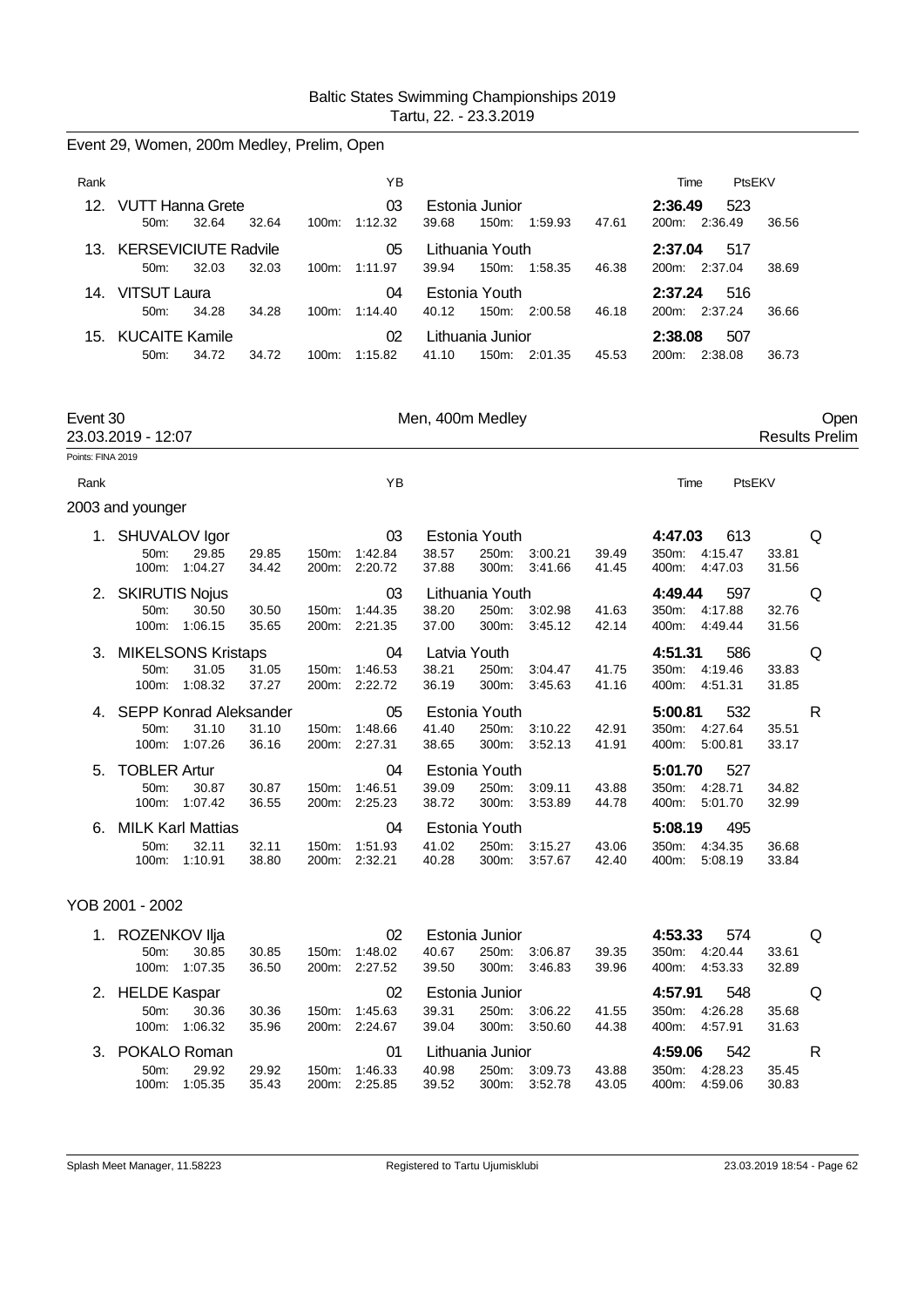Event 30, Boys, 400m Medley, Prelim, YOB 2001 - 2002

| Rank |                                                                              | ΥB                                      |                                                                                                              | Time<br>PtsEKV                                                                                                                                                                       |
|------|------------------------------------------------------------------------------|-----------------------------------------|--------------------------------------------------------------------------------------------------------------|--------------------------------------------------------------------------------------------------------------------------------------------------------------------------------------|
|      | 4. KONSTANTINOV Paulius<br>29.49<br>50m:<br>29.49<br>100m: 1:04.47<br>34.98  | 01<br>150m: 1:42.62<br>200m: 2:20.46    | Lithuania Junior<br>38.15<br>42.96<br>250m: 3:03.42<br>37.84<br>300m: 3:48.17<br>44.75                       | 5:03.16<br>520<br>350m: 4:25.20<br>37.03<br>400m: 5:03.16<br>37.96                                                                                                                   |
| Open |                                                                              |                                         |                                                                                                              |                                                                                                                                                                                      |
|      | 1. HEIN Silver<br>50m:<br>29.87<br>29.87<br>100m: 1:02.56<br>32.69           | 97<br>150m: 1:41.27<br>200m: 2:18.20    | Estonia<br>38.71<br>250m: 3:00.08<br>41.88<br>36.93<br>300m:<br>3:39.81<br>39.73                             | 4:47.02<br>613<br>a da que de la contrad<br>350m: 4:14.27<br>34.46<br>400m: 4:47.02<br>32.75                                                                                         |
|      | 2. SHUVALOV Igor<br>50m:<br>29.85<br>29.85<br>100m: 1:04.27<br>34.42         | 03<br>150m:<br>1:42.84<br>200m: 2:20.72 | Estonia Youth<br>38.57<br>250m: 3:00.21<br>39.49<br>37.88<br>300m:<br>41.45<br>3:41.66                       | 4:47.03<br>613<br>Q<br>350m: 4:15.47<br>33.81<br>400m: 4:47.03<br>31.56                                                                                                              |
|      | 3. SKIRUTIS Nojus<br>50m:<br>30.50<br>30.50<br>100m: 1:06.15<br>35.65        | 03<br>150m: 1:44.35<br>200m: 2:21.35    | Lithuania Youth<br>250m: 3:02.98<br>41.63<br>38.20<br>37.00<br>300m: 3:45.12<br>42.14                        | 597<br><b>O</b><br>4:49.44<br>350m: 4:17.88<br>32.76<br>31.56<br>400m: 4:49.44                                                                                                       |
|      | 4. PIUS Rinel<br>50m:<br>29.87<br>29.87<br>100m: 1:05.47<br>35.60            | 99<br>150m: 1:45.86<br>200m: 2:25.49    | Estonia<br>40.39<br>39.01<br>250m:<br>3:04.50<br>39.63<br>300m:<br>3:45.20<br>40.70                          | 4:51.10<br>587<br>Q<br>350m: 4:18.45<br>33.25<br>400m: 4:51.10<br>32.65                                                                                                              |
|      | 5. MIKELSONS Kristaps<br>50m:<br>31.05<br>31.05<br>37.27<br>100m: 1:08.32    | 04<br>150m: 1:46.53<br>200m: 2:22.72    | Latvia Youth<br>38.21<br>250m:<br>3:04.47<br>41.75<br>36.19<br>300m:<br>3:45.63<br>41.16                     | 4:51.31<br>586<br><b>Q</b><br>350m: 4:19.46<br>33.83<br>400m:<br>4:51.31<br>31.85                                                                                                    |
|      | 6. ROZENKOV Ilja<br>50m:<br>30.85<br>30.85<br>100m:<br>1:07.35<br>36.50      | 02<br>150m: 1:48.02<br>200m: 2:27.52    | Estonia Junior<br>40.67<br>39.35<br>250m: 3:06.87<br>39.50<br>300m:<br>3:46.83<br>39.96                      | <b>O</b><br>4:53.33<br>574<br>350m: 4:20.44<br>33.61<br>400m: 4:53.33<br>32.89                                                                                                       |
|      | 7. MASIULIS Gedvydas<br>50m:<br>29.94<br>29.94<br>100m: 1:04.02<br>34.08     | 00<br>1:44.22<br>150m:<br>200m: 2:23.34 | Lithuania<br>40.20<br>250m:<br>3:08.43<br>45.09<br>39.12<br>300m:<br>3:54.24<br>45.81                        | in a comparable a contract de la comparable de la comparable de la comparable de la comparable de la comparabl<br>4:57.63<br>549<br>350m: 4:26.55<br>32.31<br>400m: 4:57.63<br>31.08 |
|      | 8. HELDE Kaspar<br>50m:<br>30.36<br>30.36<br>100m: 1:06.32<br>35.96          | 02<br>150m:<br>1:45.63<br>200m: 2:24.67 | Estonia Junior<br>250m: 3:06.22<br>39.31<br>41.55<br>39.04<br>300m: 3:50.60<br>44.38                         | <b>O</b><br>4:57.91<br>548<br>350m: 4:26.28<br>35.68<br>400m: 4:57.91<br>31.63                                                                                                       |
|      | 9. POKALO Roman<br>50m:<br>29.92<br>29.92<br>100m:<br>1:05.35<br>35.43       | 01<br>1:46.33<br>150m:<br>200m: 2:25.85 | Lithuania Junior<br>40.98<br>250m: 3:09.73<br>43.88<br>39.52<br>300m:<br>3:52.78<br>43.05                    | 4:59.06<br>542<br><b>R</b><br>35.45<br>350m: 4:28.23<br>400m: 4:59.06<br>30.83                                                                                                       |
|      | 10. SEPP Konrad Aleksander<br>100m: 1:07.26<br>36.16                         | 05<br>200m: 2:27.31                     | Estonia Youth<br>50m: 31.10 31.10 150m: 1:48.66 41.40 250m: 3:10.22 42.91<br>38.65<br>300m: 3:52.13<br>41.91 | 5:00.81<br>532<br>$\mathsf{R}$<br>350m: 4:27.64 35.51<br>400m: 5:00.81<br>33.17                                                                                                      |
|      | 11. TOBLER Artur<br>50m:<br>30.87<br>30.87<br>100m: 1:07.42<br>36.55         | 04<br>150m: 1:46.51<br>200m: 2:25.23    | Estonia Youth<br>39.09<br>250m: 3:09.11<br>43.88<br>38.72<br>300m: 3:53.89<br>44.78                          | 527<br>5:01.70<br>350m: 4:28.71<br>34.82<br>400m: 5:01.70<br>32.99                                                                                                                   |
|      | 12. KONSTANTINOV Paulius<br>50m:<br>29.49<br>29.49<br>100m: 1:04.47<br>34.98 | 01<br>150m: 1:42.62<br>200m: 2:20.46    | Lithuania Junior<br>38.15<br>250m: 3:03.42<br>42.96<br>37.84<br>300m: 3:48.17<br>44.75                       | 5:03.16<br>520<br>350m: 4:25.20<br>37.03<br>400m: 5:03.16<br>37.96                                                                                                                   |
|      | 13. MILK Karl Mattias<br>50m:<br>32.11<br>32.11<br>100m: 1:10.91<br>38.80    | 04<br>150m: 1:51.93<br>200m: 2:32.21    | Estonia Youth<br>41.02<br>250m: 3:15.27<br>43.06<br>40.28<br>300m: 3:57.67<br>42.40                          | <b>5:08.19</b> 495<br>350m: 4:34.35<br>36.68<br>400m: 5:08.19<br>33.84                                                                                                               |
|      | EXH AMOSENKOV Aleksandr<br>50m:<br>29.86<br>29.86<br>100m: 1:06.41<br>36.55  | 01<br>150m: 1:45.63<br>200m: 2:24.51    | Estonia Junior<br>39.22<br>250m: 3:07.39<br>42.88<br>38.88<br>300m: 3:50.98<br>43.59                         | 4:58.75 543<br>350m: 4:24.69<br>33.71<br>400m: 4:58.75<br>34.06                                                                                                                      |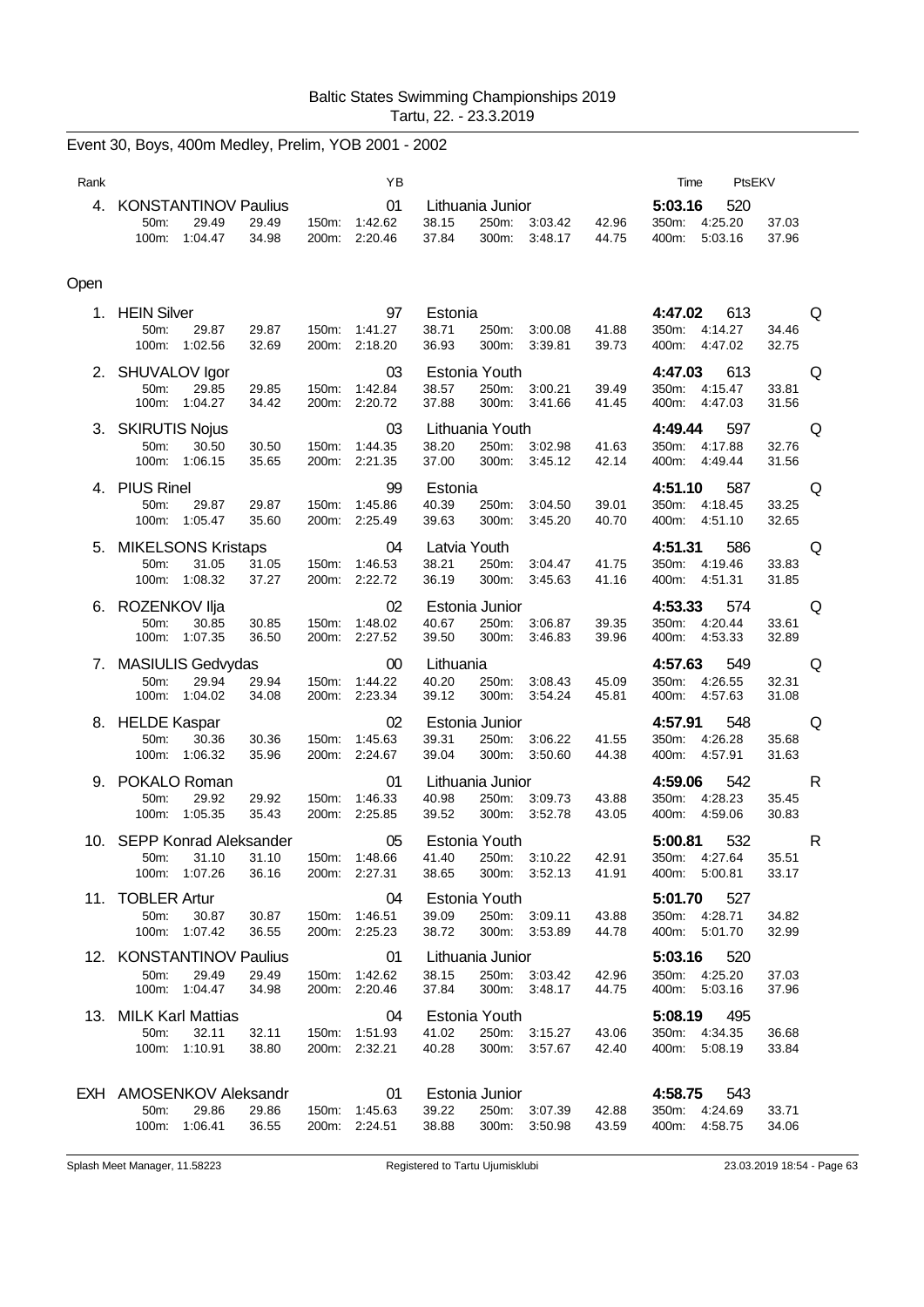| Event 31<br>23.03.2019 - 12:20 |                                                                   |        | Women, 50m Butterfly   |       | Open<br><b>Results Prelim</b> |                       |
|--------------------------------|-------------------------------------------------------------------|--------|------------------------|-------|-------------------------------|-----------------------|
| Points: FINA 2019              |                                                                   |        |                        |       |                               |                       |
| Rank                           |                                                                   | YB     |                        | Time  | PtsEKV                        |                       |
|                                | 1. VALDMAA Laura-Liis                                             | 04     | Estonia Youth          | 28.37 | 638                           | A                     |
|                                | 2. MAELL Katariina                                                | $00\,$ | Estonia                | 29.17 | 587                           | Α                     |
|                                | 3. KALNIETE Meja Anete                                            | 03     | Latvia Junior          | 29.37 | 575                           | Α                     |
|                                | 4. VEDEHHOVA Alina                                                | 99     | Estonia                | 29.75 | 553                           | Α                     |
|                                | 5. KORNET Diana                                                   | 02     | Estonia Junior         | 29.82 | 549                           | Α                     |
|                                | 6. STACKEVICIUTE leva                                             | 02     | Lithuania Junior       | 29.98 | 541                           | Α                     |
|                                | 7. RANNAMETS Brita                                                | 04     | Estonia Youth          | 30.11 | 534                           | Α                     |
|                                | 8. KOZLOVA Katrina                                                | 03     | Latvia Junior          | 30.85 | 496                           | Α                     |
|                                | 9. SKRODENYTE Giedre                                              | 05     | Lithuania Youth        | 30.90 | 494                           | В                     |
|                                | 10. KALVET Laura                                                  | 02     | Estonia Junior         | 32.06 | 442                           | В                     |
|                                |                                                                   |        |                        |       |                               |                       |
| Event 32                       |                                                                   |        | Men, 50m Backstroke    |       |                               | Open                  |
|                                | 23.03.2019 - 12:23                                                |        |                        |       |                               | <b>Results Prelim</b> |
| Points: FINA 2019              |                                                                   |        |                        |       |                               |                       |
| Rank                           |                                                                   | ΥB     |                        | Time  | PtsEKV                        |                       |
|                                | 1. FELDBERGS Girts                                                | 93     | Latvia                 | 26.81 | 717                           | Α                     |
|                                | 2. VILCANS Pavels                                                 | 90     | Latvia                 | 27.47 | 666                           | Α                     |
|                                | 3. TAUTKUS Alanas                                                 | $00\,$ | Lithuania              | 27.59 | 658                           | Α                     |
| 4.                             | <b>JUOZELSKIS Rokas</b>                                           | 99     | Lithuania              | 27.82 | 642                           | Α                     |
|                                | 5. NAVIKONIS Tomas                                                | 03     | Lithuania Youth        | 28.18 | 617                           | Α                     |
|                                | 6. SLISANS Davis                                                  | $00\,$ | Latvia                 | 28.52 | 595                           | Α                     |
|                                | 7. VAINIKK Rando                                                  | $00\,$ | Estonia                | 28.73 | 582                           | Α                     |
|                                | 8. MINAJEV Maksim                                                 | 03     | Estonia Youth          | 28.83 | 576                           | Α                     |
|                                | 9. PRANIAUSKAS Tadas                                              | 03     | Lithuania Youth        | 28.89 | 573                           | В                     |
|                                | 10. BUDRYS Benediktas                                             | 01     | Lithuania Junior       | 29.02 | 565                           | В                     |
|                                | 11. VIIRPUU Jan Joonas                                            | 02     | Estonia Junior         | 29.04 | 564                           | B                     |
|                                | 12. ARM Markus                                                    | 01     | Estonia Junior         | 29.14 | 558                           | В                     |
|                                | 13. TALERCIKS Andrejs                                             | 01     | Latvia Junior          | 29.36 | 546                           | В                     |
|                                | DSQ NIINE Jannes                                                  | 02     | Estonia Junior         |       |                               |                       |
|                                | BaB - Head did not break surface by 15 meters after start or turn |        |                        |       |                               |                       |
|                                |                                                                   |        |                        |       |                               |                       |
| Event 33                       |                                                                   |        | Girls, 4 x 100m Medley |       |                               | 2004 and younger      |
|                                | 23.03.2019 - 12:27                                                |        |                        |       |                               | <b>Results</b>        |

Points: FINA 2019

Rank Time PtsEKV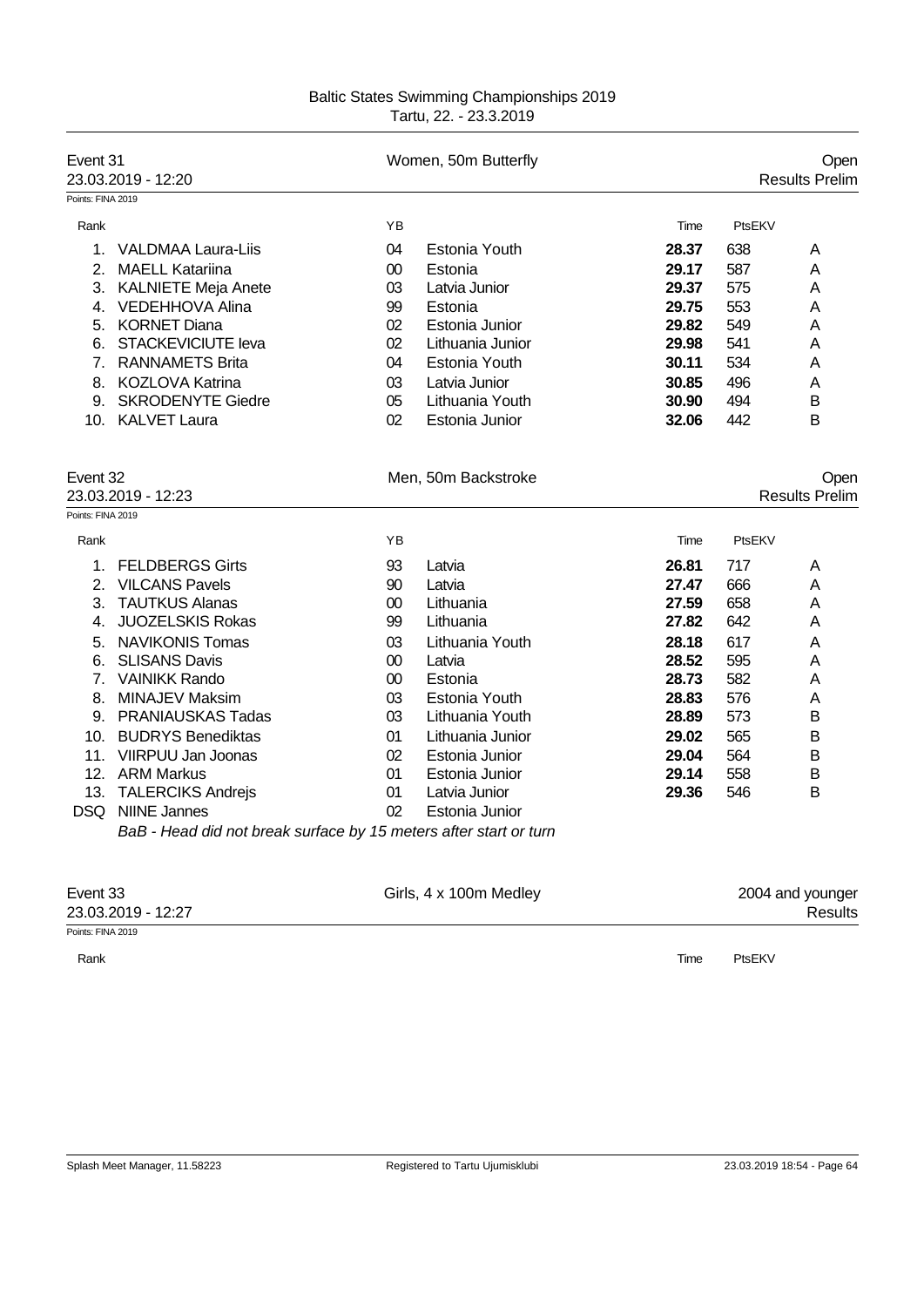## Event 33, Girls, 4 x 100m Medley

| 1.                              | Lithuania Youth<br><b>LETUKAITE Liveta</b><br>MOTIEJAITYTE Mija        | 04<br>04 | 33.18<br>34.22 | 1:08.68<br>1:14.25 | Lithuania Youth<br><b>KERSEVICIUTE Radvile</b><br><b>SLIBURYTE Laura</b> | 4:29.70<br>05<br>04 | 632<br>31.97<br>28.19 | 1:06.80<br>59.97           |
|---------------------------------|------------------------------------------------------------------------|----------|----------------|--------------------|--------------------------------------------------------------------------|---------------------|-----------------------|----------------------------|
|                                 | 2. Estonia Youth<br><b>VITSUT Laura</b><br><b>JEFIMOVA Eneli</b>       | 04<br>06 | 33.85<br>33.83 | 1:09.47<br>1:12.56 | Estonia Youth<br><b>VALDMAA Laura-Liis</b><br><b>ROOS Aurelia</b>        | 4:30.27<br>04<br>04 | 628<br>30.63<br>29.01 | 1:07.38<br>1:00.86         |
|                                 | 3. Latvia Youth<br>OZOLA Elizabete Paula<br><b>GRJUNBERGA Gertrude</b> | 04<br>05 | 33.71<br>36.04 | 1:08.89<br>1:18.96 | Latvia Youth<br><b>FERSTA Elizabete</b><br>SMIRNOVA Jekaterina           | 4:38.25<br>04<br>05 | 576<br>32.27<br>29.11 | 1:08.39<br>1:02.01         |
|                                 | 4. Lithuania Youth 2<br><b>JOTAUTE Gerda</b><br>NAUJOKAITE Austeja     | 05<br>04 | 34.16<br>36.30 | 1:11.59<br>1:19.52 | Lithuania Youth<br><b>SKRODENYTE Giedre</b><br>KONDRASKAITE Patricija    | 4:45.41<br>05<br>06 | 533<br>31.98<br>31.64 | 1:09.26<br>1:05.04         |
| Event 331<br>23.03.2019 - 12:34 |                                                                        |          |                |                    |                                                                          |                     |                       |                            |
|                                 |                                                                        |          |                |                    | Women, 4 x 100m Medley                                                   |                     |                       | YOB 2002 - 2003<br>Results |
| Points: FINA 2019               |                                                                        |          |                |                    |                                                                          |                     |                       |                            |
| Rank                            |                                                                        |          |                |                    |                                                                          | Time                | PtsEKV                |                            |
| $1_{-}$                         | Latvia Junior<br><b>KURMELEVA Polina</b><br>SISOJEVA Arina             | 02<br>02 | 33.39<br>33.95 | 1:09.31<br>1:13.31 | Latvia Junior<br><b>KOZLOVA Katrina</b><br><b>KALNIETE Meja Anete</b>    | 4:30.92<br>03<br>03 | 624<br>31.17<br>28.39 | 1:07.68<br>1:00.62         |
|                                 | 2. Estonia Junior<br>KRIVORUKOVA Sofia<br><b>PRIIDEL Melissa</b>       | 02<br>02 | 32.92<br>36.87 | 1:07.49<br>1:19.55 | Estonia Junior<br><b>KORNET Diana</b><br><b>LINT Laurika</b>             | 4:32.44<br>02<br>02 | 613<br>31.75<br>27.25 | 1:07.46<br>57.94           |

| Event 34<br>23.03.2019 - 12:40 | Boys, 4 x 100m Freestyle |      | 2003 and younger<br>Results |  |  |
|--------------------------------|--------------------------|------|-----------------------------|--|--|
| Points: FINA 2019              |                          |      |                             |  |  |
| Rank                           |                          | Time | PtsEKV                      |  |  |

|    | Estonia Youth            |    |       |       | Estonia Youth             | 670<br>3:35.09 |       |       |  |
|----|--------------------------|----|-------|-------|---------------------------|----------------|-------|-------|--|
|    | <b>GRITSOK Alan</b>      | 03 | 26.00 | 54.52 | DROZDOV Daniil            | 04             | 26.03 | 54.53 |  |
|    | <b>LIHHATS Erik</b>      | 03 | 25.65 | 54.04 | SOLODOV Demid             | 03             | 24.61 | 52.00 |  |
| 2. | Lithuania Youth          |    |       |       | Lithuania Youth           | 3:35.59        | 665   |       |  |
|    | <b>SAVICKAS Aleksas</b>  | 03 | 25.81 | 53.71 | <b>VERETINSKAS Joris</b>  | 03             | 25.56 | 53.45 |  |
|    | <b>CERESKA Arnas</b>     | 04 | 26.22 | 54.47 | <b>KVEDERIS Danielius</b> | 04             | 26.13 | 53.96 |  |
| 3. | Lithuania Youth 2        |    |       |       | Lithuania Youth           | 3:39.55        | 630   |       |  |
|    | <b>PANCEREVAS Daniil</b> | 04 | 25.95 | 53.12 | <b>TIJUNONIS Jokubas</b>  | 03             | 27.22 | 57.59 |  |
|    | <b>NAVIKONIS Tomas</b>   | 03 | 26.19 | 54.24 | <b>TRETJAK Martin</b>     | 04             | 26.38 | 54.60 |  |
| 4. | Latvia Youth             |    |       |       | Latvia Youth.             | 3:41.66        | 612   |       |  |
|    | <b>GORBACOVS Nikita</b>  | 03 | 25.92 | 54.43 | <b>SUHANOVSKIS Deniss</b> | 03             | 26.49 | 56.67 |  |
|    | <b>ZUBKOVS Boriss</b>    | 03 | 26.54 | 54.66 | <b>ADAMSONS Karlis</b>    | 03             | 26.56 | 55.90 |  |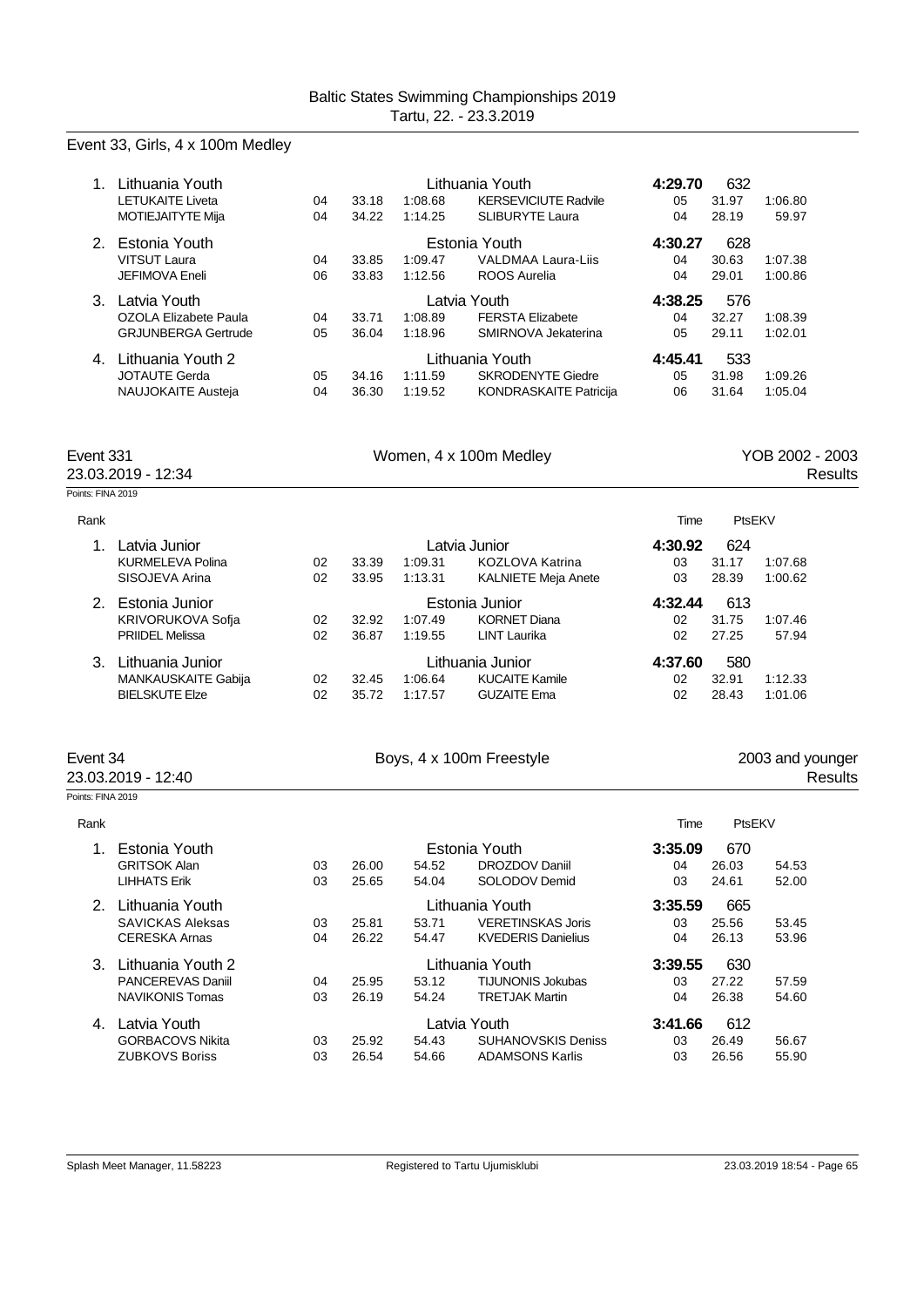| Event 341         | 23.03.2019 - 12:46                                                      |                |                     | Boys, 4 x 100m Freestyle                                                                   |                     | YOB 2001 - 2002<br>Results              |
|-------------------|-------------------------------------------------------------------------|----------------|---------------------|--------------------------------------------------------------------------------------------|---------------------|-----------------------------------------|
| Points: FINA 2019 |                                                                         |                |                     |                                                                                            |                     |                                         |
| Rank              |                                                                         |                |                     |                                                                                            | Time                | PtsEKV                                  |
| 1.                | Latvia Junior<br><b>MARKOVS Arturs</b><br><b>BREGIS Kristofers Dags</b> | 01<br>01       | 25.98<br>25.49      | Latvia Junior<br>53.01<br><b>RUDAVS Didzis</b><br>53.62<br><b>NAUMOV Kirill</b>            | 3:33.51<br>01<br>02 | 685<br>25.68<br>54.36<br>24.59<br>52.52 |
|                   | 2. Lithuania Junior<br><b>SMAILYS Titas</b><br><b>GRIGAITIS Erikas</b>  | 01<br>02       | 26.05<br>25.18      | Lithuania Junior<br>53.51<br><b>KONSTANTINOV Paulius</b><br>52.94<br><b>KEBLYS Jokubas</b> | 3:33.84<br>01<br>02 | 682<br>26.17<br>54.82<br>24.84<br>52.57 |
|                   | 3. Estonia Junior<br><b>AHTIAINEN Alex</b><br><b>HELDE Kaspar</b>       | 01<br>02       | 25.59<br>25.79      | Estonia Junior<br>VOLKOV Sergei<br>52.79<br><b>LOOKENE Rain Rasmus</b><br>53.87            | 3:34.65<br>01<br>01 | 674<br>24.98<br>53.80<br>25.44<br>54.19 |
| Event 18          | 23.03.2019 - 17:00                                                      |                |                     | Women, 100m Freestyle                                                                      |                     | Open<br><b>Results Finals</b>           |
| Points: FINA 2019 |                                                                         |                |                     |                                                                                            |                     |                                         |
| Rank              |                                                                         |                | YB                  |                                                                                            | Time                | PtsEKV                                  |
| Final A           |                                                                         |                |                     |                                                                                            |                     |                                         |
| 1.                | <b>LINT Laurika</b><br>50m:<br>28.05                                    | 28.05<br>100m: | 02<br>58.63         | Estonia Junior<br>30.58                                                                    | 58.63               | 686                                     |
| 2.                | <b>VAINIKK Annika</b><br>50m:<br>28.63                                  | 28.63<br>100m: | 00<br>58.71         | Estonia<br>30.08                                                                           | 58.71               | 683                                     |
| 3.                | <b>HEINLO Helena</b><br>50m:<br>28.58                                   | 28.58<br>100m: | 03<br>58.97         | Estonia Junior<br>30.39                                                                    | 58.97               | 674                                     |
| 4.                | <b>GUZAITE Ema</b><br>50m:<br>29.47                                     | 29.47<br>100m: | 02<br>1:00.84       | Lithuania Junior<br>31.37                                                                  | 1:00.84             | 613                                     |
| 5.                | <b>KALJUVALD Tiina-Britt</b><br>50m:<br>29.41                           | 29.41<br>100m: | 03<br>1:00.87       | Estonia Junior<br>31.46                                                                    | 1:00.87             | 613                                     |
| 6.                | <b>ROOS Aurelia</b><br>50m:<br>29.08                                    | 29.08          | 04<br>100m: 1:01.06 | Estonia Youth<br>31.98                                                                     | 1:01.06             | 607                                     |
|                   | 7. EMBREKTE Zane<br>50m:<br>28.83                                       | 28.83          | 96<br>100m: 1:01.29 | Latvia<br>32.46                                                                            | 1:01.29             | 600                                     |
|                   | 8. ZIRK Heleri<br>28.92<br>50m:                                         | 28.92          | 04<br>100m: 1:01.42 | Estonia Youth<br>32.50                                                                     | 1:01.42             | 596                                     |
|                   |                                                                         |                |                     |                                                                                            |                     |                                         |
| Final B           | 9. KALNIETE Meja Anete<br>50m:<br>28.95                                 | 28.95          | 03<br>100m: 1:00.82 | Latvia Junior<br>31.87                                                                     | 1:00.82             | 614                                     |
|                   | 10. SLIBURYTE Laura<br>50m:<br>28.68                                    | 28.68          | 04<br>100m: 1:00.86 | Lithuania Youth<br>32.18                                                                   | 1:00.86             | 613                                     |
|                   | 11. POVILAIKAITE Aine<br>50m:<br>29.17                                  | 29.17          | 01<br>100m: 1:01.04 | Lithuania<br>31.87                                                                         | 1:01.04             | 607                                     |
|                   | 12. LESSING Getriin Marii<br>50m:<br>29.52                              | 29.52          | 03<br>100m: 1:01.34 | Estonia Junior<br>31.82                                                                    | 1:01.34             | 599                                     |
|                   | 13. MAELL Katariina<br>29.44<br>50m:                                    | 29.44          | 00<br>100m: 1:01.63 | Estonia<br>32.19                                                                           | 1:01.63             | 590                                     |
|                   | Splash Meet Manager, 11.58223                                           |                |                     | Registered to Tartu Ujumisklubi                                                            |                     | 23.03.2019 18:54 - Page 66              |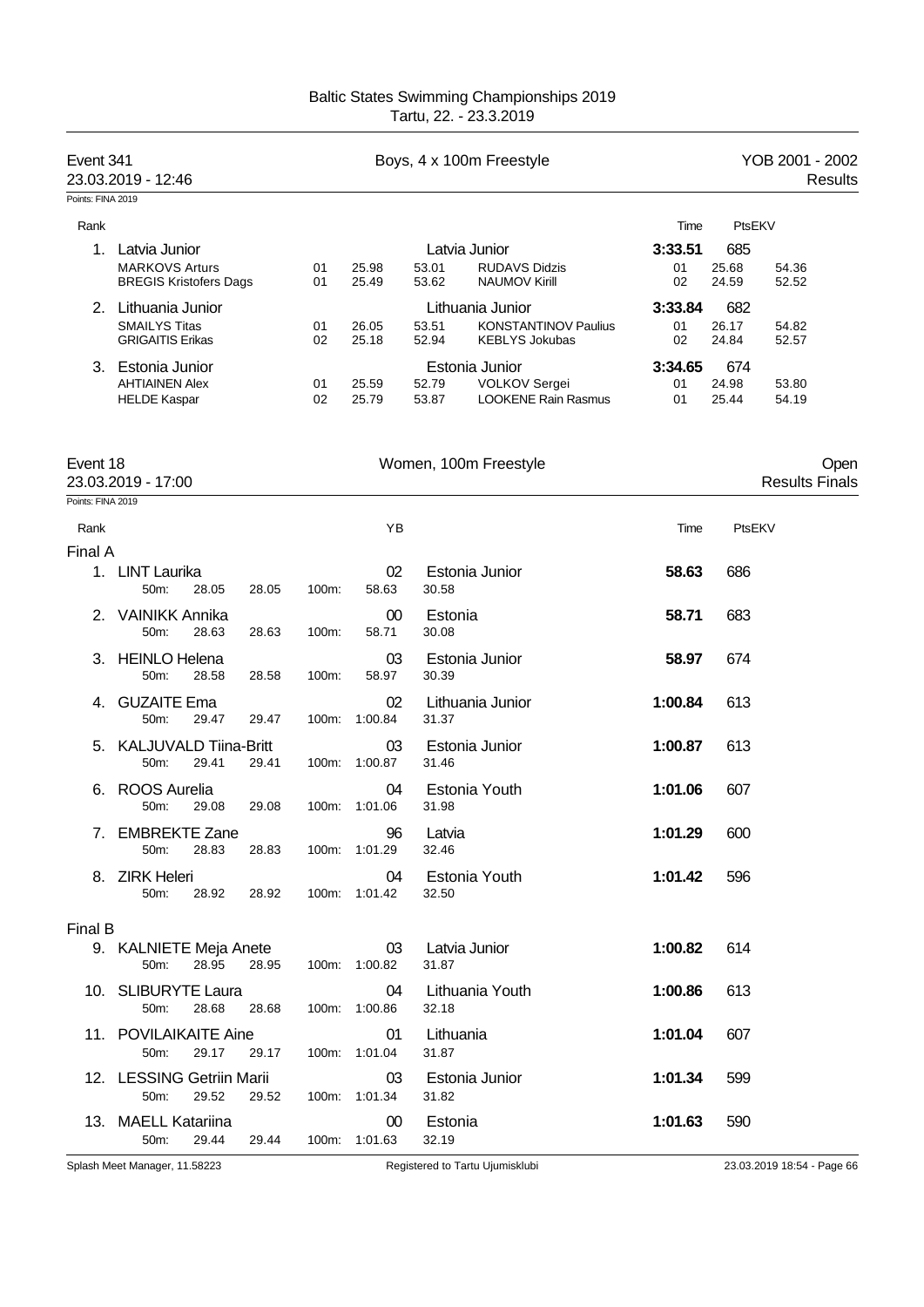| Event 18, Women, 100m Freestyle, Final, Open |                                    |       |       |          |               |                         |         |        |  |  |  |  |
|----------------------------------------------|------------------------------------|-------|-------|----------|---------------|-------------------------|---------|--------|--|--|--|--|
| Rank                                         |                                    |       |       |          | ΥB            |                         | Time    | PtsFKV |  |  |  |  |
| 14.                                          | <b>GOBERGA Marija</b><br>50m       | 29.82 | 29.82 | $100m$ : | 02<br>1:01.70 | Latvia Junior<br>31.88  | 1:01.70 | 588    |  |  |  |  |
| 15.                                          | <b>MAETLIK Elisabet</b><br>$50m$ : | 29.30 | 29.30 | $100m$ : | 02<br>1:01.83 | Estonia Junior<br>32.53 | 1:01.83 | 584    |  |  |  |  |
| 16.                                          | RANNAMETS Brita<br>$50m$ :         | 29.21 | 29.21 | $100m$ : | 04<br>1:01.92 | Estonia Youth<br>32.71  | 1:01.92 | 582    |  |  |  |  |

| Event 1 |  |
|---------|--|
|---------|--|

23.03.2019 - 17:06

Event 19 Men, 200m Freestyle Communication of the Communication of the Communication of the Open Communication of the Open Communication of the Open Communication of the Open Communication of the Open Communication of the

Points: FINA 2019

| Rank |                                                               |          | YB               |                                          |                  | PtsEKV<br>Time                                           |
|------|---------------------------------------------------------------|----------|------------------|------------------------------------------|------------------|----------------------------------------------------------|
|      | <b>STRAZDAS Povilas</b><br>26.15<br>26.15<br>$50m$ :          | $100m$ : | 96<br>55.09      | Lithuania<br>150m:<br>28.94              | 29.30<br>1:24.39 | 730<br>1:53.24<br>200m:<br>1:53.24<br>28.85              |
| 2    | <b>MARKOVS Arturs</b><br>26.68<br>26.68<br>$50m$ :            | 100m:    | 01<br>55.68      | Latvia Junior<br>150m:<br>29.00          | 1:25.21<br>29.53 | 1:53.99<br>716<br>200m:<br>1:53.99<br>28.78              |
| 3.   | <b>LANGEL Marko- Matteus</b><br>26.08<br>26.08<br>50m:        | 100m:    | 99<br>54.68      | Estonia<br>28.60<br>150m:                | 1:24.18<br>29.50 | 1:54.72<br>702<br>200m: 1:54.72<br>30.54                 |
|      | <b>GUMENJUK Maksim</b><br>26.81<br>26.81<br>50 <sub>m</sub> : | 100m:    | $00 \,$<br>56.33 | Estonia<br>150m:<br>29.52                | 1:26.25<br>29.92 | 1:55.77<br>683<br>1:55.77<br>200 <sub>m</sub> :<br>29.52 |
|      | 5. HELDE Kaspar<br>27.25<br>$50m$ :<br>27.25                  | 100m:    | 02<br>57.12      | Estonia Junior<br>150m: 1:27.53<br>29.87 | 30.41            | 1:57.14<br>660<br>200m: 1:57.14<br>29.61                 |
| 6.   | <b>TURU Vladimir</b><br>26.90<br>26.90<br>$50m$ :             | 100m:    | 99<br>56.33      | Estonia<br>150m:<br>29.43                | 31.14<br>1:27.47 | 1:58.42<br>639<br>200 <sub>m</sub> :<br>1:58.42<br>30.95 |
|      | 7. BREGIS Kristofers Dags<br>27.01<br>50m:<br>27.01           | 100m:    | 01<br>57.10      | Latvia Junior<br>30.09<br>150m:          | 1:28.25<br>31.15 | 623<br>1:59.42<br>200m:<br>1:59.42<br>31.17              |
| 8.   | SOLODOV Demid<br>27.10<br>50m:<br>27.10                       | 100m:    | 03<br>57.70      | Estonia Youth<br>150m:<br>30.60          | 1:29.36<br>31.66 | 2:01.16<br>596<br>200m:<br>2:01.16<br>31.80              |

| Event 20<br>23.03.2019 - 17:14 |                                            |       |       | Women, 200m Breaststroke |                            |                    |                        |         |       |                                    | Open<br><b>Results Final</b> |  |
|--------------------------------|--------------------------------------------|-------|-------|--------------------------|----------------------------|--------------------|------------------------|---------|-------|------------------------------------|------------------------------|--|
| Points: FINA 2019              |                                            |       |       |                          |                            |                    |                        |         |       |                                    |                              |  |
| Rank                           |                                            |       |       |                          | YB                         |                    |                        |         |       | PtsEKV<br>Time                     |                              |  |
|                                | ROMANJUK Maria<br>50m:                     | 36.41 | 36.41 | 100m:                    | 96<br>1:16.85              | Estonia<br>40.44   | 150m:                  | 1:56.91 | 40.06 | 2:36.02<br>708<br>200m: 2:36.02    | 39.11                        |  |
|                                | 2. SELEIKAITE Agne<br>$50m$ :              | 34.96 | 34.96 | 100m:                    | 00 <sup>°</sup><br>1.14.99 | Lithuania<br>40.03 | 150m:                  | 1:55.49 | 40.50 | 2:36.23<br>705<br>200m: 2:36.23    | 40.74                        |  |
|                                | 3. SISOJEVA Arina<br>$50m$ :               | 36.12 | 36.12 |                          | 02<br>100m: 1:16.97        | 40.85              | Latvia Junior<br>150m: | 1:59.75 | 42.78 | 2:40.82<br>647<br>200m: 2:40.82    | 41.07                        |  |
|                                | 4. JEFIMOVA Eneli<br>$50m$ :               | 36.63 | 36.63 | $100m$ :                 | 06<br>1:17.61              | 40.98              | Estonia Youth<br>150m: | 2:00.02 | 42.41 | 2:41.20<br>642<br>200m: 2:41.20    | 41.18                        |  |
| 5.                             | <b>LAGZDINA Eliza</b><br>50 <sub>m</sub> : | 38.30 | 38.30 | 100m:                    | 03<br>1:20.27              | 41.97              | Latvia Junior<br>150m: | 2:02.84 | 42.57 | 2:43.65<br>614<br>200m:<br>2:43.65 | 40.81                        |  |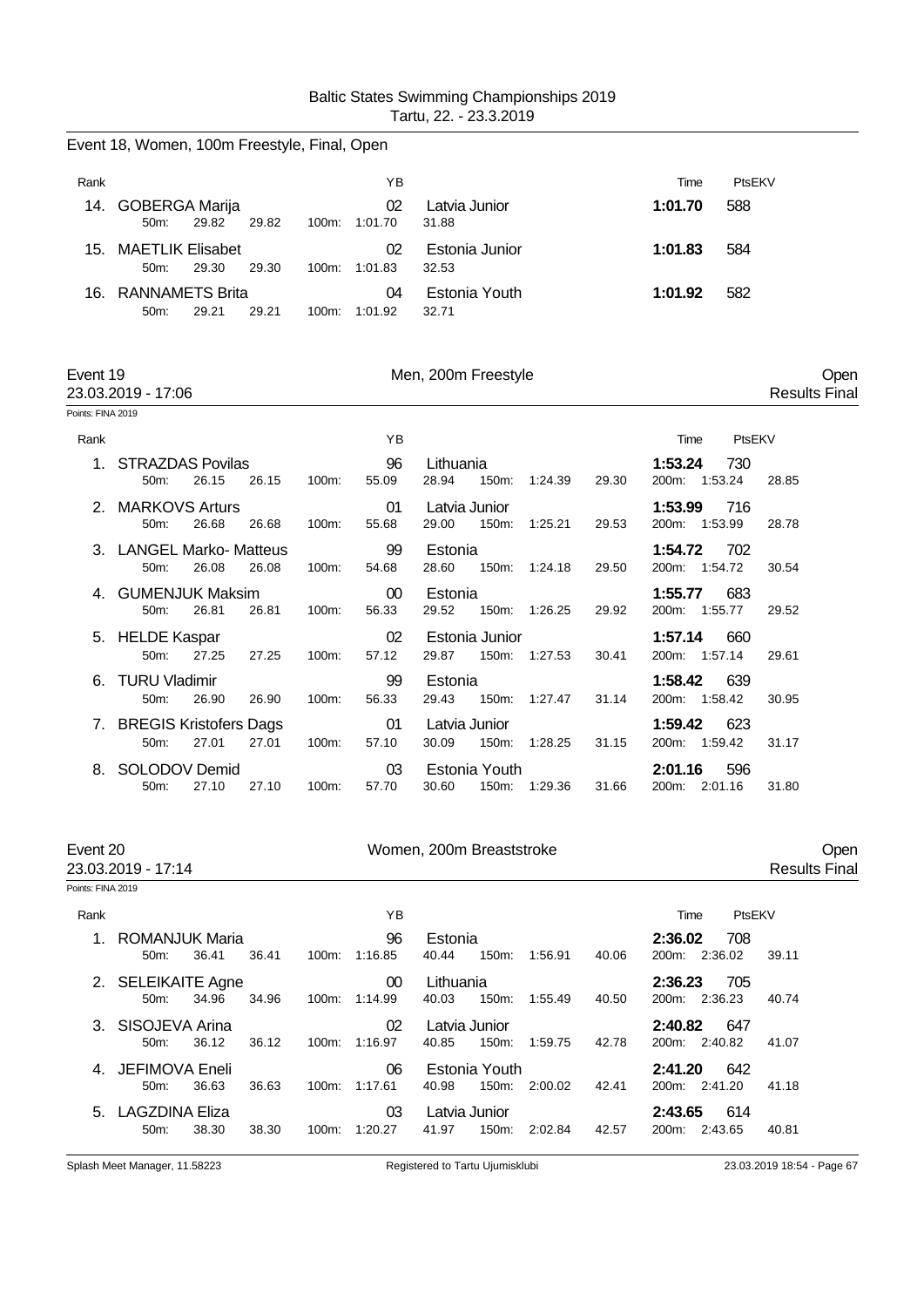|                   | Event 20, Women, 200m Breaststroke, Final, Open |                |                         |                                            |                          |                          |        |                       |      |
|-------------------|-------------------------------------------------|----------------|-------------------------|--------------------------------------------|--------------------------|--------------------------|--------|-----------------------|------|
| Rank              |                                                 |                | ΥB                      |                                            |                          | Time                     | PtsEKV |                       |      |
|                   | 6. DOBRJANSKA Jana<br>50m:<br>37.99             | 37.99          | 01<br>100m: 1:19.84     | Latvia<br>41.85<br>150m: 2:02.62           | 42.78                    | 2:44.31<br>200m: 2:44.31 | 606    | 41.69                 |      |
|                   | 7. MOTIEJAITYTE Mija<br>50m:<br>38.25           | 38.25          | 04<br>100m: 1:21.01     | Lithuania Youth<br>42.76<br>150m: 2:03.79  | 2:45.79<br>200m: 2:45.79 | 590                      | 42.00  |                       |      |
|                   | 8. BIELSKUTE Elze<br>50m:<br>37.34              | 37.34          | 02<br>100m: 1:21.49     | Lithuania Junior<br>44.15<br>150m: 2:07.12 | 45.63                    | 2:52.45<br>200m: 2:52.45 | 524    | 45.33                 |      |
| Event 21          | 23.03.2019 - 17:19                              |                |                         | Men, 100m Breaststroke                     |                          |                          |        | <b>Results Finals</b> | Open |
| Points: FINA 2019 |                                                 |                |                         |                                            |                          |                          |        |                       |      |
| Rank              |                                                 |                | YB                      |                                            |                          | Time                     | PtsEKV |                       |      |
| Final A           | 1. ALLIKVEE Martin<br>29.47<br>50m:             | 29.47          | 95<br>100m: 1:03.03     | Estonia<br>33.56                           |                          | 1:03.03                  | 743    |                       |      |
|                   | 2. SILINS Janis Vitauts<br>30.18<br>50m:        | 30.18          | 00<br>100m: 1:03.70     | Latvia<br>33.52                            |                          | 1:03.70                  | 720    |                       |      |
|                   | 3. BOBROVS Daniils<br>30.23<br>50m:             | 30.23          | 97<br>100m: 1:04.19     | Latvia<br>33.96                            |                          |                          |        |                       |      |
|                   | 4. FROLOVS Andrejs<br>50m:                      | 29.87<br>29.87 | 95<br>100m: 1:04.32     | Latvia<br>34.45                            | 1:04.32                  | 699                      |        |                       |      |
|                   | 5. NIINE Joonas<br>50m:<br>30.54                | 30.54          | $00\,$<br>100m: 1:05.06 | Estonia<br>34.52                           |                          | 1:05.06                  | 676    |                       |      |
|                   | 6. LISAUSKAS Mantas<br>30.35<br>50m:            | 30.35          | $00\,$<br>100m: 1:05.52 | Lithuania<br>35.17                         |                          | 1:05.52                  | 661    |                       |      |
|                   | 7. PISARENKO Nikita<br>50m:<br>30.81            | 30.81          | 02<br>100m: 1:05.78     | Estonia Junior<br>34.97                    |                          | 1:05.78                  | 654    |                       |      |
|                   | 8. SAVICKAS Aleksas<br>31.50<br>50m:            | 31.50          | 03<br>100m: 1:06.52     | Lithuania Youth<br>35.02                   |                          | 1:06.52                  | 632    |                       |      |
| Final B           |                                                 |                |                         |                                            |                          |                          |        |                       |      |
|                   | 9. KAHANOVICS Rihards<br>31.43<br>50m:          | 31.43          | 100m: 1:05.90           | 02 Latvia Junior<br>34.47                  |                          | 1:05.90                  | 650    |                       |      |
|                   | 10. SOVTSA Mark<br>50m:                         | 31.41<br>31.41 | 01<br>100m: 1:06.21     | Estonia Junior<br>34.80                    |                          | 1:06.21                  | 641    |                       |      |
|                   | 11. HEIN Silver<br>50m:                         | 31.59<br>31.59 | 97<br>100m: 1:06.72     | Estonia<br>35.13                           |                          | 1:06.72                  | 626    |                       |      |
|                   | 12. MILIUS Eimantas<br>50m:<br>31.55            | 31.55          | 96<br>100m: 1:06.77     | Lithuania<br>35.22                         |                          | 1:06.77                  | 625    |                       |      |
|                   | 13. PALVADRE Christopher<br>31.78<br>50m:       | 31.78          | 03<br>100m: 1:07.81     | Estonia Youth<br>36.03                     |                          | 1:07.81                  | 597    |                       |      |
|                   | 14. PRIEDNIEKS Marko<br>31.56<br>50m:           | 31.56          | 01<br>100m: 1:07.90     | Latvia Junior<br>36.34                     |                          | 1:07.90                  | 594    |                       |      |
|                   | 15. MATVEJEV Tiit<br>32.10<br>50m:              | 32.10          | 99<br>100m: 1:08.22     | Estonia<br>36.12                           |                          | 1:08.22                  | 586    |                       |      |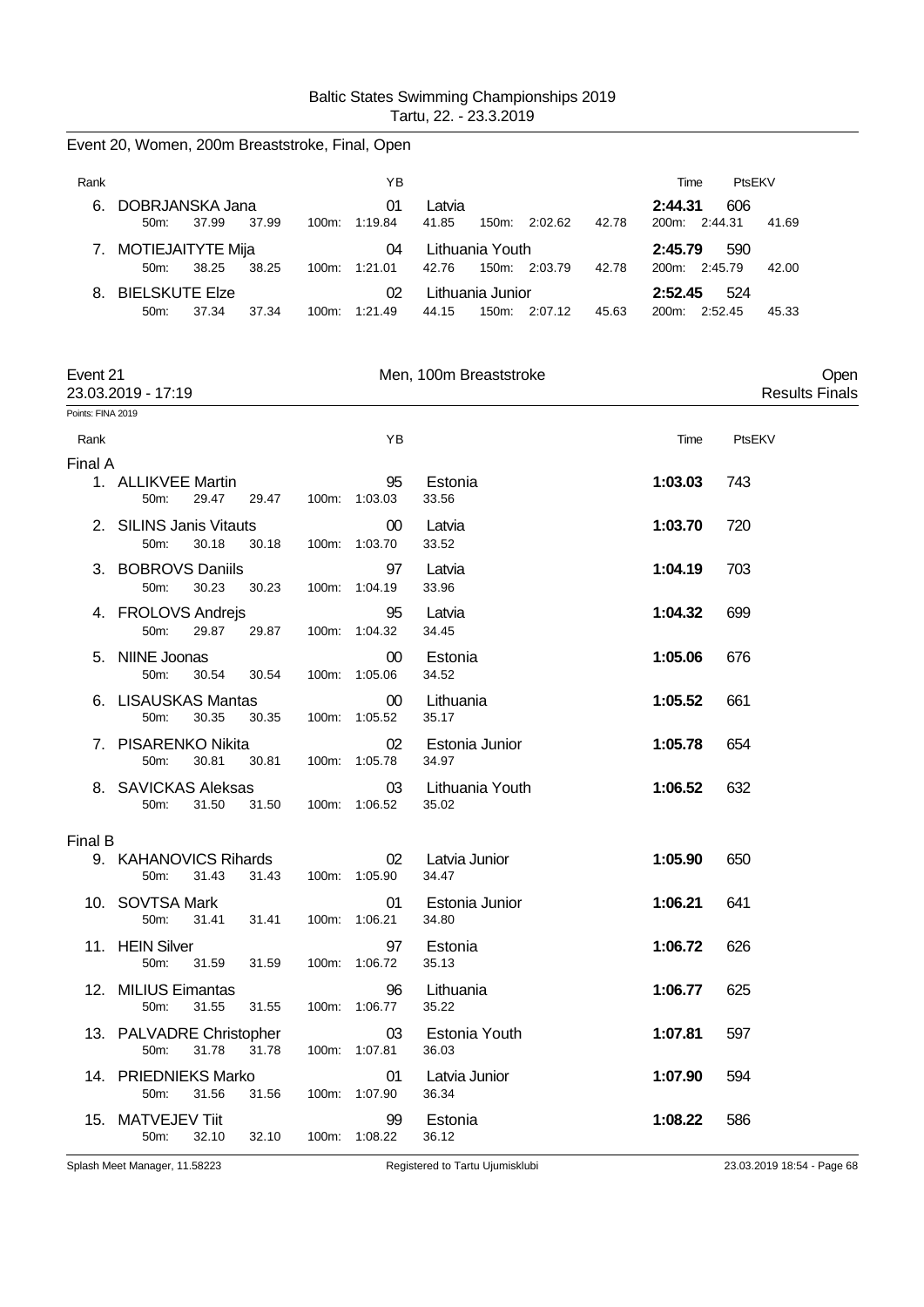|                   |                                                      |       |                                  | Tartu, 22. - 23.3.2019    |         |                               |
|-------------------|------------------------------------------------------|-------|----------------------------------|---------------------------|---------|-------------------------------|
|                   | Event 21, Men, 100m Breaststroke, Final, Open        |       |                                  |                           |         |                               |
| Rank              |                                                      |       | ΥB                               |                           | Time    | PtsEKV                        |
|                   | 16. BUSKUS Augustinas<br>31.88<br>31.88<br>50m:      | 100m: | 02<br>1:08.46                    | Lithuania Junior<br>36.58 | 1:08.46 | 580                           |
| Event 22          | 23.03.2019 - 17:29                                   |       |                                  | Women, 100m Backstroke    |         | Open<br><b>Results Finals</b> |
| Points: FINA 2019 |                                                      |       |                                  |                           |         |                               |
| Rank              |                                                      |       | ΥB                               |                           | Time    | PtsEKV                        |
| Final A           | 1. MARKVARDT Margaret<br>50m:<br>31.54<br>31.54      |       | 00 <sup>°</sup><br>100m: 1:04.68 | Estonia<br>33.14          | 1:04.68 | 721                           |
|                   | VALDMAA Laura-Liis<br>50m:<br>31.87<br>31.87         |       | 04<br>100m: 1:05.67              | Estonia Youth<br>33.80    | 1:05.67 | 688                           |
|                   | 3. HANSALU Katriin<br>50m:<br>32.22<br>32.22         |       | 03<br>100m: 1:06.54              | Estonia Junior<br>34.32   | 1:06.54 | 662                           |
|                   | 4. KRIVORUKOVA Sofja<br>50m:<br>32.95<br>32.95       |       | 02<br>100m: 1:07.19              | Estonia Junior<br>34.24   | 1:07.19 | 643                           |
|                   | OZOLA Elizabete Paula<br>50m:<br>33.17<br>33.17      |       | 04<br>100m: 1:08.52              | Latvia Youth<br>35.35     | 1:08.52 | 606                           |
|                   | 6. LETUKAITE Liveta<br>50m:<br>33.04<br>33.04        | 100m: | 04<br>1:08.60                    | Lithuania Youth<br>35.56  | 1:08.60 | 604                           |
| 7.                | VITSUT Laura<br>50m:<br>33.94<br>33.94               |       | 04<br>100m: 1:09.17              | Estonia Youth<br>35.23    | 1:09.17 | 589                           |
|                   | 8. MANKAUSKAITE Gabija<br>50m:<br>33.62<br>33.62     |       | 02<br>100m: 1:09.47              | Lithuania Junior<br>35.85 | 1:09.47 | 581                           |
| Final B           |                                                      |       |                                  |                           |         |                               |
|                   | 9. KURMELEVA Polina<br>33.45<br>33.45<br>50m:        |       | 02<br>100m: 1:09.61              | Latvia Junior<br>36.16    | 1:09.61 | 578                           |
|                   | 10. TREIAL Elis<br>50m:<br>34.87<br>34.87            |       | 04<br>100m: 1:10.38              | Estonia Youth<br>35.51    | 1:10.38 | 559                           |
|                   | 11. VUTT Hanna Grete<br>34.17<br>50m:<br>34.17       |       | 03<br>100m: 1:11.20              | Estonia Junior<br>37.03   | 1:11.20 | 540                           |
|                   | 12. GUDOVSKAJA Anita<br>34.67<br>34.67<br>50m:       |       | 05<br>100m: 1:11.28              | Estonia Youth<br>36.61    | 1:11.28 | 538                           |
|                   | 13. VAITKUTE Auguste Morta<br>34.24<br>34.24<br>50m: |       | 03<br>100m: 1:11.36              | Lithuania Junior<br>37.12 | 1:11.36 | 536                           |
|                   | 14. VIIDING Elisabeth<br>50m:<br>34.39<br>34.39      |       | 04<br>100m: 1:11.38              | Estonia Youth<br>36.99    | 1:11.38 | 536                           |
|                   | 15. MAAS Mari-Liis<br>50m:<br>35.32<br>35.32         |       | 04<br>100m: 1:11.64              | Estonia Youth<br>36.32    | 1:11.64 | 530                           |
|                   | 16. ROOS Aurelia<br>50m:<br>34.72<br>34.72           |       | 04<br>100m: 1:11.69              | Estonia Youth<br>36.97    | 1:11.69 | 529                           |

Baltic States Swimming Championships 2019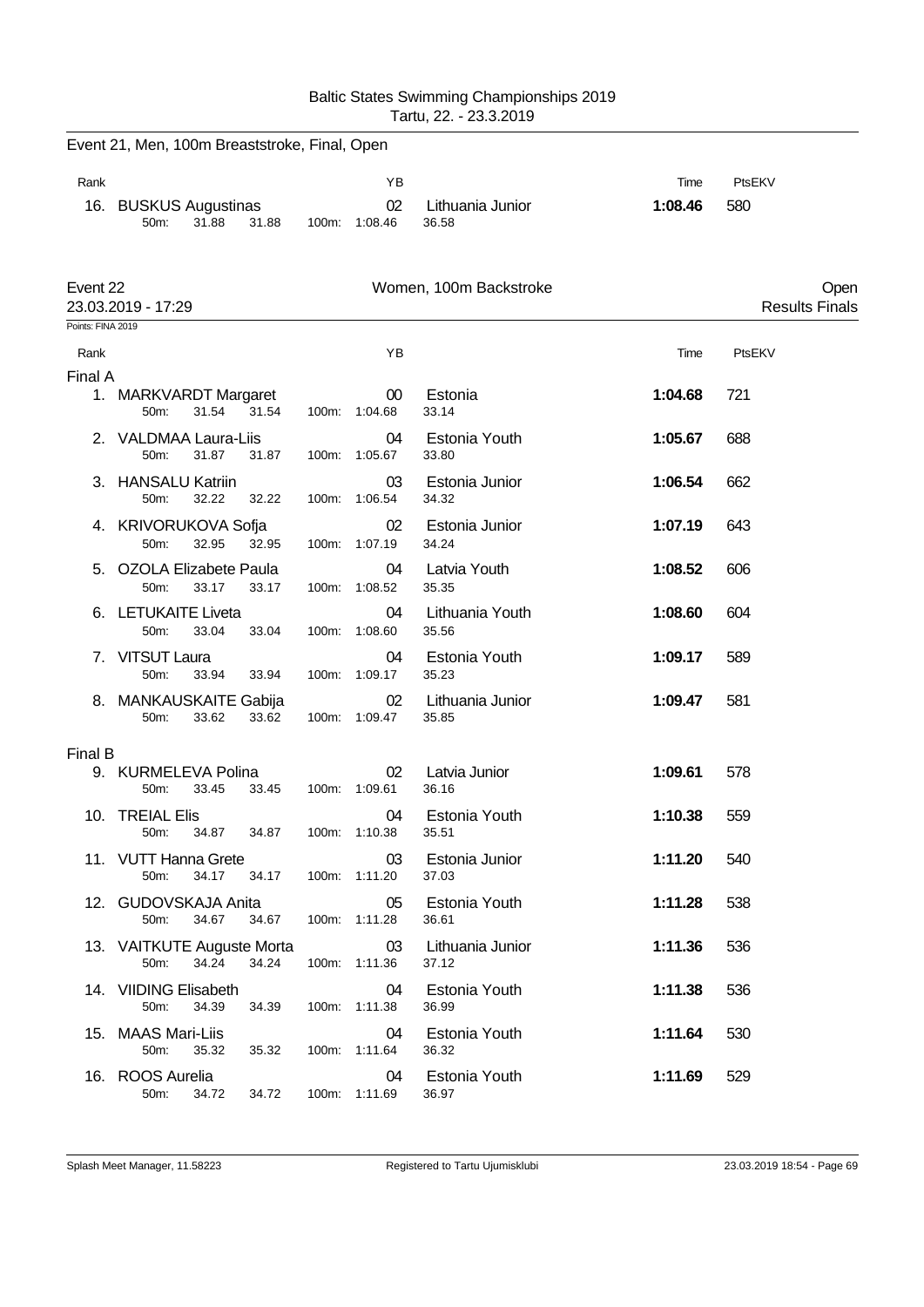| Event 23          | 23.03.2019 - 17:34                                        | Men, 200m Backstroke |                                                                                                                       |                              |  |  |  |  |
|-------------------|-----------------------------------------------------------|----------------------|-----------------------------------------------------------------------------------------------------------------------|------------------------------|--|--|--|--|
| Points: FINA 2019 |                                                           |                      |                                                                                                                       |                              |  |  |  |  |
| Rank              |                                                           | ΥB                   | PtsEKV<br>Time                                                                                                        |                              |  |  |  |  |
| 1.                | <b>GRIGAITIS Erikas</b><br>50m:<br>29.77<br>29.77         | 02<br>100m: 1:01.17  | 2:05.57<br>Lithuania Junior<br>708<br>31.40<br>150m: 1:33.51<br>200m: 2:05.57<br>32.34                                | 32.06                        |  |  |  |  |
|                   | 2. LELLE Armin Evert<br>29.70<br>50m:<br>29.70            | 99<br>100m: 1:01.78  | 2:06.69<br>Estonia<br>689<br>32.08<br>150m: 1:34.56<br>32.78<br>200m: 2:06.69                                         | 32.13                        |  |  |  |  |
|                   | 3. JUOZELSKIS Rokas<br>29.74<br>29.74<br>50m:             | 99<br>100m: 1:01.02  | Lithuania<br>2:06.92<br>685<br>31.28<br>150m: 1:33.69<br>32.67<br>200m: 2:06.92                                       | 33.23                        |  |  |  |  |
|                   | 4. FELDBERGS Girts<br>50m:<br>29.71<br>29.71              | 93<br>100m: 1:02.07  | Latvia<br>2:07.27<br>680<br>32.36<br>200m: 2:07.27<br>150m: 1:35.11<br>33.04                                          | 32.16                        |  |  |  |  |
|                   | 5. KAPELIN Aleksandr<br>30.39<br>30.39<br>50m:            | 99<br>100m: 1:03.30  | 2:09.85<br>Estonia<br>640<br>32.91<br>150m: 1:36.40<br>33.10<br>200m: 2:09.85                                         | 33.45                        |  |  |  |  |
|                   | 6. SLISANS Davis<br>30.35<br>50 <sub>m</sub> :<br>30.35   | 00<br>100m: 1:03.14  | 2:10.47<br>631<br>Latvia<br>32.79<br>150m:<br>1:37.74<br>34.60<br>200m: 2:10.47                                       | 32.73                        |  |  |  |  |
|                   | 7. TAUTKUS Alanas<br>50m:<br>31.05<br>31.05               | 00<br>100m: 1:04.81  | 2:10.92<br>Lithuania<br>624<br>33.76<br>200m: 2:10.92<br>150m: 1:38.83<br>34.02                                       | 32.09                        |  |  |  |  |
|                   | 8. TIJUNONIS Jokubas<br>50m:<br>30.69<br>30.69            | 03<br>100m: 1:04.57  | 2:13.39<br>Lithuania Youth<br>590<br>33.88<br>150m: 1:39.59<br>35.02<br>200m: 2:13.39                                 | 33.80                        |  |  |  |  |
| Event 24          | 23.03.2019 - 17:43                                        |                      | Women, 200m Butterfly                                                                                                 | Open<br><b>Results Final</b> |  |  |  |  |
| Points: FINA 2019 |                                                           |                      |                                                                                                                       |                              |  |  |  |  |
| Rank              | 1. KERSEVICIUTE Radvile                                   | ΥB<br>05             | PtsEKV<br>Time<br>Lithuania Youth<br>2:31.17<br>523                                                                   |                              |  |  |  |  |
|                   | 33.36<br>33.36<br>50m:                                    | 100m: 1:10.91        | 37.55<br>150m: 1:50.83<br>200m: 2:31.17<br>39.92                                                                      | 40.34                        |  |  |  |  |
|                   | 2. VEDEHHOVA Alina<br>50m:<br>33.41<br>33.41              | 99<br>100m: 1:12.08  | Estonia<br>2:32.87<br>505<br>38.67<br>150m: 1:52.53<br>200m: 2:32.87<br>40.45                                         | 40.34                        |  |  |  |  |
|                   | 3. KOZLOVA Katrina<br>50m:<br>33.94<br>33.94              | 03<br>100m: 1:12.99  | Latvia Junior<br>2:34.90<br>486<br>39.05<br>150m:<br>1:53.79<br>40.80<br>200m: 2:34.90                                | 41.11                        |  |  |  |  |
|                   | 4. TIMOFEJEVA Polina<br>50m:<br>34.85 34.85 100m: 1:14.50 | 05                   | Estonia Youth<br>2:35.24 483<br>39.65<br>150m: 1:56.14<br>200m: 2:35.24<br>41.64                                      | 39.10                        |  |  |  |  |
|                   | 5. TROCA Jekaterina<br>50m: 33.99 33.99                   | 01<br>100m: 1:14.12  | 2:40.34<br>438<br>Latvia<br>40.13 150m: 1:56.65<br>42.53<br>200m: 2:40.34                                             | 43.69                        |  |  |  |  |
|                   | 6. SKRODENYTE Giedre<br>50m:<br>34.07<br>34.07            | 100m: 1:13.52        | Lithuania Youth<br>05<br><b>2:42.86</b> 418<br>39.45<br>150m: 1:56.66<br>43.14<br>200m: 2:42.86                       | 46.20                        |  |  |  |  |
|                   | 7. JAKOVLEVA Kristina                                     | 02                   | Lithuania Junior<br>2:50.04<br>367<br>50m: 35.61 35.61 100m: 1:18.38 42.77 150m: 2:04.22 45.84<br>200m: 2:50.04 45.82 |                              |  |  |  |  |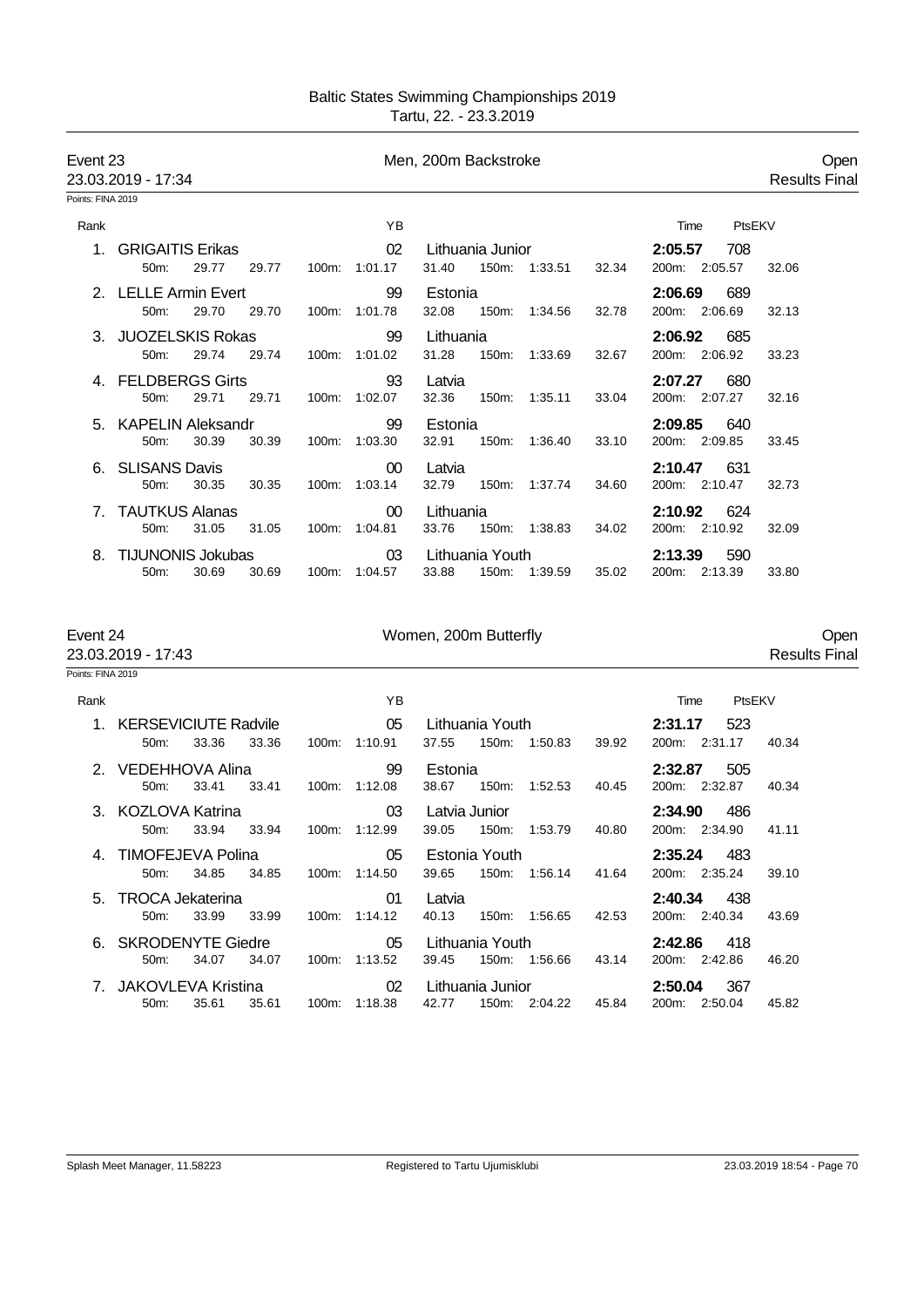| Event 25<br>23.03.2019 - 17:47 |                                   |            |       |       |                     | Men, 100m Butterfly       |         | Open<br><b>Results Finals</b> |
|--------------------------------|-----------------------------------|------------|-------|-------|---------------------|---------------------------|---------|-------------------------------|
| Points: FINA 2019              |                                   |            |       |       |                     |                           |         |                               |
| Rank                           |                                   |            |       |       | YB                  |                           | Time    | PtsEKV                        |
| Final A                        |                                   |            |       |       |                     |                           |         |                               |
|                                | 1. ZIRK Kregor<br>50m:            | 25.56      | 25.56 | 100m: | 99<br>53.68         | Estonia<br>28.12          | 53.68   | 799                           |
|                                | 2. ZAITSEV Daniel<br>50m:         | 25.03      | 25.03 | 100m: | 97<br>53.84         | Estonia<br>28.81          | 53.84   | 792                           |
|                                | 3. AHTIAINEN Alex<br>50m:         | 26.09      | 26.09 | 100m: | 01<br>55.62         | Estonia Junior<br>29.53   | 55.62   | 718                           |
| 4.                             | <b>SIIM Cevin Anders</b><br>50m:  | 26.01      | 26.01 | 100m: | 97<br>55.86         | Estonia<br>29.85          | 55.86   | 709                           |
|                                | 5. PUKITIS Rinalds<br>50m:        | 26.07      | 26.07 | 100m: | 00<br>56.18         | Latvia<br>30.11           | 56.18   | 697                           |
|                                | 6. ZELIONIS Ainis<br>50m:         | 26.24      | 26.24 | 100m: | 00<br>56.88         | Lithuania<br>30.64        | 56.88   | 671                           |
|                                | 7. VOLKOV Sergei<br>50m:          | 26.56      | 26.56 | 100m: | 01<br>58.04         | Estonia Junior<br>31.48   | 58.04   | 632                           |
| 8.                             | <b>GRITSOK Alan</b><br>50m:       | 27.07      | 27.07 | 100m: | 03<br>58.53         | Estonia Youth<br>31.46    | 58.53   | 616                           |
| Final B                        |                                   |            |       |       |                     |                           |         |                               |
|                                | 9. NOVIKOVS Olegs<br>50m:         | 26.41      | 26.41 | 100m: | 00<br>57.93         | Latvia<br>31.52           | 57.93   | 636                           |
|                                | <b>BUDRYS Benediktas</b><br>50m:  | 26.40      | 26.40 | 100m: | 01<br>57.93         | Lithuania Junior<br>31.53 | 57.93   | 636                           |
|                                | 11. ASTRELIN Dmitri<br>50m:       | 27.33      | 27.33 | 100m: | 03<br>59.16         | Estonia Youth<br>31.83    | 59.16   | 597                           |
|                                | 12. MORTUZANS Emils Pauls<br>50m: | 28.74      | 28.74 | 100m: | 02<br>59.48         | Latvia Junior<br>30.74    | 59.48   | 587                           |
|                                | 13. KARATSEVSKI Nikita            | 50m: 27.57 | 27.57 | 100m: | 03<br>59.58         | Estonia Youth<br>32.01    | 59.58   | 584                           |
|                                | 14. CERESKA Arnas<br>50m:         | 27.46      | 27.46 |       | 04<br>100m: 1:00.14 | Lithuania Youth<br>32.68  | 1:00.14 | 568                           |
|                                | 15. DROZDOV Daniil<br>50m:        | 28.43      | 28.43 |       | 04<br>100m: 1:00.43 | Estonia Youth<br>32.00    | 1:00.43 | 560                           |
|                                | 16. TRETJAK Martin<br>50m:        | 28.35      | 28.35 |       | 04<br>100m: 1:00.98 | Lithuania Youth<br>32.63  | 1:00.98 | 545                           |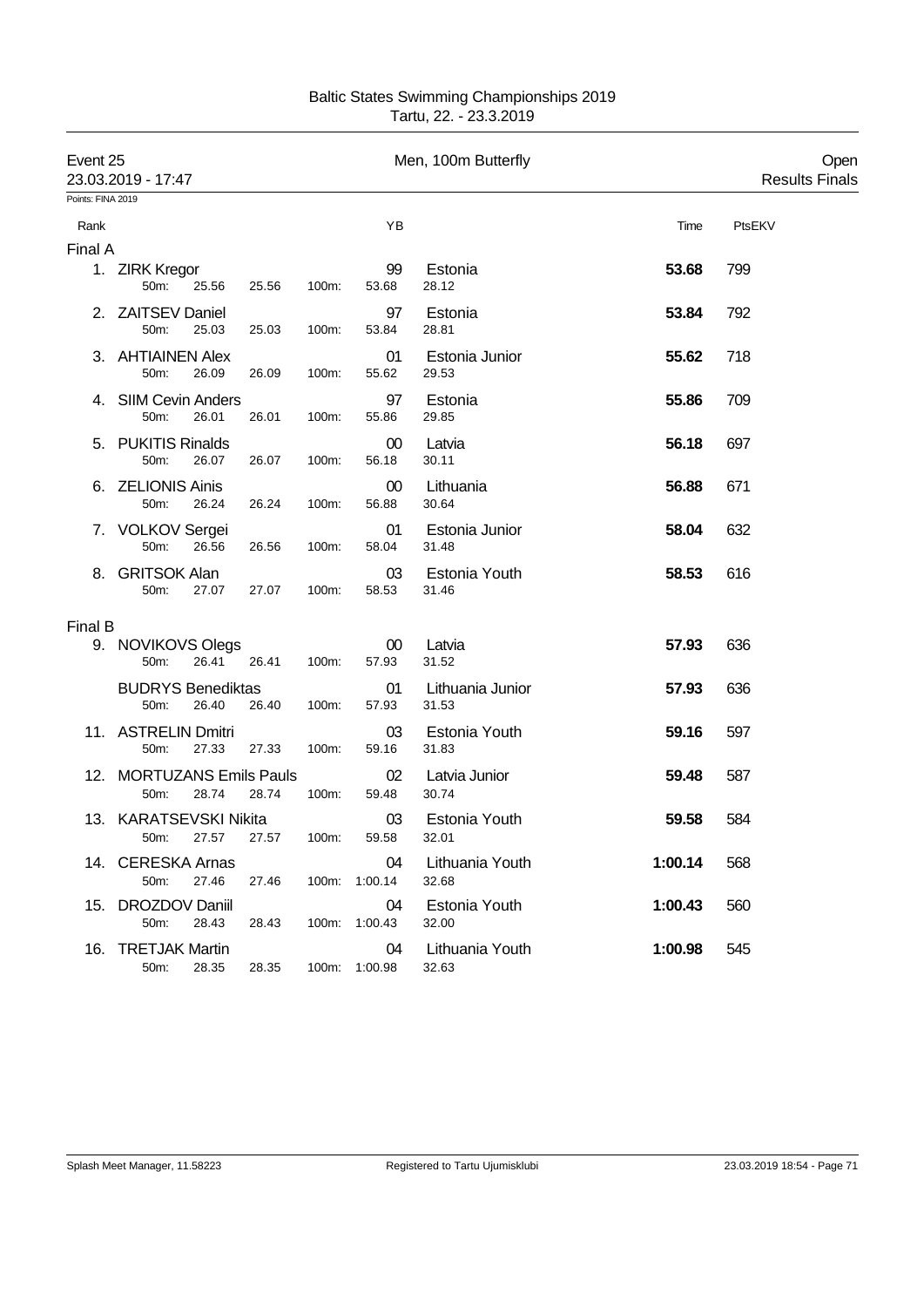| Event 26<br>23.03.2019 - 17:57 |                              |                            |                |                | Women, 400m Freestyle    |                |                  |                          |                |                                |         |                | Open<br><b>Results Final</b> |  |
|--------------------------------|------------------------------|----------------------------|----------------|----------------|--------------------------|----------------|------------------|--------------------------|----------------|--------------------------------|---------|----------------|------------------------------|--|
| Points: FINA 2019              |                              |                            |                |                |                          |                |                  |                          |                |                                |         |                |                              |  |
| Rank                           |                              |                            |                |                | YB                       |                |                  |                          |                | Time                           | PtsEKV  |                |                              |  |
|                                | 1. SAAR Meribel              |                            |                |                | 00                       | Estonia        |                  |                          |                | 4:33.26                        | 647     |                |                              |  |
|                                | 50 <sub>m</sub> :            | 30.74<br>100m: 1:04.47     | 30.74<br>33.73 | 150m:<br>200m: | 1:38.95<br>2:13.19       | 34.48<br>34.24 | 250m:<br>300m:   | 2:48.03<br>3:23.09       | 34.84<br>35.06 | 350m: 3:58.26<br>400m: 4:33.26 |         | 35.17<br>35.00 |                              |  |
|                                | 2. HEINLO Helena             |                            |                |                | 03                       |                | Estonia Junior   |                          |                | 4:41.38                        | 593     |                |                              |  |
|                                | $50m$ :                      | 30.55<br>100m: 1:04.46     | 30.55<br>33.91 | 150m:<br>200m: | 1:39.39<br>2:15.14       | 34.93<br>35.75 | 250m:<br>300m:   | 2:51.63<br>3:28.65       | 36.49<br>37.02 | 350m: 4:06.12<br>400m: 4:41.38 |         | 37.47<br>35.26 |                              |  |
|                                | 3. ZIRK Heleri               |                            |                | 04             | Estonia Youth            |                |                  |                          | 4:44.33        |                                |         |                |                              |  |
|                                | 50 <sub>m</sub> :            | 31.68<br>100m: 1:07.07     | 31.68<br>35.39 | 150m:          | 1:43.71<br>200m: 2:20.78 | 36.64<br>37.07 | 250m:            | 2:57.99<br>300m: 3:35.13 | 37.21<br>37.14 | 350m: 4:11.12<br>400m: 4:44.33 |         | 35.99<br>33.21 |                              |  |
|                                | 4. AABRAMS Evalotta Victoria |                            |                |                | 05<br>Estonia Youth      |                |                  |                          | 4:47.01<br>559 |                                |         |                |                              |  |
|                                | 50 <sub>m</sub> :            | 31.68                      | 31.68          | 150m:          | 1:43.53                  | 36.53          | 250m:            | 2:57.08                  | 37.15          | 350m:                          | 4:11.40 | 37.15          |                              |  |
|                                | $100m$ :                     | 1:07.00                    | 35.32          |                | 200m: 2:19.93            | 36.40          |                  | 300m: 3:34.25            | 37.17          | 400m: 4:47.01                  |         | 35.61          |                              |  |
|                                |                              | 5. KUCAITE Kamile          |                |                | 02                       |                | Lithuania Junior |                          |                | 4:48.06                        | 553     |                |                              |  |
|                                | 50m:                         | 31.98                      | 31.98          | 150m:          | 1:43.09                  | 36.11          |                  | 250m: 2:57.51            | 37.36          | 350m: 4:11.78                  |         | 36.83          |                              |  |
|                                | $100m$ :                     | 1:06.98                    | 35.00          |                | 200m: 2:20.15            | 37.06          |                  | 300m: 3:34.95            | 37.44          | 400m: 4:48.06                  |         | 36.28          |                              |  |
|                                | 6. KONDRASKAITE Patricija    |                            |                |                | 06                       |                | Lithuania Youth  |                          |                | 4:52.46                        | 528     |                |                              |  |
|                                | 50 <sub>m</sub> :            | 32.40                      | 32.40          |                | 150m: 1:45.65            | 36.91          |                  | 250m: 3:00.86            | 37.71          | 350m: 4:16.06                  |         | 37.38          |                              |  |
|                                |                              | 100m: 1:08.74              | 36.34          |                | 200m: 2:23.15            | 37.50          |                  | 300m: 3:38.68            | 37.82          | 400m: 4:52.46                  |         | 36.40          |                              |  |
| 7.                             |                              | <b>BUROKAITE Gabriele</b>  |                |                | 04                       |                | Lithuania Youth  |                          |                | 4:53.05                        |         |                |                              |  |
|                                | 50m:                         | 32.94                      | 32.94          | 150m:          | 1:45.25                  | 36.69          | 250m:            | 3:00.11                  | 37.62          | 350m: 4:16.27                  |         | 37.83          |                              |  |
|                                | $100m$ :                     | 1:08.56                    | 35.62          |                | 200m: 2:22.49            | 37.24          |                  | 300m: 3:38.44            | 38.33          | 400m: 4:53.05                  |         | 36.78          |                              |  |
| 8.                             |                              | <b>GIRSTAUTAITE Rugile</b> |                |                | 03                       |                | Lithuania Junior |                          |                | 4:53.13                        | 524     |                |                              |  |
|                                | $50m$ :                      | 32.77                      | 32.77          | 150m:          | 1:46.19                  | 36.98          | 250m:            | 3:01.51                  | 37.87          | 350m:                          | 4:17.33 | 38.01          |                              |  |
|                                | 100m:                        | 1:09.21                    | 36.44          | 200m:          | 2:23.64                  | 37.45          | 300m:            | 3:39.32                  | 37.81          | 400m: 4:53.13                  |         | 35.80          |                              |  |

| Open                  |
|-----------------------|
| <b>Results Finals</b> |
|                       |
|                       |
|                       |
|                       |
|                       |
|                       |
|                       |
|                       |
|                       |
|                       |
|                       |
|                       |
|                       |
|                       |
|                       |
|                       |
|                       |
|                       |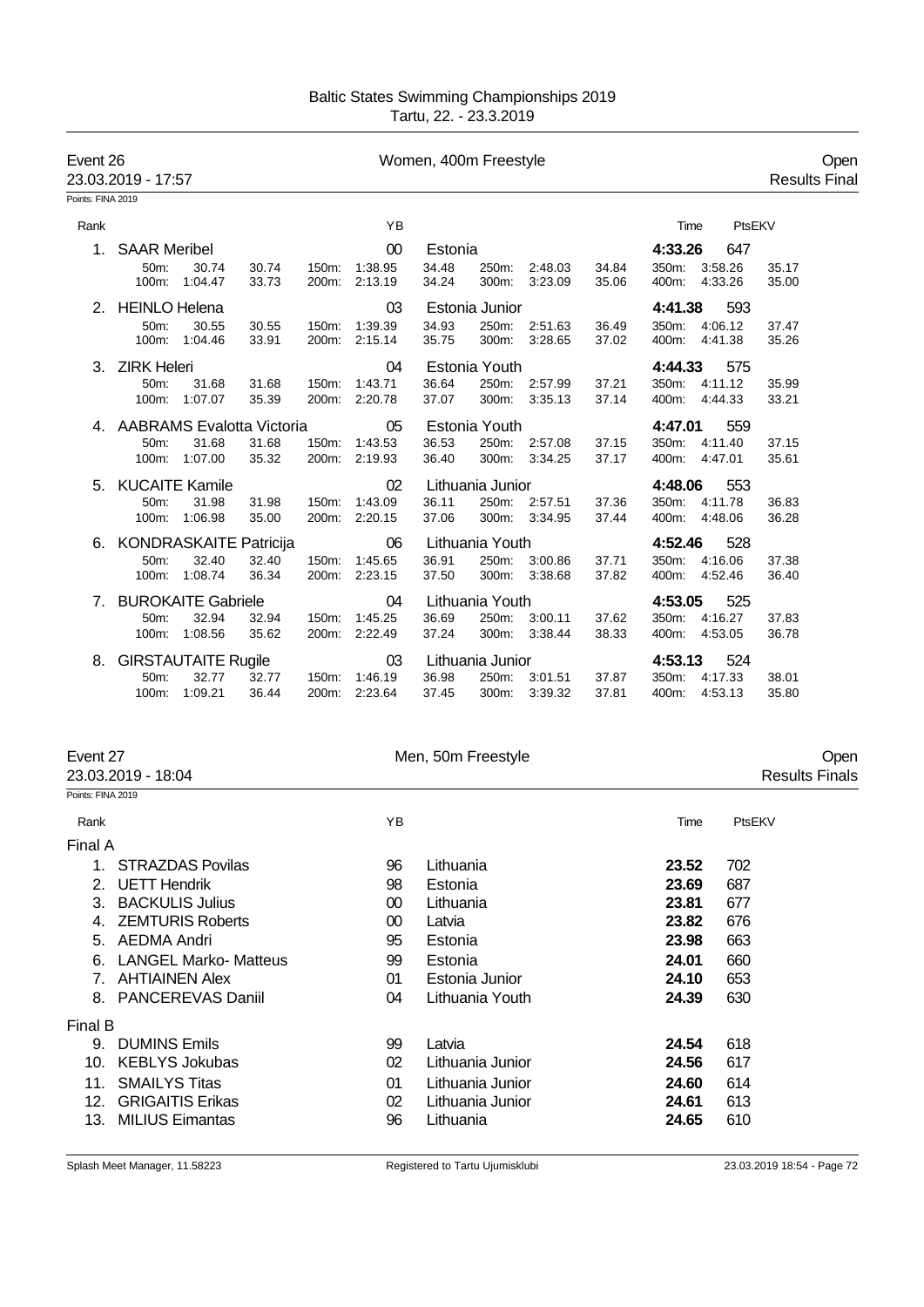|                   | Event 27, Men, 50m Freestyle, Final, Open |        |                         |       |                       |
|-------------------|-------------------------------------------|--------|-------------------------|-------|-----------------------|
| Rank              |                                           | YB     |                         | Time  | PtsEKV                |
| 14.               | <b>SAVICKAS Aleksas</b>                   | 03     | Lithuania Youth         | 24.76 | 602                   |
| 15.               | <b>KASK Gregory</b>                       | 02     | Estonia Junior          | 24.79 | 600                   |
| 16.               | <b>VERETINSKAS Joris</b>                  | 03     | Lithuania Youth         | 24.97 | 587                   |
| Event 28          |                                           |        | Women, 50m Breaststroke |       | Open                  |
|                   | 23.03.2019 - 18:06                        |        |                         |       | <b>Results Finals</b> |
| Points: FINA 2019 |                                           |        |                         |       |                       |
| Rank              |                                           | YB     |                         | Time  | PtsEKV                |
| Final A           |                                           |        |                         |       |                       |
| 1.                | <b>ROMANJUK Maria</b>                     | 96     | Estonia                 | 32.34 | 751                   |
| 2.                | <b>SELEIKAITE Agne</b>                    | $00\,$ | Lithuania               | 32.35 | 750                   |
| 3.                | SISOJEVA Arina                            | 02     | Latvia Junior           | 33.42 | 680                   |
| 4.                | JEFIMOVA Eneli                            | 06     | Estonia Youth           | 33.82 | 656                   |
| 5.                | <b>LAGZDINA Eliza</b>                     | 03     | Latvia Junior           | 34.26 | 631                   |
| 6.                | VORONTSOVA Jekaterina                     | 05     | Estonia Youth           | 34.33 | 628                   |
| 7.                | <b>MOTIEJAITYTE Mija</b>                  | 04     | Lithuania Youth         | 34.53 | 617                   |
|                   | 8. BIELSKUTE Elze                         | 02     | Lithuania Junior        | 35.47 | 569                   |
| Final B           |                                           |        |                         |       |                       |
|                   | 9. MAETLIK Elisabet                       | 02     | Estonia Junior          | 34.84 | 600                   |
| 10.               | <b>GRIBOKA Ksenija</b>                    | 03     | Latvia Junior           | 34.97 | 594                   |
| 11.               | <b>RASMANN Simona</b>                     | 04     | Estonia Youth           | 35.51 | 567                   |
| 12.               | <b>KORNET Diana</b>                       | 02     | Estonia Junior          | 36.47 | 523                   |
| 13.               | <b>KALVET Laura</b>                       | 02     | Estonia Junior          | 36.56 | 520                   |
|                   | 14. KNJAZEVA Jelizaveta                   | 04     | Estonia Youth           | 36.61 | 517                   |
| 15.               | RAPSEVICIUTE Marija                       | 03     | Lithuania Junior        | 36.63 | 517                   |
|                   | 16. ARNDT Meril                           | 02     | Estonia Junior          | 38.10 | 459                   |

Event 29 Chemical Communication of Momen, 200m Medley Chemical Communication of Chemical Chemical Chemical Chemical Chemical Chemical Chemical Chemical Chemical Chemical Chemical Chemical Chemical Chemical Chemical Chemica

## 23.03.2019 - 18:17 Results Final

| Points: FINA 2019 |                                      |       |       |          |                            |                    |                                     |       |                                                 |       |
|-------------------|--------------------------------------|-------|-------|----------|----------------------------|--------------------|-------------------------------------|-------|-------------------------------------------------|-------|
| Rank              |                                      |       |       |          | YB                         |                    |                                     |       | PtsEKV<br>Time                                  |       |
| 1.                | <b>MARKVARDT Margaret</b><br>$50m$ : | 29.59 | 29.59 | 100m:    | 00<br>1:05.58              | Estonia<br>35.99   | 150m:<br>1:49.47                    | 43.89 | 686<br>2:22.95<br>2:22.95<br>200m:              | 33.48 |
|                   | 2. MARTISIUTE Erika<br>$50m$ :       | 31.12 | 31.12 | 100m:    | 99<br>1:09.55              | Lithuania<br>38.43 | 150m:<br>1:52.54                    | 42.99 | 2:26.19<br>642<br>200m:<br>2:26.19              | 33.65 |
| $\mathcal{S}$     | <b>PRIIDEL Melissa</b><br>50m        | 30.31 | 30.31 | $100m$ : | 02 <sup>2</sup><br>1:08.73 | 38.42              | Estonia Junior<br>150m:<br>1:52.71  | 43.98 | 637<br>2:26.51<br>200m:<br>2:26.51              | 33.80 |
| 4                 | <b>ZIGMANTAITE Urte</b><br>50m       | 32.18 | 32.18 | 100m:    | 04<br>1:12.27              | 40.09              | Lithuania Youth<br>150m:<br>1:56.76 | 44.49 | 568<br>2:32.25<br>2:32.25<br>200m:              | 35.49 |
|                   | 5. KUEBAR Johanna<br>$50m$ :         | 32.44 | 32.44 |          | 06<br>100m: 1:13.45        | 41.01              | Estonia Youth<br>150m:<br>1:57.94   | 44.49 | 2:33.15<br>558<br>200m: 2:33.15                 | 35.21 |
| 6.                | <b>ZVIGURE Patricija</b><br>$50m$ :  | 32.39 | 32.39 | $100m$ : | 04<br>1:11.62              | 39.23              | Latvia Youth<br>$150m$ :<br>1:58.58 | 46.96 | 2:34.70<br>541<br>200 <sub>m</sub> :<br>2:34.70 | 36.12 |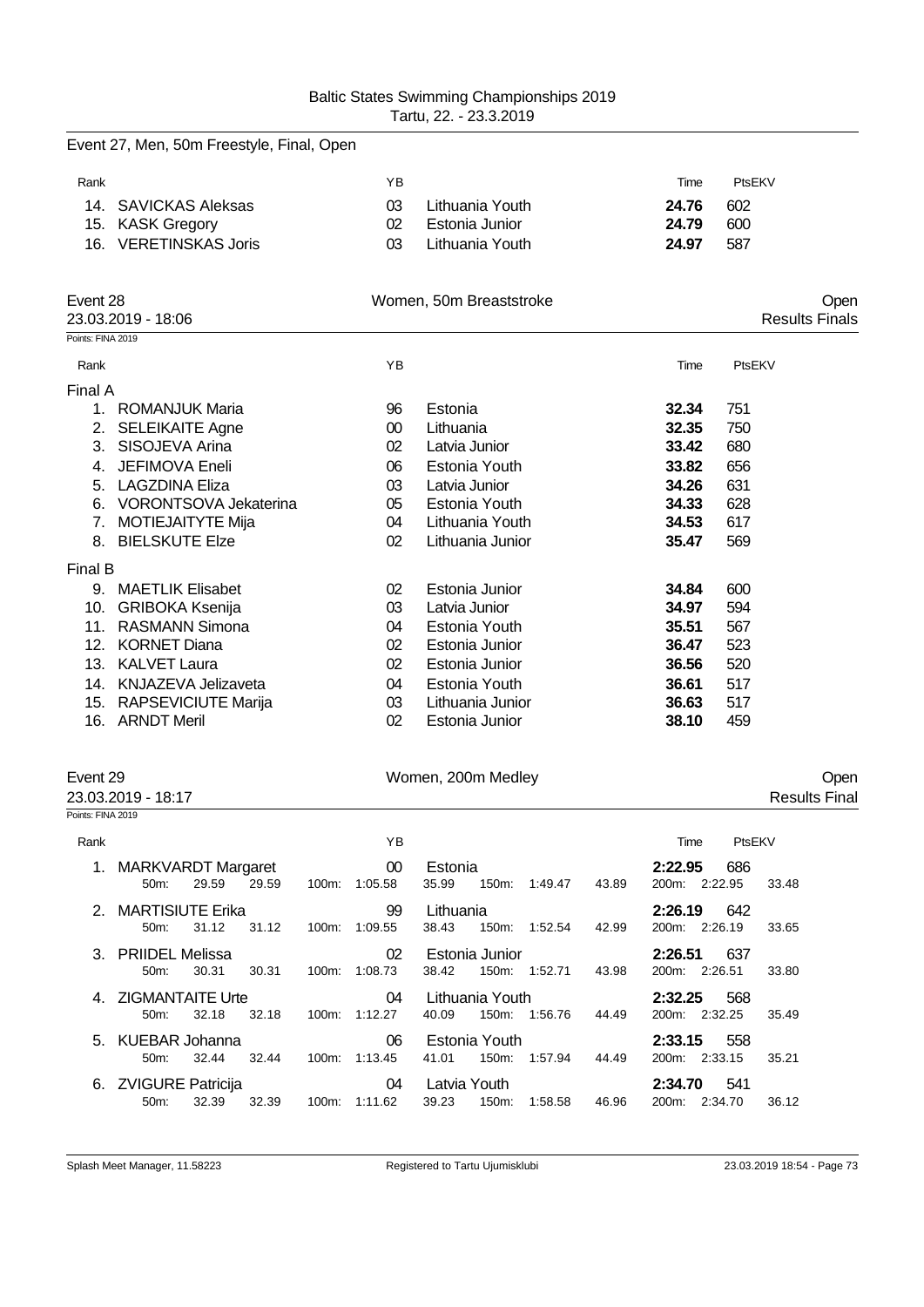| Baltic States Swimming Championships 2019 |
|-------------------------------------------|
| Tartu, 22. - 23.3.2019                    |

|                               | Event 29, Women, 200m Medley, Final, Open |                                               |                |                             |                                |                             |                                   |                    |                |                           |                                       |                      |      |
|-------------------------------|-------------------------------------------|-----------------------------------------------|----------------|-----------------------------|--------------------------------|-----------------------------|-----------------------------------|--------------------|----------------|---------------------------|---------------------------------------|----------------------|------|
| Rank                          |                                           |                                               |                |                             | YB                             |                             |                                   |                    |                | Time                      | PtsEKV                                |                      |      |
| 7.                            | 50m:                                      | <b>JOCIUTE Auguste</b><br>31.99               | 31.99          | 100m:                       | 04<br>1:13.66                  | 41.67                       | Lithuania Youth                   | 150m: 1:59.12      | 45.46          | 2:35.97                   | 528<br>200m: 2:35.97                  | 36.85                |      |
| Event 30<br>Points: FINA 2019 | 23.03.2019 - 18:22                        |                                               |                |                             |                                | Men, 400m Medley            |                                   |                    |                |                           |                                       | <b>Results Final</b> | Open |
| Rank                          |                                           |                                               |                |                             | YB                             |                             |                                   |                    |                | Time                      | PtsEKV                                |                      |      |
| 1.                            | <b>HEIN Silver</b><br>50m:                | 29.26<br>100m: 1:03.15                        | 29.26<br>33.89 | 150m:                       | 97<br>1:39.91<br>200m: 2:16.63 | Estonia<br>36.76<br>36.72   | 250m:<br>300m:                    | 2:56.83<br>3:35.26 | 40.20<br>38.43 | 4:41.54                   | 649<br>350m: 4:08.84<br>400m: 4:41.54 | 33.58<br>32.70       |      |
| 2.                            | <b>HELDE Kaspar</b><br>50m:<br>100m:      | 29.52<br>1:04.24                              | 29.52<br>34.72 | 150m:<br>200m:              | 02<br>1:41.78<br>2:17.82       | 37.54<br>36.04              | Estonia Junior<br>250m:<br>300m:  | 2:58.81<br>3:41.61 | 40.99<br>42.80 | 4:46.25                   | 618<br>350m: 4:14.78<br>400m: 4:46.25 | 33.17<br>31.47       |      |
| 3.                            | <b>SKIRUTIS Nojus</b><br>50m:<br>100m:    | 30.14<br>1:05.14                              | 30.14<br>35.00 | 150m:<br>200m:              | 03<br>1:43.62<br>2:21.32       | 38.48<br>37.70              | Lithuania Youth<br>250m:<br>300m: | 3:03.02<br>3:44.45 | 41.70<br>41.43 | 4:48.39<br>400m:          | 604<br>350m: 4:17.39<br>4:48.39       | 32.94<br>31.00       |      |
| 4.                            | SHUVALOV Igor<br>50m:<br>100m:            | 29.82<br>1:04.84                              | 29.82<br>35.02 | 150m:<br>200 <sub>m</sub> : | 03<br>1:44.28<br>2:23.34       | 39.44<br>39.06              | Estonia Youth<br>250m:<br>300m:   | 3:04.03<br>3:45.05 | 40.69<br>41.02 | 4:49.33                   | 598<br>350m: 4:18.34<br>400m: 4:49.33 | 33.29<br>30.99       |      |
| 5.                            | 50m:<br>100m:                             | <b>MIKELSONS Kristaps</b><br>30.47<br>1:07.26 | 30.47<br>36.79 | 150m:<br>200m:              | 04<br>1:45.15<br>2:21.20       | 37.89<br>36.05              | Latvia Youth<br>250m:<br>300m:    | 3:03.24<br>3:45.38 | 42.04<br>42.14 | 4:51.84<br>350m:<br>400m: | 583<br>4:20.20<br>4:51.84             | 34.82<br>31.64       |      |
| 6.                            | ROZENKOV Ilja<br>50m:<br>100m:            | 30.07<br>1:05.56                              | 30.07<br>35.49 | 150m:                       | 02<br>1:45.17<br>200m: 2:24.66 | 39.61<br>39.49              | Estonia Junior<br>250m:<br>300m:  | 3:04.12<br>3:44.19 | 39.46<br>40.07 | 4:53.43                   | 573<br>350m: 4:19.29<br>400m: 4:53.43 | 35.10<br>34.14       |      |
| 7.                            | 50m:<br>100m:                             | MASIULIS Gedvydas<br>29.59<br>1:03.88         | 29.59<br>34.29 | 150m:<br>200m:              | 00<br>1:44.30<br>2:23.52       | Lithuania<br>40.42<br>39.22 | 250m:<br>300m:                    | 3:10.27<br>3:57.02 | 46.75<br>46.75 | 5:00.98<br>350m:<br>400m: | 531<br>4:29.41<br>5:00.98             | 32.39<br>31.57       |      |
|                               |                                           |                                               |                |                             |                                |                             |                                   |                    |                |                           |                                       |                      |      |

DSQ PIUS Rinel 99 Estonia

*BrH - Did not touch wall with both hands simultaneously at turn and/or finish*

| Event 31          |                            |                 | Women, 50m Butterfly | Open  |                       |  |
|-------------------|----------------------------|-----------------|----------------------|-------|-----------------------|--|
|                   | 23.03.2019 - 18:29         |                 |                      |       | <b>Results Finals</b> |  |
| Points: FINA 2019 |                            |                 |                      |       |                       |  |
| Rank              |                            | ΥB              |                      | Time  | PtsEKV                |  |
| Final A           |                            |                 |                      |       |                       |  |
|                   | VALDMAA Laura-Liis         | 04              | Estonia Youth        | 28.41 | 635                   |  |
| $2_{-}$           | <b>MAELL Katariina</b>     | 00 <sup>°</sup> | Estonia              | 28.53 | 627                   |  |
| 3.                | VEDEHHOVA Alina            | 99              | Estonia              | 28.58 | 624                   |  |
| 4.                | <b>KALNIETE Meja Anete</b> | 03              | Latvia Junior        | 29.39 | 574                   |  |
| 5.                | <b>KORNET Diana</b>        | 02              | Estonia Junior       | 29.55 | 565                   |  |
| 6.                | RANNAMETS Brita            | 04              | Estonia Youth        | 29.81 | 550                   |  |
|                   | STACKEVICIUTE leva         | 02              | Lithuania Junior     | 29.90 | 545                   |  |
| 8.                | <b>KOZLOVA Katrina</b>     | 03              | Latvia Junior        | 30.24 | 527                   |  |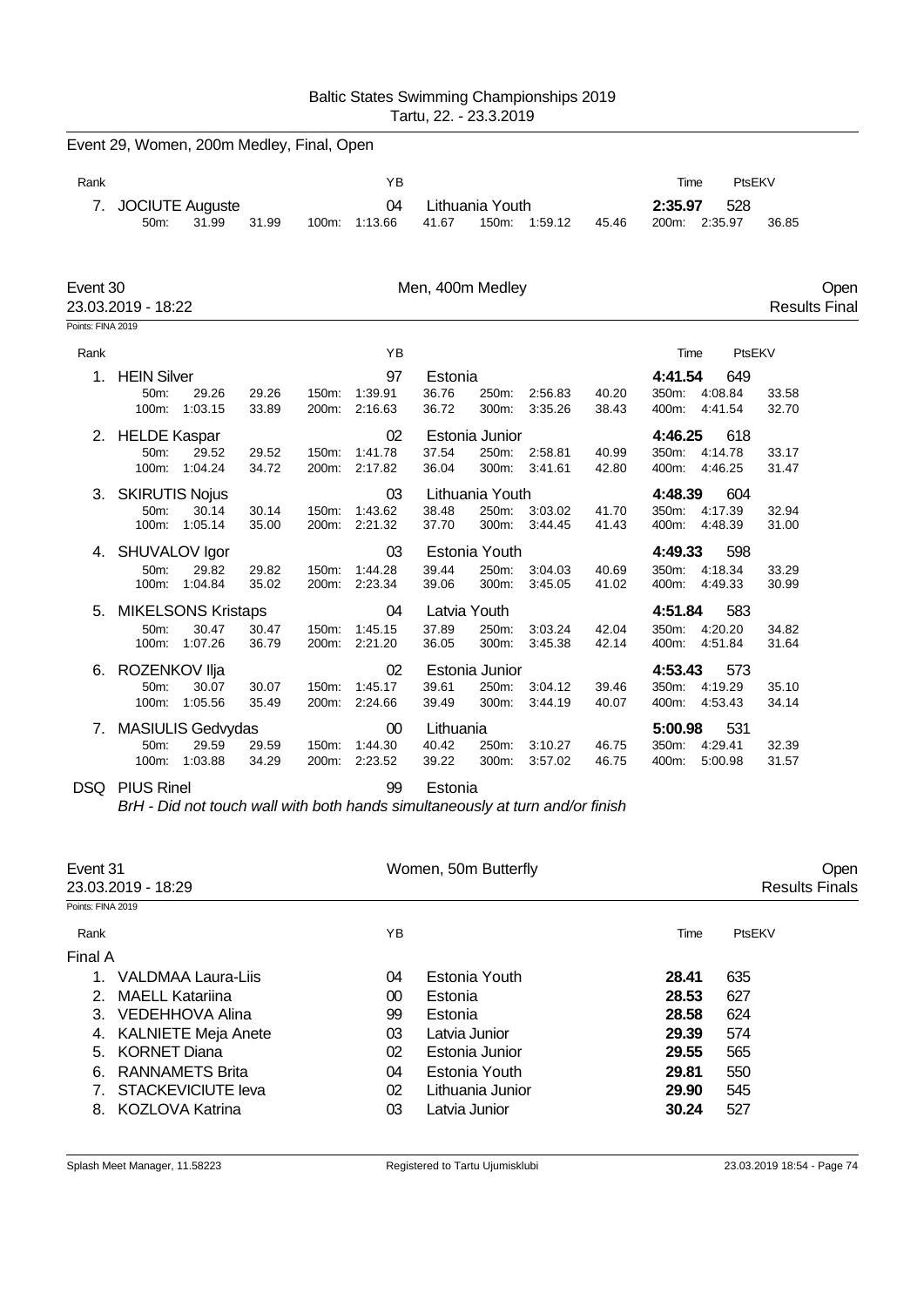## Baltic States Swimming Championships 2019 Tartu, 22. - 23.3.2019

|                                                        | Event 31, Women, 50m Butterfly, Final, Open                                                                                                                                                                                                                                                                                                            |          |                |                                                                              |                                                       |                                                                                                                              |                                                                                                 |                                                                           |                    |                               |
|--------------------------------------------------------|--------------------------------------------------------------------------------------------------------------------------------------------------------------------------------------------------------------------------------------------------------------------------------------------------------------------------------------------------------|----------|----------------|------------------------------------------------------------------------------|-------------------------------------------------------|------------------------------------------------------------------------------------------------------------------------------|-------------------------------------------------------------------------------------------------|---------------------------------------------------------------------------|--------------------|-------------------------------|
| Rank                                                   |                                                                                                                                                                                                                                                                                                                                                        |          |                | ΥB                                                                           |                                                       |                                                                                                                              | Time                                                                                            | PtsEKV                                                                    |                    |                               |
| Final B                                                |                                                                                                                                                                                                                                                                                                                                                        |          |                |                                                                              |                                                       |                                                                                                                              |                                                                                                 |                                                                           |                    |                               |
| 9. SKRODENYTE Giedre<br>Event 32<br>23.03.2019 - 18:33 |                                                                                                                                                                                                                                                                                                                                                        |          |                | 05                                                                           |                                                       | Lithuania Youth                                                                                                              | 30.47                                                                                           | 515                                                                       |                    |                               |
|                                                        |                                                                                                                                                                                                                                                                                                                                                        |          |                |                                                                              |                                                       | Men, 50m Backstroke                                                                                                          |                                                                                                 |                                                                           |                    | Open<br><b>Results Finals</b> |
| Points: FINA 2019                                      |                                                                                                                                                                                                                                                                                                                                                        |          |                |                                                                              |                                                       |                                                                                                                              |                                                                                                 |                                                                           |                    |                               |
| Rank                                                   |                                                                                                                                                                                                                                                                                                                                                        |          |                | YB                                                                           |                                                       |                                                                                                                              | Time                                                                                            | PtsEKV                                                                    |                    |                               |
|                                                        |                                                                                                                                                                                                                                                                                                                                                        |          |                |                                                                              |                                                       |                                                                                                                              |                                                                                                 |                                                                           |                    |                               |
| Final A<br>2.<br>6.<br>Final B                         | 1. VILCANS Pavels<br><b>TAUTKUS Alanas</b><br>3. JUOZELSKIS Rokas<br>4. NAVIKONIS Tomas<br>5. VAINIKK Rando<br>MINAJEV Maksim<br>7. PRANIAUSKAS Tadas<br><b>DSQ</b> SLISANS Davis<br>BaB - Head did not break surface by 15 meters after start or turn<br>9. VIIRPUU Jan Joonas<br>10. BUDRYS Benediktas<br><b>ARM Markus</b><br>12. TALERCIKS Andrejs |          |                | 90<br>$00\,$<br>99<br>03<br>00<br>03<br>03<br>$00\,$<br>02<br>01<br>01<br>01 | Latvia<br>Lithuania<br>Lithuania<br>Estonia<br>Latvia | Lithuania Youth<br>Estonia Youth<br>Lithuania Youth<br>Estonia Junior<br>Lithuania Junior<br>Estonia Junior<br>Latvia Junior | 27.11<br>27.14<br>27.81<br>28.32<br>28.39<br>28.51<br>28.83<br>28.50<br>28.95<br>28.95<br>29.04 | 693<br>691<br>642<br>608<br>604<br>596<br>576<br>597<br>569<br>569<br>564 |                    |                               |
| Event 332<br>23.03.2019 - 18:38                        |                                                                                                                                                                                                                                                                                                                                                        |          |                |                                                                              |                                                       | Women, 4 x 100m Medley                                                                                                       |                                                                                                 |                                                                           |                    | Open<br>Results               |
| Points: FINA 2019                                      |                                                                                                                                                                                                                                                                                                                                                        |          |                |                                                                              |                                                       |                                                                                                                              |                                                                                                 |                                                                           |                    |                               |
| Rank                                                   |                                                                                                                                                                                                                                                                                                                                                        |          |                |                                                                              |                                                       |                                                                                                                              | Time                                                                                            | PtsEKV                                                                    |                    |                               |
| 1.                                                     | Estonia                                                                                                                                                                                                                                                                                                                                                |          |                | Estonia                                                                      |                                                       | 4:23.86                                                                                                                      | 675                                                                                             |                                                                           |                    |                               |
|                                                        | VALDMAA Laura-Liis<br><b>ROMANJUK Maria</b>                                                                                                                                                                                                                                                                                                            | 04<br>96 | 33.07<br>33.44 |                                                                              | 1:07.71<br>1:11.96                                    | <b>MAELL Katariina</b><br>LINT Laurika                                                                                       | 00<br>02                                                                                        | 29.23<br>27.71                                                            | 1:05.92<br>58.27   |                               |
|                                                        | 2. Lithuania                                                                                                                                                                                                                                                                                                                                           |          |                |                                                                              | Lithuania                                             |                                                                                                                              | 4:26.52                                                                                         | 655                                                                       |                    |                               |
|                                                        | MANKAUSKAITE Gabija<br><b>SELEIKAITE Agne</b>                                                                                                                                                                                                                                                                                                          | 02<br>00 | 33.03<br>33.79 |                                                                              | 1:08.00<br>1:11.91                                    | <b>KERSEVICIUTE Radvile</b><br><b>SLIBURYTE Laura</b>                                                                        | 05<br>04                                                                                        | 30.52<br>28.70                                                            | 1:05.41<br>1:01.20 |                               |
|                                                        | 3. Latvia                                                                                                                                                                                                                                                                                                                                              |          |                |                                                                              | Latvia                                                |                                                                                                                              | 4:29.74                                                                                         | 632                                                                       |                    |                               |
|                                                        | OZOLA Elizabete Paula                                                                                                                                                                                                                                                                                                                                  | 04       | 33.55          |                                                                              | 1:08.61                                               | KOZLOVA Katrina                                                                                                              | 03                                                                                              | 30.77                                                                     | 1:06.95            |                               |

SISOJEVA Arina 02 33.83 1:12.87 EMBREKTE Zane 96 28.67 1:01.31